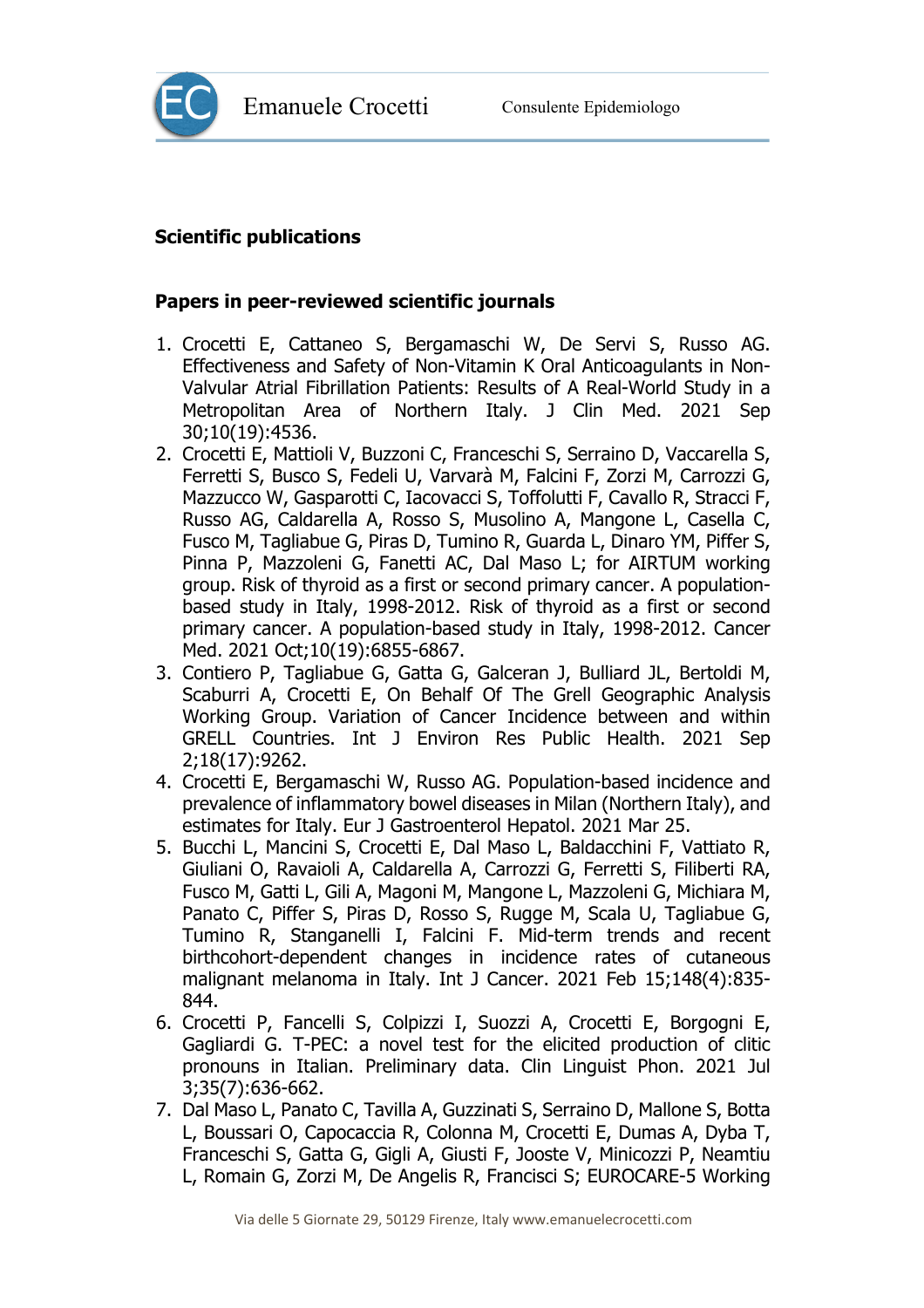Group. Cancer cure for 32 cancer types: results from the EUROCARE-5 study. Int J Epidemiol. 2020 Oct 1;49(5):1517-1525.

- 8. De Flora S, LA Maestra S, Crocetti E, Mangone L, Bianconi F, Stracci F, Buzzoni C. Estimates of the incidence of infection-related cancers in Italy and Italian regions in 2018.J Prev Med Hyg. 2019 Dec 20;60(4):E311- E326. doi: 10.15167/2421-4248/jpmh2019.60.4.1434.
- 9. Ravaioli A, Crocetti E, Mancini S, Baldacchini F, Giuliani O, Vattiato R, Bucchi L, Falcini F. Suicide death among cancer patients: new data from northern Italy, systematic review of the last 22 years and metaanalysis. Eur J Cancer. 2020 Jan;125:104-113. doi: 10.1016/j.ejca. 2019.08.019.
- 10.Crocetti E. The quality of cancer registries data has to become 'liquid'.Eur J Cancer Prev. 2019 Nov 14. doi: 10.1097/CEJ. 0000000000000552.
- 11.Crocetti E, Giuliani O, Mancini S, Bucchi L, Falcini F. Colorectal cancer incidence trends among Italian individuals aged younger than 50 years are decreasing. Cancer. 2020 Jan 15;126(2):453. doi: 10.1002/cncr. 32537.
- 12.Colucci R, Buzzoni C, Dragoni F, Traniello Gradassi A, Galeone M, Crocetti E, Moretti S. Drug consumption and melanocytic nevi: correlation between oral contraceptives or hormone replacement therapy and a high melanocytic nevi count. Eur J Cancer Prev. 2019 Sep 16. doi: 10.1097/CEJ.0000000000000545.
- 10.Global Burden of Disease Cancer Collaboration, Fitzmaurice C, Abate D, Abbasi N, Abbastabar H, Abd-Allah F, Abdel-Rahman O, Abdelalim A, Abdoli A, Abdollahpour I, Abdulle ASM, Abebe ND, Abraha HN, AbuRaddad LJ, Abualhasan A, Adedeji IA, Advani SM, Afarideh M, Afshari M, Aghaali M, Agius D, Agrawal S, Ahmadi A, Ahmadian E, Ahmadpour E, Ahmed MB, Akbari ME, Akinyemiju T, Al-Aly Z, AlAbdulKader AM, Alahdab F, Alam T, Alamene GM, Alemnew BTT, Alene KA, Alinia C, Alipour V, Aljunid SM, Bakeshei FA, Almadi MAH, Almasi-Hashiani A, Alsharif U, Alsowaidi S, Alvis-Guzman N, Amini E, Amini S, Amoako YA, Anbari Z, Anber NH, Andrei CL, Anjomshoa M, Ansari F, Ansariadi A, Appiah SCY, Arab-Zozani M, Arabloo J, Arefi Z, Aremu O, Areri HA, Artaman A, Asayesh H, Asfaw ET, Ashagre AF, Assadi R, Ataeinia B, Atalay HT, Ataro Z, Atique S, Ausloos M, Avila-Burgos L, Avokpaho EFGA, Awasthi A, Awoke N, Ayala Quintanilla BP, Ayanore MA, Ayele HT, Babaee E, Bacha U, Badawi A, Bagherzadeh M, Bagli E, Balakrishnan S, Balouchi A, Bärnighausen TW, Battista RJ, Behzadifar M, Behzadifar M, Bekele BB, Belay YB, Belayneh YM, Berfield KKS, Berhane A, Bernabe E, Beuran M, Bhakta N, Bhattacharyya K, Biadgo B, Bijani A, Bin Sayeed MS, Birungi C, Bisignano C, Bitew H, Bjørge T, Bleyer A, Bogale KA, Bojia HA, Borzì AM, Bosetti C, Bou-Orm IR, Brenner H, Brewer JD, Briko AN, Briko NI, Bustamante-Teixeira MT, Butt ZA, Carreras G, Carrero JJ, Carvalho F, Castro C, Castro F, CataláLópez F, Cerin E, Chaiah Y, Chanie WF, Chattu VK, Chaturvedi P, Chauhan NS, Chehrazi M, Chiang PP,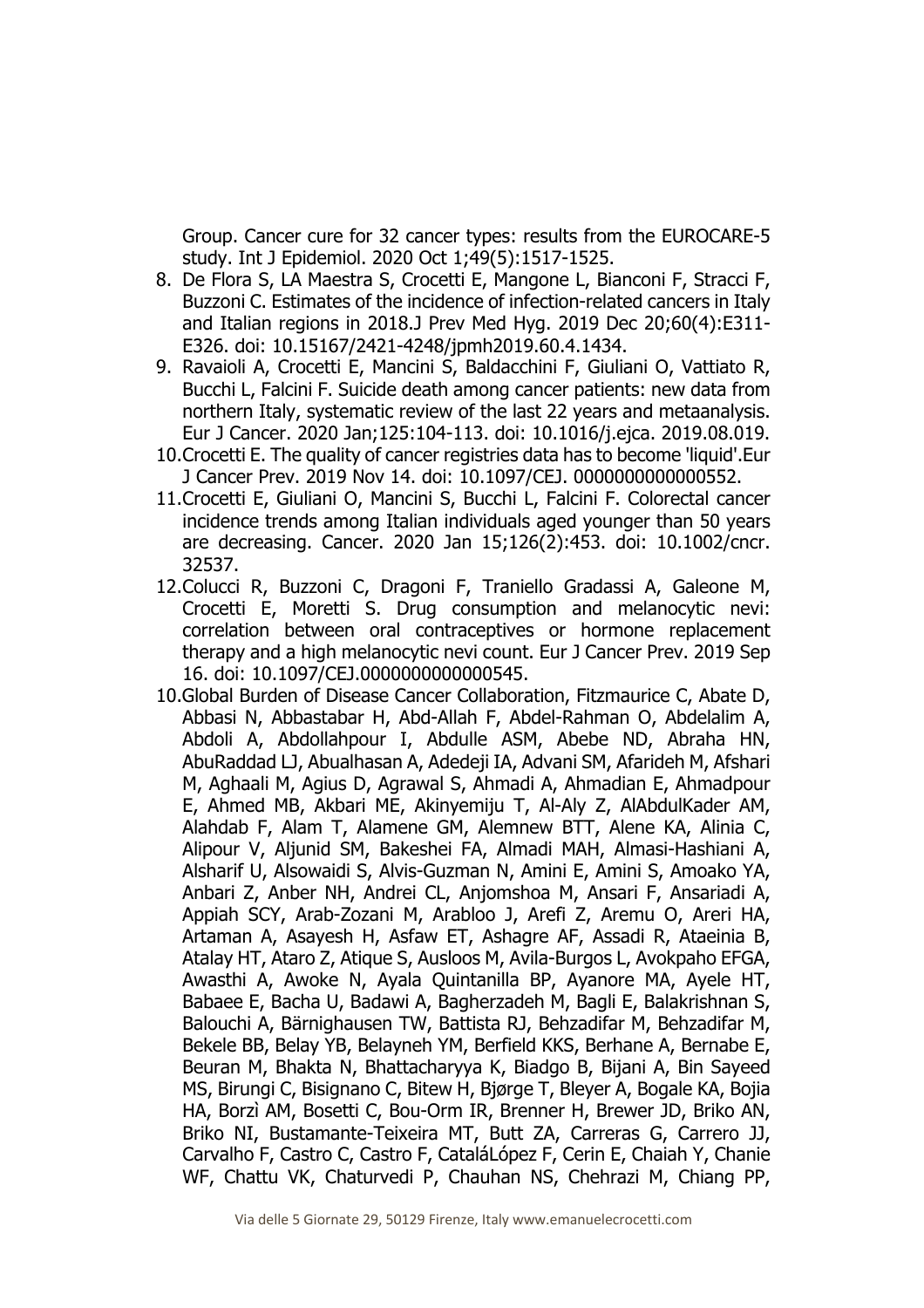Chichiabellu TY, Chido-Amajuoyi OG, Chimed-Ochir O, Choi JJ, Christopher DJ, Chu DT, Constantin MM, Costa VM, Crocetti E, Crowe CS, Curado MP, Dahlawi SMA, Damiani G, Darwish AH, Daryani A, das Neves J, Demeke FM, Demis AB, Demissie BW, Demoz GT, Denova-Gutiérrez E, Derakhshani A, Deribe KS, Desai R, Desalegn BB, Desta M, Dey S, Dharmaratne SD, Dhimal M, Diaz D, Dinberu MTT, Djalalinia S, Doku DT, Drake TM, Dubey M, Dubljanin E, Duken EE, Ebrahimi H, Effiong A, Eftekhari A, El Sayed I, Zaki MES, ElJaafary SI, El-Khatib Z, Elemineh DA, Elkout H, Ellenbogen RG, Elsharkawy A, Emamian MH, Endalew DA, Endries AY, Eshrati B, Fadhil I, Fallah V, Faramarzi M, Farhangi MA, Farioli A, Farzadfar F, Fentahun N, Fernandes E, Feyissa GT, Filip I, Fischer F, Fisher JL, Force LM, Foroutan M, Freitas M, Fukumoto T, Futran ND, Gallus S, Gankpe FG, Gayesa RT, Gebrehiwot TT, Gebremeskel GG, Gedefaw GA, Gelaw BK, Geta B, Getachew S, Gezae KE, Ghafourifard M, Ghajar A, Ghashghaee A, Gholamian A, Gill PS, Ginindza TTG, Girmay A, Gizaw M, Gomez RS, Gopalani SV, Gorini G, Goulart BNG, Grada A, Ribeiro Guerra M, Guimaraes ALS, Gupta PC, Gupta R, Hadkhale K, Haj-Mirzaian A, HajMirzaian A, Hamadeh RR, Hamidi S, Hanfore LK, Haro JM, Hasankhani M, Hasanzadeh A, Hassen HY, Hay RJ, Hay SI, Henok A, Henry NJ, Herteliu C, Hidru HD, Hoang CL, Hole MK, Hoogar P, Horita N, Hosgood HD, Hosseini M, Hosseinzadeh M, Hostiuc M, Hostiuc S, Househ M, Hussen MM, Ileanu B, Ilic MD, Innos K, Irvani SSN, Iseh KR, Islam SMS, Islami F, Jafari Balalami N, Jafarinia M, Jahangiry L, Jahani MA, Jahanmehr N, Jakovljevic M, James SL, Javanbakht M, Jayaraman S, Jee SH, Jenabi E, Jha RP, Jonas JB, Jonnagaddala J, Joo T, Jungari SB, Jürisson M, Kabir A, Kamangar F, Karch A, Karimi N, Karimian A, Kasaeian A, Kasahun GG, Kassa B, Kassa TD, Kassaw MW, Kaul A, Keiyoro PN, Kelbore AG, Kerbo AA, Khader YS, Khalilarjmandi M, Khan EA, Khan G, Khang YH, Khatab K, Khater A, Khayamzadeh M, KhazaeePool M, Khazaei S, Khoja AT, Khosravi MH, Khubchandani J, Kianipour N, Kim D, Kim YJ, Kisa A, Kisa S, Kissimova-Skarbek K, Komaki H, Koyanagi A, Krohn KJ, Bicer BK, Kugbey N, Kumar V, Kuupiel D, La Vecchia C, Lad DP, Lake EA, Lakew AM, Lal DK, Lami FH, Lan Q, Lasrado S, Lauriola P, Lazarus JV, Leigh J, Leshargie CT, Liao Y, Limenih MA, Listl S, Lopez AD, Lopukhov PD, Lunevicius R, Madadin M, Magdeldin S, El Razek HMA, Majeed A, Maleki A, Malekzadeh R, Manafi A, Manafi N, Manamo WA, Mansourian M, Mansournia MA, Mantovani LG, Maroufizadeh S, Martini SMS, Mashamba-Thompson TP, Massenburg BB, Maswabi MT, Mathur MR, McAlinden C, McKee M, Meheretu HAA, Mehrotra R, Mehta V, Meier T, Melaku YA, Meles GG, Meles HG, Melese A, Melku M, Memiah PTN, Mendoza W, Menezes RG, Merat S, Meretoja TJ, Mestrovic T, Miazgowski B, Miazgowski T, Mihretie KMM, Miller TR, Mills EJ, Mir SM, Mirzaei H, Mirzaei HR, Mishra R, Moazen B, Mohammad DK, Mohammad KA,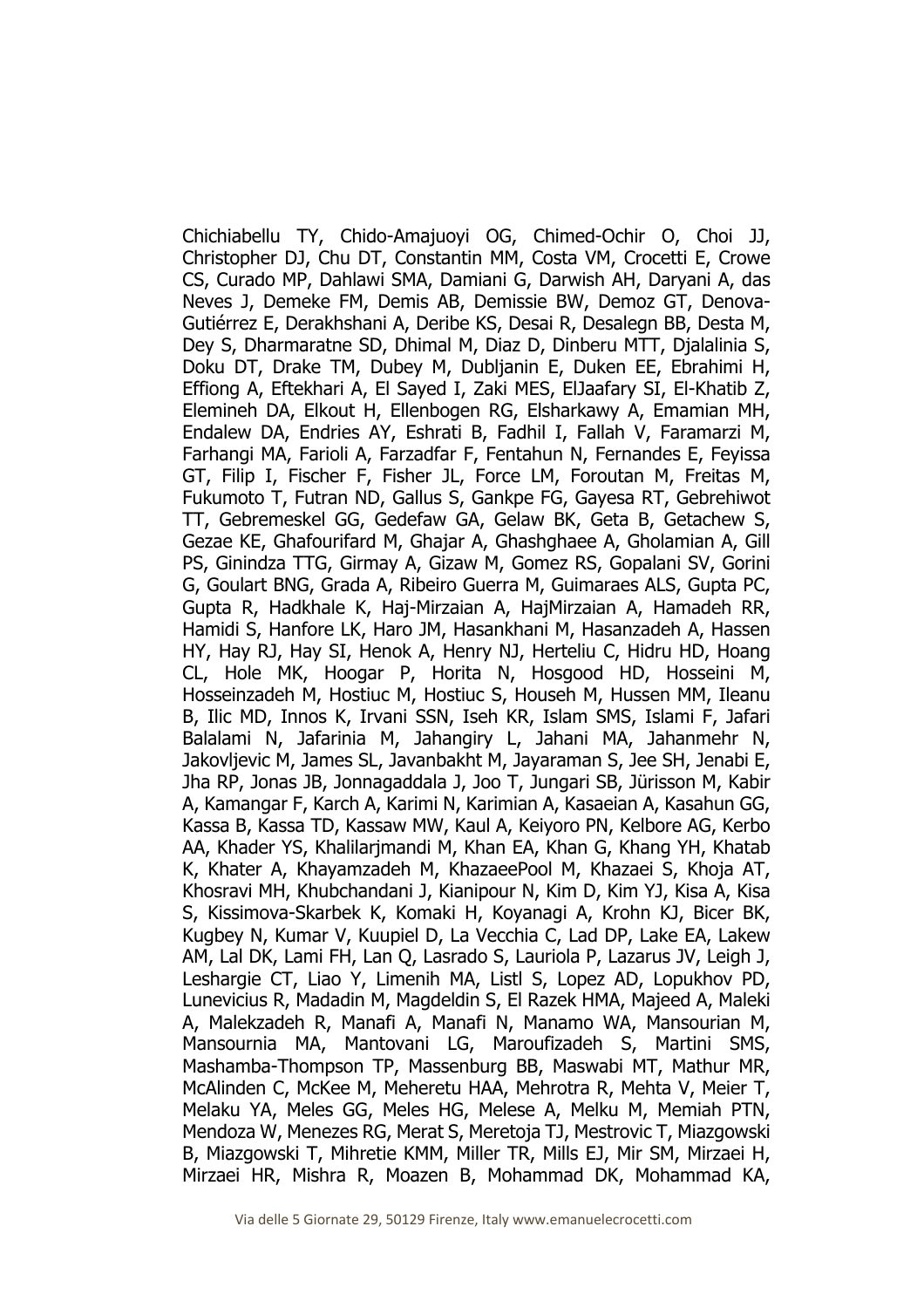Mohammad Y, Darwesh AM, Mohammadbeigi A, Mohammadi H, Mohammadi M, Mohammadian M, Mohammadian-Hafshejani A, Mohammadoo-Khorasani M, Mohammadpourhodki R, Mohammed AS, Mohammed JA, Mohammed S, Mohebi F, Mokdad AH, Monasta L, Moodley Y, Moosazadeh M, Moossavi M, Moradi G, Moradi-Joo M, Moradi-Lakeh M, Moradpour F, Morawska L, Morgado-da-Costa J, Morisaki N, Morrison SD, Mosapour A, Mousavi SM, Muche AA, Muhammed OSS, Musa J, Nabhan AR, Naderi M, Nagarajan AJ, Nagel G, Nahvijou A, Naik G, Najafi F, Naldi L, Nam HS, Nasiri N, Nazari J, Negoi I, Neupane S, Newcomb PA, Nggada HA, Ngunjiri JW, Nguyen CT, Nikniaz L, Ningrum DNA, Nirayo YL, Nixon MR, Nnaji CA, Nojomi M, Nosratnejad S, Shiadeh MN, Obsa MS, OforiAsenso R, Ogbo FA, Oh IH, Olagunju AT, Olagunju TO, Oluwasanu MM, Omonisi AE, Onwujekwe OE, Oommen AM, Oren E, Ortega-Altamirano DDV, Ota E, Otstavnov SS, Owolabi MO, P A M, Padubidri JR, Pakhale S, Pakpour AH, Pana A, Park EK, Parsian H, Pashaei T, Patel S, Patil ST, Pennini A, Pereira DM, Piccinelli C, Pillay JD, Pirestani M, Pishgar F, Postma MJ, Pourjafar H, Pourmalek F, Pourshams A, Prakash S, Prasad N, Qorbani M, Rabiee M, Rabiee N, Radfar A, Rafiei A, Rahim F, Rahimi M, Rahman MA, Rajati F, Rana SM, Raoofi S, Rath GK, Rawaf DL, Rawaf S, Reiner RC, Renzaho AMN, Rezaei N, Rezapour A, Ribeiro AI, Ribeiro D, Ronfani L, Roro EM, Roshandel G, Rostami A, Saad RS, Sabbagh P, Sabour S, Saddik B, Safiri S, Sahebkar A, Salahshoor MR, Salehi F, Salem H, Salem MR, Salimzadeh H, Salomon JA, Samy AM, Sanabria J, Santric Milicevic MM, Sartorius B, Sarveazad A, Sathian B, Satpathy M, Savic M, Sawhney M, Sayyah M, Schneider IJC, Schöttker B, Sekerija M, Sepanlou SG, Sepehrimanesh M, Seyedmousavi S, Shaahmadi F, Shabaninejad H, Shahbaz M, Shaikh MA, Shamshirian A, Shamsizadeh M, Sharafi H, Sharafi Z, Sharif M, Sharifi A, Sharifi H, Sharma R, Sheikh A, Shirkoohi R, Shukla SR, Si S, Siabani S, Silva DAS, Silveira DGA, Singh A, Singh JA, Sisay S, Sitas F, Sobngwi E, Soofi M, Soriano JB, Stathopoulou V, Sufiyan MB, Tabarés-Seisdedos R, Tabuchi T, Takahashi K, Tamtaji OR, Tarawneh MR, Tassew SG, Taymoori P, Tehrani-Banihashemi A, Temsah MH, Temsah O, Tesfay BE, Tesfay FH, Teshale MY, Tessema GA, Thapa S, Tlaye KG, Topor-Madry R, TovaniPalone MR, Traini E, Tran BX, Tran KB, Tsadik AG, Ullah I, Uthman OA, Vacante M, Vaezi M, Varona Pérez P, Veisani Y, Vidale S, Violante FS, Vlassov V, Vollset SE, Vos T, Vosoughi K, Vu GT, Vujcic IS, Wabinga H, Wachamo TM, Wagnew FS, Waheed Y, Weldegebreal F, Weldesamuel GT, Wijeratne T, Wondafrash DZ, Wonde TE, Wondmieneh AB, Workie HM, Yadav R, Yadegar A, Yadollahpour A, Yaseri M, Yazdi-Feyzabadi V, Yeshaneh A, Yimam MA, Yimer EM, Yisma E, Yonemoto N, Younis MZ, Yousefi B, Yousefifard M, Yu C, Zabeh E, Zadnik V, Moghadam TZ, Zaidi Z, Zamani M, Zandian H, Zangeneh A, Zaki L, Zendehdel K, Zenebe ZM, Zewale TA, Ziapour A, Zodpey S,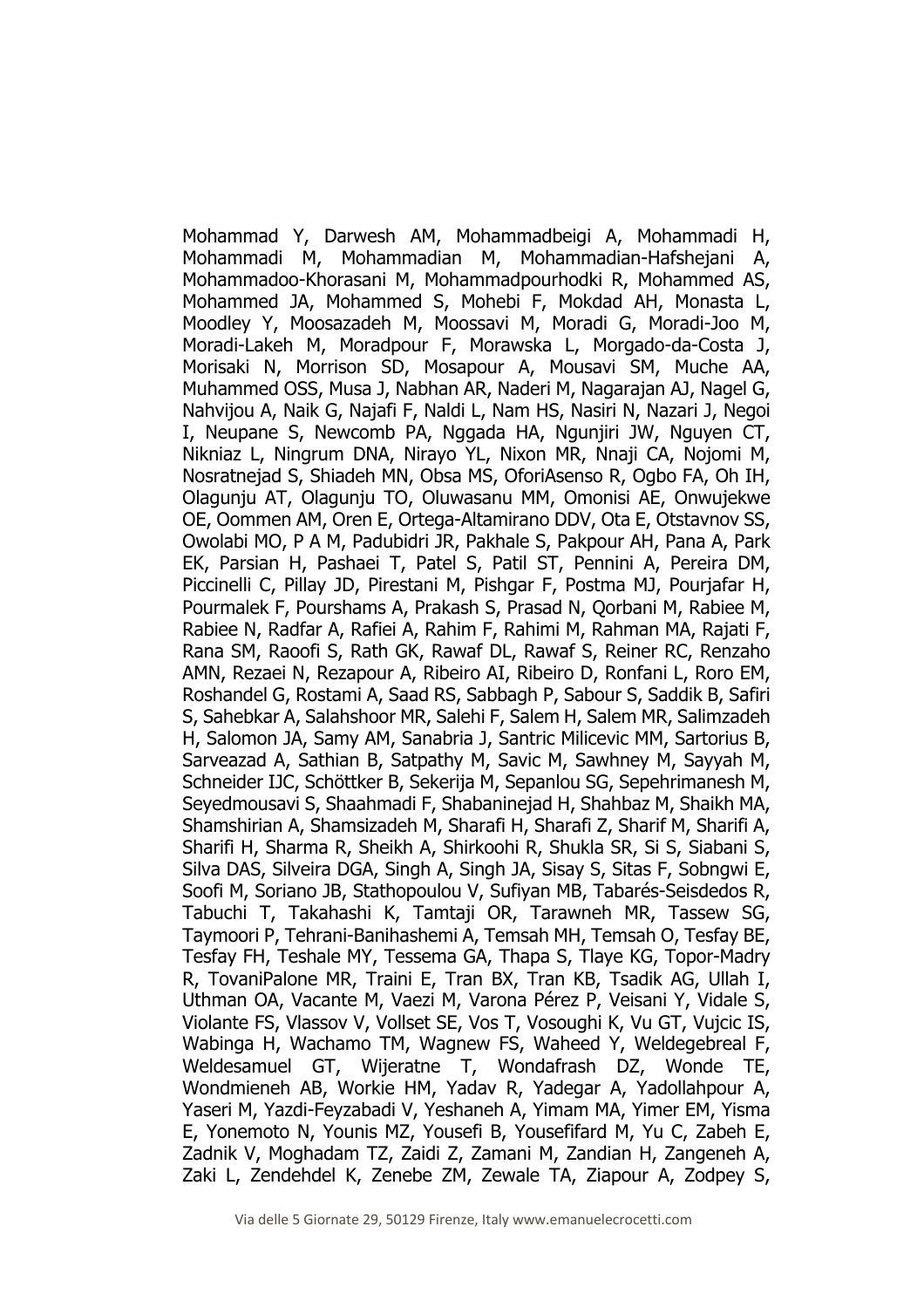Murray CJL. Global, Regional, and National Cancer Incidence, Mortality, Years of Life Lost, Years Lived With Disability, and Disability-Adjusted Life-Years for 29 Cancer Groups, 1990 to 2017: A Systematic Analysis for the Global Burden of Disease Study. JAMA Oncol. 2019 Sep 27. doi: 10.1001/jamaoncol.2019.2996.

- 11.Battisti F, Petronio MG, Bernardeschi P, Bianchi F, Cori L, Crocetti E, Minichilli F, Manneschi G, Mugnaini E, Scala D, Vigotti M, Miligi L. [Reporting a cluster of lymphohaematopoietic cancers and management of the communication process with the community: the experience of a Local health Authority in Tuscany, Italy].Ig Sanita Pubbl. 2019 Mar-Apr;75(2):98-104.
- 12.Vitale MG, Bracarda S, Cosmai L, Crocetti E, Di Lorenzo G, Lapini A, Mandressi A, Martorana G, Masini C, Montironi R, Ortega C, Passalacqua R, Porta C, Procopio G, Sepe P, Romano L, Pappagallo GL, Conti G, Guida M, Martignoni G, Nolè F, Pignata S, Gori S, Cartenì G. Management of kidney cancer patients: 2018 guidelines of the Italian Medical Oncology Association (AIOM).Tumori. 2019 Jul;105(4 suppl): 3-12. doi: 10.1177/0300891619853392.
- 13.Mancini S, Crocetti E, Bucchi L, Pimpinelli N, Vattiato R, Giuliani O, Ravaioli A, Baldacchini F, Balducci C, Stanganelli I, Falcini F. Melanoma survival with classification and regression trees analysis: a complement for the communication of prognosis to patients. G Ital Dermatol Venereol. 2019 Jun 17. doi: 10.23736/S0392-0488.19.06402-2.
- 14.Dal Maso L, Panato C, Guzzinati S, Serraino D, Francisci S, Botta L, Capocaccia R, Tavilla A, Gigli A, Crocetti E, Rugge M, Tagliabue G, Filiberti RA, Carrozzi G, Michiara M, Ferretti S, Cesaraccio R, Tumino R, Falcini F, Stracci F, Torrisi A, Mazzoleni G, Fusco M, Rosso S, Tisano F, Fanetti AC, Sini GM, Buzzoni C, De Angelis R; AIRTUM Working group. Prognosis and cure of long-term cancer survivors: A population-based Cancer Med. 2019 Aug;8(9):4497-4507. doi: 10.1002/cam4.2276.
- 15. Crocetti E.[Perception of the conflict of interest in people working in public health services].Epidemiol Prev. 2019 Jan-Feb;43(1):55-59. doi: 10.19191/EP19.
- 16.Crocetti E, Ravaioli A, Amadori D, Mancini S, Vattiato R, Giuliani O, Baldacchini F, Falcini F. Female breast cancers (T1-2, N0, M0, HR+, HER2-) with an intermediate genetic-based recurrence risk: a realworld estimate in Italy. Tumori. 2019 Dec;105(6):483-487. doi: 10.1177/0300891619849291.
- 17.Voith von Voithenberg L, Crocetti E, Martos C, Dimitrova N, Giusti F, Randi G, Rooney R, Dyba T, Bettio M, Negrão Carvalho R. Cancer registries - guardians of breast cancer biomarker information: A systematic review. Int J Biol Markers. 2019 Jun;34(2):194-199. doi: 10.1177/1724600819836097.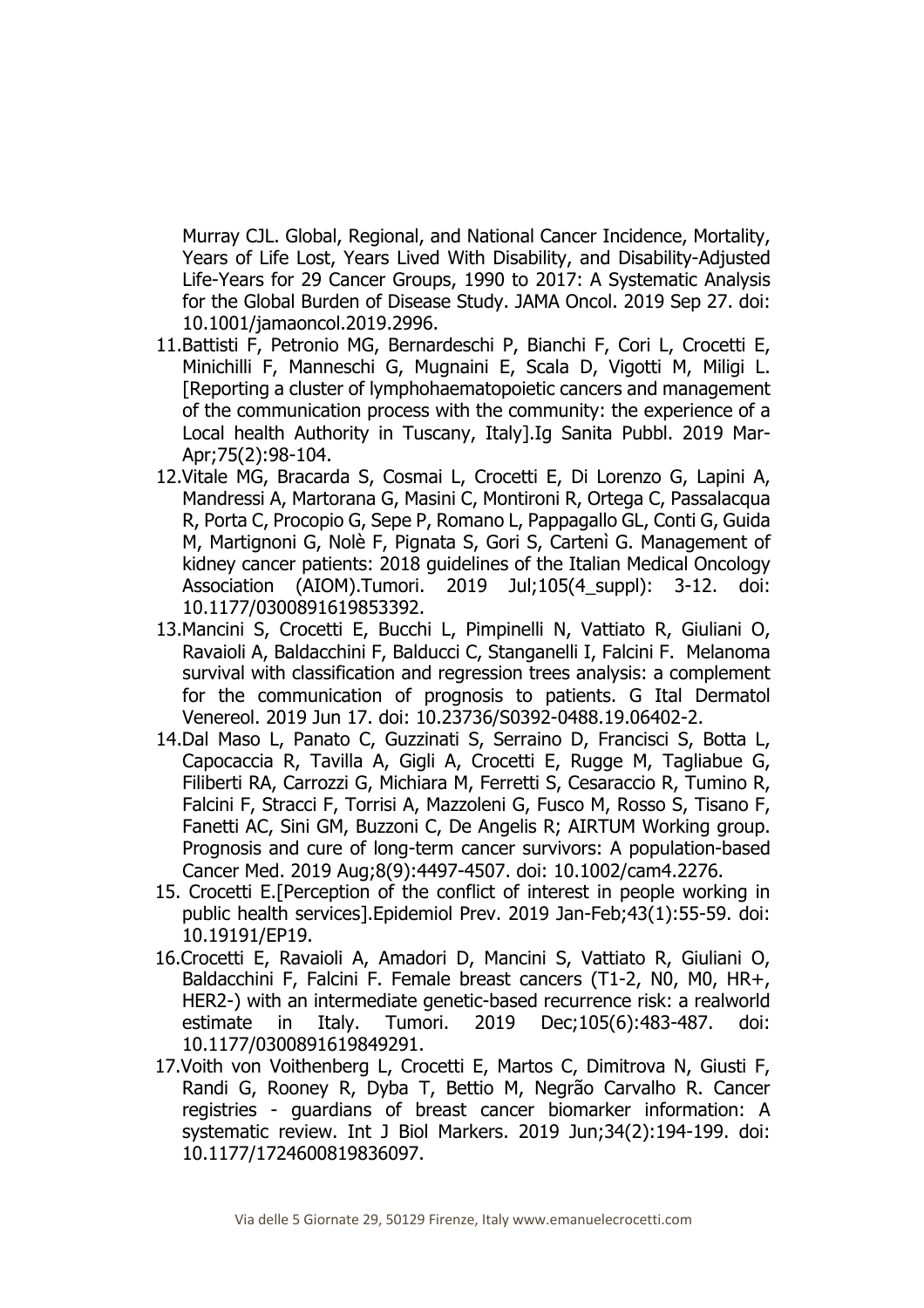- 18.Buzzoni C, Crocetti E, Guzzinati S, Dal Maso L, Francisci S; AIRTUM Working Group. Cancer incidence and mortality trends from 2003 to 2014 in Italy.Tumori. 2019 Apr;105(2):121-137. doi: 10.1177/0300891619839844.
- 19.Mancini S, Crocetti E, Bucchi L, Pimpinelli N, Vattiato R, Giuliani O, Ravaioli A, Baldacchini F, Stanganelli I, Falcini F. Time trends and ageperiod-cohort analysis of cutaneous malignant melanoma incidence rates in the Romagna Region (northern Italy), 1986-2014. Melanoma Res. 2019 Jan 4. doi: 10.1097/CMR.0000000000000570.
- 20.Bianconi F, Crocetti E, Grisci C, Primieri C, Stracci F. What has changed in the epidemiology of skin melanoma in central Italy during the past 20 years? Melanoma Res. 2018 Nov 26. doi: 10.1097/CMR. 0000000000000551.
- 21.Crocetti E, Stanganelli I, Mancini S, Vattiato R, Giuliani O, Ravaioli A, Balducci C, Falcini F, Pimpinelli N. Evaluation of the agreement between TNM 7th and 8th in a population-based series of cutaneous melanoma. J Eur Acad Dermatol Venereol. 2019 Mar;33(3):521-524.
- 22.Crocetti E.[Why is the conflict of interest due to an employment contract with a public health body not declared?] Epidemiol Prev. 2018 Mar-Apr;42(2):104-105. doi: 10.19191/EP18.2.P104.031.
- 23.Crocetti E, Gori S, Falcini F. Metastatic breast cancers: Estimates for Italy. Tumori. 2018 Mar 1:300891618766177. doi: 10.1177/0300891618766177.
- 24.Crocetti E, Buzzoni C, Giuliani O. Methods for second primary cancer evaluation have to be standardized. Int J Cancer. 2018 Mar 15;142(6): 1285. doi: 10.1002/ijc.31150.
- 25.Borgognoni L, Sestini S, Gerlini G, Brandani P, Chiarugi C, Gelli R, Giannotti V, Crocetti E. Sentinel Lymph Node Status is a Main Prognostic Parameter Needful for the Correct Staging of Patients with Melanoma Thicker than 4 mm: Single-Institution Experience and Literature Meta-Analysis. J Invest Surg. 2017 Oct 23:1-11. doi: 10.1080/08941939.2017.1384871.
- 26.Crocetti E, Mancini S. Pancreatic cancer incidence rises also in Italy. Int J Epidemiol. 2017 Dec 1;46(6):2090.
- 27.Crocetti E, Giuliani O, Ravaioli A, Bucchi L, Vattiato R and Falcini F. Immigrants and cancer in Italy: a literature review Annali dell'Istituto Superiore di Sanità Vol. 53, No. 3 2017
- 28.Crocetti E, Buzzoni C. Do big numbers assure high-quality of data? www.thelancet.-com/haematology Vol 4 July 2017 e309
- 29.Crocetti E, Giusti F, Martos C, Randi G, Dyba T, Bettio M. Variability of cancer risk within an area: time to complement the incidence rate. Eur J Cancer Prev. 2017 Jun 26. doi: 10.1097/CEJ.0000000000000389.
- 30.Crocetti E, Bossard N, Uhry Z, Roche L, Rossi S, Capocaccia R, Faivre J; GRELL EUROCARE-5 Working Group. Trends in net survival from 15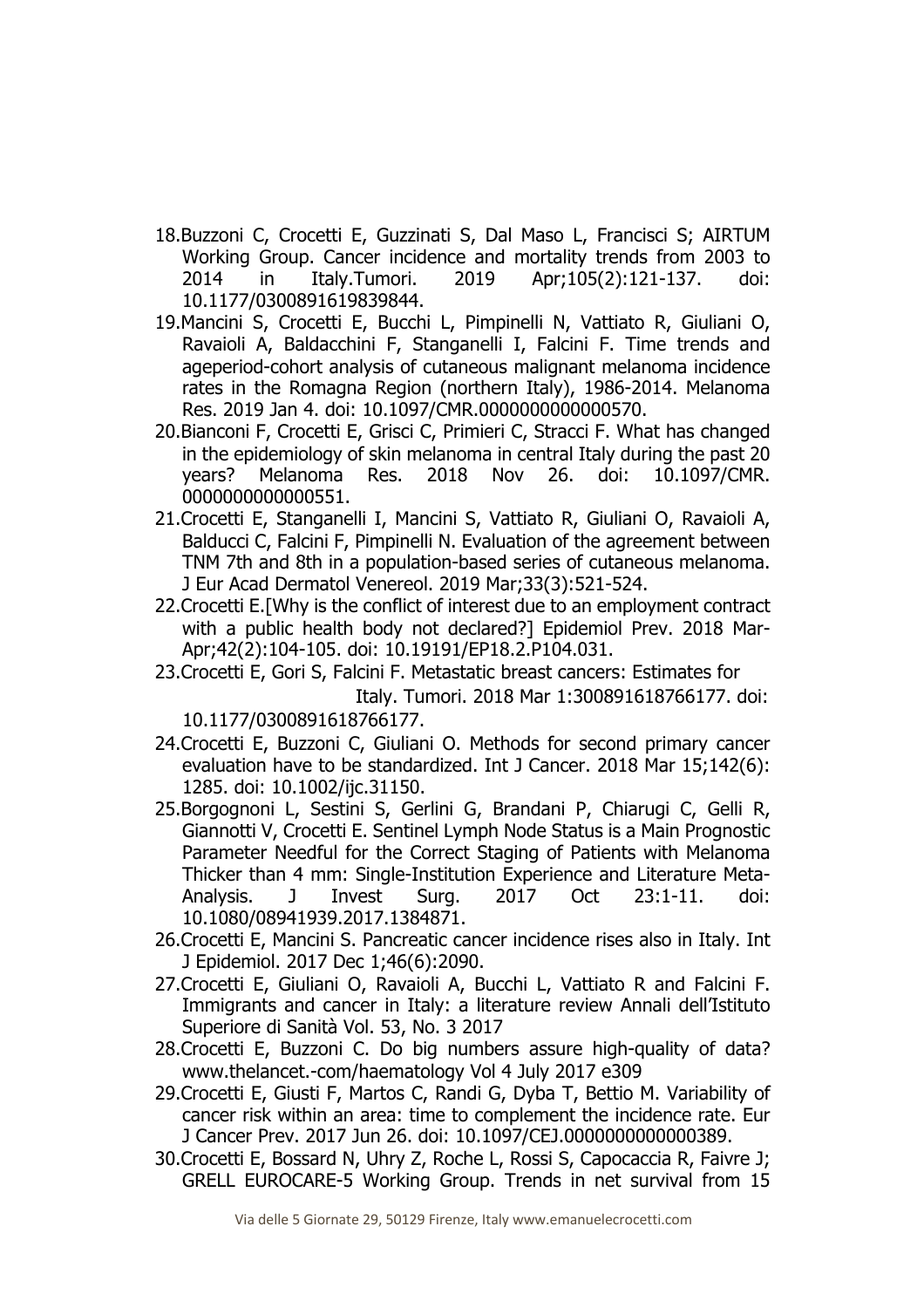cancers in six European Latincountries: the SUDCAN population-based study material. Eur J Cancer Prev. 2017 Jan; doi: 10.1097/CEJ. 0000000000000300.

- 31.Crocetti E, Roche L, Buzzoni C, di Costanzo F, Molinié F, Caldarella A; GRELL EUROCARE-5 Working Group.Trends in net survival from breast cancer in six European Latincountries: results from the SUDCAN population-based study.Eur J Cancer Prev. 2017;26:S85-S91. doi: 10.1097/CEJ.0000000000000291.
- 32.Chiarugi A, Nardini P, Borgognoni L, Brandani P, Gerlini G, Rubegni P, Lamberti A, Salvini C, Lo Scocco G, Cecchi R, Sirna R, Lorenzi S, Gattai R, Battistini S, Crocetti E.- Thick melanoma in Tuscany. G Ital Dermatol Venereol. 2017 Mar 14. doi: 10.23736/S0392-0488.17.05584-5.
- 33.Dal Maso L, Terracini B, Mosso ML, Buzzoni C; AIRTUM Working Group (including Crocetti E). Hodgkin lymphoma in Italian children and adolescents. Epidemiol Prev. 2016 Sep-Oct;40(5):382. Italian
- 34.Caldarella A, Fancelli L, Manneschi G, Chiarugi A, Nardini P, Crocetti E. How staging of thin melanoma is changed after the introduction of TNM 7th edition: a population-based analysis. J Cancer Res Clin Oncol. 2016 Jan;142(1):73-6.
- 35.E. Crocetti, R. Rondelli. Le basi dati per la stima dell'incidenza dei tumori infantili in Italia Databases for the estimate of childhood cancer incidence in Italy. In TUMORI INFANTILI, FATTORI DI RISCHIO E MODELLI DI INDAGINE PER LA VALUTAZIONE DI CLUSTER SPAZIOTEMPORALI CHILDHOOD CANCERS, RISK FACTORS AND INVESTIGATION MODELS FOR THE EVALUATION OF SPATIOTEMPORAL CLUSTERS. Epidemiol Prev 2016; 40 (5), settembreottobre, pg. 22. DOI: http://dx.doi.org/10.19191/EP16.5S2.P001.096
- 36.E. Crocetti, C. Buzzoni, AIRTUM Working group. Il contributo dell'Associazione italiana dei registri tumori (AIRTUM). The contribution of the Italian association of cancer registries (AIRTUM). In : TUMORI INFANTILI, FATTORI DI RISCHIO E MODELLI DI INDAGINE PER LA VALUTAZIONE DI CLUSTER SPAZIO-TEMPORALI CHILDHOOD CANCERS, RISK FACTORS AND INVESTIGATION MODELS FOR THE EVALUATION OF SPATIO-TEMPORAL CLUSTERS. Epidemiol Prev 2016; 40 (5), settembre-ottobre, pg.28-30. DOI: http://dx.- doi.org/

10.19191/EP16.5S2.P001.096

- 37.Crocetti E, Randi G. Using the Benford's law as a first step to assess the quality of a Cancer Registry data. Front. Public Health 4:225. doi: 10.3389/fpubh.2016.00225.
- 38.Crocetti E, Mancini S, Ravaioli A, Giuliani O, Bucchi L, Falcini F. The relationship between gastric and esophageal cancers in Italy. Am J Gastroenterol. 2016 Aug;111(8): 1201-2. doi: 10.1038/ajg.2016.172.
- 39.Busco S, Buzzoni C, Mallone S, Trama A, Castaing M, Bella F, Amodio R, Bizzoco S, Cassetti T, Cirilli C, Cusimano R, De Angelis R, Fusco M, Gatta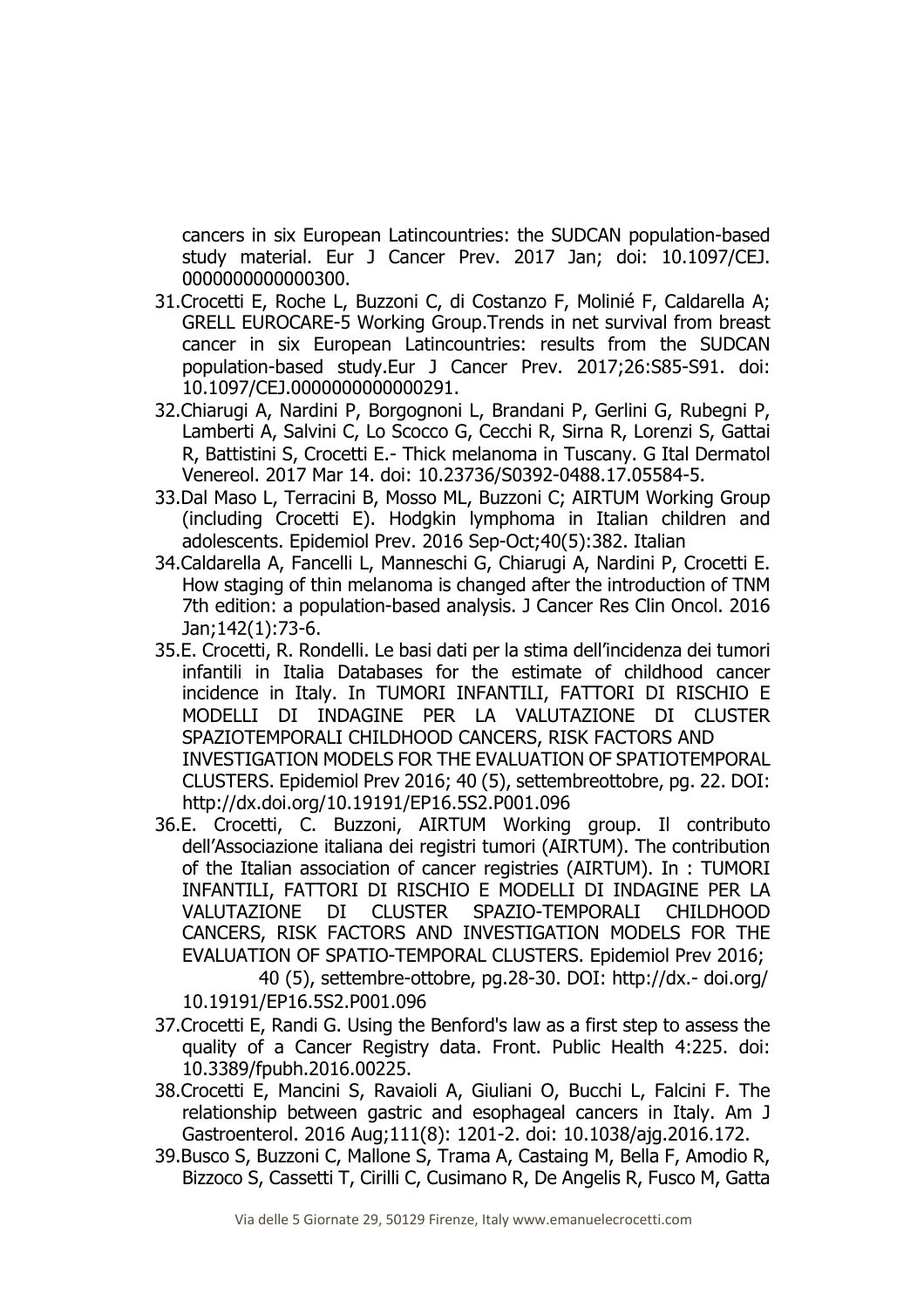G, Gennaro V, Giacomin A, Giorgi Rossi P, Mangone L, Mannino S, Rossi S, Pierannunzio D, Tavilla A, Tognazzo S, Tumino R, Vicentini M, Vitale MF, Crocetti E, DalMaso L; AIRTUM Working Group. Italian cancer figures - Report 2015: The burden of rare cancers in Italy. Epidemiol Prev. 2016 Jan-Feb;40(1 Suppl 2):1-120.

- 40.Dal Maso L, Buzzoni C, Guzzinati S, Crocetti E; AIRTUM Working Group. Italy 2015: 3 million Italians are living after a cancer diagnosis, both incidence and mortality are decreasing]. Epidemiol Prev. 2016 Jan-Feb;40(1):75. Italian
- 41.Crocetti E, Dyba T, Martos C, Randi G, Rooney R, Bettio M. The need for a rapid and comprehensive adoption of the revised European standard population in cancer incidence comparisons. Eur J Cancer Prev. 2016 Feb 25.
- 42.Carozzi F, Tamburrino L, Bisanzi S, Marchiani S, Paglierani M, Di Lollo S, Crocetti E, Buzzoni C, Burroni E, Greco L, Baldi E, Sani C. Are biomarkers evaluated in biopsy specimens predictive of prostate cancer aggressiveness? J Cancer Res Clin Oncol. 2016 Jan;142(1):201-12.
- 43.De Flora S, Crocetti E, Bonanni P, Ferro A, Vitale F; Vaccines and Cancer Prevention/Screening Working Groups of the Italian Society of Hygiene, Preventive Medicine and Public Health (SItI). Incidence of infectionassociated cancers in Italy and prevention strategies. Epidemiol Prev. 2015 Jul-Aug;39(4 Suppl 1):14-20.
- 44.Buzzoni C, Crocetti E, De Angelis R, Dal Maso L; AIRTUM Working Group. Cancer survival in Italy in 2000-2007 is better than in Europe. Epidemiol Prev. 2015 Jul-Aug;39(4): 270.Italian
- 45.Crocetti E, Mallone S, Robsahm TE, Gavin A, Agius D, Ardanaz E, Lopez MC, Innos K, Minicozzi P, Borgognoni L, Pierannunzio D, Eisemann N; EUROCARE-5 Working Group. Survival of patients with skin melanoma in Europe increases further: Results of the EUROCARE-5 study. Eur J Cancer. 2015 Sep 5. pii: S0959-8049(15)00745-5. doi: 10.1016/j.ejca. 2015.07.039. [Epub ahead of print]
- 46.Torrisi A, Castaing M, Giacomin A, Luminari S, Mangone L; AIRTUM Working Group (Crocetti E). AIRTUM and SIE for a shared definition of haemolymphopoietic cancers. Epidemiol Prev. 2015 May-Jun;39(3): 208. **Italian**
- 47.Zorzi M, Mangone L, Sassatelli R, Baracco S, Budroni M, Castaing M, Cirilli C, Cusimano R, Fusco M, Giacomin A, Giorgi Rossi P, Naldoni C, Pannozzo F, Piffer S, Puppo A, Tisano F, Zappa M; IMPATTO COLONRETTO working group (Crocetti E). Screening for colorectal cancer in Italy: 2011-2012 survey. Epidemiol Prev. 2015 May-Jun;39(3 Suppl 1): 115-25.
- 48.Zorzi M, Mangone L, Anghinoni E, Baracco S, Borciani E, Caldarella A, Falcini F, Fanetti AC, Ferretti S, Giorgi Rossi P, Michiara M, Randi G, Stracci F, Vicentini M, Zucchetto A, Zappa M; IMPATTO COLONRETTO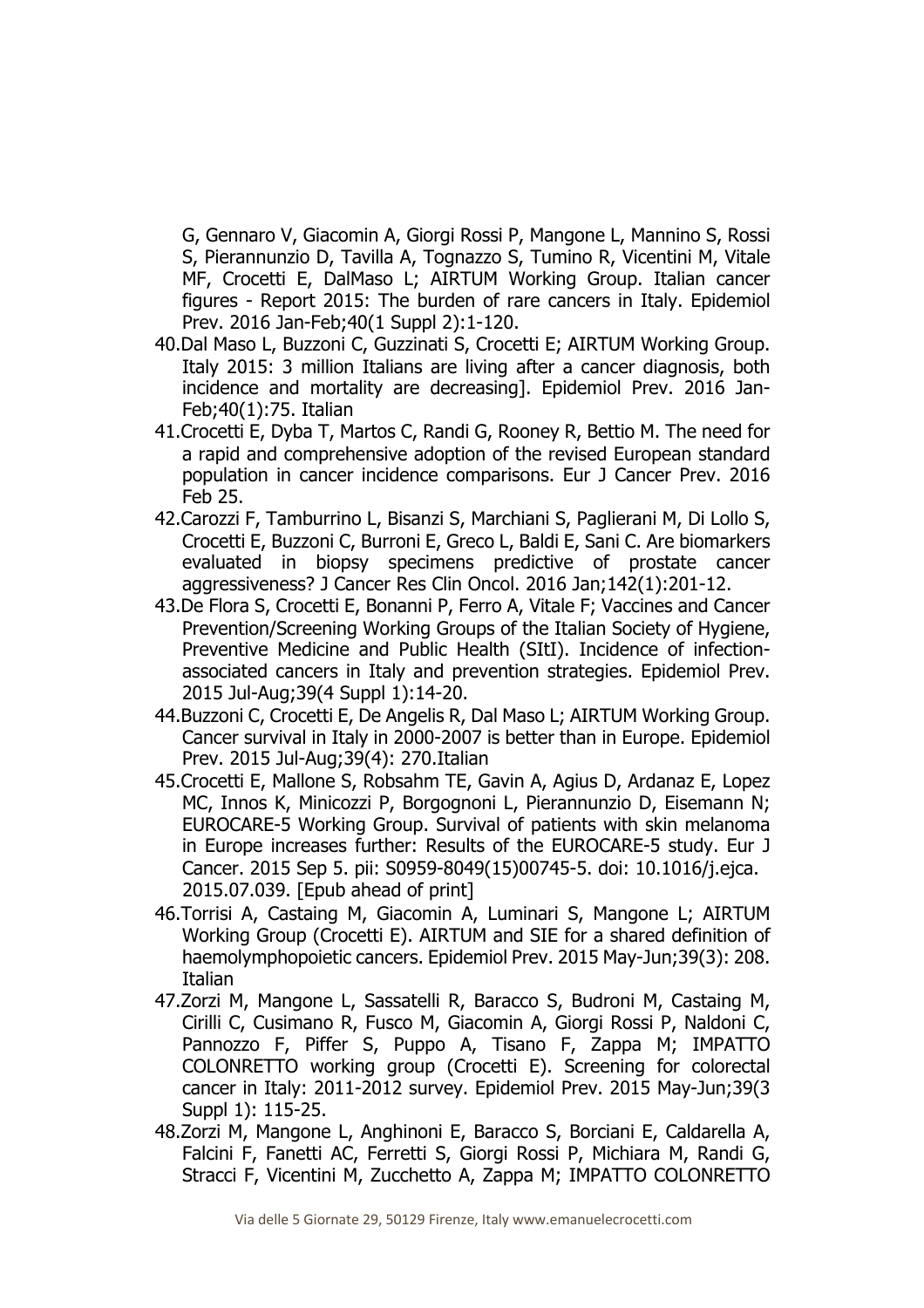working group (Crocetti E). Screening for colorectal cancer in Italy: 2011-2012 survey. Epidemiol Prev. 2015 May-Jun;39(3 Suppl 1): 108- 14.

- 49.Bucchi L, Frigerio A, Zorzi M, Fedato C, Angiolucci G, Bernardi D, Campari C, Crocetti E, Ferretti S, Giorgi D, Marchisio F, Morrone D, Naldoni C, Petrella M, Ponti A, Ravaioli A, Saguatti G, Santini D, Sassoli de Bianchi P, Serafini M, Vergini V, Giordano L. Problems, solutions, and perspectives in the evaluation of interval cancers in Italian mammography screening programmes: a position paper from the Italian group for mammography screening (GISMa). Epidemiol Prev. 2015 May-Jun;39(3 Suppl 1):52-7.
- 50.Crocetti E, Fancelli L, Manneschi G, Caldarella A, Pimpinelli N, Chiarugi A, Nardini P, Buzzoni C. Melanoma survival: sex does matter, but we do not know how. Eur J Cancer Prev. 2015 Aug 11. [Epub ahead of print]
- 51.Crocetti E, Fancelli L, Caldarella A, Buzzoni C. Thickness and diameter in melanoma: is there a relation? Tumori. 2015 Jul 7;0(0):0. doi: 10.5301/tj.5000369.
- 52.Caldarella A, Fancelli L, Manneschi G, Chiarugi A, Nardini P, Crocetti E. How staging of thin melanoma is changed after the introduction of TNM 7th edition: a population based analysis. J Cancer Res Clin Oncol. 2015 Jun 26. [Epub ahead of print]
- 53.Crocetti E, Buzzoni C, Dal Maso L; AIRTUM Working Group.The risk of cancer is slightly higher among Italian cancer patients than in the general population. Epidemiol Prev. 2015 Mar-Apr;39(2):140. Italian
- 54.Crocetti E, Buzzoni C, Dal Maso L; AIRTUM Working Group. Italy 2014: 1,000 new cancer cases every day, but mortality is decreasing. Epidemiol Prev. 2015 Jan-Feb;39(1):62. Italian
- 55.Serraino D, Gini A, Taborelli M, Ronco G, Giorgi-Rossi P, Zappa M, Crocetti E, Franzo A, Falcini F, Visioli CB, Stracci F, Zorzi M, Federico M, Michiara M, Fusco M, Ferretti S, Pannozzo F, Tisano F, Zanetti R, Zucchetto A; Members of 'IMPATTO-CERVICE' working group; Members of 'IMPATTO-CERVICE' working group. Changes in cervical cancer incidence following the introduction of organized screening in Italy. Prev Med. 2015 Jun; 75:56-63.
- 56.AIRTUM Working Group (Crocetti E). Italian cancer figures, report 2014: Prevalence and cure of cancer in Italy. Epidemiol Prev. 2014 Nov-Dec;38(6 Suppl 1):1-122.
- 57.Tumino R, Minicozzi P, Frasca G, Allemani C, Crocetti E, Ferretti S, Giacomin A, Natali M, Mangone L, Falcini F, Capocaccia R, Sant M. Population-based method for investigating adherence to international recommendations for pathology reporting of primary cutaneous melanoma: Results of a EUROCARE-5 high resolution study. Cancer Epidemiol. 2015 Jun;39(3):424-9.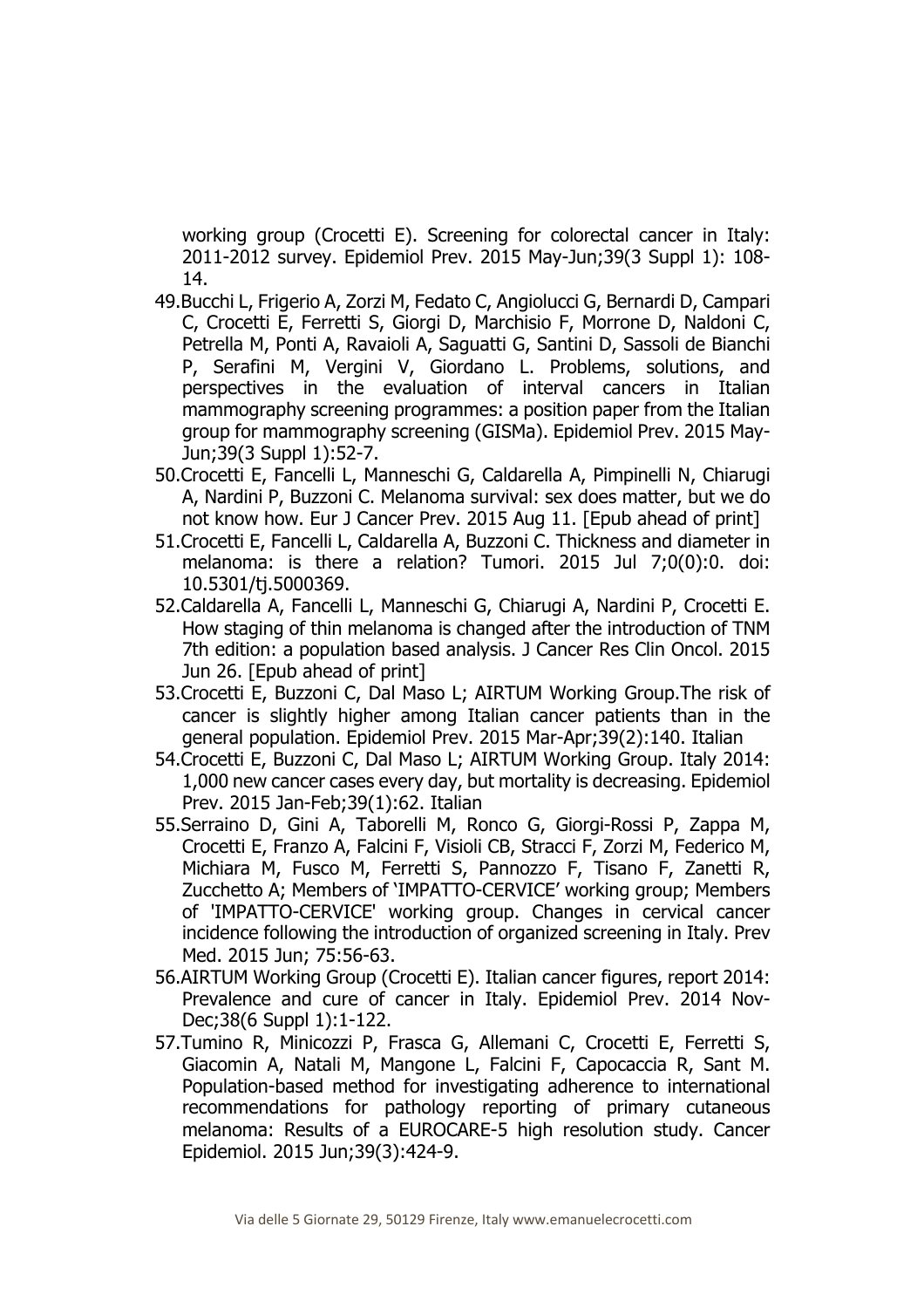- 58.Caldarella A, Crocetti E. How many etiological subtypes of breast cancer: two, three, four, or more? J Natl Cancer Inst. 2015 Feb 24;107(4).
- 59.Fava P, Astrua C, Chiarugi A, Crocetti E, Pimpinelli N, Fargnoli MC, Maurichi A, Rubegni P, Manganoni AM, Bottoni U, Catricalà C, Cavicchini S, Santinami M, Alaibac M, Annetta A, Borghi A, Calzavara Pinton P, Capizzi R, Clerico R, Colombo E, Corradin MT, De Simone P, Fantini F, Ferreli C, Filosa G, Girgenti V, Giulioni E, Guarneri C, Lamberti A, Lisi P, Nardini P, Papini M, Peris K, Pizzichetta MA, Salvini C, Savoia P, Strippoli D, Tolomio E, Tomassini MA, Vena GA, Zichichi L, Patrizi A, Argenziano G, Simonacci M, Quaglino P. Differences in

clinicopathological features and distribution of risk factors in Italian melanoma patients. Dermatology. 2015;230(3):256-62.

- 60.Allemani C, Weir HK, Carreira H, Harewood R, Spika D, Wang XS, Bannon F, Ahn JV, Johnson CJ, Bonaventure A, Marcos-Gragera R, Stiller C, Azevedo e Silva G, Chen WQ, Ogunbiyi OJ, Rachet B, Soeberg MJ, You H, Matsuda T, Bielska-Lasota M, Storm H, Tucker TC, Coleman MP; CONCORD Working Group (Crocetti E). Global surveillance of cancer survival 1995-2009: analysis of individual data for 25,676,887 patients from 279 population-based registries in 67 countries (CONCORD-2). Lancet. 2015 Mar 14;385(9972):977-1010
- 61.Chiarugi A, Quaglino P, Crocetti E, Nardini P, De Giorgi V, Borgognoni L, Brandani P, Gerlini G, Manganoni AM, Bernengo MG, Pimpinelli N; GIPMe Centres. Melanoma density and relationship with the distribution of melanocytic naevi in an Italian population: a GIPMe study--the Italian multidisciplinary group on melanoma. Melanoma Res. 2015 Feb;25(1):80-7
- 62.Stiller CA, Trama A, Brewster DH, Verne J, Bouchardy C, Navarro C, Chirlaque MD, Marcos-Gragera R, Visser O, Serraino D, Weiderpass E, Dei Tos AP, Ascoli V; RARECARE Working Group (Crocetti E). Descriptive epidemiology of Kaposi sarcoma in Europe. Report from the RARECARE project. Cancer Epidemiol. 2014 Dec;38(6):670-8.
- 63.Crocetti E. Reply: similarities between human and animal cancer registries. Epidemiol Prev. 2014 Sep-Oct;38(5):278-9. Italian
- 64.Dal Maso L, Guzzinati S, Buzzoni C, Capocaccia R, Serraino D, Caldarella A, Dei Tos AP, Falcini F, Autelitano M, Masanotti G, Ferretti S, Tisano F, Tirelli U, Crocetti E, De Angelis R; AIRTUM Working group. Long-term survival, prevalence, and cure of cancer: a populationbased estimation for 818 902 Italian patients and 26 cancer types. Ann Oncol. 2014 Nov;25(11):2251-60.
- 65.Crocetti E, Madeddu A, Mangone L; AIRTUM Working Group; AIRTUM Working Group. In 2014 cancer registration covers more than half of the Italian population. Epidemiol Prev. 2014 May-Aug;38(3-4):273. **Italian**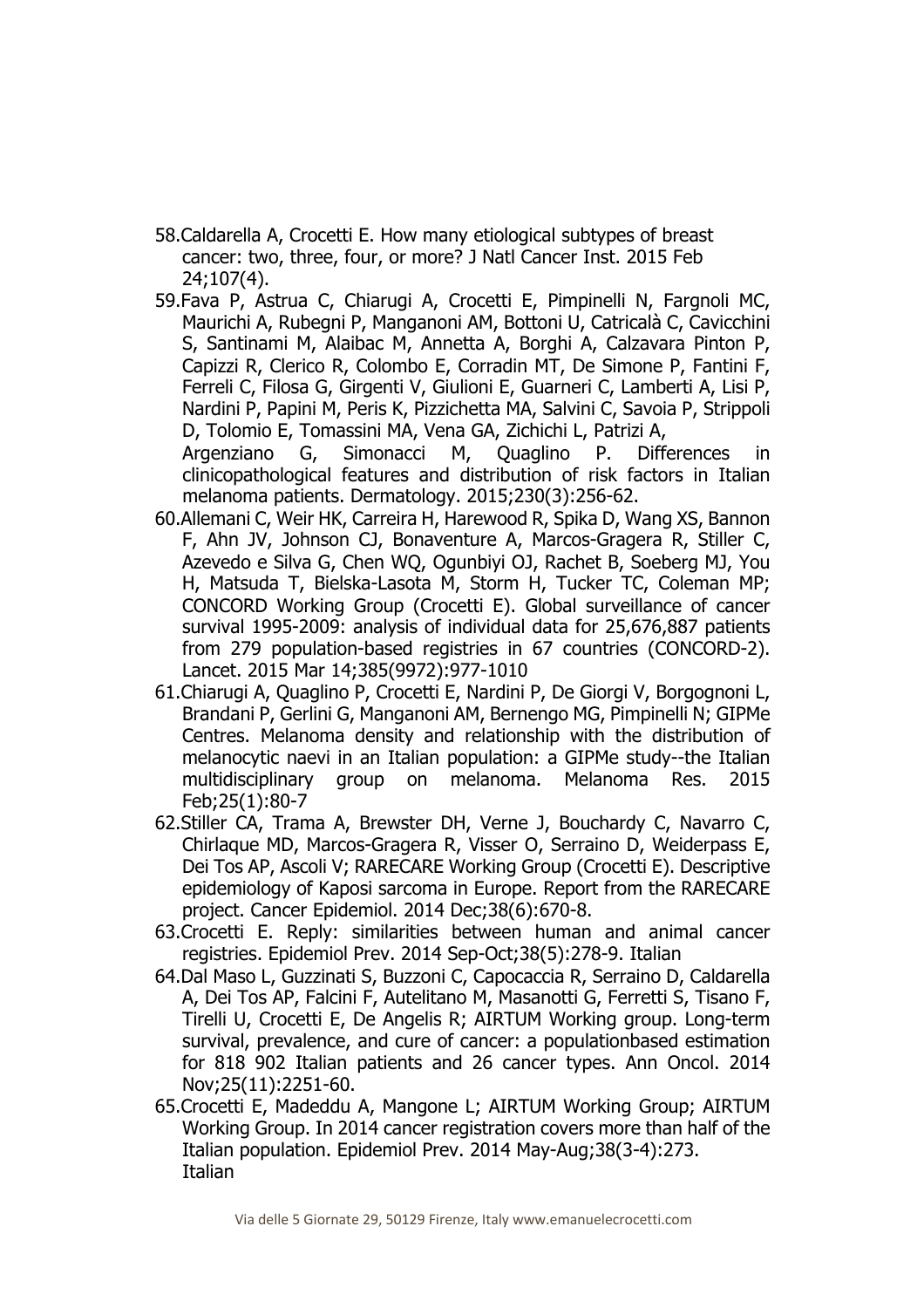- 66.Nicita C, Buzzoni C, Chellini E, Ferretti S, Marinaccio A, Mensi C;
- AIRTUM Working Group; ReNaM Working Group; Progetto ReNaMAIRTUM Working Group; AIRTUM Working Group; ReNaM Working Group; Progetto ReNaM-AIRTUM Working. A comparative analysis between regional mesothelioma registries and cancer registries: results of the ReNaM-AIRTUM project. Epidemiol Prev. 2014 May-Aug;38(3-4): 191-9.
- 67.Schröder FH, Hugosson J, Roobol MJ, Tammela TL, Zappa M, Nelen V, Kwiatkowski M, Lujan M, Määttänen L, Lilja H, Denis LJ, Recker F, Paez A, Bangma CH, Carlsson S, Puliti D, Villers A, Rebillard X, Hakama M, Stenman UH, Kujala P, Taari K, Aus G, Huber A, van der Kwast TH, van Schaik RH, de Koning HJ, Moss SM, Auvinen A; ERSPC Investigators (Crocetti E). Screening and prostate cancer mortality: results of the European Randomised Study of Screening for Prostate Cancer (ERSPC) at 13 years of follow-up Lancet. 2014 Dec 6;384(9959):2027-35.
- 68.Catelan D, Buzzoni C, Coviello E, Crocetti E, Pasetto R, Pirastu R, Biggeri A. Risk profiling in cancer surveillance in contaminated sites: an example from the ISS-AIRTUM collaborative study. Epidemiol Prev. 2014 Mar-Apr;38(2 Suppl 1):162-70. PMID: 24986506
- 69.Iavarone I, Biggeri A, Cadum E, Carere M, Conti S, Crocetti E, Martuzzi M, Maule M, Michelozzi P, Pirastu R, Rondelli R, Scondotto S. SENTIERI KIDS: monitoring children's health in Italian polluted sites]. Epidemiol Prev. 2014 Mar-Apr;38(2 Suppl 1):153-7. PMID:24986504
- 70.Pirastu R, Ricci P, Comba P, Bianchi F, Biggeri A, Conti S, Fazzo L, Forastiere F, Iavarone I, Martuzzi M, Musmeci L, Pasetto R, Zona A, Crocetti E. SENTIERI Project: discussion and conclusions. Epidemiol Prev. 2014 Mar-Apr;38(2 Suppl 1):125-33. PMID: 24986501
- 71.Crocetti E, Pirastu R, Buzzoni C, Minelli G, Manno V, Bruno C, Fazzo L, Iavarone I, Pasetto R, Ricci P, Zona A, Conti S, Comba P. SENTIERI Project: results. Epidemiol Prev. 2014 Mar-Apr;38(2 Suppl 1):29-124. PMID:24986500
- 72.Conti S, Crocetti E, Buzzoni C, Comba P, Fazzo L, Iavarone I, Manno V, Minelli G, Pasetto R, Pirastu R, Ricci P, Zona A, Fusco M. SENTIERI Project: materials and methods. Epidemiol Prev. 2014 Mar-Apr;38(2 Suppl 1):21-8. PMID:24986499
- 73.Comba P, Ricci P, Iavarone I, Conti S, Bianchi F, Biggeri A, Fazzo L, Forastiere F, Martuzzi M, Musmeci L, Pasetto R, Pirastu R, Zona A, Crocetti E. SENTIERI Project: rationale and objectives. Epidemiol Prev. 2014 Mar-Apr;38(2 Suppl 1):15-20. PMID: 24986498
- 74.SENTIERI Working Group. (E. Crocetti) Sentieri: mortality, cancer incidence and hospital discharges. Epidemiol Prev. 2014 Mar-Apr;38(2 Suppl 1):5-7. PMID:24986497
- 75.Buzzoni C, Ferretti S, Dal Maso L; AIRTUM Working Group.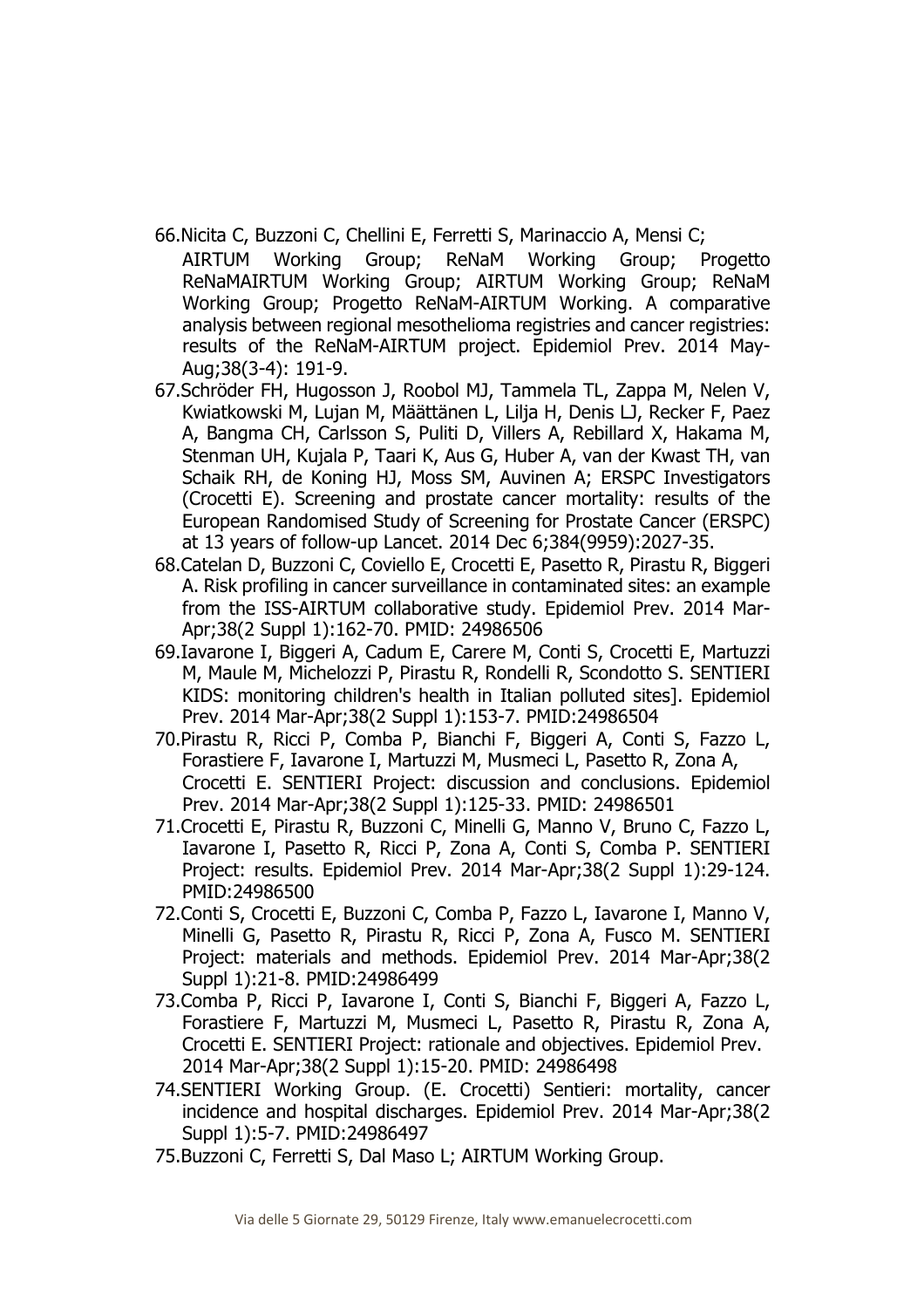(E.Crocetti).After the increasing trend in the Nineties, in Italy incidence of tumours in children (0-14 years) is decreasing. Epidemiol Prev. 2014 Mar-Apr;38(2):146. PMID:24986416 Italian

76.Comba P, Ricci P, Iavarone I, Pirastu R, Buzzoni C, Fusco M, Ferretti S, Fazzo L, Pasetto R, Zona A, Crocetti E; for ISS-AIRTUM Working Group for the study of cancer incidence in contaminated sitesCancer incidence in Italian contaminated sites. Ann Ist Super Sanita.

2014;50(2):186-91. doi: DOI: 10.4415/ANN\_14\_02\_13. PMID: 24968919

- 77.Visioli CB, Crocetti E, Zappa M, Iossa A, Andersson KL, Bulgaresi P, Alfieri A, Amunni G.Participation and Risk of High Grade Cytological Lesions Among Immigrants and Italian-Born Women in an Organized Cervical Cancer Screening Program in Central Italy. J Immigr Minor Health. 2014 Jun 11. PMID:24917238
- 78.Minicozzi P, Bouvier AM, Faivre J, Sant M; study working group (E. Crocetti). Management of rectal cancers in relation to treatment guidelines: a population-based study comparing Italian and French patients. Dig Liver Dis. 2014 Jul;46(7):645-51. doi: 10.1016/j.dld. 2014.03.009. PMID:24746280
- 79.Fusco M, Trama A, Buzzoni C; AIRTUM Working Group (E. Crocetti). In the last 15 years, survival in Italian children (0-14 years) is increased to 12%. Epidemiol Prev. 2014 Jan-Feb;38(1):62. PMID:24736965 **Italian**
- 80.Crocetti E, Rondelli R, Dal Maso L; AIRTUM Working Group. About 1,400 new cancer diagnosis in Italian children (0-14 years) are attended every year (7,000 in 5 years). Epidemiol Prev. 2013 Nov-Dec; 37(6):410. PMID:24548842 Italian
- 81.Crocetti E. Considerations on the spread of childhood cancers in Italy and the need to act. The Italian Cancer Registries is working hard. Epidemiol Prev. 2013 Nov-Dec;37(6): 357. PMID:24548829 Italian
- 82.Caldarella A, Crocetti E, Paci E. Ki67 in breast cancer: a useful prognostic marker? Ann Oncol. 2014 Feb;25(2):542. doi: 10.1093/ annonc/mdt561. Epub 2014 Jan 10. PMID: 24412822
- 83.Gatta G, Botta L, Rossi S, Aareleid T, Bielska-Lasota M, Clavel J, Dimitrova N, Jakab Z, Kaatsch P, Lacour B, Mallone S, Marcos-Gragera R, Minicozzi P, Sánchez-Pérez MJ, Sant M, Santaquilani M, Stiller C, Tavilla A, Trama A, Visser O, Peris-Bonet R; EUROCARE Working Group (Crocetti E). Childhood cancer survival in Europe 1999-2007: results of EUROCARE-5--a population-based study.Lancet Oncol. 2014, Jan; 15(1):35-47. doi: 10.1016/S1470-2045(13)70548-5. Epub 2013 Dec 5. PMID: 24314616
- 84.De Angelis R, Sant M, Coleman MP, Francisci S, Baili P, Pierannunzio D, Trama A, Visser O, Brenner H, Ardanaz E, Bielska-Lasota M, Engholm G, Nennecke A, Siesling S, Berrino F, Capocaccia R; EUROCARE-5 Working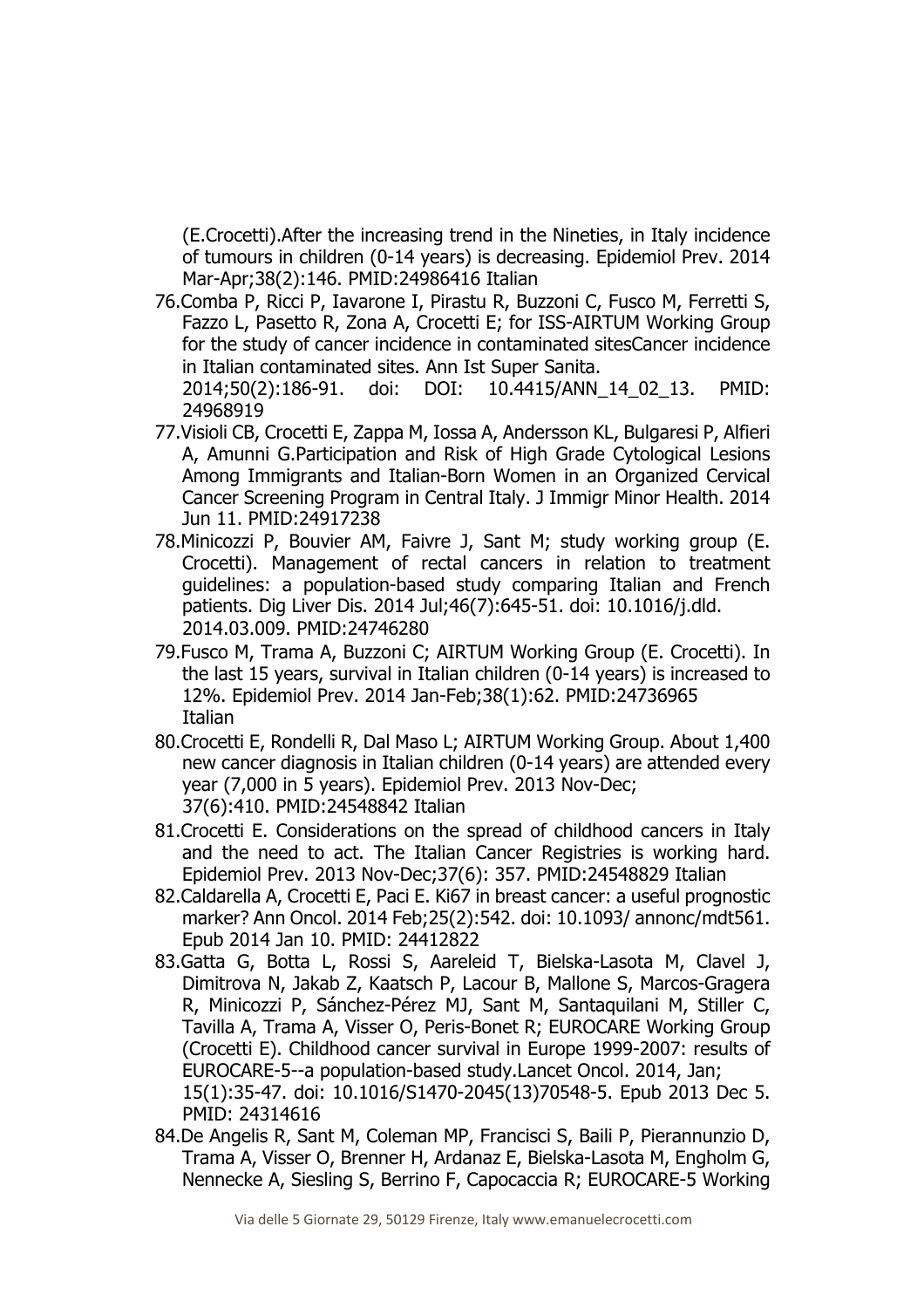Group (Crocetti E).Cancer survival in Europe 1999-2007 by country and age: results of EUROCARE--5-a population-based study. Lancet Oncol. 2014 Jan;15(1):23-34. doi: 10.1016/

S1470-2045(13)70546-1. Epub 2013 Dec 5. PMID: 24314615

- 85.AIRTUM Working Group (Crocetti E coordinator). Italian cancer figures, report 2013: Multiple tumours. Epidemiol Prev. 2013 Jul-Oct;37(4-5 Suppl 1):1-152. PMID: 24259384 59.Rossi S, Crocetti E, Capocaccia R, Gatta G; AIRTUM Working Group. Estimates of cancer burden in Italy. Tumori. 2013 May-Jun;99(3):416-24. doi: 10.1700/1334.14807. PMID: 24158072
- 86.Ventura L, Miccinesi G, Buzzoni C, Crocetti E, Paci E, Foschi R, Rossi S. Estimates of cancer burden in Tuscany. Tumori. 2013 May-Jun;99(3): 334-41. doi: 10.1700/1334.14797. PMID: 24158062
- 87.Mallone S, De Angelis R, van der Zwan JM, Trama A, Siesling S, Gatta G, Capocaccia R; RARECARE WG. Methodological aspects of estimating rare cancer prevalence in Europe: the experience of the RARECARE project. Cancer Epidemiol. 2013 Dec;37(6): 850-6. doi: 10.1016/ j.canep.2013.08.001. Epub 2013 Sep 16. PMID:24050903
- 88.Lipscomb J, Yabroff KR, Hornbrook MC, Gigli A, Francisci S, Krahn M, Gatta G, Trama A, Ritzwoller DP, Durand-Zaleski I, Salloum R, Chawla N, Angiolini C, Crocetti E, Giusti F, Guzzinati S, Mezzetti M, Miccinesi G, Mariotto A. Comparing cancer care, outcomes, and costs across health systems: charting the course. J Natl Cancer Inst Monogr. 2013;2013(46):124-30. doi: 10.1093/jncimonographs/lgt011. No abstract available. PMID: 23962516
- 89.Gigli A, Warren JL, Yabroff KR, Francisci S, Stedman M, Guzzinati S, Giusti F, Miccinesi G, Crocetti E, Angiolini C, Mariotto A. Initial treatment for newly diagnosed elderly colorectal cancer patients: patterns of care in Italy and the United States. J Natl Cancer Inst Monogr. 2013;2013(46):88-98. doi: 10.1093/jncimonographs/lgt006. PMID: 23962512
- 90. Field JK, van Klaveren R, Pedersen JH, Pastorino U, Paci E, Becker N, Infante M, Oudkerk M, de Koning HJ; European Randomized Screening Trial Group (Crocetti E). European randomized lung cancer screening trials: Post NLST. J Surg Oncol. 2013 Oct; 108(5):280-6. doi: 10.1002/ jso.23383. Epub 2013 Jul 25. PMID: 23893464
- 91.Dal Maso L; AIRTUM Working Group (Crocetti E). Lung cancer incidence in young women (20-49 years) reached incidence in young men. Epidemiol Prev. 2013 Mar-Jun; 37(2-3):187. PMID: 23851251 **Italian**
- 92.Iavarone I, Comba P, Crocetti E, Biondi A. SENTIERI KIDS: protecting health and preventing childhood cancer in contaminated sites. Epidemiol Prev. 2013 Mar-Jun;37(2-3): 113-4. PMID: 23851239 Italian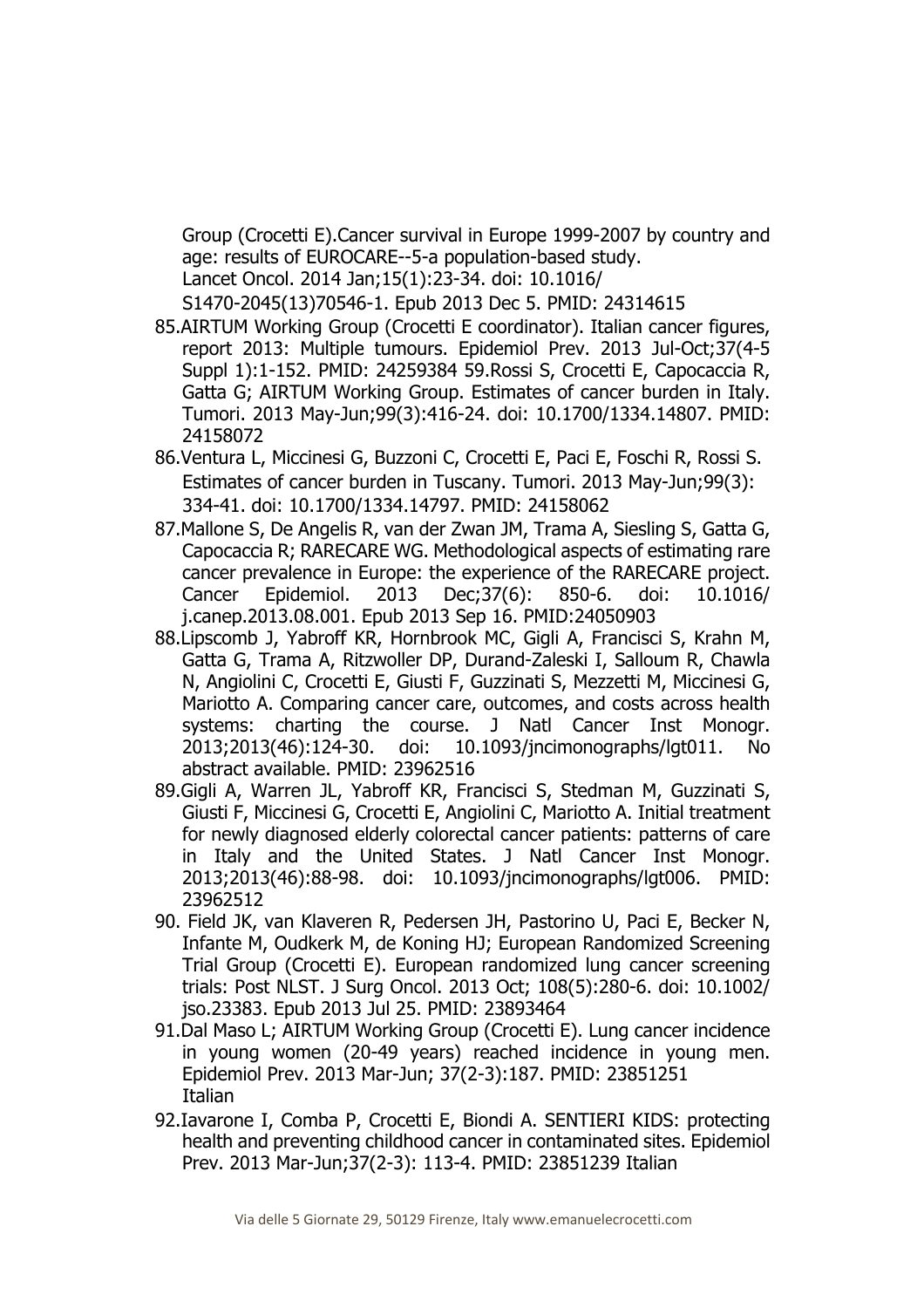- 93.Francisci S, Guzzinati S, Mezzetti M, Crocetti E, Giusti F, Miccinesi G, Paci E, Angiolini C, Gigli A. Cost profiles of colorectal cancer patients in Italy based on individual patterns of care. BMC Cancer. 2013 Jul 5;13:329. doi: 10.1186/1471-2407-13-329. PMID: 23826976
- 94.Crocetti E, De Angelis R, Buzzoni C, Mariotto A, Storm H, Colonna M, Zanetti R, Serraino D, Michiara M, Cirilli C, Iannelli A, Mazzoleni G, Sechi O, Sanoja Gonzalez ME, Guzzinati S, Capocaccia R, Dal Maso L; AIRTUM Working group. Cancer prevalence in United States, Nordic Countries, Italy, Australia, and France: an analysis of geographic variability. Br J Cancer. 2013 Jul 9;109(1):219-28. doi: 10.1038/bjc. 2013.311. Epub 2013 Jun 25. PMID: 23799856
- 95.Zucchetto A, Ronco G, Giorgi Rossi P, Zappa M, Ferretti S, Franzo A, Falcini F, Visioli CB, Zanetti R, Biavati P, La Rosa F, Baracco S, Federico M, Campari C, De Togni A, Piffer S, Pannozzo F, Fusco M, Michiara M, Castaing M, Seghini P, Tisano F, Serraino D; IMPATTO CERVICE Working Group (Crocetti E). Screening patterns within organized programs and survival of Italian women with invasive cervical cancer. Prev Med. 2013 Sep; 57(3):220-6. doi: 10.1016/j.ypmed.2013.05.018. Epub 2013 Jun 1. PMID:23732239
- 96.Crocetti E, Caldarella A, Massi D, Sacchettini C, Amunni G, Borgognoni L. Indicators of the standard of care for melanoma: Tuscany data. Melanoma Res. 2013 Aug;23(4):283-9. doi: 10.1097/CMR.

0b013e328362916a. PMID: 23722281

- 97.AIRTUM Working Group (Crocetti E); CCM; AIEOP Working Group. Italian cancer figures, report 2012: Cancer in children and adolescents. Epidemiol Prev. 2013 Jan-Feb; 37(1 Suppl 1):1-225. PMID: 23585445
- 98.Crocetti E, Caldarella A, Ferretti S, Ardanaz E, Arveux P, Bara S, Barrios E, Bento MJ, Bordoni A, Buzzoni C, Candela G, Colombani F, Delafosse P, Federico M, Francart J, Giacomin A, Grosclaude P, Guizard AV, Izarzugaza I, Konzelmann I, La Rosa F, Lapotre B, Leone N, Ligier K, Mangone L, Marcos-Gragera R, Martinez R, Michelena MJ, Michiara M, Miranda A, Molinié F, Mugarza-Gomez C, Paci E, Piffer S, Puig-Vives M, Sacchettini C, Sánchez MJ, Traina A, Tretarre B, Tumino R, Van Vaerenbergh E, Velten M, Woronoff AS. Consistency and inconsistency in testing biomarkers in breast cancer. A GRELL study in cut-off variability in the Romance language countries. Breast. 2013 Aug;22(4): 476-81. doi: 10.1016/j.breast.2013.04.012. Epub 2013 May 10. PMID: 23669022
- 99.Bella F, Minicozzi P, Giacomin A, Crocetti E, Federico M, Ponz de Leon M, Fusco M, Tumino R, Mangone L, Giuliani O, Budroni M, Sant M. Impact of diabetes on overall and cancer-specific mortality in colorectal cancer patients. J Cancer Res Clin Oncol. 2013 Aug;139(8):1303-10. doi: 10.1007/s00432-013-1439-8. Epub 2013 Apr 30. PMID: 23633003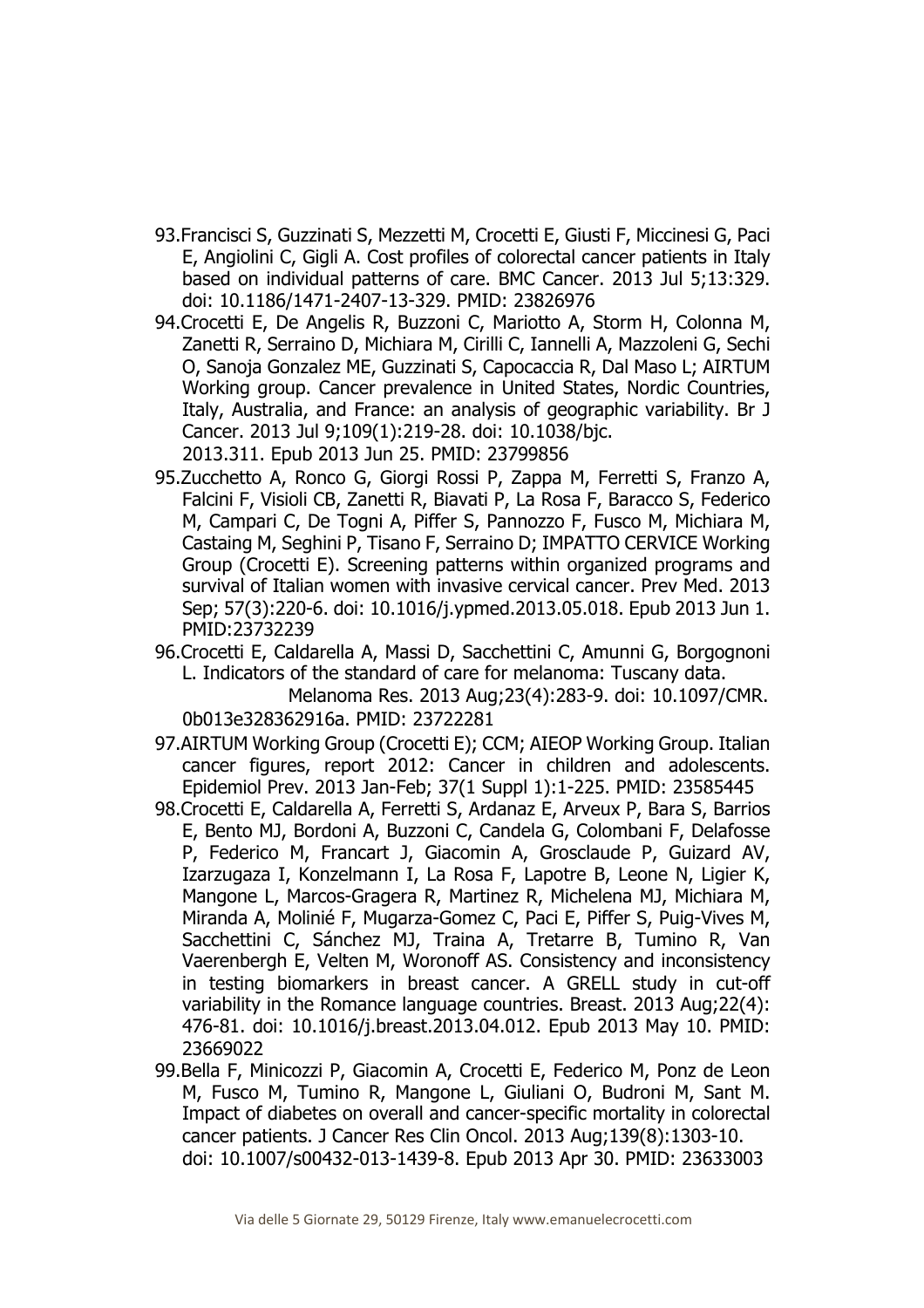- 100.De Angelis R, Guzzinati S, Dal Maso L, Fusco M; AIRTUM Working Group (Crocetti E) In Italy, 800,000 people aged 75 years and older live with cancer (15% of the population of the same age). Epidemiol Prev. 2013 Jan-Feb;37(1):92. PMID: 23585442 Italian
- 101.Miligi L, Benvenuti A, Legittimo P, Badiali AM, Cacciarini V, Chiarugi A, Crocetti E, Alberghini Maltoni S, Pinto I, Zipoli G, Grifoni D, Carnevale F, Pimpinelli N, Cherubini Di Simplicio F, Poggiali S, Sartorelli P, Sirna R, Amati R, Centi L, Festa G, Fiumalbi C, Fedi A, Giglioli S, Mancini R, Panzone T, Petrioli G, Trombetti A, Volpi D. Solar ultraviolet radiation risk in outdoor workers: a specific project of Tuscany Region (Italy). Epidemiol Prev. 2013 Jan-Feb;37(1):51-9. PMID: 23585434
- 102.Gatta G, Mallone S, van der Zwan JM, Trama A, Siesling S, Capocaccia R; EUROCARE Working Group (Crocetti E). Cancer prevalence estimates in Europe at the beginning of 2000. Ann Oncol. 2013 Jun; 24(6):1660- 6. doi: 10.1093/annonc/mdt030. Epub 2013 Apr 3. PMID: 23553062
- 103.Quaglia A, Lillini R, Crocetti E, Buzzoni C, Vercelli M; AIRTUM Working Group. Incidence and mortality trends for four major cancers in the elderly and middle-aged adults: an international comparison. Surg Oncol. 2013 Jun;22(2):e31-8. doi: 10.1016/j.suronc.2013.02.010. Epub 2013 Mar 25. PMID:23535303
- 104.Foca F, Mancini S, Bucchi L, Puliti D, Zappa M, Naldoni C, Falcini F, Gambino ML, Piffer S, Sanoja Gonzalez ME, Stracci F, Zorzi M, Paci E; IMPACT Working Group (Crocetti E). Decreasing incidence of late-stage breast cancer after the introduction of organized mammography screening in Italy. Cancer. 2013 Jun 1;119(11):2022-8. doi: 10.1002/ cncr.28014. Epub 2013 Mar 15. PMID: 23504860
- 105.Caldarella A, Crocetti E, Messerini L, Paci E. Trends in colorectal incidence by anatomic subsite from 1985 to 2005: a population-based study. Int J Colorectal Dis. 2013 May;28(5):637-41. doi: 10.1007/ s00384-013-1672-2. Epub 2013 Mar 12. PMID:23478843
- 106.de Giorgi V, Gori A, Papi F, Grazzini M, Rossari S, Verdelli A, Crocetti E, Savarese I, Giorgi L, Massi D. Excess body weight and increased Breslow thickness in melanoma patients: a retrospective study. Eur J Cancer Prev. 2013 Sep;22(5):480-5. doi: 10.1097/ CEJ. 0b013e32835f3b5d. PMID: 23462459
- 107.Arunachalam M, Dragoni F, Colucci R, Berti S, Crocetti E, Galeone M, Conti R, Moretti S. Non-segmental vitiligo and psoriasis comorbidity - a case-control study in Italian patients. J Eur Acad Dermatol Venereol. 2013 Feb 26. doi: 10.1111/jdv.12117. PMID: 23441884
- 108.Gatta G, Rossi S, Foschi R, Trama A, Marcos-Gragera R, Pastore G, Peris-Bonet R, Stiller C, Capocaccia R; EUROCARE Working Group (Crocetti E). Survival and cure trends for European children, adolescents and young adults diagnosed with acute lymphoblastic leukemia from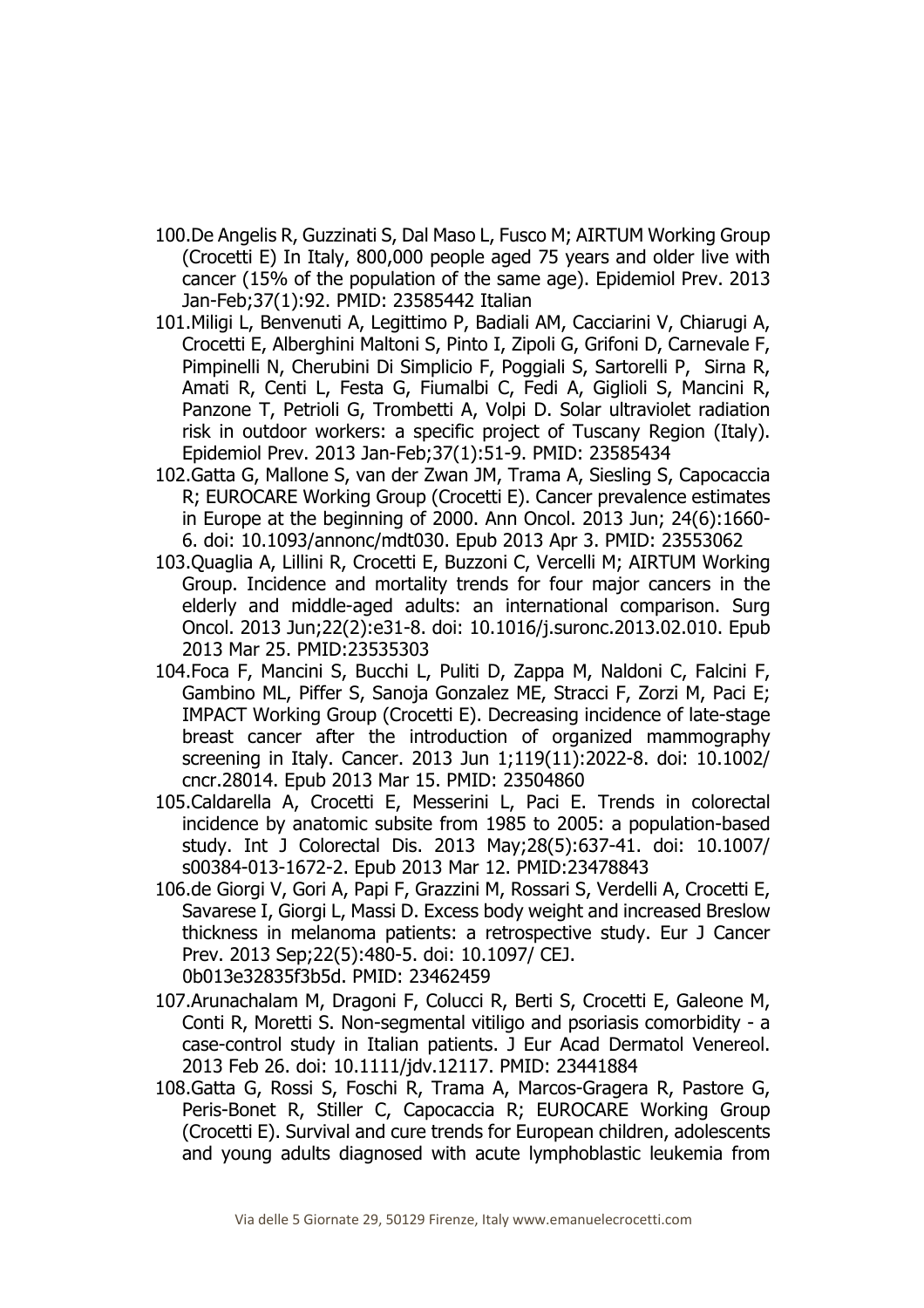1982 to 2002. Haematologica. 2013 May;98(5):744-52. doi: 10.3324/haematol.2012.071597. Epub 2013 Feb 12. PMID: 23403323

- 109.Caldarella A, Buzzoni C, Crocetti E, Bianchi S, Vezzosi V, Apicella P, Biancalani M, Giannini A, Urso C, Zolfanelli F, Paci E. (2013) Invasive breast cancer: a significant correlation between histological types and molecular subgroups. J Cancer Res Clin Oncol. Apr;139(4):617-23. doi: 10.1007/s00432-012-1365-1. Epub 2012 Dec 27. PMID: 23269487
- 110.Verhoeven RH, Janssen-Heijnen ML, Saum KU, Zanetti R, Caldarella A, Holleczek B, Brewster DH, Hakulinen T, Horenblas S, Brenner H, Gondos A; EUNICE Survival Working Group (Crocetti E) (2013) Population-based survival of penile cancer patients in Europe and the United States of America: no improvement since 1990. Eur J Cancer. Apr;49(6):1414-21. doi: 10.1016/j.ejca.2012.10.029. Epub 2012 Dec 8. PMID: 23231984
- 111.Verhoeven RH, Gondos A, Janssen-Heijnen ML, Saum KU, Brewster DH, Holleczek B, Crocetti E, Rosso S, Hakulinen T, Aareleid T, Brenner H; EUNICE Survival Working Group (2013) Testicular cancer in Europe and the USA: survival still rising among older patients. Ann OncolFeb; 24(2):508-13. doi: 10.1093/annonc/mds460. Epub 2012 Oct 30. PMID: 23110807
- 112.Maynadié M, De Angelis R, Marcos-Gragera R, Visser O, Allemani C, Tereanu C, Capocaccia R, Giacomin A, Lutz JM, Martos C, Sankila R, Johannesen TB, Simonetti A, Sant M; HAEMACARE Working Group (Crocetti E) (2013) Survival of European patients diagnosed with myeloid malignancies: a HAEMACARE study. Haematologica. Feb; 98(2):230-8. doi: 10.3324/haematol.2012.064014. Epub 2012 Sep 14. PMID: 22983589
- 113.Caldarella A, Puliti D, Crocetti E, Bianchi S, Vezzosi V, Apicella P, Biancalani M, Giannini A, Urso C, Zolfanelli F, Paci E. (2013) Biological characteristics of interval cancers: a role for biomarkers in the breast cancer screening. J Cancer Res Clin Oncol. Feb; 139(2):181-5. doi: 10.1007/s00432-012-1304-1. Epub 2012 Sep 9. PMID: 22961208
- 114.Visser O, Trama A, Maynadié M, Stiller C, Marcos-Gragera R, De Angelis R, Mallone S, Tereanu C, Allemani C, Ricardi U, Schouten HC; RARECARE Working Group (E. Crocetti) (2012).Incidence, survival and prevalence of myeloid malignancies in Europe. Eur J Cancer. Nov; 48(17):3257-66. doi: 10.1016/j.ejca.2012.05.024. Epub 2012 Jul 4. PMID: 22770878
- 115.Sant M, Minicozzi P, Allemani C, Cirilli C, Federico M, Capocaccia R, Budroni M, Candela P, Crocetti E, Falcini F, Ferretti S, Fusco M, Giacomin A, La Rosa F, Mangone L, Natali M, Leon MP, Traina A, Tumino R, Zambon P. (2012) Regional inequalities in cancer care persist in Italy and can influence survival. Cancer Epidemiol. Dec; 36(6):541-7. PMID: 22770694
- 116.Coviello E, Rashid I, Buzzoni C, Fusco M; AIRTUM Working Group (Crocetti E) (2012) [Survival for all cancers is increasing, especially in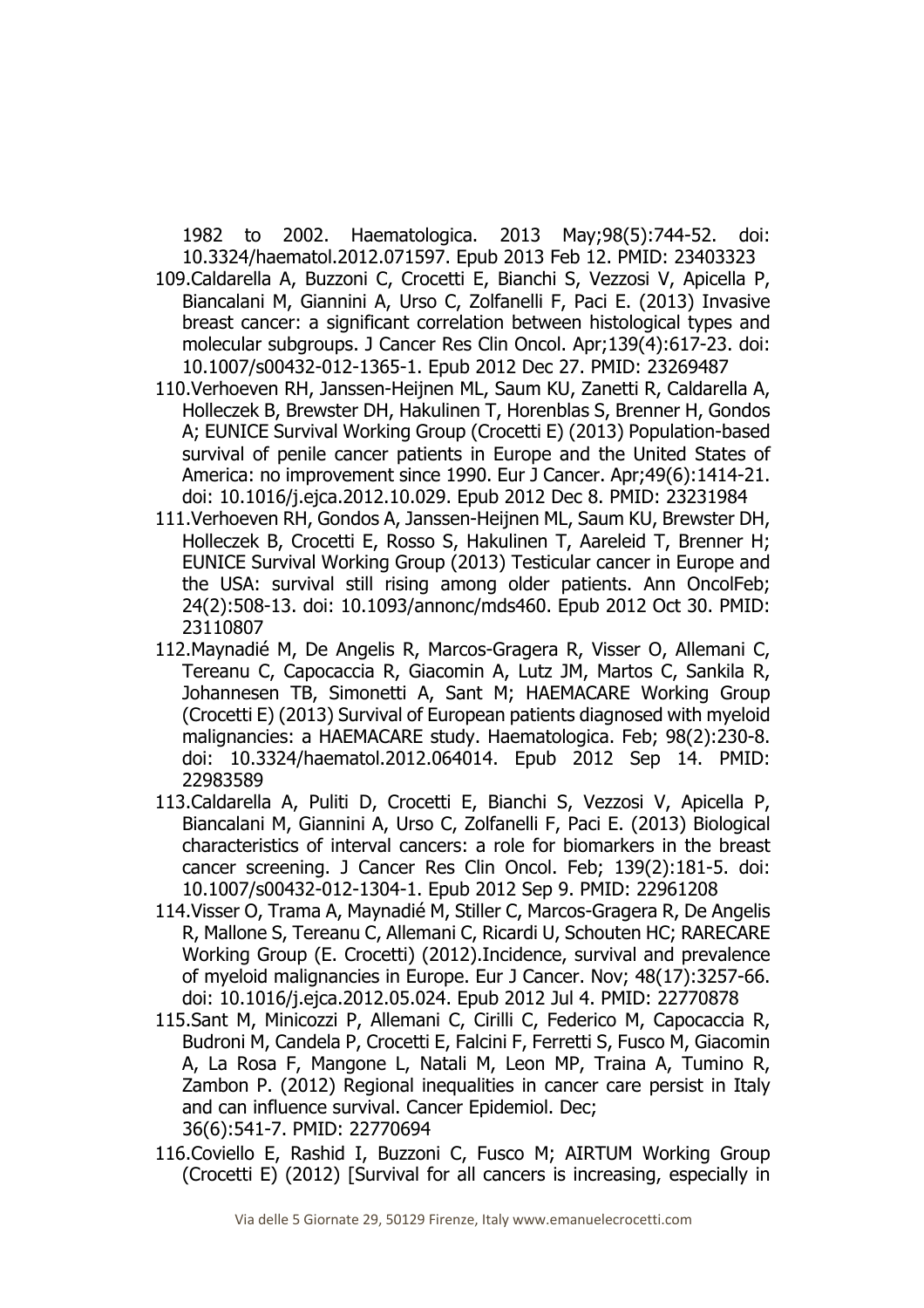men, but only thanks to PSA]. Epidemiol Prev. Nov-Dec;36(6):372. PMID: 23293262

- 117.de Giorgi V, Rossari S, Gori A, Grazzini M, Savarese I, Crocetti E, Cervadoro E, Massi D (2012). The prognostic impact of the anatomical sites in the 'head and neck melanoma': scalp versus face and neck.. MELANOMA RESEARCH, vol. 22, p. 402-405, ISSN: 0960-8931
- 118.Guzzinati S, Dal Maso L, De Angelis R, Buzzoni C, Bisanti L, Sechi O, Candela G, Crosignani P, De Lisi V, Donato A, Mangoni M, Falcini F, Federico M, Fusco M, Gennaro V, Giacomin A, La Rosa F, Madeddu A, Contrino ML, Mangone L, Mazzoleni G, Pannozzo F, Zanetti R, Cocchioni M, Piffer S, Pisani P, Ponz de Leon M, Ricci P, Serraino D, Sutera A, Tessandori R, Traina A, Tumino R, Usala M, Vercelli M, Vitarelli S, Zambon P, Crocetti E, Ferretti S, Gola G, Sciacca S. (2012). AIRTUM. About 500,000 Italian adults (aged 45-59) live with cancer . EPIDEMIOLOGIA E PREVENZIONE, vol. 36, p. 216, ISSN: 1120-9763
- 119.Guzzinati S, Buzzoni C, De Angelis R, Rosso S, Tagliabue G, Vercelli M, Pannozzo F, Mangone L, Piffer S, Fusco M, Giacomin A, Traina A, Capocaccia R, Dal Maso L, Crocetti E, Airtum WG (2012). Cancer prevalence in Italy: an analysis of geographic variability. CANCER CAUSES & CONTROL, vol. 23, p. 1497-1501, ISSN: 0957-5243
- 120.Allemani C, Sant M, Weir HK, Richardson LC, Baili P, Storm H, Siesling S, Torrella-Ramos A, Voogd AC, Aareleid T, Ardanaz E, Berrino F, Bielska-Lasota M, Bolick S, Cirilli C, Colonna M, Contiero P, Cress R, Crocetti E, Fulton JP, Grosclaude P, Hakulinen T, Izarzugaza MI, Malmström P, Peignaux K, Primic-akelj M, Rachtan J, Safaei Diba C, Sánchez MJ, Schymura MJ, Shen T, Traina A, Tryggvadottir L, Tumino R, Velten M, Vercelli M, Wolf HJ, Woronoff AS, Wu X, Coleman MP (2012). Breast cancer survival in the US and Europe: A CONCORD highresolution study.. INTERNATIONAL JOURNAL OF CANCER, ISSN: 0020- 7136, doi: 10.1002/ijc.27725
- 121.Castaing M, Bella F, Buzzoni C, Buzzoni C, Bisanti L, Sechi O, Candela G, Crosignani P, De Lisi V, Donato A, Mangoni M, Falcini F, Federico M, Fusco M, Gennaro V, Giacomin A, La Rosa F, Madeddu A, Contrino ML, Mangone L, Mazzoleni G, Pannozzo F, Zanetti R, Cocchioni M, Piffer S, Pisani P, Ponz de Leon M, Ricci P, Serraino D, Sutera A, Tessandori R, Traina A, Tumino R, Usala M, Vercelli M, Vitarelli S, Zambon P, Crocetti E, Ferretti S, Gola G, Sciacca S. (2012). Incidence of stomach cancer is decreasing faster in the Centre-North of Italy. EPIDEMIOLOGIA E PREVENZIONE, vol. 36, p. 129, ISSN: 1120-9763
- 122.Crocetti E, Buzzoni C, Caldarella A, Intrieri T, Manneschi G, Sacchettini C, Paci E, Miccinesi G. (2012). Suicide mortality among cancer patients. EPIDEMIOLOGIA E PREVENZIONE, vol. 36, p. 83-87, ISSN 1120-9763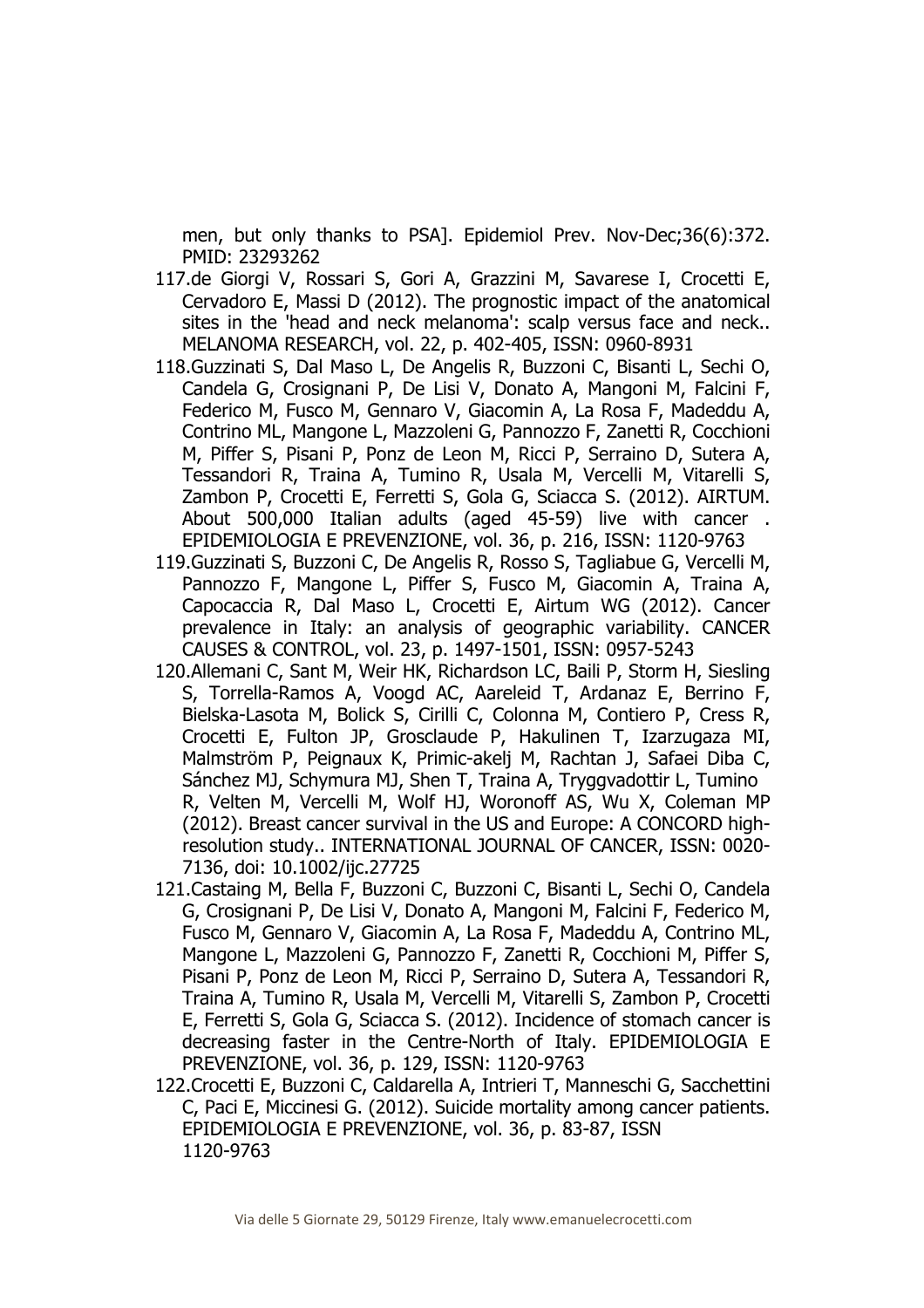- 123.Caldarella A, Crocetti E, Paci E (2012). A difficult detection can influence survival analysis. CANCER,ISSN: 0008-543X, doi: doi: 10.1002/cncr.27620
- 124.Caldarella A, Amunni G, Angiolini C, Crocetti E, Di Costanzo F, Di Leo A, Giusti F, Pegna AL, Mantellini P, Luzzatto L, Paci E. (2012). Feasibility of evaluating quality cancer care using registry data and electronic health records: a population-based study. INTERNATIONAL JOURNAL FOR QUALITY IN HEALTH CARE, vol. 24, p. 411-418, ISSN: 1353-4505
- 125.Merlo DF, Ceppi M, Filiberti R, Bocchini V, Znaor A, Gamulin M, Primicakelj M, Bruzzi P, Bouchardy C, Fucic A, AIRTUM WG, Federico M, Mangone L, Michiara M, Fusco M, Crocetti E (2012). Breast cancer incidence trends in European women aged 20-39 years at diagnosis. BREAST CANCER RESEARCH AND TREATMENT, vol. 134, p. 363-370, ISSN: 0167-6806
- 126.de Giorgi V, Savarese I, Rossari S, Gori A, Grazzini M, Crocetti E, Sara Longo A, Oranges T, Massi D (2012). Features of small melanocytic lesions: does small mean benign? A clinical-dermoscopic study. MELANOMA RESEARCH, vol. 22, p. 252-256, ISSN: 0960-8931
- 127.Schröder FH, Hugosson J, Roobol MJ, Tammela TL, Ciatto S, Nelen V, Kwiatkowski M, Lujan M, Lilja H, Zappa M, Denis LJ, Recker F, Páez A, Määttänen L, Bangma CH, Aus G, Carlsson S, Villers A, Rebillard X, van der Kwast T, Kujala PM, Blijenberg BG, Stenman UH, Huber A, Taari K, Hakama M, Moss SM, de Koning HJ, Auvinen A, ERSPC Investigators, Kirkels WJ, Rietbergen JB, van der Cruijsen IW, Raaijmakers R, de Vries SH, Roemeling S, Gosselaar C, Wolters T, van den Bergh RC, van Leeuwen PJ, Bul M, Zhu X, van Vugt HA, Yurdakul G, Boeken-Kruger A, Wijburg C, Forouzanfor M, de Boer M, Postma R, Vis AN, Hoedemaeker R, van Leenders A, van Schaik R, van der Maas PJ, Otto S, Draisma G, Beemsterboer P, Essink-Bot M, Korfage I, Boer R, Wildhagen M, Heijnsdijk E, Merkelbach W, Hoekstra W, Blom J, Damhuis RA, Reedijk A, Kranse R, Roobol DW, Roobol W, van den Berg E, de Zwart GJ, Franken-Raab CG, van Slooten-Midderig M, Smit A, van der Drift V, de Bilde E, Mani L, Visser-van Dongen M, Versteeg-Leenheer H, Zoutendijk B, Vink N, van Meurs H, de Bruijn AE, Venderbos LD, Devriendt H, Thijs G, Hermans A, D'Hooge K, Neels H, Wauters A, Neetens I, Kockx M, Keuppens F, Braeckman J, Govaerts F, Spinnewijn B, Van Hoey M, Putzeys T, De Coninck M, Dourcy- Belle-Rose B, Vancauwenbergh A, Coebergh JW, Verhaegen H, Van Vliet, Standaert B, Van Herck L, Nyberg M, Bergdahl S, Lodding P, Khatami A, Stranne J, Ahlgren H, Eriksson GB, Becker C, Carlsson S, Grenabo A, Pettersson S, Varenhorst E, Norlén BJ, Zackrisson B, Holmberg E, Frösing R, Pileblad E, Pihl CG, Laurila M, Ruutu M, Aro J, Juusela H, Mildh M, Lahtela J, Karhunen PJ, Mäkinen T, Rannikko A, Malila N, Kilpeläinen T, Murtola T, Kuivalainen S, Karhunen T, Cappellini M, Bianchi S, Lombardi C, Bussotti A, Bastiani P, Bonardi R,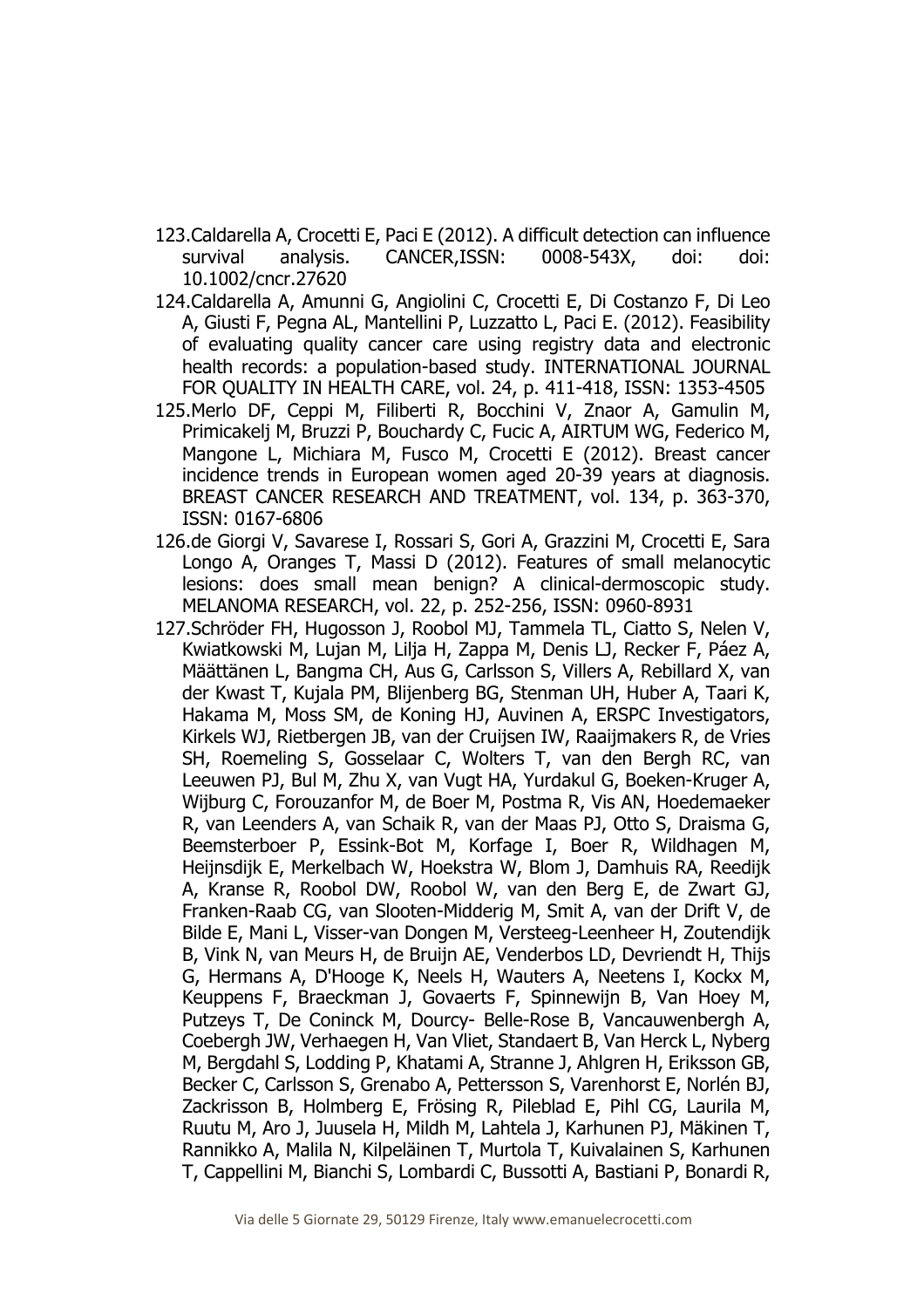Mazzotta A, Bartoli D, Bonfrisco L, Crocetti E, Martinelli F, Zendron P, Frullini P, Di Lollo S, Rubeca T, Berenguer A, Rodriguez JA, Aybar B, Seiler D, Baumgartner M, Tscholl R, Woodtli E, Schärer L, Herklotz R, Stamm B, Wernli M, Bodis S, Grobholz R, Bubendorf L, Lehmann K, Schmid HR, Iselin HU, Steurer J, Kurrer M, Malavaud B, Iborra F, Malavaud S, Grosclaude P, Tretarre B, Bataille V, Bessaoud F, Hemming J, Coulson P, Coleman D, Van der Kwast T, van Leenders GJ, Hoedemaeker RF, Pihl CG, Martikainen PM, Laurila M, Bubendorf L, Santonja C, Neetens I, DiLollo S, Mazerolles C, Lopes C. (2012). Prostate-cancer mortality at 11 years of followup.NEW ENGLAND JOURNAL OF MEDICINE, vol. 366, p. 981-990, ISSN: 0028-479

- 128.Crocetti E, Buzzoni C, Chiarugi A, Nardini P, Pimpinelli N (2012). Relationship between Latitude and Melanoma in Italy. ISRN ONCOLOGY, ISSN: 2090-5661
- 129.van der Zwan JM, Mallone S, van Dijk B, Bielska-Lasota M, Otter R, Foschi R, Baudin E, Links TP, RARECARE WG, Zielonk N, Van Eycken E, Sundseth H, Hedelin G, Faivre J, Woronoff AS, Buemi A, Tretarre B, Colonna M, Bara S, Ganry O, Grosclaude P, Holleczek B, Geissler J, Tryggvadottir L, Deady S, Bellù F, Ferretti S, Serraino D, Vercelli M, Vitarelli S, Cirilli C, Fusco M, Traina A, Bozzani F, Giacomin A, Tumino R, Mangone L, Falcini F, Senatore G, Budroni M, Piffer S, Crocetti E, La Rosa F, Tagliabue G, Fiore A, Casali PG, Gronchi A, Ruzza M, Sowe S, Trama A, De Angelis R, Tavilla A, Dei Tos AP, England K, Ursin G, Rachtan J, Zwierko M, Slowinski J, Miranda A, Diba CS, Primic-Zakelj M, Mateos A, Martínez R, Torrella-Ramos A, Marcos-Gragera R, Chirlaque MD, Moreno C, Galceran J, Martinez-Garcia C, Melchor JM, Sánchez MJ, Virizuela-Echaburu JA, Cervantes A, Adolfsson J, Lambe M, Möller TR, Ringborg U, Jundt G, Bouchardy C, Ess SM, Bordoni A, Konzelmann I, Lutz JM, Visser O, Otter R, Siesling S, Coebergh JW, Greenberg DC, Wilkinson J, Roche M, Verne J, Meechan D, Lawrence G, Coleman MP, Mackay J, Gavin A, Brewster DH, Kunkler I, White C. (2012). Carcinoma of endocrine organs: results of the RARECARE project. EUROPEAN JOURNAL OF CANCER, vol. 48, p. 1923-1931, ISSN: 0959-8049
- 130.de Giorgi V, Savarese I, Rossari S, Gori A, Grazzini M, Crocetti E, Longo A, Oranges T, Massi D (2012). Clinical and dermoscopic features of small Reed nevus (<6 mm). JOURNAL OF THE EUROPEAN ACADEMY OF DERMATOLOGY AND VENEREOLOGY, ISSN: 0926-9959
- 131.Oberaigner W, Minicozzi P, Bielska-Lasota M, Allemani C, de Angelis R, Mangone L, Sant M, Eurocare Working Group, Oberaigner W, Hackl M, Van Eycken E, Verstreken M, Holub J, Jurickova L, Storm HH, Engholm G, Hakulinen T, Belot A, Hedelin G, Velten M, Guizard AV, Danzon A, Buemi A, Tretarre B, Colonna M, Bara S, Ganry O, Grosclaude P, Brenner H, Ziegler H, Tryggvadottir L, Comber H, Berrino F, Allemani C, Baili P, Ciampichini R, Ciccolallo L, Gatta G, Micheli A, Margutti C, Minicozzi P,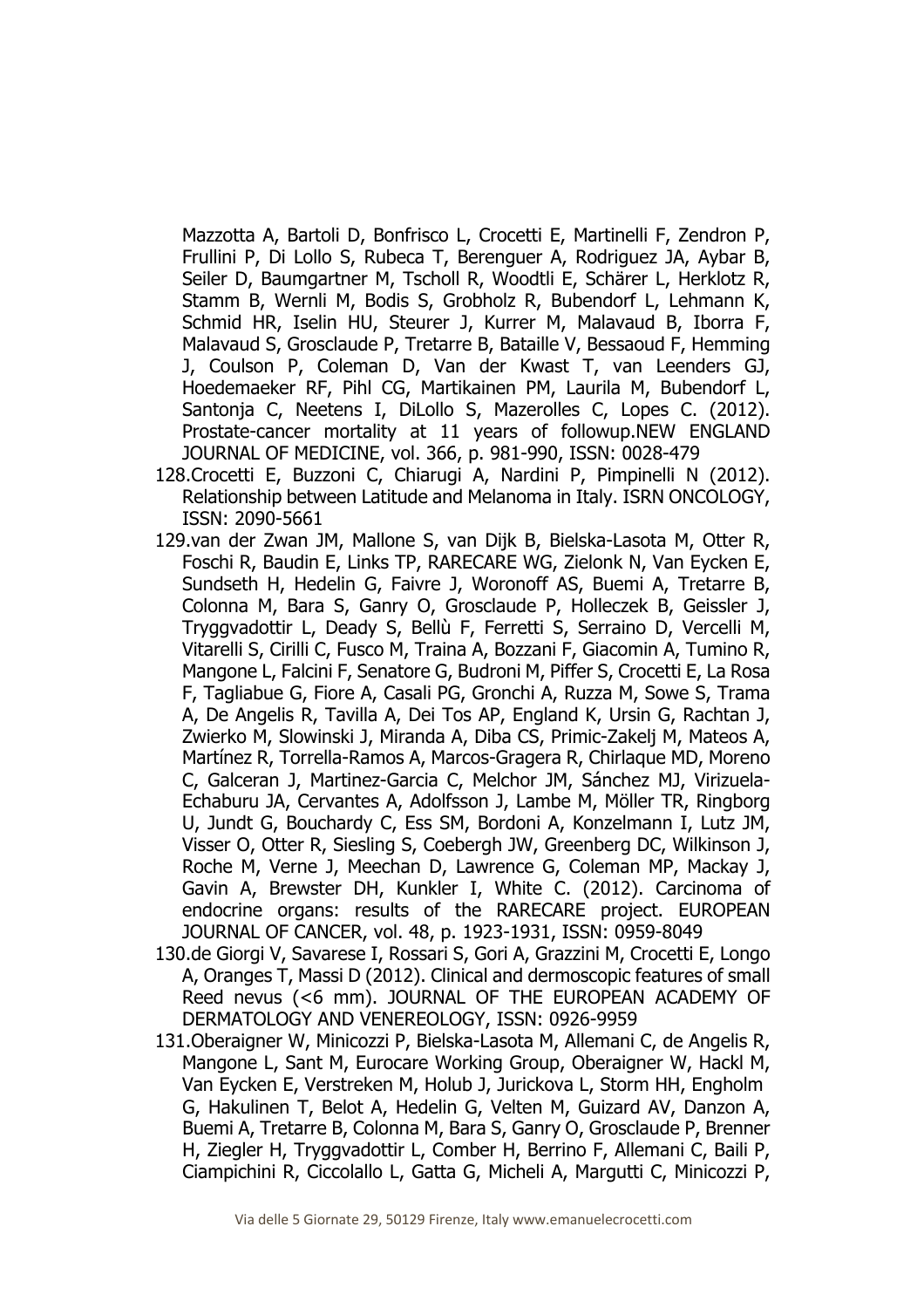Sant M, Sowe S, Tereanu C, Zigon G, Tagliabue G, Contiero P, Bellu F, Giacomin A, Ferretti S, Serraino D, Dal Maso L, De Dottori M, De Paoli A, Zanier L, Vercelli M, Orengo MA, Casella C, Quaglia A, Pannelli F, Federico M, Rashid I, Cirilli C, Fusco M, De Lisi V, Bozzani F, Tumino R, La Rosa MG, Spata E, Sigona A, Mangone L, Falcini F, Foca F, Giorgetti S, Senatore G, Iannelli A, Budroni M, Zanetti R, Patriarca S, Rosso S, Piffer S, Franchini S, Paci E, Crocetti E, La Rosa F, Stracci F, Cassetti T, Zambon P, Guzzinati S, Caldora M, Capocaccia R, Carrani E, De Angelis R, Francisci S, Grande E, Inghelmann R, Lenz H, Martina L, Roazzi P, Santaquilani M, Simonetti A, Tavilla A, Verdecchia A, Dalmas M, Langmark F, Bray F, Johannesen TB, Rachtan J, Gozdz S, Siudowska U, MeSyk R, Bielska-Lasota M, Zwierko M, Miranda A, Safaei Diba C, Primicakelj M, Izarzugaza I, Marcos-Gragera R, Vilardell ML, Izquierdo A, Navarro C, Chirlaque MD, Ardanaz E, Moreno C, Galceran J, Klint A, Talback M, Jundt G, Usel M, Ess SM, Bordoni A, Luthi JC, Konzelmann I, Lutz JM, Pury P, Visser O, Otter R, Siesling S, van der Zwan JM, Schaapveld M, Janssen-Heijnen ML, van der Heijden L, Greenberg DC, Coleman MP, Woods L, Moran T, Forman D, Cooper N, Roche M, Verne J, Moller H, Meechan D, Poole J, Lawrence G, Gavin A, Black RJ, Brewster DH. (2012). Survival for ovarian cancer in Europe: the acrosscountry variation did not shrink in the past decade. ACTA ONCOLOGICA, vol. 51, p. 441-453, ISSN: 0284-186X

- 132.Puliti D, Miccinesi G, Zappa M, Manneschi G, Crocetti E, Paci E. (2012). Balancing harms and benefits of service mammography screening programs: a cohort study. BREAST CANCER RESEARCH, vol. 14, ISSN: 1465-5411
- 133. Crocetti E, Trama A, Stiller C, Caldarella A, Soffietti R, Jaal J, Weber DC, Ricardi U, Slowinski J, Brandes A, RARECARE working group, Zielonk N, Van Eycken E, Sundseth H, Marreaud S, Audisio R, Hedelin G, Launoy G, Guizard AV, Bouvier AM, Woronoff AS, Buemi A, Tretarre B, Colonna M, Bara S, Ganry O, Grosclaude P, Holleczek B, Geissler J, Tryggvadottir L, Comber H, Bellù F, Ferretti S, Serraino D, Vercelli M, Vitarelli S, Federico M, Fusco M, Traina A, Michiara M, Giacomin A, Tumino R, Mangone L, Falcini F, Iannelli A, Budroni M, Piffer S, Intrieri T, La Rosa F, Contiero P, Zambon P, Casali PG, Gatta G, Gronchi A, Licitra L, Ruzza M, Sowe S, Capocaccia R, De Angelis R, Mallone S, Tavilla A, Dei Tos AP, Brandes AA, England K, Ursin G, Visser O, Otter R, Siesling S, van der Zwan JM, Coebergh JW, Schouten H, Gozdz S, Zwierko M, Bielska-Lasota M, Slowinski J, Miranda A, Diba Ch,PrimicZakelj M, Mateos A, Izarzugaza I, Torrella-Ramos A, Marcos-Gragera R, Sánchez MJ, Navarro C, Ardanaz E, Galceran J, Martinez-
	- Garcia C, Melchor JM, Adolfsson J, Lambe M, Möller TR, Ringborg U, Jundt G, Usel M, Ess SM, Bordoni A, Konzelmann I, Lutz JM, Greenberg DC, Wilkinson J, Roche M, Verne J, Meechan D, Lawrence G, Coleman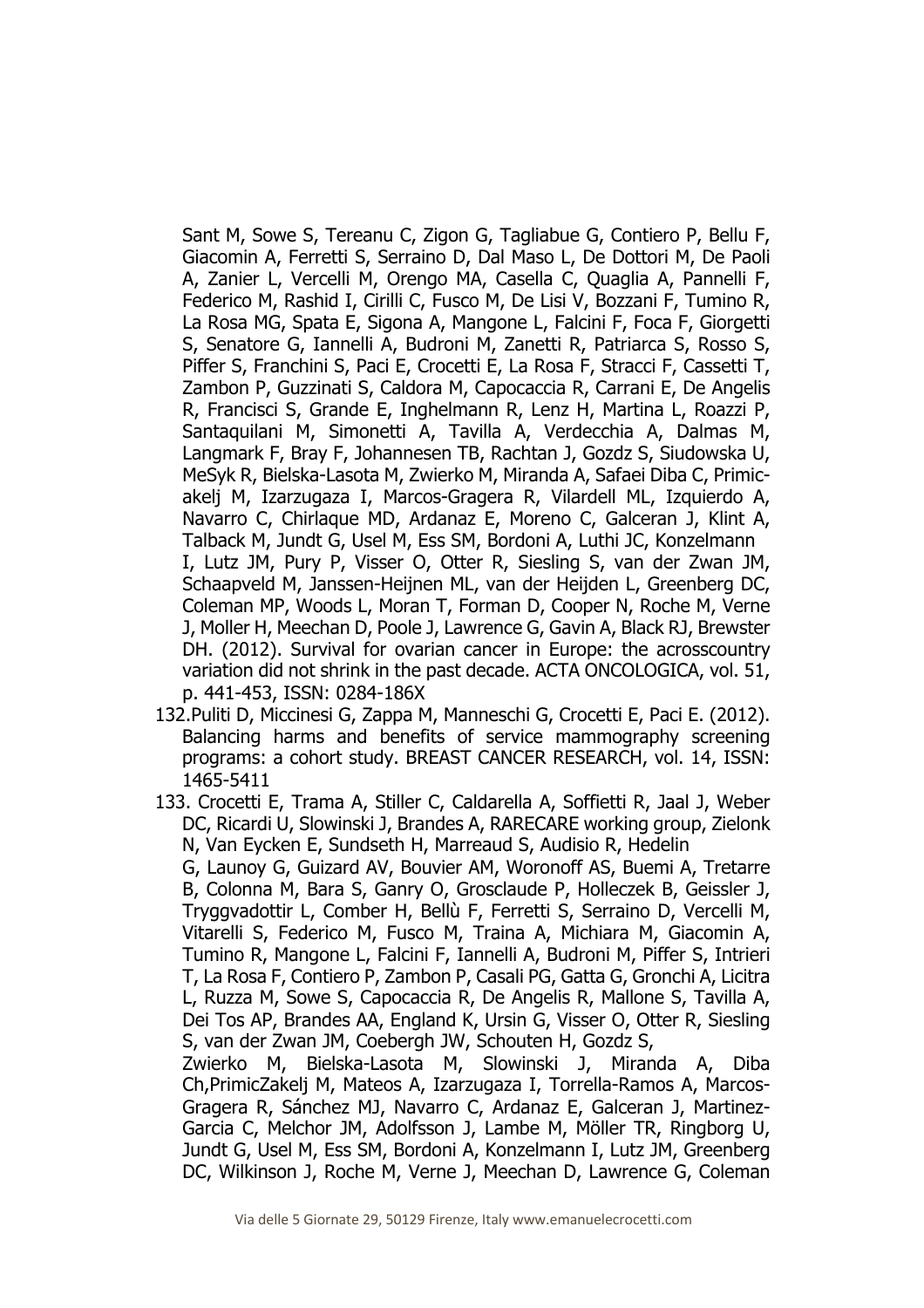MP, Mackay J, Gavin A, Brewster DH, Kunkler I, Steward J.(2012). Epidemiology of glial and non-glial brain tumours in Europe. EUROPEAN JOURNAL OF CANCER, vol. 48, p. 1532-1542, ISSN: 0959-8049

- 134.Lise M, Franceschi S, Buzzoni C, Zambon P, Falcini F, Crocetti E, Serraino D, Iachetta F, Zanetti R, Vercelli M, Ferretti S, La Rosa F, Donato A, De Lisi V, Mangone L, Busco S, Tagliabue G, Budroni M, Bisanti L, Fusco M, Limina RM, Tumino R, Piffer S, Madeddu A, Bellù F, Giacomin A, Candela G, Anulli ML, Dal Maso L, AIRTUM Working Group (2012). Changes in the incidence of thyroid cancer between 1991 and 2005 in Italy: a geographical analysis. THYROID, vol. 22, p. 27-34, ISSN: 1050- 7256
- 135.Trama A, Mallone S, Nicolai N, Necchi A, Schaapveld M, Gietema J, Znaor A, Ardanaz E, Berrino F, RARECARE Working Group, Van Eycken E, Schrijvers D, Sundseth H, Marreaud S, Audisio R, Hedelin G, Bouvier AM, Woronoff AS, Buemi A, Tretarre B, Colonna M, Bara S, Ganry O, Grosclaude P, Benhamou E, Coquard IR, Baconnier S, Holleczek B, Geissler J, Hehlmann R, Wartenberg M, Tryggvadottir L, Deady S, Bellù F, Ferretti S, Serraino D, Vercelli M, Vitarelli S, Federico M, Fusco M, Michiara M, Giacomin A, Tumino R, Mangone L, Falcini F, Senatore G, Budroni M, Piffer S, Crocetti E, La Rosa F, Contiero P, Zambon P, Casali PG, Gatta G, Gronchi A, Licitra L, Ruzza M, Sowe S, Capocaccia R, De Angelis R, Tavilla A, Dei Tos AP, Fleming J, England K, Ursin G, Rachtan J, Gozdz S, Zwierko M, Bielska-Lasota M, Slowinski J, Miranda A, Diba Ch, Primic-Zakelj M, Mateos A, Izarzugaza I, Torrella-Ramos A, MarcosGragera R, Chirlaque MD, Ardanaz E, Galceran J, Virizuela-Echaburu JA, Martinez-Garcia C, Sanchez Perez MJ, Melchor JM, Cervantes A, Adolfsson J, Lambe M, Möller TR, Ringborg U, Jundt G, Usel M, Ess SM, Spitale A, Konzelmann I, Lutz JM, Coebergh JW, Otter R, Siesling

S, Visser O, van der Zwan JM, Schouten H, Greenberg DC, Wilkinson J, Roche M, Verne J, Meechan D, Lawrence G, Coleman MP, Mackay J, Gavin A, Black RJ, Kunkler I, White C. (2012). Burden of testicular, paratesticular and extragonadal germ cell tumours in Europe. EUROPEAN JOURNAL OF CANCER, vol. 48, p. 159-169, ISSN: 0959-8049

136.Mallone S, De Vries E, Guzzo M, Midena E, Verne J, Coebergh JW, Marcos-Gragera R, Ardanaz E, Martinez R, Chirlaque MD, Navarro C, Virgili G, RARECARE WG, Zielonk N, Van Eycken E, Sundseth H, Hedelin G, Woronoff AS, Buemi A, Tretarre B, Colonna M, Bara S, Ganry O, Grosclaude P, Holleczek B, Geissler J, Tryggvadottir L, Deady S, Bellú F, Ferretti S, Serraino D, Vercelli M, Vitarelli S, Federico M, Fusco M, Michiara M, Giacomin A, Tumino R, Mangone L, Falcini F, Senatore G, Budroni M, Piffer S, Crocetti E, La Rosa F, Contiero P, Zambon P, Casali PG, Gatta G, Gronchi A, Licitra L, Ruzza M, Sowe S, Trama A, Capocaccia R, De Angelis R, Tavilla A, Dei Tos AP, England K, Ursin G, Rachtan J,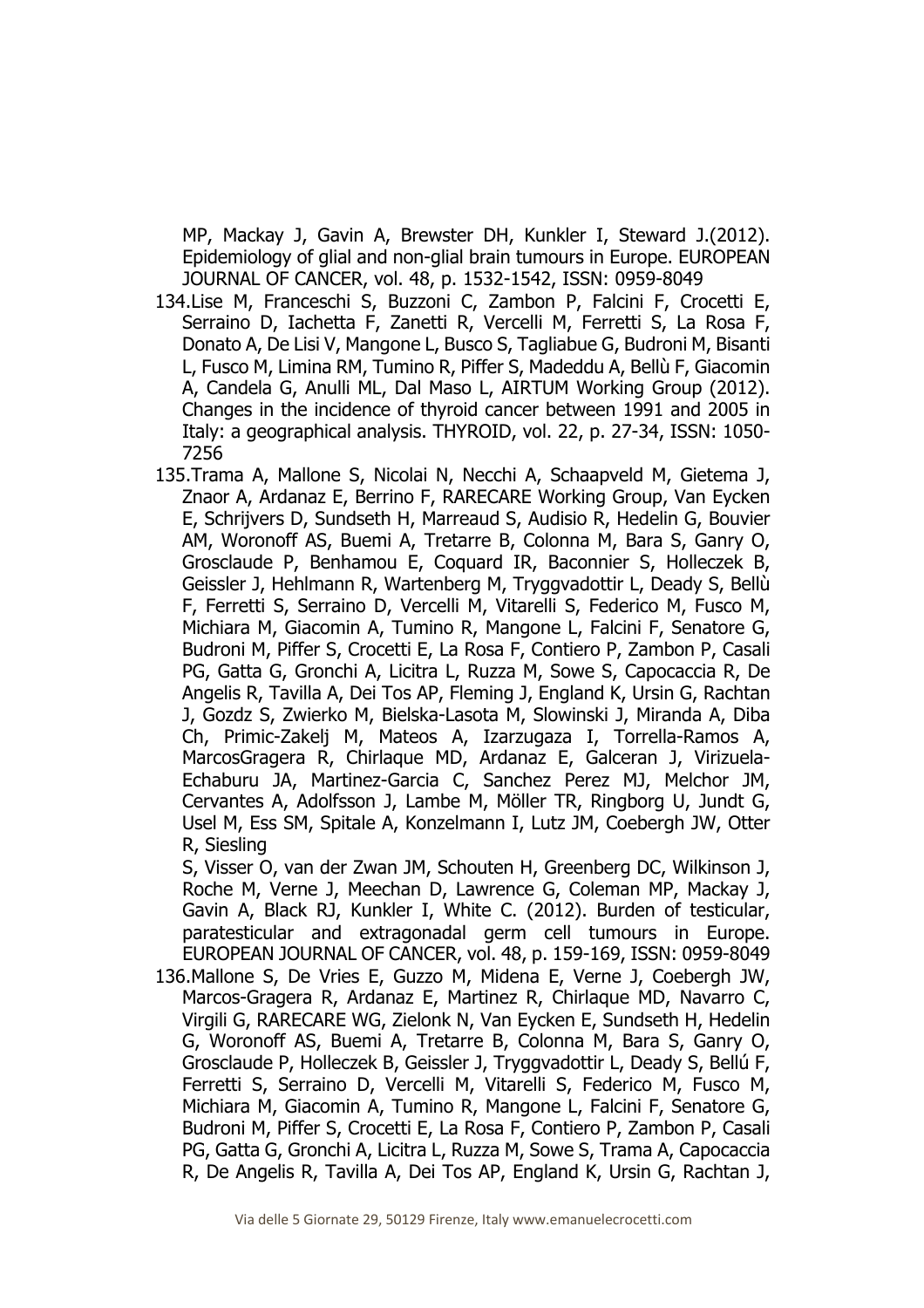Gozdz S, Zwierko M, Bielska-Lasota M, Slowinski J, Miranda A, Safaei Diba Ch, Primic-Zakelj M, Mateos A, Izarzugaza I, Torrella-Ramos A, Galceran J, Martinez-Garcia C, Perez MJ, Melchor JM, Cervantes A, Adolfsson J, Lambe M, Möller TR, Ringborg U, Jundt G, Usel M, Ess SM, Spitale A, Konzelmann I, Lutz JM, Visser O, Otter R, Siesling S, van der Zwan JM, Schouten H, Greenberg DC, Wilkinson J, Roche M, Meechan D, Lawrence G, Coleman MP, Mackay J, Gavin A, Brewster DH, Black RJ, Kunkler I, White C (2012). Descriptive epidemiology of malignant mucosal and uveal melanomas and adnexal skin carcinomas in Europe. EUROPEAN JOURNAL OF CANCER, vol. 48, p. 1167-1175, ISSN: 0959- 8049

- 137.Brancato B, Crocetti E, Bianchi S, Catarzi S, Risso GG, Bulgaresi P, Piscioli F, Scialpi M, Ciatto S, Houssami N (2012). Accuracy of needle biopsy of breast lesions visible on ultrasound: audit of fine needle versus core needle biopsy in 3233 consecutive samplings with ascertained outcomes. THE BREAST, vol. 21, p. 449-554, ISSN: 0960-9776
- 138.Van Dijk BA, Gatta G, Capocaccia R, Pierannunzio D, Strojan P, Licitra L, RARECARE Working Group, Zielonk N, Van Eycken E, Sundseth H, Hedelin G, Faivre J, Woronoff AS, Buemi A, Tretarre B, Colonna M, Bara S, Ganry O, Grosclaude P, Holleczek B, Geissler J, Tryggvadottir L, Deady S, Bellù F, Ferretti S, Serraino D, Vercelli M, Vitarelli S, Cirilli C, Fusco M, Traina A, Bozzani F, Giacomin A, Tumino R, Mangone L, Falcini F, Senatore G, Budroni M, Piffer S, Crocetti E, La Rosa F, Tagliabue G, Fiore A, Casali PG, Gronchi A, Ruzza M, Sowe S, Trama A, De Angelis R, Mallone S, Tavilla A, Dei Tos AP, England K, Ursin G, Rachtan J, Gozdz S, Zwierko M, Bielska-Lasota M, Slowinski J, Miranda A, Safaei Diba Ch, Primic-Zakelj M, Mateos A, Martínez R, TorrellaRamos A, Marcos-Gragera R, Chirlaque MD, Moreno C, Galceran J, Martinez-Garcia C, Melchor JM, Sánchez MJ, Virizuela-Echaburu JA, Cervantes A, Adolfsson J, Lambe M, Möller TR, Ringborg U, Jundt G, Bouchardy C, Ess SM, Bordoni A, Konzelmann I, Lutz JM, Visser O, Otter R, Siesling S, van der Zwan JM, Coebergh JW, Greenberg DC, Wilkinson J, Roche M, Verne J, Meechan D, Lawrence G, Coleman MP, Mackay J, Gavin A, Brewster DH, Kunkler I, White C. (2012). Rare cancers of the head and neck area in Europe. EUROPEAN JOURNAL OF CANCER, vol. 48, p. 783-796, ISSN: 0959-8049 139.de Giorgi V, Rossari S, Papi F, Buzzoni C, Gori A, Grazzini M, Savarese I, Crocetti E, Longo AS, Massi D (2012). Risk of second primary melanoma: how should be long follow-up be? Ratio of observed and expected cases. JOURNAL OF THE EUROPEAN ACADEMY OF DERMATOLOGY AND VENEREOLOGY, vol. 26, p. 1454-1455, ISSN: 0926-9959
- 140.Neppl-Huber C, Zappa M, Coebergh JW, Rapiti E, Rachtan J, Holleczek B, Rosso S, Aareleid T, Brenner H, Gondos A, EUNICE Survival Working Group, Aareleid T, Bray F, Brenner H, Brewster DH, Coebergh JW,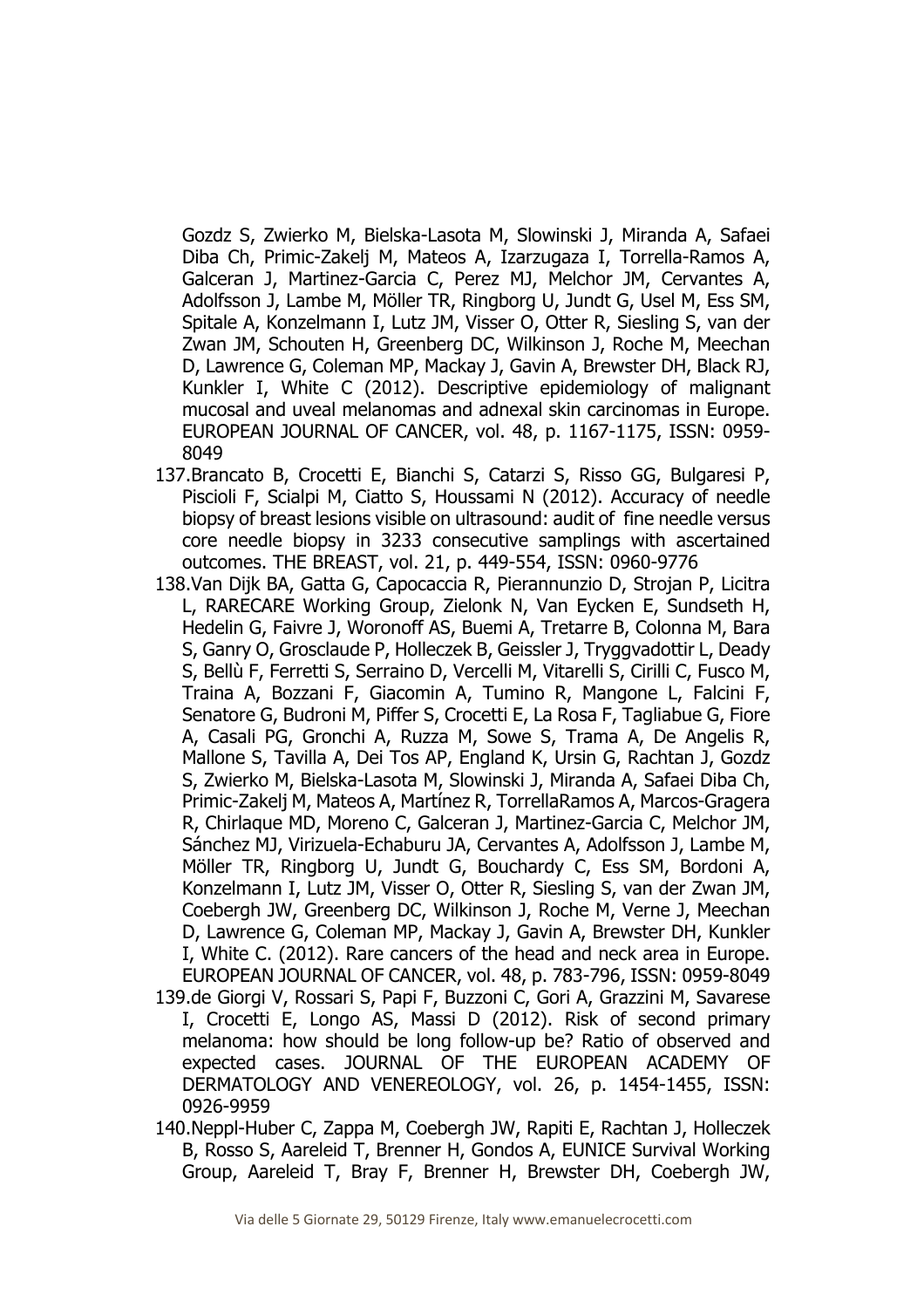Crocetti E, Gondos A, Hakulinen T, Holleczek B, Janssen-Heijnen M, Mägi M, Rachtan J, Zanetti R, Smailyte G, Usel M, akelj MP. (2012). Changes in incidence, survival and mortality of prostate cancer in Europe and the United States in the PSA era: additional diagnoses and avoided deaths. ANNALS OF ONCOLOGY, vol. 23, p. 1325-1334, ISSN: 0923-7534

- 141.Sant M, Minicozzi P, Lagorio S, Børge Johannesen T, Marcos-Gragera R, Francisci S, EUROCARE Working Group, Oberaigner W, Hackl M, Eycken EV, Verstreken M, Holub J, Jurickova L, Storm HH, Engholm G, Hakulinen T, Belot A, Hédelin G, Velten M, Guizard AV, Danzon A, Buemi A, Tretarre B, Colonna M, Bara S, Ganry O, Grosclaude P, Ziegler H, Tryggvadottir L, Comber H, Berrino F, Allemani C, Baili P, Ciampichini R, Ciccolallo L, Gatta G, Margutti C, Micheli A, Minicozzi P, Sant M, Sowe S, Tereanu C, Zigon G, Tagliabue G, Contiero P, Bellu F, Giacomin A, Ferretti S, Serraino D, Maso LD, De Dottori M, De Paoli A, Zanier L, Vercelli M, Orengo MA, Casella C, Quaglia A, Pannelli F, Federico M, Rashid I, Cirilli C, Fusco M, De Lisi V, Bozzani F, Tumino R, La Rosa MG, Spata E, Sigona A, Mangone L, Falcini F, Foca F, Giorgetti S, Senatore G, Iannelli A, Budroni M, Zanetti R, Patriarca S, Rosso S, Piffer S, Franchini S, Paci E, Crocetti E, La Rosa F, Stracci F, Cassetti T, Zambon P, Guzzinati S, Caldora M, Capocaccia R, Carrani E, De Angelis R, Francisci S, Grande E, Inghelmann R, Lenz H, Martina L, Roazzi P, Santaquilani M, Simonetti A, Tavilla A, Verdecchia A, Dalmas M, Langmark F, Bray F, Johannesen TB, Rachtan J, Gózdz S, Siudowska U, Mezyk R, Bielska M, Sklodowska M, Zwierko M, Miranda A, Diba CS, Primic- Zakelj M, Izarzugaza I, Marcos-Gragera R, Vilardell ML, Izquierdo A, Navarro C, Chirlaque MD, Ardanaz E, Moreno C, Galceran J, Klint Å, Talbäck M, Jundt G, Usel M, Ess SM, Bordoni A, Luthi JC, Konzelmann I, Lutz JM, Pury P, Visser O, Otter R, Siesling S, van der Zwan JM, Schaapveld M, Coebergh JW, Janssen-Heijnen ML, van der Heijden L, Greenberg DC, Coleman MP, Moran T, Forman D, Cooper N, Roche M, Verne J, Møller H, Meechan D, Poole J, Lawrence G, Gavin A, Black RJ, Brewster DH, Steward JA. (2012). Survival of European patients with central nervous system tumors. INTERNATIONAL JOURNAL OF CANCER, vol. 131, p. 173-185, ISSN: 0020-7136
- 142.Brenner H, Bouvier AM, Foschi R, Hackl M, Larsen IK, Lemmens V, Mangone L, Francisci S, EUROCARE Working Group, Hackl M, Zielonk N, Hakulinen T, Faivre J, Bouvier AM, Brenner H, Holleczek B, Tryggvadottir L, Berrino F, Allemani C, Baili P, Ciampichini R, Ciccolallo L, Gatta G, Micheli A, Sant M, Sowe S, Zigon G, Caldora M, Capocaccia R, Carrani E, De Angelis R, Francisci S, Grande E, Inghelmann R, Lenz H, Martina L, Roazzi P, Santaquilani M, Simonetti A, Tavilla A, Verdecchia A, Vercelli M, Orengo MA, Casella C, Quaglia A, Michiara M,

Bozzani F, Tumino R, La Rosa MG, Spata E, Sigona A, Falcini F, Foca F, Giorgetti S, Zanetti R, Patriarca S, Rosso S, Crocetti E, Buzzoni C,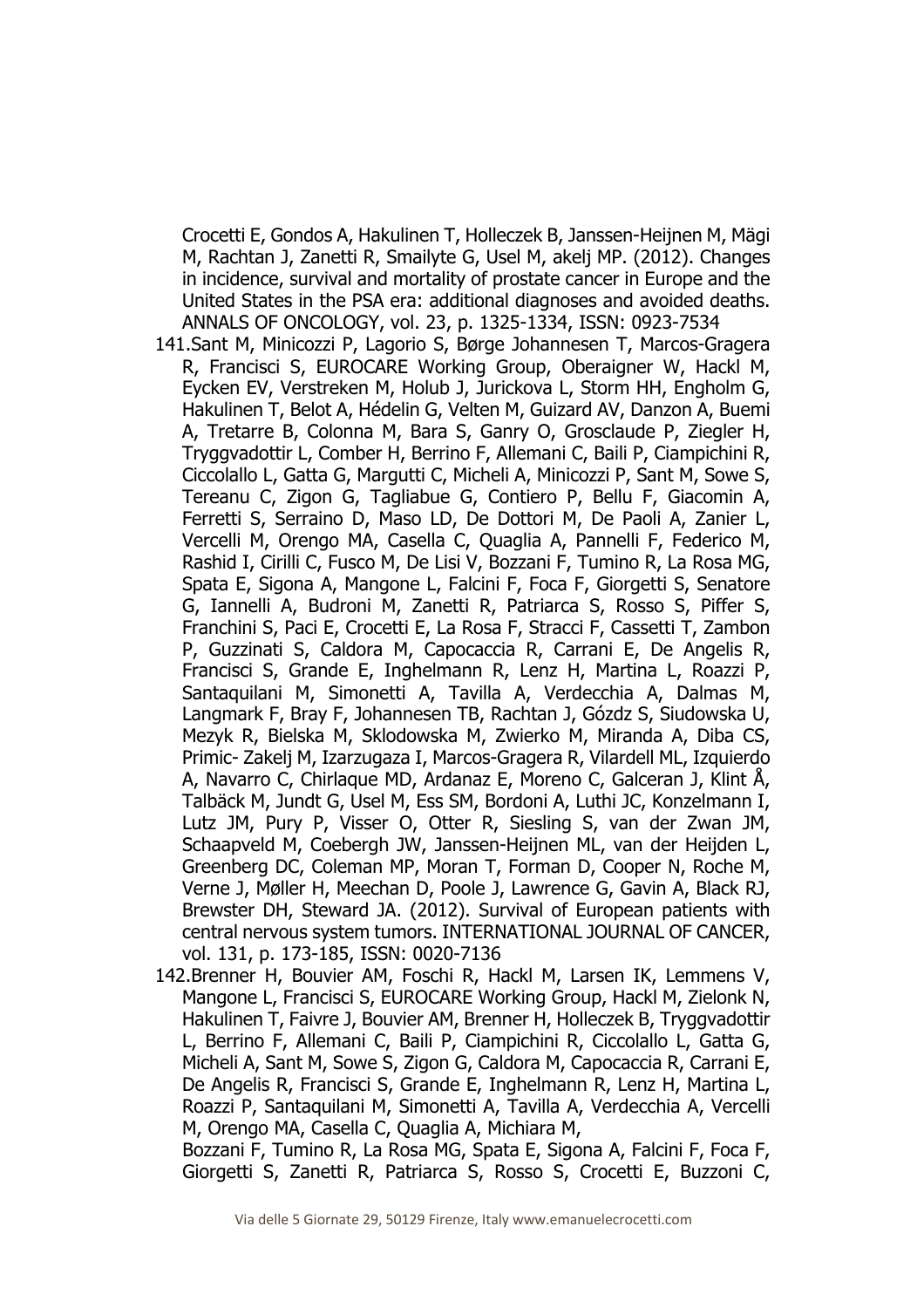Langmark F, Bray F, Johannesen TB, Rachtan J, Ondrusova M, Primicakelj M, Khan S, Talbäck M, Jundt G, Usel M, Bouchardy C, Coebergh JW, Janssen-Heijnen ML, van der Heijden L, Greenberg DC, Easey N, Roche M, Lawrence G, Black RJ, Brewster DH, Steward JA. (2012). Progress in colorectal cancer survival in Europe from the late 1980s to the early 21st century: the EUROCARE study. INTERNATIONAL JOURNAL OF CANCER, vol. 131, p. 1649-1658, ISSN: 0020-7136

- 143.Puliti D, Miccinesi G, Manneschi G, Buzzoni C, Crocetti E, Paci E, Zappa M. (2012). Does an organised screening programme reduce the inequalities in breast cancer survival?. ANNALS OF ONCOLOGY, vol. 23, p. 319-323, ISSN: 0923-7534
- 144.Chiarugi A, Nardini P, Crocetti E, Carli P, De Giorgi V, Borgognoni L, Brandani P, Pimpinelli N, Manganoni AM, Quaglino P, GIPMe Participants Centres, Bernengo MG, Betti R, Imberti GL, Wallnofer W, Carriere C, Pellacani G, Seidenari S, Mulas P, Arcangeli F, Bufalini M, Bartoli L, Cecchi R, Zichichi L, Rosina P, Soma P, Zampieri P, Gnone M, Ghigliotti G, Scalvenzi M, Maurichi A, Santinami M, Piccolo D, Calvieri S, Battistini S, Pizzichetta MA, Rubegni P, Nami N, Bauer P, Simonacci M, Bottoni U. (2012). Familial and sporadic melanoma: different clinical and histopathological features in the Italian population - a multicentre epidemiological study - by GIPMe (Italian Multidisciplinary Group on Melanoma). JOURNAL OF THE EUROPEAN ACADEMY OF DERMATOLOGY AND VENEREOLOGY, vol. 26 p. 194-199, ISSN: 0926- 9959
- 145.Paci E, Puliti D, Zappa M, Miccinesi G, Falini P, Crocetti E, Maneschi G, Segnan N, Ponti A, Giordano L, Senore C, Frigerio A, Pitarella S, Mano MP, Zanetti R, Patriarca S, Rosso S, Sapino A, Pisani S, Gambino ML, Balconi L, Contiero P, Tagliabue G, Preto L, Tessandori R, Annulli ML, Maspero S, Moroni E, Sanoja Gonzalez ME, Piffer S, Franchini S, Gentilini MA, Cappelletti M, Battisti L, Pellegrini M, Ciatto S, Galligioni E, Zorzi M, Baracco S, Fedato C, Guzzinati S, Fiore AR, Baracco M, Dal Cin A, Monetti D, Rosano A, Molino A, Caumo F, Pieno M, Bovo M, Gallo L, Stomeo A, Serraino D, Dal Maso L, de Dottori M, De Paoli A, Zucchetto A, Forgiarini O, De Santis E, Zanier L, Naldoni C, Finarelli AC, Sassoli de Bianchi P, Collina N, Petrucci C, Perlangeli V, Pasquini A, Baldazzi P, Manfredi M, Saguatti G, Ferretti S, Baraldi GP, Benea G, Federico M, Cirilli C, Gallo E, Negri R, De Lisi V, Sgargi P, Michiara M, Conti GM, Mangone L, Borciani N, Mori CA, Cattani A, Paterlini L, Campari C, Falcini F, Bucchi L, Ravaioli A, Vattiato R, Colamartini A, Sanna P, Serafini M, Vitali B, Bravetti P, Canuti D, Fabbri C, Monticelli G, Imolesi C, Palazzi M, Bertozzi N, Faedi M, Stracci F, La Rosa F, Petrella M, Fusco Moffa I, Maione C, Castaing M, Benedetto G, Fidelbo M, Sciacchitano G, Vasquez E, Cordio S, Sciacca S, Traina A, Zarcone M, Tumino R, Sigona A, Iacono C, La Perna G, Madeddu A, Contrino ML, Tisano F, Candela P, Scuderi T (2011).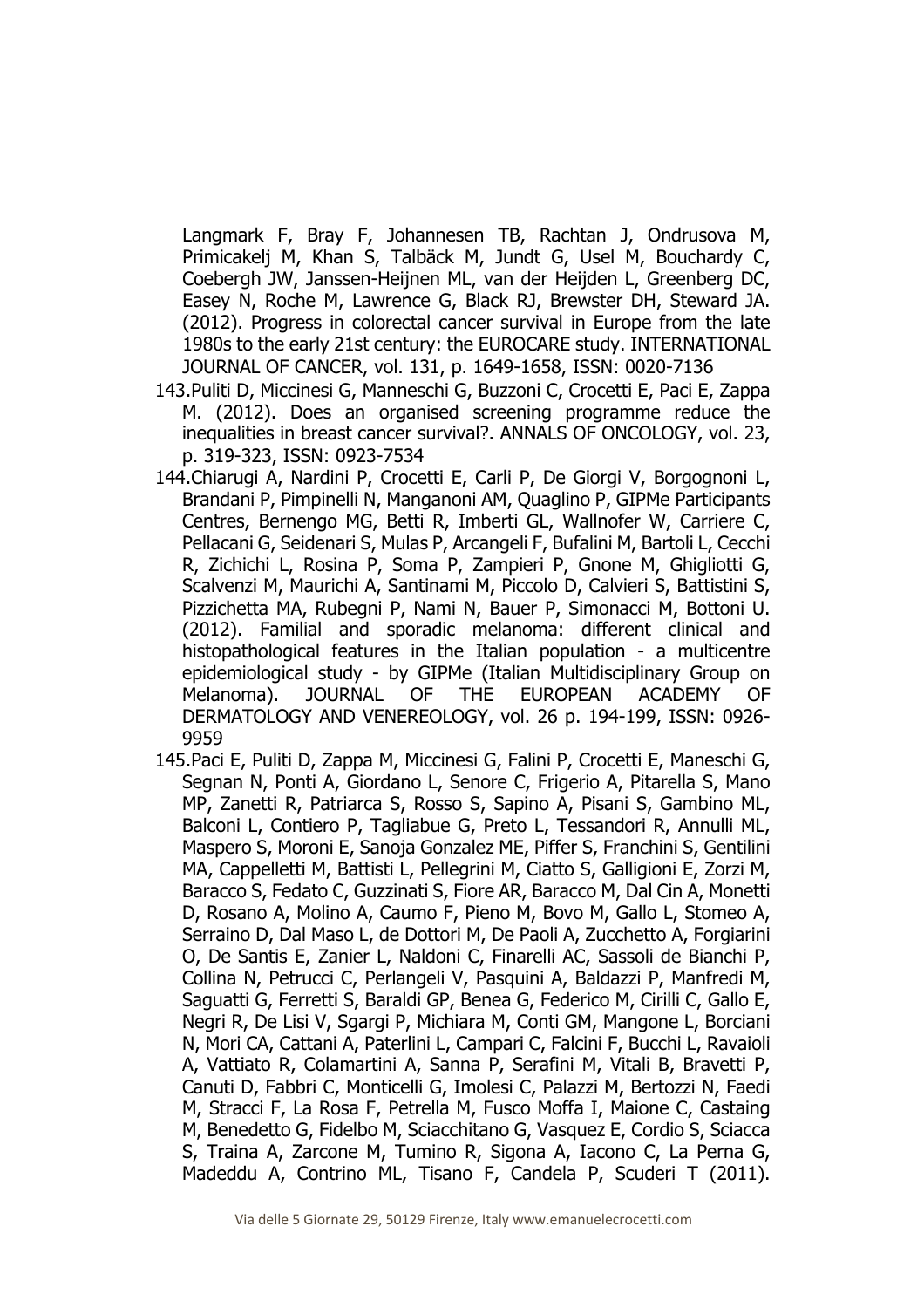Epidemiological changes in breast tumours in Italy: the IMPACT study on mammographic screening programmes. PATHOLOGICA, vol. 103, p. 290-293, ISSN:

0031-2983

146.Fusco M, Buzzoni C, Coviello E, Rashid I, Bianconi F, Cuccaro F, Castaing M, De Angelis R, Giacomin A, Guzzinati S, Mosso ML, Pisani P, Quaglia A, Randi G, Ramazzotti V, Russo A, Senatore G, Stracci F, Traina A, Vercelli M, Zarcone M, Ferretti S, Mazzoleni G, Bellú F, Tschugguel B, De Valiere E, Facchinelli G, Falk M, Dal Cappello T, Vercellino PC, Andreone S, Busato A, Marzola L, Migliari E, Carletti N, Nenci I, Crocetti E, Caldarella A, Corbinelli A, Giusti F, Intrieri T, Manneschi G, Nemcova L, Romeo G, Sacchettini C, Zappa M, Paci E, Serraino D, Angelin T, Bidoli E, Dal Maso L, de Dottori M, De Paoli A, De Santis E, Forgiarini O, Lise M, Zucchetto A, Zanier L, Orengo MA, Casella C, Marani E, Puppo A, Celesia MV, Cogno R, Manenti S, Garrone E, Pannozzo F, Busco S, Cercato MC, Battisti W, Sperduti I, Macci L, Bugliarello E, Bernazza E, Tamburo L, Rossi M, Curatella S, De Francesco C, Tamburrino S, Bisanti L, Autelitano M, Ghilardi S, Leone R, Filipazzi L, Bonini A, Giubelli C, Federico M, Artioli ME, Valla K, Braghiroli B, Cirilli C, Luminari S, Pirani M, Ferrari L, Bellatalla C, Fusco M, Panico M, Perrotta C, Vassante B, Vitale MF, Michiara M, Bozzani F, Sgargi P, Tumino R, La Rosa MG, Cascone G, Frasca G, Giurdanella MC, Martorana C, Morana G, Nicita C, Rollo PC, Ruggeri MG, Sigona A, Spata E, Vacirca S, Mangone L, Di Felice E, Pezzarossi A, Caroli S, Pellegri C,Vicentini M, Storchi C, Cavuto S, Costa J, Falcini F, Colamartini A, Bucchi L, Balducci C, Ravegnani M, Vitali B, Cordaro C, Caprara L, Giuliani O, Giorgetti S, Salvatore S, Palumbo M, Vattiato R, Ravaioli A, Foca F, Rinaldi E, Mancini S, Tonelli C, Amadori M, Cremone L, Iannelli A, Zevola A, Budroni M, Cesaraccio R, Pirino D, Carboni D, Fiori G, Soddu M, Mameli G, Mura F, Contrino ML, Madeddu A, Tisano F, Sciacca S, Muni A, Mizzi M, Russo M, Sacco G, Aletta P, Colanino

Ziino A, Tessandori R, Fanetti AC, Maspero S, Annulli ML, Moroni E, Sanoja Gonzalez ME, Zanetti R, Rosso S, Patriarca S, Prandi R, Sobrato I, Gilardi F, Busso P, Piffer S, Gentilini MA, Battisti L, Rizzello R, Cappelletti M, Moser M, La Rosa F, D'Al D, Scheibel M, Costarelli D, Spano F, Rossini S, Santucci C, Petrinelli AM, Solimene C, Brunori V, Crosignani P, Tagliabue G, Contiero P, Preto L, Tittarelli A, Maghini A, Codazzi T, Frassoldi E, Gada D, Costa E, di Grazia L, Zambon P, Baracco M, Bovo E, Dal Cin A, Fiore AR, Greco A, Monetti D, Rosano A, Stocco C, Tognazzo S, Donato F, Limina RM, Adorni A, Andreis P, Zani G, Piovani F, Salvi O, Puleio M, Vitarelli S, Antonini S, Candela G, Pappalardo G, Scuderi T, Lottero B, Ribaudo M, Ricci P, Guarda L, Gatti L, Bozzeda A, Dall'acqua M, Pironi V, Sutera Sardo A, Mazzei A, Sirianni N, Lavecchia AM, Mancuso P, Usala M, Pala F, Sini GM, Pintori N, Canu L, Demurtas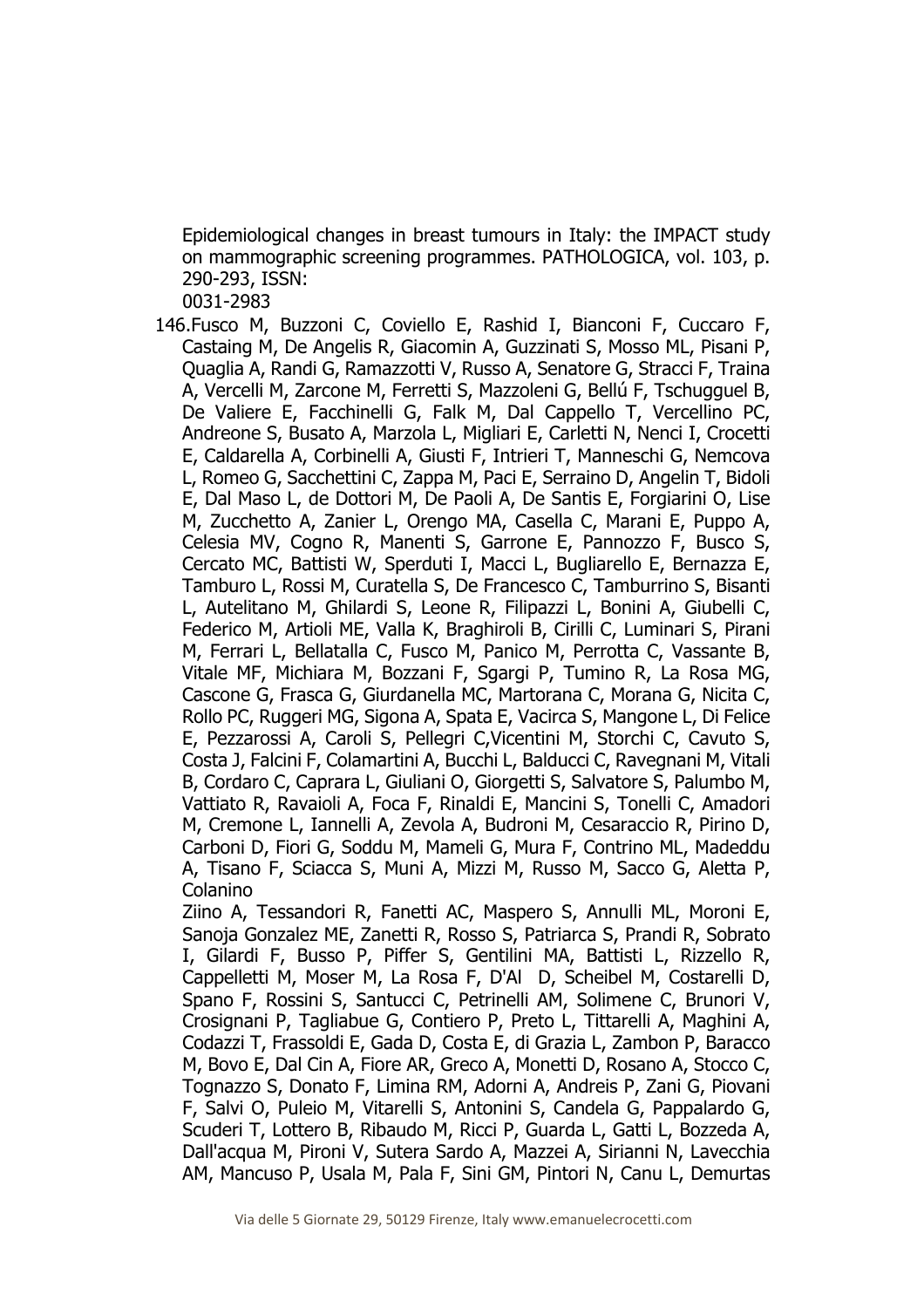G, Doa N, Ponz de Leon M, Domati F, Rossi G, Goldoni CA, Rossi F, De Gaetani C, Benatti P, Roncucci L, Di Gregorio C, Pedroni M, Pezzi A, Maffei S, Mariani F, Borsi E, Carruba G, Cusimano R, Amodio R, Dolcemascolo C, Staiti R, Pastore G, Magnani C, Terracini B, Cena T, Alessi D, Baussano I, Merletti F, Maule M, Macerata V, Cocchioni M, Pascucci C, Gennaro V, Lazzarotto A, Benfatto L, Mazzucco G, Montanaro F. (2011). Italian cancer figures, report 2011: Survival of cancer patients in Italy. EPIDEMIOLOGIA E PREVENZIONE, vol. 35, p. 1-200, ISSN: 1120-9763

- 147.Ferretti S, Crocetti E, Buzzoni C, AIRTUM Working Group (2011). Italian cancer figures: North and South are getting closer. EPIDEMIOLOGIA E PREVENZIONE, vol. 35, p.96-99, ISSN: 1120-9763 **Italian**
- 148.Comba P, Crocetti E, Buzzoni C, Fazzo L, Ferretti S, Fusco M, Iavarone I, Pirastu R, Ricci P (2011). Scientific collaboration between Istituto Superiore di Sanità and Italian Association of Cancer Registries for the study of cancer incidence in Italian polluted sites. EPIDEMIOLOGIA E PREVENZIONE, vol. 35, p. 192-198, ISSN: 1120-9763
- 149.Crocetti E (2011). Foreign people resident in Italy: geographical, not gender, differences. EPIDEMIOLOGIA E PREVENZIONE, vol. 35, p. 362, ISSN: 1120-9763 Italian
- 150.Manneschi G, Crocetti E, Puliti D, Zappa M, Sacchettini C, Paci E (2011). Cancer incidence in Italian natives and in first-generation immigrants to Italy. EPIDEMIOLOGIA E PREVENZIONE, vol. 35, p. 292-296, ISSN: 1120-9763
- 151.Buzzoni C, Zappa M, Marchi M, Caldarella A, Corbinelli A, Giusti F, Intrieri T, Manneschi G, Nemcova L, Sacchettini C, Crocetti E (2011). Socio-economic determinants of cancer survival in the municipality of Florence. EPIDEMIOLOGIA E PREVENZIONE, vol. 35, p. 267-274, ISSN: 1120-9763
- 152.Hakulinen T, Arbyn M, Brewster DH, Coebergh JW, Coleman MP, Crocetti E, Forman D, Gissler M Katalinic A, Luostarinen T, Pukkala E, Rahu M, Storm H, Sund R, Törnberg S, Tryggvadottir L (2011). Harmonization may be counterproductive--at least for parts of Europe where public health research operates effectively. EUROPEAN JOURNAL OF PUBLIC HEALTH, vol. 21, p. 686-687, ISSN: 1101-1262
- 153.Gatta G, van der Zwan JM, Casali PG, Siesling S, Dei Tos AP, Kunkler I, Otter R, Licitra L, Mallone S, Tavilla A, Trama A, Capocaccia R, RARECARE working group. Collaborators (116) Hackl M, Van Eycken E, Schrijvers D, Sundseth H, Geissler J, Marreaud S, Audisio R, Mägi M, Hedelin G, Velten M, Launoy G, Guizard AV, Bouvier AM, Maynadié M, Mercier M, Buemi A, Tretarre B, Colonna M, Molinié F, Lacour B, Schvartz C, Ganry O, Grosclaude P, Benhamou E, Grossgoupil M, Coquard IR, Droz JP, Baconnier S, Holleczek B, Wartenberg M, Hehlmann R,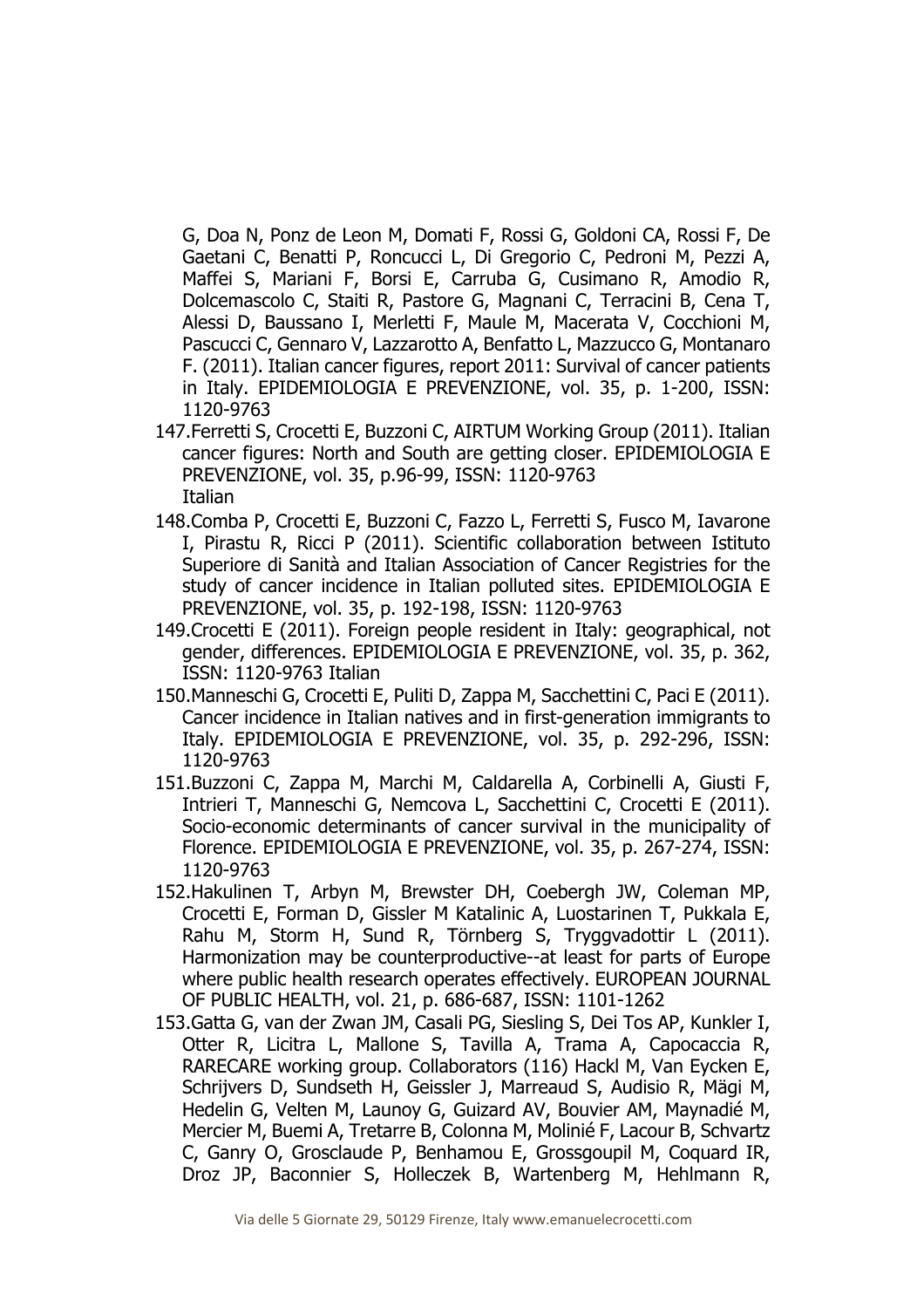Tryggvadottir L, Deady S, Bellù F, Ferretti S, Serraino D, Vercelli M, Vitarelli S, Cirilli C, Fusco M, Traina A, Michiara M, Giacomin A, Pastore G, Tumino R, Mangone L, Falcini F, Senatore G, Budroni M, Piffer S, Crocetti E, La Rosa F, Contiero P, Zambon P, Berrino F, Casali PG, Gatta G, Gronchi A, Licitra L, Sowe S, Trama A, Capocaccia R, De Angelis R, Tavilla A, Dei Tos AP, Brandes AA, England K, Langmark F, Rachtan J, Mezyk R, Zwierko M, Bielska-Lasota M, Slowinski J, Miranda

A, Safaei Diba Ch, Primic-Zakelj M, Mateos A, Izarzugaza I, Marcos R, Sánchez MJ, Ardanaz E, Galceran J, Virizuela-Echaburu JA, MartinezGarcia C, Melchor JM, Cervantes A, Adolfsson J, Lambe M, Möller TR, Ringborg U, Jundt G, Usel M, Frick H, Ess SM, Bordoni A, Konzelmann I, Dehler S, Lutz JM, Visser O, Otter R, Siesling S, van der Zwan JM, Coebergh JW, Schouten H, Greenberg DC, Wilkinson J, Roche M, Verne J, Meechan D, Lawrence G, Coleman MP, Mackay J, Gavin A, Brewster DH, Kunkler I, Steward J (2011). Rare cancers are not so rare: the rare cancer burden in Europe. EUROPEAN JOURNAL OF CANCER, vol. 47, PMID: 22033323 , ISSN 0959-8049

- 154.Buzzoni C, AIRTUM Working Group, Bisanti L, Budroni M, Candela G, Crosignani P, De Lisi V, Donato A, Donato F, Falcini F, Federico M, Fusco M, Gennaro V, Giacomin A, La Rosa F, Madeddu A, Contrino ML, Mangone L, Mazzoleni G, Pannozzo F, Pascucci C, Cocchioni M, Piffer S, Pisani P, Ponz de Leon M, Ricci P, Serraino D, Sutera A, Tessandori R, Traina A, Tumino R, Usala M, Vercelli M, Vitarelli S, Zambon P, Zanetti R, Crocetti E, Paci E, Ferretti S. (2011). Population ageing effect on number of cancer cases: Italian cancer registries data. EPIDEMIOLOGIA E PREVENZIONE, vol. 35, p. 216-221, ISSN: 1120-9763
- 155.de Giorgi V, Sestini S, Gori A, Mazzotta C, Grazzini M, Rossari S, Mavilia C, Crocetti E, Brandi ML, Lotti T, Massi D (2011). Polymorphisms of estrogen receptors: risk factors for invasive melanoma – a prospective study. ONCOLOGY, vol. 80, p. 232-237, ISSN:0030-2414
- 156.Crocetti E, Caldarella A, Chiarugi A, Nardini P, Zappa M (2011). Does in situ melanoma really come before invasive melanoma? Descriptive epidemiology questions this relationship.. TUMORI, vol. 97, p. 257, ISSN: 0300-8916
- 157.Caldarella A, Crocetti E, Bianchi S, Vezzosi V, Urso C, Biancalani M, Zappa M. (2011). Female breast cancer status according to ER, PR and HER2 expression: a population based analysis.. PATHOLOGY ONCOLOGY RESEARCH, vol. 17, p. 753-758, ISSN:1219-4956
- 158.Caldarella A, Crocetti E, Paci E. (2011). Distribution, incidence, and prognosis in neuroendocrine tumors: a population based study from a cancer registry.. PATHOLOGY ONCOLOGY RESEARCH, vol. 17, p. 759- 763, ISSN: 1219-4956
- 159.Dal Maso L, De Angelis R, Guzzinati S, AIRTUM Working Group, De Paoli A, Buzzoni C, Crocetti E, Bucchi L, Casella C, Cuccaro F, Fusco M,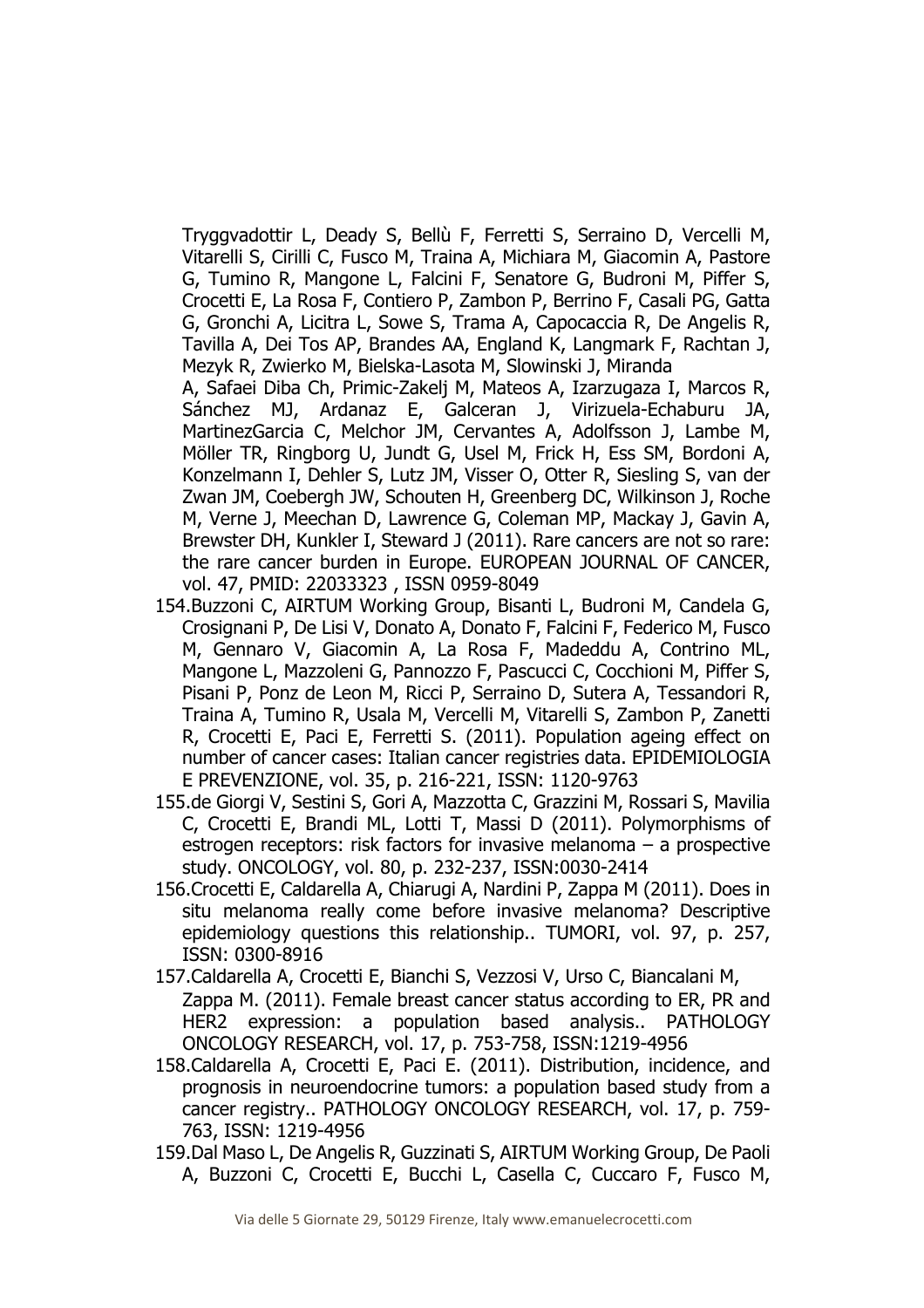Luminari S, Madeddu A, Mangone L, Patriarca S, Piffer S, Stracci F, Tagliabue G, Tumino R, Zappa M, Capocaccia R, Ferretti S, Mazzoleni G, Bellú F, Tschugguel B, De Valiere E, Facchinelli G, Falk M, Dal Cappello T, Giacomin A, Vercellino PC, Andreone S, Busato A, Ferretti

S, Marzola L, Migliari E, Carletti N, Nenci I, Crocetti E, Buzzoni C, Caldarella A, Corbinelli A, Giusti F, Intrieri T, Manneschi G, Nemcova L, Romeo G, Sacchettini C, Zappa M, Paci E, Serraino D, Angelin T, Bidoli E, Dal Maso L, de Dottori M, De Paoli A, De Santis E, Forgiarini O, Zucchetto A, Zanier L, Vercelli M, Orengo MA, Casella C, Marani E, Puppo A, Celesia MV, Cogno R, Manenti S, Garrone E, Quaglia A, Pannozzo F, Busco S, Rashid I, Ramazzotti V, Cercato MC, Battisti W, Sperduti I, Macci L, Bugliarello E, Bernazza E, Tamburo L, Rossi M, Curatella S, De Francesco C, Tamburrino S, Bisanti L, Autelitano M, Cuccaro F, Randi G, Ghilardi S, Leone R, Filipazzi L, Bonini A, Giubelli C, Federico M, Artioli ME, Valla K, Braghiroli B, Cirilli C, Luminari S, Pirani M, Ferrari L, Fusco M, Bellatalla C, Fusco M, Panico M, Perrotta C,

Vassante B, Traina A, Carruba G, Cusimano R, Amodio R, Dolcemascolo C, Staiti R, Zarcone M, Michiara M, Bozzani F, Sgargi P, Tumino R, Cilia S, La Rosa MG, Cascone G, Frasca G, Giurdanella MC, Martorana C, Morana G, Nicita C, Rollo P, Ruggeri MG, Sigona A, Spata E, Vacirca S, Mangone L, Di Felice E, Pezzarossi A, Caroli S, Pellegri C, Vicentini M, Storchi C, Cavuto S, Costa J, Falcini F, Colamartini A, Bucchi L, Balducci C, Ravegnani M, Vitali B, Cordaro C, Caprara L, Giuliani O, Giorgetti S, Salvatore S, Palumbo M, Vattiato R, Ravaioli A, Foca F, Rinaldi E, Donato A, Iannelli A, Senatore G, Zevola A, Budroni M, Cesaraccio R, Pirino D, carboni D, Fiori G, Soddu M, Mameli G, Mura F, Contrino ML, Madeddu A, Tisano F, Sciacca S, Muni A, Mizzi M, Russo M, Tessandori R, Ardemagni G, Gianola L, Maspero S, Annulli ML, Moroni E, Roberto G, Zanetti R, Rosso S, Patriarca S, Prandi R, Sobrato I, Gilardi F, Busso P, Piffer S, Franchini S, Gentilini MA, Battisti L, Cappelletti M, Moser M, La Rosa F, Stracci F, D'Al D, Scheibel M, Costarelli D, Spano F, Rossini S, Santucci C, Petrinelli AM, Solimene C, Bianconi F, Brunori V, Crosignani P, Tagliabue G, Contiero P, Preto L, Tittarelli A, Maghini A, Codazzi T, Frassoldi E, Gada D, Costa E, di Grazia L, Zambon P, Baracco M, Bovo E, Gada D, Costa E, di Grazia L, Zambon P, Baracco M, Bovo E, Dal Cin A, Fiore AR, Greco A, Guzzinati S, Monetti D, Rosano A, Stocco C, Tognazzo S, Donato F, Limina RM, Adorni A, Andreis P, Zani G, Piovani F, Salvi O, Puleio M, Vitarelli S, Antonini S, Candela G, Pappalardo G, Scuderi T, Lottero B, Ribaudo M, Ricci P, Guarda L, Gatti L, Bozzeda A, Dall'Acqua M, Pironi V, Sardo AS, Mazzei A, Sirianni N, Lavecchia AM, Mancuso P, Usala M, Pala F, Sini GM, Pintori N, Canu L, Demurtas G, Doa N, Pisani P, Pastore G, Magnani C, Terracini B, Cena T, Alessi D, Baussano I, Merletti F, Maule M, Mosso ML, Nonnato M, Rasulo A, Richiardi L, Zuccolo L, Pivetta E, Dalmasso P, Macerata V, de Leon MP,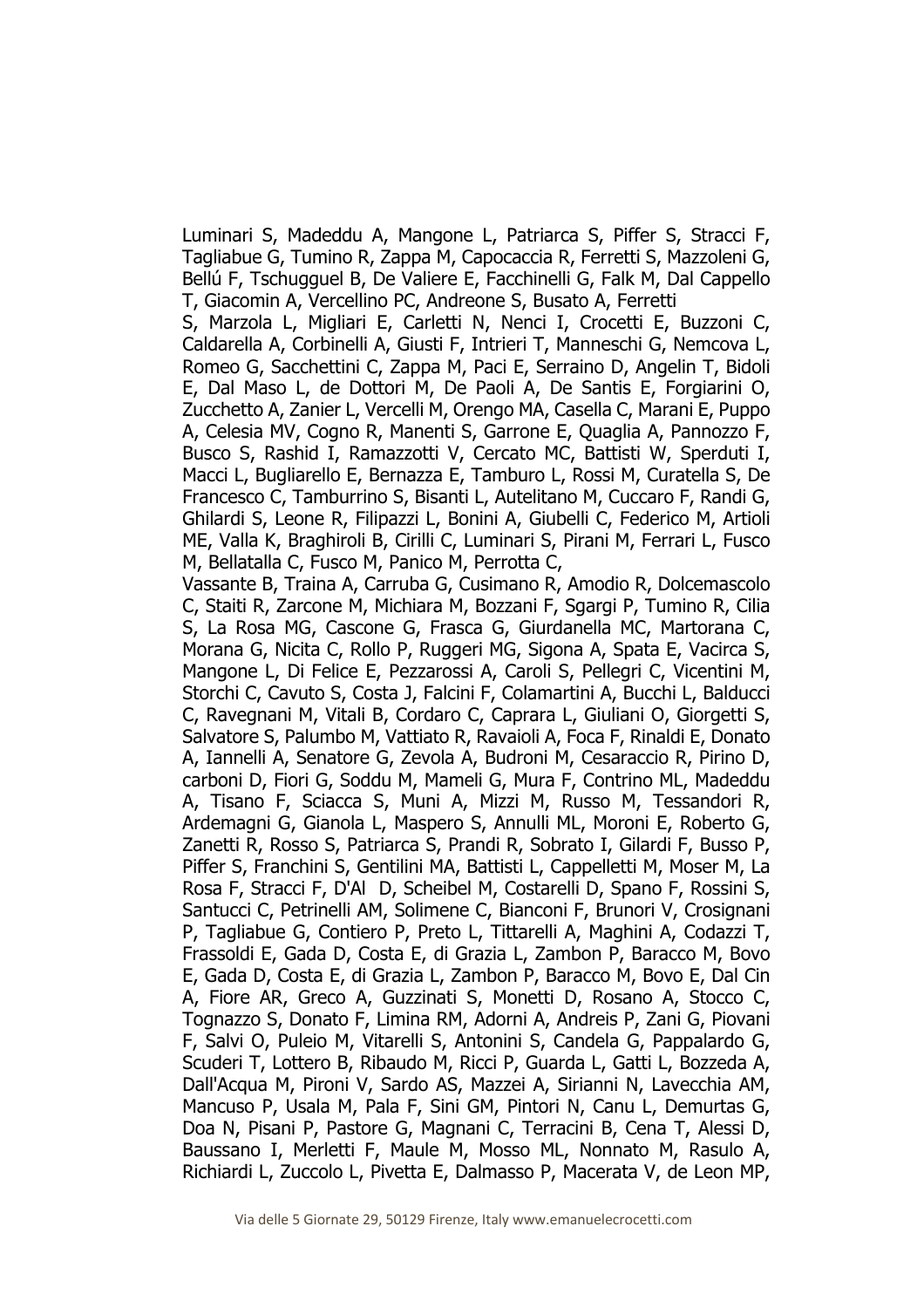Domati F, Rossi G, Goldoni CA, Rossi F, De Gaetani C, Benatti P, Roncucci L, Di Gregorio C, Pezzi MP, Maffei S, Mariani F, Borsi E, Cocchioni M, Pascucci C, Gennaro V, Lazzarotto A, Benfatto L, Mazzucco G, Montanaro G. (2011). AIRTUM numbers: 200,000 young Italians live with cancer. EPIDEMIOLOGIA E PREVENZIONE, vol. 35, p. 59, ISSN: 1120-9763

- 160.de Giorgi V, Grazzini M, Gori A, Alfaioli B, Rossari S, Crocetti E, Vocioni F, Lotti T (2011). ABO blood group and risk of cutaneous malignant melanoma.. EUROPEAN JOURNAL OF CANCER PREVENTION, vol. 20, p. 121-122, ISSN: 0959-8278
- 161.Marcos-Gragera R, Allemani C, Tereanu C, De Angelis R, Capocaccia R, Maynadie M, Luminari S Ferretti S, Johannesen TB, Sankila R, Karjalainen-Lindsberg ML, Simonetti A, Martos MC, Raphaël M, Giraldo P, Sant M, HAEMACARE Working Group, Hackl M, Holub J, Maynadie M, Holleczek B, Tryggvadottir L, Comber H, Bellù F, Giacomin A, Ferretti S, Crocetti E, Vercelli M, Serraino D, Federico M, Fusco M, Mangone L, Michiara M, Tumino R, Falcini F, Iannelli A, Budroni M, Zanetti R, Piffer S, La Rosa F, Zambon P, Sant M, Allemani C, Berrino F, Sowe S, Tereanu C, England K, De Capocaccia R, Angelis R, Simonetti A, Langmark F, Primicakelj M, Khan S, Rachtan J, Ess SM, Bordoni A, Visser O, Mezyk R, Zwierko M, Ondrusova M, Marcos-Gragera R, Jundt

G, Usel M, Otter R, Coebergh JW, Siesling S, Greenberg D, Easey N, Roche M, Lawrence G, Gavin A, Brewster DH, Steward J (2011). Survival of European patients diagnosed with lymphoid neoplasms in 2000-2002: results of the HAEMACARE project. HAEMATOLOGICA, vol. 96, p. 720- 728, ISSN: 0390-6078

- 162.Caldarella A, Crocetti E, Paci E (2011). Is the incidence of brain tumors really increasing? A population-based analysis from a cancer registry. JOURNAL OF NEURO-ONCOLOGY, vol. 104, p. 589-594, ISSN: 0167- 594X
- 163.Turco P, Houssami N, Bulgaresi P, Troni GM, Galanti L, Cariaggi MP, Cifarelli P, Crocetti E, Ciatto S (2011). Is conventional urinary cytology still reliable for diagnosis of primary bladder carcinoma? Accuracy based on data linkage of a consecutive clinical series and cancer registry. ACTA CYTOLOGICA, vol. 55, p. 193-196, ISSN: 0001-5547
- 164.Dal Maso L, Lise M, Zambon P, Falcini F, Crocetti E, Serraino D, Cirilli C, Zanetti R, Vercelli M, Ferretti S, Stracci F, De Lisi V, Busco S, Tagliabue G, Budroni M, Tumino R, Giacomin A, Franceschi S, AIRTUM Working Group, Buzzoni C, Senatore G, Pellegri C, Autelitano M, Fusco M, Donato F, Piffer S, Madeddu A, Bellù F, Candela G, Anulli ML (2011). Incidence of thyroid cancer in Italy, 1991-2005: time trends and ageperiod cohort effects. ANNALS OF ONCOLOGY, vol. 22, p. 957-963, ISSN: 0923-7534 165.De Giorgi V, Gori A, Grazzini M, Rossari S, Marino G, D'Elia G, Crocetti
- E, Roselli G, Innocenti P, Dini M, Lotti T (2010). Contrast-enhanced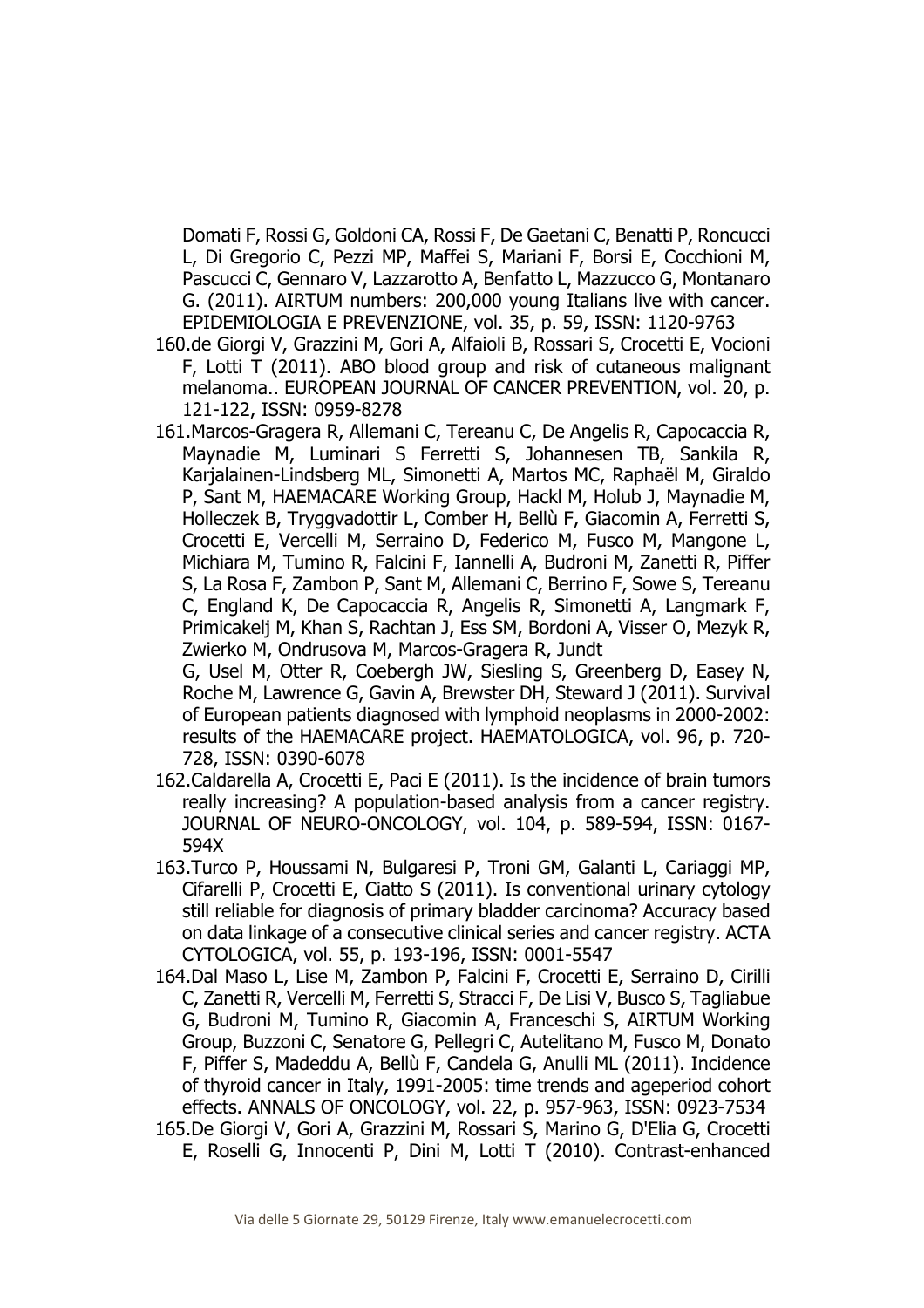ultrasound: a filter role in AJCC stage I/II melanoma patients. ONCOLOGY, vol. 79, p. 370-375, ISSN: 0030-2414

166.Guzzinati S, Dal Maso L, De Angelis R, De Paoli A, Buzzoni C, Crocetti E, Bucchi L, Casella C, Cuccaro F, Fusco M, Luminari S, Madeddu A, Mangone L, Patriarca S, Piffer S, Stracci F, Tagliabue G, Tumino R, Zappa M, Capocaccia R, Ferretti S, Mazzoleni G, Bellú F, Tschugguel B, De Valiere E, Facchinelli G, Falk M, Dal Cappello T, Giacomin A, Vercellino PC, Andreone S, Busato A, Marzola L, Migliari E, Carletti N, Nenci I, Caldarella A, Corbinelli A, Giusti F, Intrieri T, Manneschi G, Nemcova L, Romeo G, Sacchettini C, Paci E, Serraino D, Angelin T, Bidoli E, de Dottori M, De Santis E, Forgiarini O, Zucchetto A, Zanier L, Vercelli M, Orengo MA, Marani E, Puppo A, Celesia MV, Cogno R, Manenti S, Garrone E, Quaglia A, Pannozzo F, Busco S, Rashid I, Ramazzotti V, Cercato MC, Battisti W, Sperduti I, Macci L, Bugliarello E, Bernazza E, Tamburo L, Rossi M, Curatella S, De Francesco C, Tamburrino S, Bisanti L, Autelitano M, Randi G, Ghilardi S, Leone R, Filipazzi L, Bonini A, Giubelli C, Federico M, Artioli ME, Valla K, Braghiroli B, Cirilli C, Pirani M, Ferrari L, Bellatalla C, Fusco M, Panico M, Perrotta C, Vassante B, Traina A, Carruba G, Cusimano R, Amodio R, Dolcemascolo C, Staiti R, Zarcone M, Michiara M, Bozzani F, Sgargi P, Cilia S, La Rosa MG, Cascone G, Frasca G, Giurdanella MC, Martorana C, Morana G, Nicita C, Rollo P, Ruggeri MG, Sigona A, Spata E, Vacirca S, Di Felice E, Pezzarossi A, Caroli S, Pellegri C, Vicentini M, Storchi C, Cavuto S, Costa J, Falcini F, Colamartini A, Balducci C, Ravegnani M, Vitali B, Cordaro C, Caprara L, Giuliani O, Giorgetti S, Salvatore S, Palumbo M, Vattiato R, Ravaioli A, Foca F, Rinaldi E, Donato A, Iannelli A, Senatore G, Zevola A, Budroni M, Cesaraccio R, Pirino D, Carboni D, Fiori G, Soddu M, Mameli G, Mura F, Contrino ML, Tisano F, Sciacca S, Muni A, Mizzi M, Russo M, Tessandori R, Ardemagni G, Gianola L, Maspero S, Annulli ML, Moroni E, Roberto G, Zanetti R, Rosso S, Prandi R, Sobrato I, Gilardi F, Busso P, Franchini S, Gentilini MA, Battisti L, Cappelletti M, Moser M, La Rosa F, D'Al D, Scheibel M, Costarelli D, Spano F, Rossini S, Santucci C, Petrinelli AM, Solimene C, Bianconi F, Brunori V, Crosignani P, Contiero P, Preto L, Tittarelli A, Maghini A, Codazzi T, Frassoldi E, Gada D, Costa E, di Grazia L, Zambon P, Baracco M, Bovo E, Dal Cin A, Fiore AR, Greco A, Monetti D, Rosano A, Stocco C, Tognazzo S, Donato F, Limina RM, Adorni A, Andreis P, Zani G, Piovani F, Salvi O, Puleio M, Vitarelli S, Antonini S, Candela G, Pappalardo G, Scuderi T, Lottero B, Ribaudo M, Ricci P, Guarda L, Gatti L, Bozzeda A, Dall'Acqua M, Pironi V, Sutera Sardo A, Mazzei A, Sirianni N, Lavecchia AM, Mancuso P, Usala M, Pala F, Sini GM, Pintori N, Canu L, Demurtas G, Doa N, Pisani P, Pastore G, Magnani C, Terracini B, Cena T, Alessi D, Baussano I, Merletti F, Maule M, Mosso ML, Nonnato M, Rasulo A, Richiardi L, Zuccolo L, Pivetta E, Dalmasso P, Macerata V, Ponz de Leon M, Domati F, Rossi G, Goldoni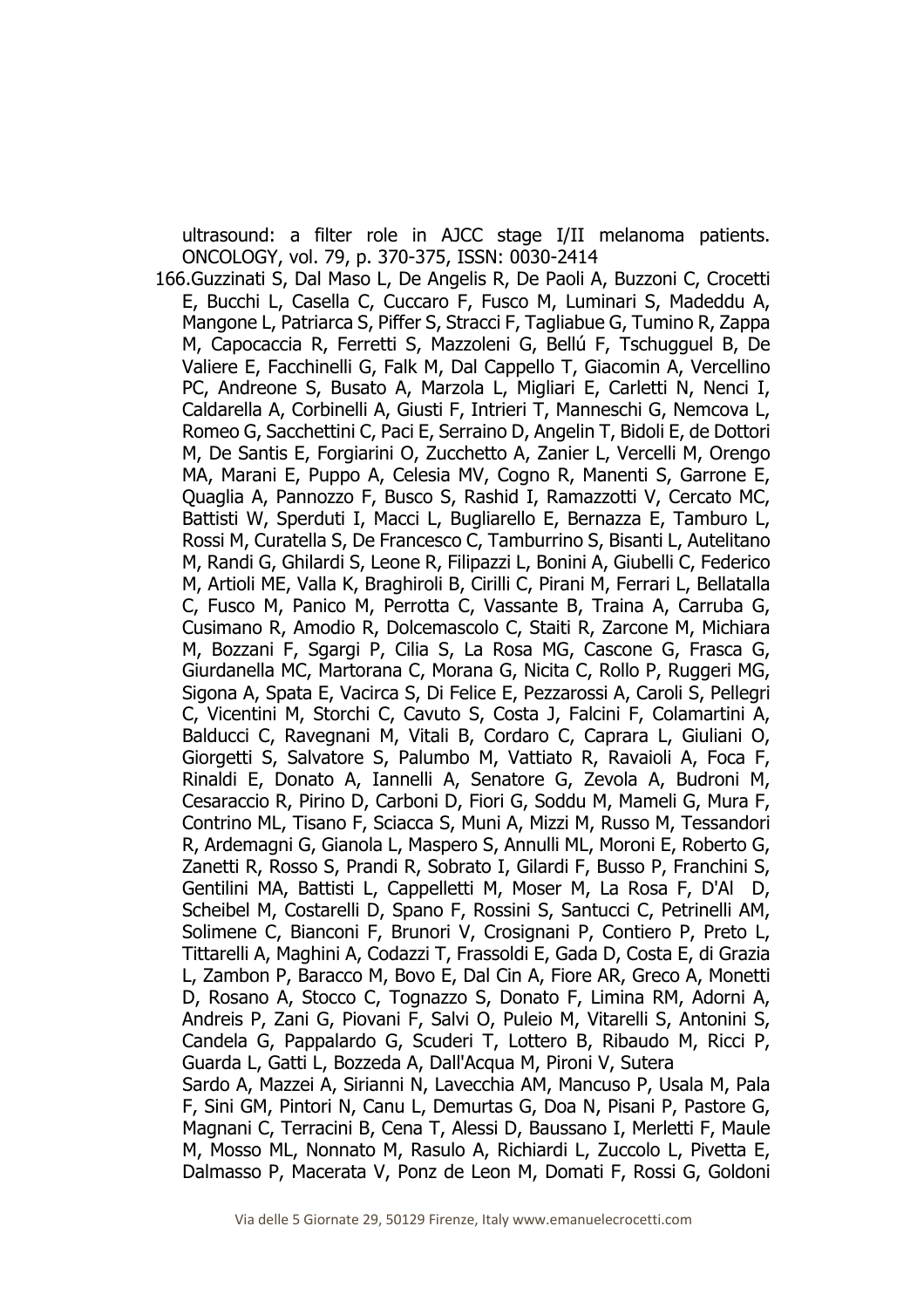CA, Rossi F, De Gaetani C, Benatti P, Roncucci L, Di Gregorio C, Pedroni M, Pezzi A, Maffei S, Mariani F, Borsi E, Cocchioni M, Pascucci C, Gennaro V, Lazzarotto A, Benfatto L, Mazzucco G, Montanaro F (2010). Italian cancer figures, report 2010: Cancer prevalence in Italy. Patients living with cancer, long-term survivors and cured patients. EPIDEMIOLOGIA E PREVENZIONE, vol. 34, p. 1-188, ISSN: 1120-9763

- 167.Crocetti E, Buzzoni C, AIRTUM Working Group, Buzzoni C, Bisanti L, Budroni M, Candela G, Crosignani P, De Lisi V, Donato A, Donato F, Falcini F, Federico M, Fusco M, Gennaro V, Giacomin A, La Rosa F, Madeddu A, Contrino ML, Mangone L, Mazzoleni G, Pannozzo F, Pascucci C, Cocchioni M, Piffer S, Pisani P, Ponz de Leon M, Ricci P, Serraino D, Sutera A, Tessandori R, Traina A, Tumino R, Usala M, Vercelli M, Vitarelli S, Zambon P, Zanetti R, Paci E, Ferretti S (2010). Italy is one of the European countries with the greatest population observed by cancer registries. EPIDEMIOLOGIA E PREVENZIONE, vol. 34, p. 82, ISSN: 1120- 9763 Italian
- 168.Oberaigner W, Hackl M, Van Eycken E, Holub J, Magi M, Sankila R, Velten M, Troussard X, Maynadié M, Danzon A, Monnereau A, Buemi A, Tretarre B, Delafosse P, Molinié F, Raverdy-Bourdon N, Ziegler H, Holleczek B, Tryggvadottir L, Comber H, Bellù F, Giacomin A, Ferretti S, Crocetti E, Serraino D, Vercelli M, Crosignani P, Pannelli F, Federico M, Fusco M, Michiara M, Tumino R, Mangone L, Falcini F, Iannelli A, Budroni M, Zanetti R, Piffer S, Cassetti T, La Rosa F, Zambon P, Sant M, Allemani C, Berrino F, Sowe S, Tereanu C, Capocaccia R, De Angelis R, Simonetti A, Dalmas M, England K, Langmark F, Rachtan J, Mezyk R,

Zwierko M, Ondrusova M, Primic-Zakelj M, Izarzugaza I, MarcosGragera R, Martinez-Garcia C, Garau I, Ardanaz E, Martos-Jiménez C, Khan S, Jundt G, Lutz JM, Usel M, Ess SM, Bordoni A, Visser O, Otter R, Coebergh JW, Siesling S, Greenberg D, Easey N, Roche M, Gill L, Gavin A, Brewster D, Steward J (2010). Manual for coding and reporting haematological malignancies. TUMORI, vol. 96, PMID: 20968151 , ISSN: 0300-8916

169.Zorzi M, Guzzinati S, Puliti D, Paci E, IMPACT working group, Paci E, Falini P, Puliti D, Esposito I, Zappa M, Crocetti E, Ciatto S, Naldoni C, Finarelli AC, Sassoli de Bianchi P, Ferretti S, Baraldi GP, Federico M, Cirilli C, Negri R, De Lisi V, Sgargi P, Traina A, Zarcone M, Cattani A, Borciani N, Mangone L, Falcini F, Ravaioli A, Vattiato R, Colamartini A, Serafini M, Vitali B, Bravetti P, Desiderio F, Canuti D, Fabbri C, Bondi A, Imolesi C, Collina N, Baldazzi P, Manfredi M, Perlangeli V, Petrucci C, Saguatti G, Segnan N, Ponti A, Del Mastro G, Senore C, Frigerio A, Pitarella S, Patriarca S, Zanetti R, Vettorazzi M, Zorzi M, Molino A, Mercanti A, Caumo F, Tumino R, Sigona A, La Perna G, Iacono C, Stracci F, La Rosa F, Petrella M, FuscoMoffa I (2010). A simple method to estimate the episode and programme sensitivity of breast cancer screening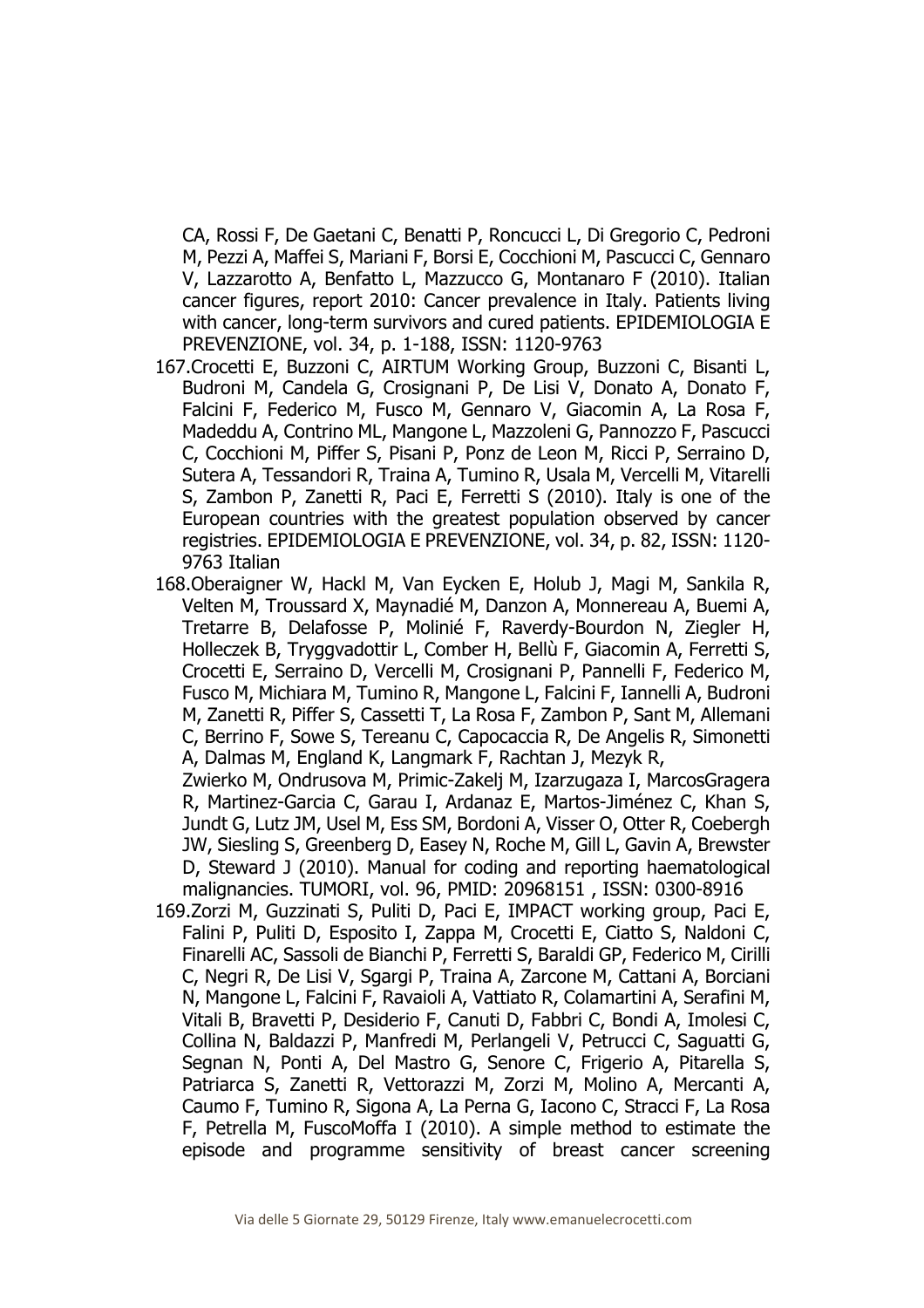programmes. JOURNAL OF MEDICAL SCREENING, vol. 17, p. 132-138, ISSN: 0969-1413

- 170.Rosso S, Gondos A, Zanetti R, Bray F, Zakelj M, Zagar T, Smailyte G, Ponti A, Brewster DH, Voogd AC, Crocetti E, Brenner H, EUNICE Survival Working Group (2010). Up-to-date estimates of breast cancer survival for the years 2000-2004 in 11 European countries: the role of screening and a comparison with data from the United States. EUROPEAN JOURNAL OF CANCER, vol. 46, p. 3351-3357, ISSN: 0959-8049
- 171.Crocetti E, Buzzoni C, AIRTUM Working Group, Buzzoni C, Bisanti L, Budroni M, Candela G, Crosignani P, De Lisi V, Donato A, Donato F, Falcini F, Federico M, Fusco M, Gennaro V, Giacomin A, La Rosa F, Madeddu A, Contrino ML, Mangone L, Mazzoleni G, Pannozzo F, Pascucci C, Cocchioni M, Piffer S, Pisani P, Ponz de Leon M, Ricci P, Serraino D, Sutera A, Tessandori R, Traina A, Tumino R, Usala M, Vercelli M, Vitarelli S, Zambon P, Zanetti R, Paci E, Ferretti S (2010). Colorectal cancer: if the actual trend persists, the gap between north and south will disappear in 2019. EPIDEMIOLOGIA E PREVENZIONE, vol. 34, p. 69, ISSN: 1120- 9763 Italian
- 172.Gatta G, Capocaccia R, Trama A, Martínez-García C, RARECARE Working Group, Hackl M, Zielonk N, Van Eycken E, Henau K, Schrijvers D, Sundseth H, Geissler J, Blaes P, Marreaude S, Audisio R, Znaor A, Mägi M, Hedelin G, Velten M, Launoy G, Guizard AV, Fairvre J, Bouvier AM, Maynadiá M, Manivet I, Mercier M, Buemi A, Tretarre B, Colonna M, Molinié F, Lacour B, Bara S, Schvart C, Ganry O, Grosclaude P, Benhamou E, Grossgoupil M, Coquard IR, Droz JP, Baconnier S, Holleczek B, Wartenberg M, Hehlmann R, Tryggvadottir L, Comber H, Deady S, Bellù F, Ferretti S, Serraino D, Vercelli M, Quaglia A, Vitarelli S, Federico M, Cirilli C, Fusco M, Traina A, Michiara M, Bozzani F, Giacomin A, Tumino R, Cilia S, Spata E, Mangone L, Falcini F, Foca F, Senatore G, Iannelli A, Budron M, Piffer S, Franchini S, Crocetti E, Caldarella A, La Rosa F, Stracci F, Contiero P, Tagliabue G, Zambon P, Fiore A, Berrino F, Casali PG, Gatta G, Gronchi A, Licitra L, Olmi P, Ruzza M, Sowe S, Trama A, Capocaccia R, De Angelis R, Mallone S, Tavilla A, Dei Tos AP, Fleming J, Brandes AA, England K, Langmark F, Bray F, Rachtan J, Gozdz S, Mezyk R, Zwierko M, Bielska-Lasota M, Slowinski J, Miranda A, Primiczakelj M, Ondrusova M, Mateos A, Izarzugaza I, Martínez R, Marcos-Gragera R, Sánchez MJ, Navarro C, Chirlaque MD, Ardanaz E, Mareno C, Galceran J, Virizuela-Echaburu JA, Gonzalez-Campora R, Martínez-García C, Melchor JM, Cervantes A, Adolfsson J, Lambe M, Möller TR, Ringborg U, Jundt G, Usel M, Frick H, Ess SM, Bordoni A, Luthi JC, Dehler S, Lutz JM, Visser O, Otter R, Siesling S, van der Zwan JM, Coeberg JW, Sollie A, Schouten H, Greenberg DC, Forman D, Roche M, Verne J, Meechan D, Lawrence G, Coleman MP, Mackay J, Gavin A, Brewster DH, Black RJ, Kunkler I, Steward J, White C (2010). The burden of rare cancers in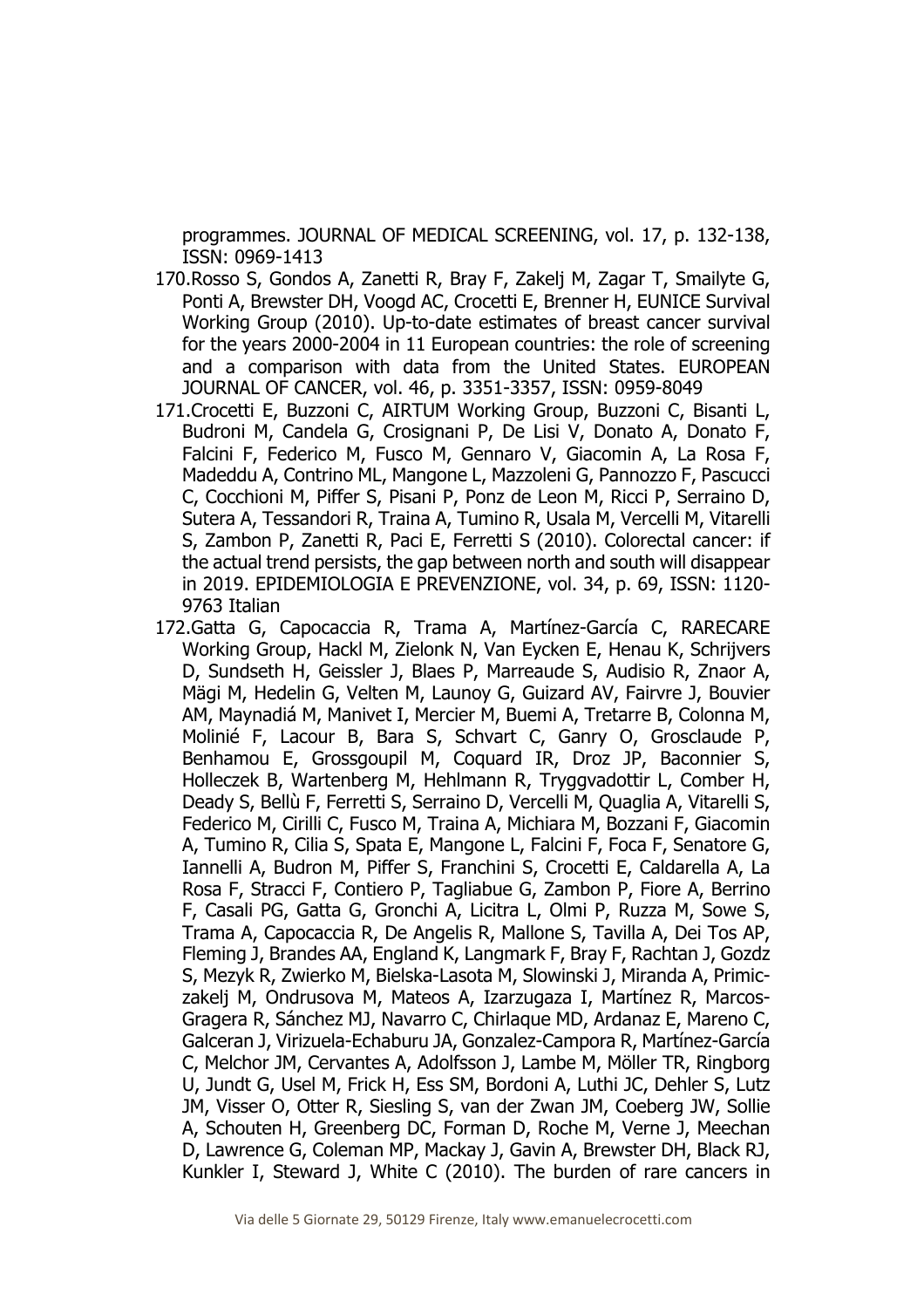Europe. ADVANCES IN EXPERIMENTAL MEDICINE AND BIOLOGY, vol. 686, p. 285-603, ISSN: 0065-2598

- 173.Crocetti E, Buzzoni C, Zappa M (2010). Colorectal cancer incidence rates have decreased in central Italy. EUROPEAN JOURNAL OF CANCER PREVENTION, vol. 19, p. 424-425, ISSN: 0959-8278
- 174.Crocetti E, Caldarella A, Chiarugi A, Nardini P, Zappa M (2010). The thickness of melanomas has decreased in central Italy, but only for thin melanomas, while thick melanomas are as thick as in the past. MELANOMA RESEARCH, vol. 20, p. 422-426, ISSN: 0960-8931
- 175.de Giorgi V, Rossari S, Papi F, Gori A, Alfaioli B, Grazzini M, Crocetti E, Verdelli A, Foo CW, Lotti (2010). Multiple primary melanoma: the impact of atypical naevi and follow up.. BRITISH JOURNAL OF DERMATOLOGY, vol. 163, p. 1319-1322, ISSN: 0007-0963
- 176.Sant M, Allemani C, Tereanu C, De Angelis R, Capocaccia R, Visser O, Marcos-Gragera R, Maynadié M, Simonetti A, Lutz JM, Berrino F, HAEMACARE Working Group, Hackl M, Hackl J, Maynadie M, Holleczek B, Tryggvadottir L, Comber H, Bellu F, Giacomin A, Ferretti S, Crocetti E, Serraino D, Vercelli M, Federico M, Fusco R, Michiara M, Tumino R, Mangone L, Falcini F, Iannelli A, Budroni M, Zanetti R, Piffer S, La Rosa F, Zambon P, Sant M, Allemani C, Berrino F, Sowe S, Tereanu C, Capocaccia R, De Angelis R, Simonetti A, England K, Langmark F, Rachtan J, Mezyk R, Zwierko M, Ondrusova M, Primicakelj M, MarcosGragera R, Khan S, Jundt G, Usel M, Ess SM, Bordoni A, Visser O, **Otter**

R, Coebergh JW, Siesling S, Greenberg D, Easey N, Roche M, Lawrence G, Gavin A, Brewster DH, Steward J. (2010). Incidence of hematologic malignancies in Europe by morphologic subtype: results of the HAEMACARE project. BLOOD, vol. 116, p.3724-3734, ISSN: 0006-4971

- 177.Crocetti E, Manneschi G, Visioli CB, Zappa M (2010). Risk of invasive cervical cancer and cervical intraepithelial neoplasia grade III in central Italy by area of birth. JOURNAL OF MEDICAL SCREENING, vol. 17, p. 87-90, ISSN: 0969-1413
- 178.Crocetti E, Buzzoni C, AIRTUM Working Group, Ponz de Leon M, Pisani P, Gennaro V, Serraino D, Zambon P, Bellù F, Giacomin A, Ferretti S, Vitarelli S, Bisanti L, Federico M, De Lisi V, Donato A, Budroni M, Piffer S, Falcini F, Pannozzo F, Fusco M, Crosignani P, Tessandori R, Mangone L, Vercelli M, Crocetti E, La Rosa F, Pascucci C, Zanetti R, Tumino R, Candela P, Contrino ML, Paci E (2010). Childhood cancer: after the peak reached around 2000 the incidence seems to stabilize. EPIDEMIOLOGIA E PREVENZIONE, vol. 34, p. 4, ISSN: 1120-9763 **Italian**
- 179.Crocetti E, Buzzoni C, Falcini F, Cortesi L, De Lisi V, Ferretti S, Tumino R, Russo A, Paci (2010). Disentangling the roles of mammographic screening and HRT in recent breast cancer incidence trends in italy by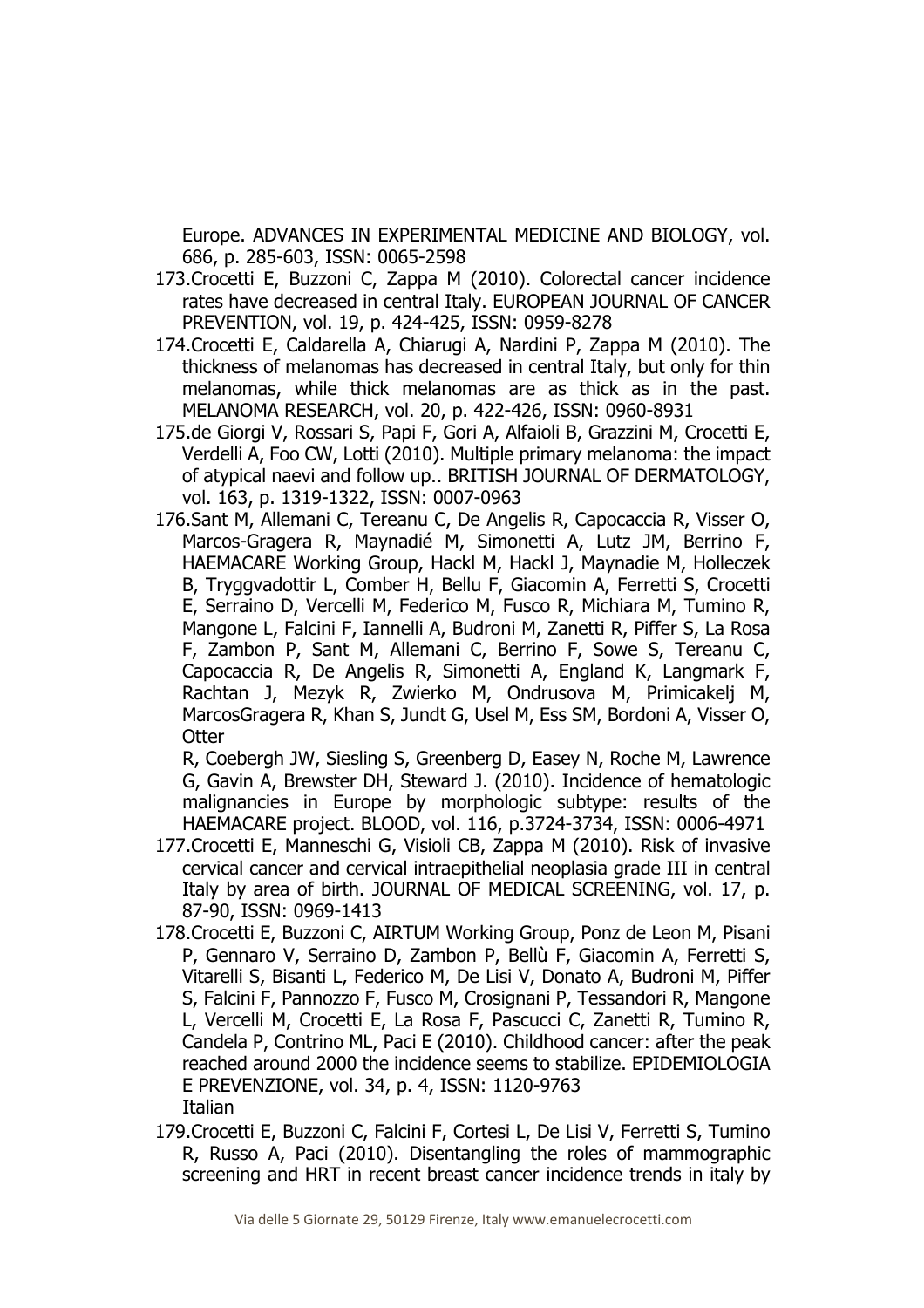analyses based on calendar time and time since screening activation. THE BREAST JOURNAL, vol. 16, p. 350-355, ISSN: 1075-122X

- 180.Allemani C, Storm H, Voogd AC, Holli K, Izarzugaza I, Torrella-Ramos A, Bielska-Lasota M, Aareleid T, Ardanaz E, Colonna M, Crocetti E, Danzon A, Federico M, Garau I, Grosclaude P, Hédelin G, MartinezGarcia C, Peignaux K, Plesko I, Primic-Zakelj M, Rachtan J, Tagliabue G, Tumino R, Traina A, Tryggvadóttir L, Vercelli M, Sant M. (2010). Variation in 'standard care' for breast cancer across Europe: a EUROCARE-3 high resolution study. EUROPEAN JOURNAL OF CANCER, vol. 49, p. 1528- 1536, ISSN: 0959-8049
- 181.Crocetti E, Ciatto S, Buzzoni C, Zappa M (2010). Prostate cancer incidence rates have started to decrease in central Italy. JOURNAL OF MEDICAL SCREENING, vol. 17, p. 50-51, ISSN: 0969-1413
- 182.Bouvier AM, Sant M, Verdecchia A, Forman D, Damhuis R, Willem Coebergh J, Crocetti E, Crosignani P, Gafa L, Launoy G, Martinez-Garcia C, Plesko I, Pompe-Kirn V, Rachtan J, Velten M, Vercelli M, Zwierko M, Esteve J, Faivre J (2010). What reasons lie behind long-term survival differences for gastric cancer within Europe?. EUROPEAN JOURNAL OF CANCER, vol. 46, p. 1086-1092, ISSN: 0959-8049
- 183.Polesel J, Franceschi S, Suligoi B, Crocetti E, Falcini F, Guzzinati S, Vercelli M, Zanetti R, Tagliabue G, Russo A, Luminari S, Stracci F, De Lisi V, Ferretti S, Mangone L, Budroni M, Limina RM, Piffer S, Serraino D, Bellù F, Giacomin A, Donato A, Madeddu A, Vitarelli S, Fusco M, Tessandori R, Tumino R, Piselli P, Dal Maso L, Cancer and AIDS Registries Linkage Study Cancer, AIDS Registries Linkage Study, Lise M, Zucchetto A, De Paoli A, Intrieri T, Vattiato R, Zambon P, Puppo A, Patriarca S, Tittarelli A, Autelitano M, Cirilli C, La Rosa F, Sgargi P, Di Felice E, Cesaraccio R, Donato F, Franchini S, Zanier L, Vittadello F, Vercellino PC, Senatore G, Contrino ML, Antonini S, Palombino R, Maspero S, La Rosa MG, Camoni L, Regine V (2010). Cancer incidence in people with AIDS in Italy. INTERNATIONAL JOURNAL OF CANCER, vol. 127, p. 1437-1445, ISSN: 0020-7136
- 184.Alvaro D, Crocetti E, Ferretti S, Bragazzi MC, Capocaccia R, AISF Cholangiocarcinoma committee, Alvaro D, Benedetti A, Bragazzi MC, Capocaccia R, Crocetti E, Fabris L, Gianmarco F, Ferretti S, Floreani A, Grazi G, Invernizzi P, Laghi A, Mancino M, Marzioni M, Mutignani M, Paolantonio P, Sonzogni A, Strazzabosco M, Stroffolini T. (2010). Descriptive epidemiology of cholangiocarcinoma in Italy. DIGESTIVE AND LIVER DISEASE, vol. 42, p. 490-495, ISSN: 1590-8658
- 185.Lepage C, Ciccolallo L, De Angelis R, Bouvier AM, Faivre J, Gatta G, EUROCARE working group, Aareleid T, Hédelin G, Velten M, Launoy G, Faivre J, Ziegler H, Tryggvadottir L, Berrino F, Allemani C, Baili P, Ciccolallo L, Gatta G, Lucca F, Micheli A, Sant M, Sowe S, Zigon G, Crosignani P, Contiero P, Conti E, Paci E, Crocetti E, De Lisi V, Serventi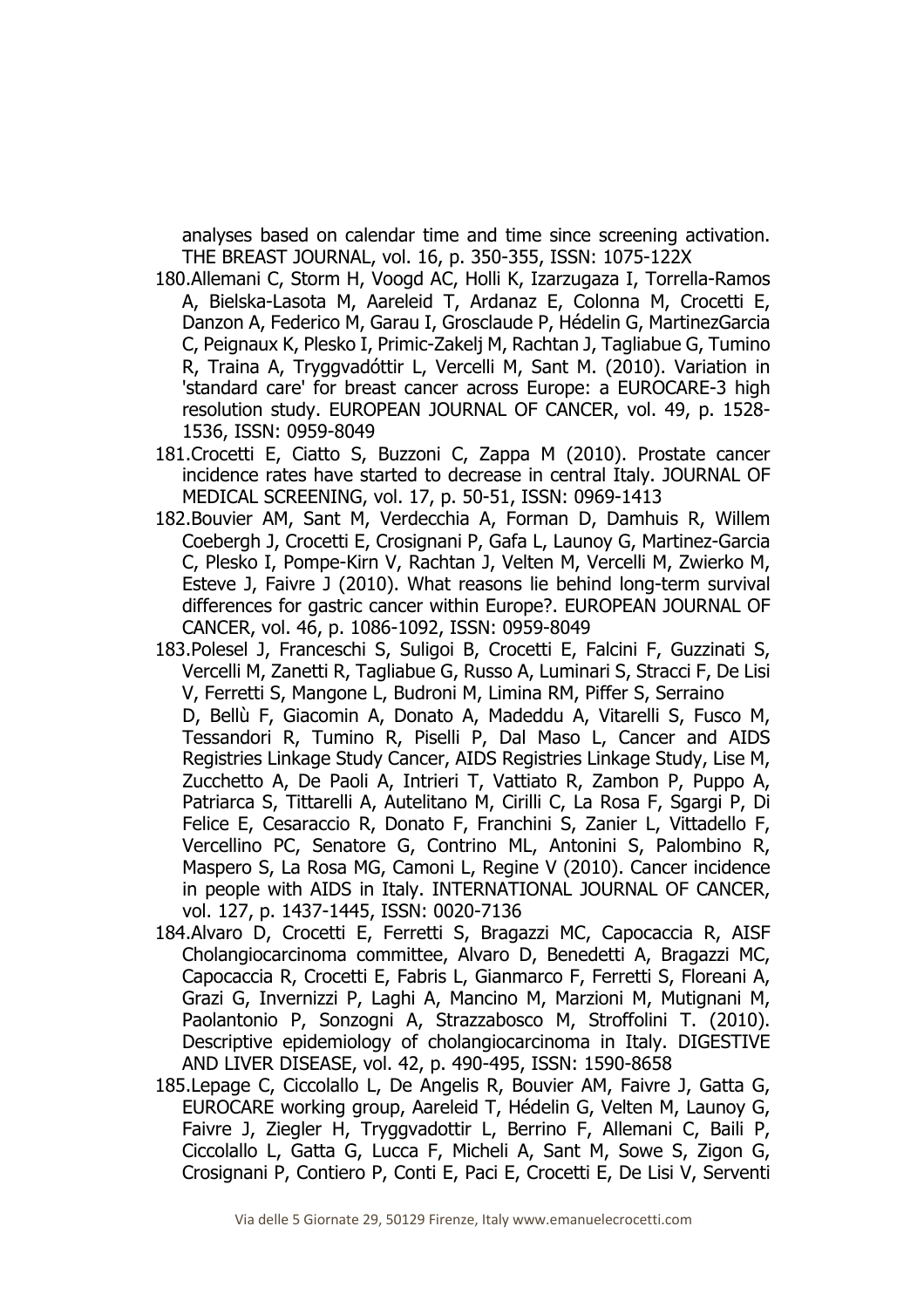L, Falcini F, Zanetti R, Patriarca S, Rosso S, Capocaccia R, Carrani E, De Angelis R, Roazzi P, Santaquilani M, Grande E, Inghelmann R, Simonetti A, Tavilla A, Francisci S, Verdecchia A, Langmark F, Andersen A, Rachtan J, Zwierko M, Plesko I, Obsitnikova A, Pompe-Kirn V, Maja PZ, Izarzugaza I, Ardanaz E, Moreno C, Jundt G, Lutz JM, Bouchardy C, Godward S, Williams EM, Forman D, Verne J, Møller H, Bell J, Botha H, Lawrence G, Black RJ, Brewster DH, Steward JA. (2010). European

disparities in malignant digestive endocrine tumours survival. INTERNATIONAL JOURNAL OF CANCER, vol. 126, p. 2928-2934, ISSN: 0020-7136

- 186.Crocetti E, AIRTUM Working Group (2009). Numbers: cancers in the very elderly. EPIDEMIOLOGIA E PREVENZIONE, vol. 33, p. 242, ISSN: 1120-9763 Italian
- 187.Crocetti E, Guzzinati S, Paci E, Falcini F, Zanetti R, Vercelli M, Rashid I, De Lisi V, Russo A, Vitarelli S, Ferretti S, Mangone L, Cesaraccio R, Tumino R, Busco S, Buzzoni C (2009). Strong seasonality in the diagnosis of skin melanoma in Italy: the Italian Network of Cancer Registries (AIRTUM) study.. TUMORI, vol. 95, p. 665-668, ISSN: 0300-8916
- 188.Ferretti S, Guzzinati S, Zambon P, Manneschi G, Crocetti E, Falcini F, Giorgetti S, Cirilli C, Pirani M, Mangone L, Di Felice E, Del Lisi V, Sgargi P, Buzzoni C, Russo A, Paci E (2009). Cancer incidence estimation by hospital discharge flow as compared with cancer registries data. EPIDEMIOLOGIA E PREVENZIONE, vol. 33, p. 147-153, ISSN: 1120- 9763
- 189.Crocetti E, AIRTUM Working Group (2009). Numbers. Testis cancer is the most frequent neoplasia among young men. EPIDEMIOLOGIA E PREVENZIONE, vol. 33, p.145, ISSN: 1120-9763 Italian
- 190.Puliti D, Zappa M, Miccinesi G, Falini P, Crocetti E, Paci E (2009). An estimate of overdiagnosis 15 years after the start of mammographic screening in Florence. EUROPEAN JOURNAL OF CANCER, vol.45, p. 3166-3171, ISSN: 0959-8049
- 191.Crocetti E, AIRTUM Working Group (2009). AIRTUM numbers. For which tumor classes incidence is changing faster? EPIDEMIOLOGIA E PREVENZIONE, vol. 33, p. 78, ISSN: 1120-9763 Italian
- 192.Gondos A, Holleczek B, Janssen-Heijnen M, Brewster DH, Bray F, Rosso S, Hakulinen T, Brenner H, EUNICE Survival Working Group, Aareleid T, Bray F, Brenner H, Brewster D, Coebergh JW, Crocetti E, Gondos A, Hakulinen T, Holleczek B, Janssen-Heijnen M, Smailyte G, Magi M, Rachtan J, Rosso S, Usel M, Zakelj MP. (2009). Model-based projections for deriving up-to-date cancer survival estimates: an international evaluation. INTERNATIONAL JOURNAL OF CANCER, vol. 125, p. 2666- 2672, ISSN: 0020-7136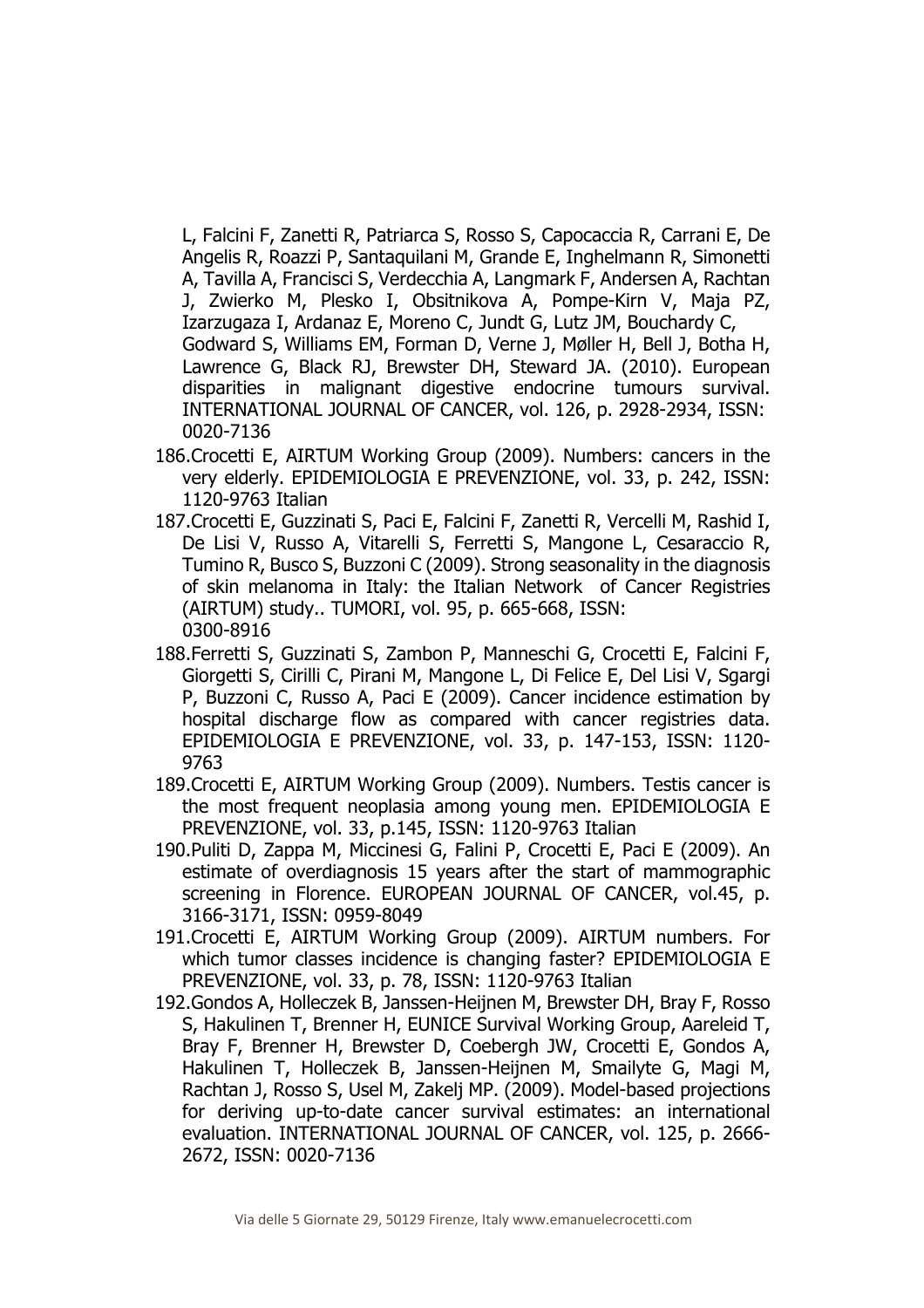- 193.Crocetti E, Buzzoni C, Puliti D (2009). Breast neoplasms in Italy and Sicily]. EPIDEMIOLOGIA E PREVENZIONE, vol. 33, p. 87-94, ISSN: 1120-9763
- 194.Crocetti E, AIRTUM Working Group (2009). Italy. The seven tumors with the worst prognosis. EPIDEMIOLOGIA E PREVENZIONE, vol. 33, p. 64, ISSN: 1120-9763 Italian
- 195.Schröder FH, Hugosson J, Roobol MJ, Tammela TL, Ciatto S, Nelen V, Kwiatkowski M, Lujan M, Lilja H, Zappa M, Denis LJ, Recker F, Berenguer A, Määttänen L, Bangma CH, Aus G, Villers A, Rebillard X, van der Kwast T, Blijenberg BG, Moss SM, de Koning HJ, Auvinen A, ERSPC Investigators, Smith P, Adolfsson J, Hakulinen T, Chamberlain J, Collette B, Alexander F, de Beaufort I, Kirkels WJ, Rietbergen JB, van der Cruijsen IW, Raaijmakers R, de Vries SH, Roemeling S, Gosselaar C, Wolters T, van den Bergh RC, van Leeuwen PJ, Yurdakul G, BoekenKruger A, Wijburg C, Forouzanfor M, De Boer M, Postma R, Vis AN, Hoedemaeker R, Van Leenders A, van Schaik R, van der Maas PJ, Otto S, Draisma G, Beemsterboer P, Essink-Bot M, Korfage I, Boer R, Wildhagen M, Heijnsdijk E, Merkelbach W, Hoekstra W, Blom J, Damhuis RA, Reedijk A, Kranse R, Roobol DW, Roobol W, van den Berg E, de Zwart GJ, Franken-Raab CG, van Slooten-Midderig M, Smit A, van der Drift V, de Bilde E, Mani L, Visser-van Dongen M, VersteegLeenheer H, Zoutendijk B, Vink N, van Meurs H, de Bruijn AE, Devriendt H, Thijs G, Hermans A, D'Hooge K, Neels H, Wauters A, Neetens I, Kockx M, Keuppens F, Braeckman J, Govaerts F, Spinnewijn B, Van Hoey M, Putzeys T, De Coninck M, Dourcy-Belle-Rose B, Vancauwenbergh A, Coebergh JW, Verhaegen H, Van Vliet, Standaert B, Nyberg M, Bergdahl S, Lodding P, Khatami A, Stranne J, Ahlgren H, Eriksson GB, Becker C, Carlsson S, Grenabo A, Pettersson S, Varenhorst E, Norlén BJ, Zackrisson B, Holmberg E, Frösing R, Pileblad E, Pihl CG, Kujala P, Laurila M, Stenman UH, Finne P, Ruutu M, AlaOpas M, Aro J, Juusela H, Mildh M, Hakama M, Lahtela J, Karhunen PJ, Mäkinen T, Visakorpi T, Isola J, Cappellini M, Bianchi S, Lombardi C, Bussotti A, Bastiani P, Bonardi R, Mazzotta A, Bartoli D, Bonfrisco L, Crocetti E, Martinelli F, Zendron P, Frullini P, Di Lollo S, Rubeca T, Páez A, Pascual C, Santonja C, Huber A, Tscholl R, Stamm B, Wernli M, Kurrer M, Bodis S, Lautenschlager T, Bubendorf L, Lehmann K, Bugliani G, Steurer J, Hemming J, Coulson P, Coleman D, Van der Kwast T, van Leenders GJ, Hoedemaeker RF, Pihl CG, Martikainen PM, Laurila M, Bubendorf L, Santonja C, Neetens I, DiLollo S, Mazerolles C, Lopes C. (2009). Screening and prostate-cancer mortality in a randomized European study. NEW ENGLAND JOURNAL OF MEDICINE, vol. 360, p. 1320-1328, ISSN: 0028-4793
- 196.Gatta G, Zigon G, Capocaccia R, Coebergh JW, Desandes E, Kaatsch P, Pastore G, Peris-Bonet R, Stiller CA, EUROCARE Working Group, Oberaigner W, Hackl M, Van Eycken E, Verstreken M, Holub J, Jurickova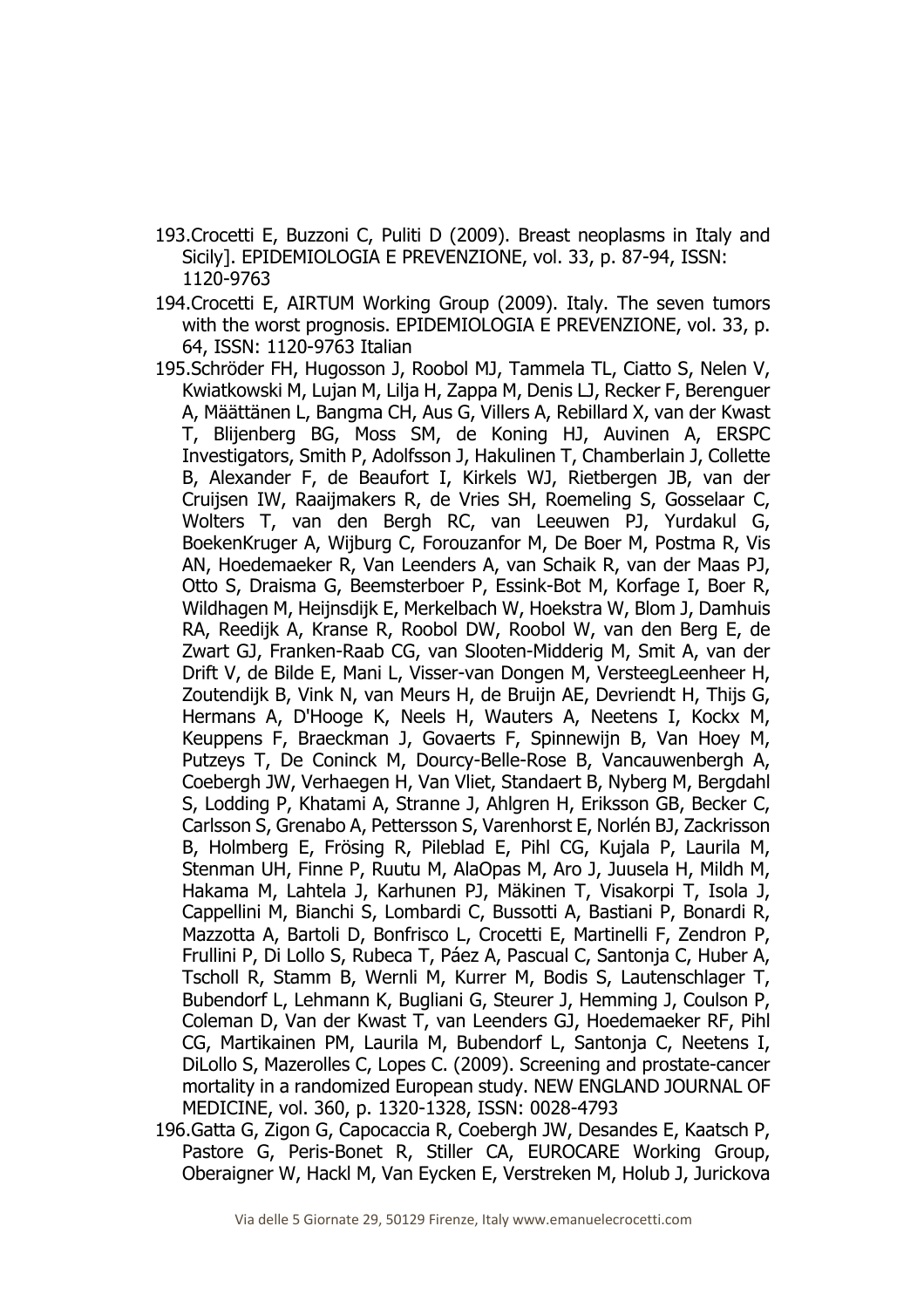L, Storm HH, Engholm G, Hakulinen T, Belot A, Hédelin G, Velten M, Tron I, Le Gall E, Launoy G, Guizard AV, Faivre J, Bouvier AM, Carli PM, Maynadié M, Danzon A, Buemi A, Tretarre B, Lacour B, Desandes E, Colonna M, Molinié F, Bara S, Schvartz S, Ganry O, Grosclaude P, Brenner H, Kaatsch P, Ziegler H, Tryggvadottir L, Comber H, Berrino F, Allemani C, Baili P, Ciampichini R, Ciccolallo L, Gatta G, Micheli A, Sant M, Sowe S, Zigon G, Tagliabue G, Contiero P, Bellù F, Giacomin A, Ferretti S, Dal Maso DS, De Dottori M, De Paoli A, Zanier L, Vercelli M, Orengo MA, Casella C, Quaglia A, Pannelli F, Federico M, Rashid I, Cirilli C, Fusco M, Traina A, De Lisi V, Bozzani F, Magnani C, Pastore G, Tumino R, La Rosa MG, Spata E, Sigona A, Mangone L, Falcini F, Foca F, Giorgetti S, Senatore G, Iannelli A, Budroni M, Zanetti R, Patriarca S, Rosso S, Piffer S, Franchini S, Paci E, Crocetti E, La Rosa F, Stracci F, Cassetti T, Zambon P, Guzzinati S, Caldora M, Capocaccia R, Carrani E, De Angelis R, Francisci S, Grande E, Inghelmann R, Lenz

H, Martina L, Roazzi P, Santaquilani M, Simonetti A, Tavilla A, Verdecchia A, Dalmas M, Langmark F, Bray F, Johannesen TB, Rachtan J, Gózdz S, Siudowska U, Mezyk R, Bielska-Lasota M, Zwierko M, Pinheiro PS, Primic-Zakelj M, Mateos A, Izarzugaza I, Torrella-Ramos A, Zurriaga O, Marcos-Gragera R, Vilardell ML, Izquierdo A, MartinezGarcia C, Sánchez MJ, Navarro C, Chirlaque MD, Peris-Bonet R, Ardanaz E, Moreno C, Galceran J, Klint A, Talbäck M, Jundt G, Usel M, Frick H, Ess SM, Bordoni A, Luthi JC, Konzelmann I, Probst N, Lutz JM,

Pury P, Visser O, Otter R, Schaapveld M, Coebergh JW, JanssenHeijnen ML, van der Heijden L, Greenberg DC, Coleman MP, Woods L, Moran T, Forman D, Cooper N, Roche M, Verne J, Møller H, Meechan D, Poole J, Lawrence G, Stiller C, Gavin A, Black RJ, Brewster DH, Steward JA. (2009). Survival of European children and young adults with cancer diagnosed 1995-2002. EUROPEAN JOURNAL OF CANCER, vol. 45, p. 992-1005, ISSN: 0959-8049

197.Dal Maso L, Polesel J, Serraino D, Lise M, Piselli P, Falcini F, Russo A, Intrieri T, Vercelli M, Zambon P, Tagliabue G, Zanetti R, Federico M, Limina RM, Mangone L, De Lisi V, Stracci F, Ferretti S, Piffer S, Budroni M, Donato A, Giacomin A, Bellù F, Fusco M, Madeddu A, Vitarelli S, Tessandori R, Tumino R, Suligoi B, Franceschi S, Cancer and AIDS Registries Linkage (CARL) Study, Zucchetto A, De Paoli A, Colamartini A, Autelitano M, Crocetti E, Marani E, Fiore AR, Tittarelli A, Rosso S, Rashid I, Donato F, Pezzarossi A, Sgargi P, La Rosa F, Franchini S, Zanier L, Cesaraccio R, Senatore G, Vercellino PC, Vittadello F, Contrino ML, Antonini S, Maspero S, La Rosa MG, Boros S, Salfa MC. (2009). Pattern of cancer risk in persons with AIDS in Italy in the HAART era.

BRITISH JOURNAL OF CANCER, vol. 100, p. 840-847, ISSN: 0007-0920 198.Berrino F, Verdecchia A, Lutz JM, Lombardo C, Micheli A, Capocaccia R, EUROCARE Working Group, Oberaigner W, Hackl M, Van Eycken E,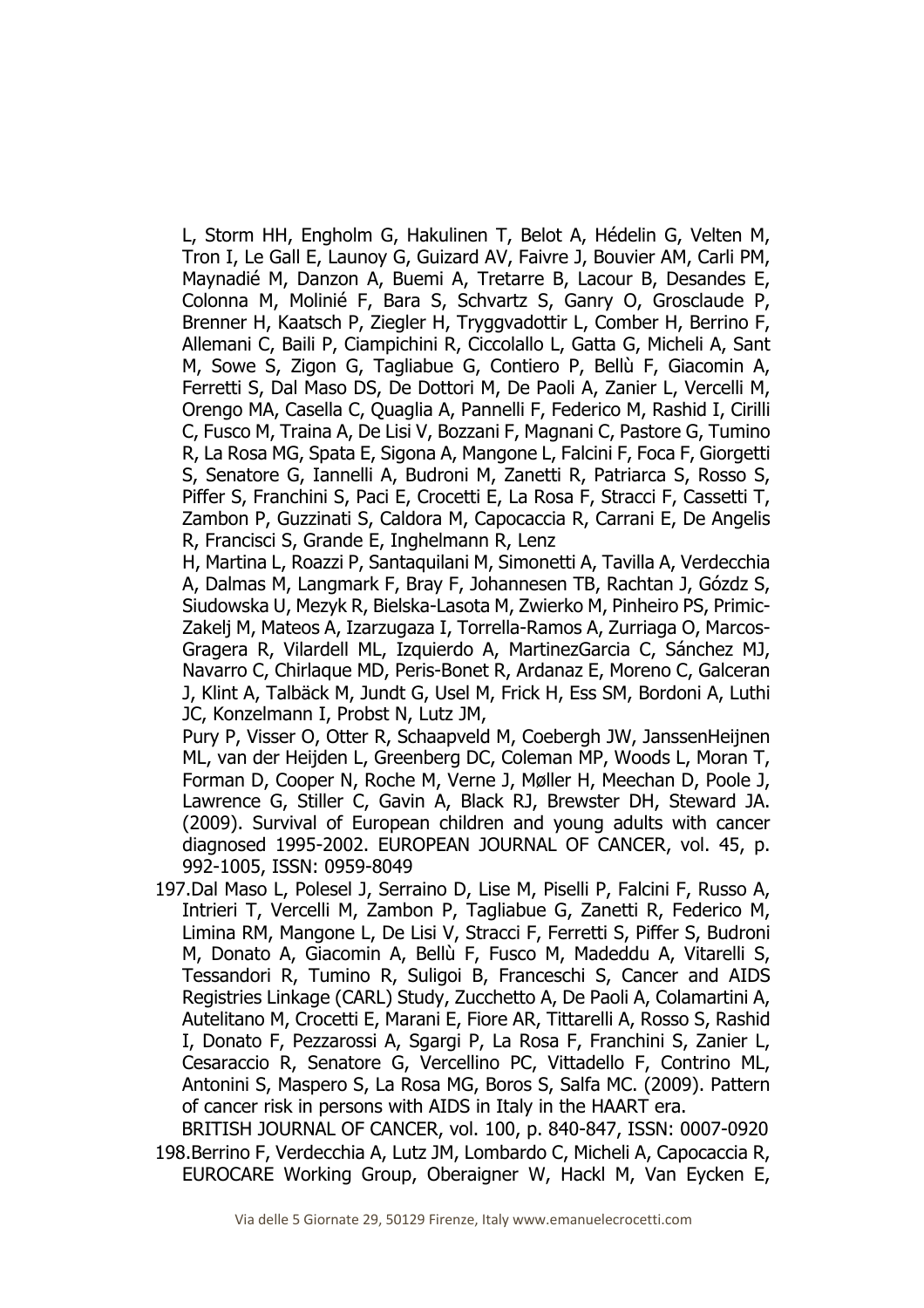Verstreken M, Holub J, Jurickova L, Storm HH, Engholm G, Hakulinen T, Belot A, Hédelin G, Velten M, Tron I, Le Gall E, Launoy G, Guizard AV, Faivre J, Bouvier AM, Carli PM, Maynadié M, Danzon A, Buemi A, Tretarre B, Lacour B, Desandes E, Colonna M, Molinié F, Bara S, Schvartz C, Ganry O, Grosclaude P, Brenner H, Kaatsch P, Ziegler H, Tryggvadottir L, Comber H, Berrino F, Allemani C, Baili P, Ciampichini R, Ciccolallo L, Gatta G, Micheli A, Sant M, Sowe S, Zigon G, Tagliabue G, Contiero P, Bellù F, Giacomin A, Ferretti S, Dal Maso DS, De Dottori M, De Paoli A, Zanier L, Vercelli M, Orengo MA, Casella C, Quaglia A, Pannelli F, Federico M, Rashid I, Cirilli C, Fusco M, Traina A, De Lisi V, Bozzani F, Magnani C, Pastore G, Tumino R, La Rosa MG, Spata E, Sigona A, Mangone L, Falcini F, Foca F, Giorgetti S, Senatore G, Iannelli A, Budroni M, Zanetti R, Patriarca S, Rosso S, Piffer S, Franchini S, Paci E, Crocetti E, La Rosa F, Stracci F, Cassetti T, Zambon P, Guzzinati S, Caldora M, Capocaccia R, Carrani E, De Angelis R, Francisci S, Grande E, Inghelmann R, Lenz H, Martina L, Roazzi P, Santaquilani M, Simonetti A, Tavilla A, Verdecchia A Dalmas M, Langmark F, Bray F, Johannesen TB, Rachtan J, Gózdz S, Siudowska U, Mezyk R, BielskaLasota M,

Zwierko M, Pinheiro PS, Primic-Zakelj M, Mateos A, Izarzugaza I, Torrella-Ramos A, Zurriaga O, Marcos-Gragera R, Vilardell ML, Izquierdo A, Martinez-Garcia C, Sánchez MJ, Navarro C, Chirlaque MD, Peris-Bonet R, Ardanaz E, Moreno C, Galceran J, Klint A, Talbäck M, Jundt G, Usel M, Frick H, Ess SM, Bordoni A, Luthi JC, Konzelmann I, Probst N, Lutz JM, Pury P, Visser O, Otter R, Schaapveld M, Coebergh JW, Janssen-Heijnen ML, van der Heijden L, Greenberg DC, Coleman MP, Woods L, Moran T, Forman D, Cooper N, Roche M, Verne J, Møller H, Meechan D, Poole J, Lawrence G, Stiller C, Gavin A, Black RJ, Brewster DH, Steward JA. (2009). Comparative cancer survival information in Europe. EUROPEAN JOURNAL OF CANCER, vol. 45, p. 901-908, ISSN: 0959-8049

199.Sant M, Allemani C, Santaquilani M, Knijn A, Marchesi F, Capocaccia R, EUROCARE Working Group,Oberaigner W, Hackl M, Van Eycken E, Verstreken M, Holub J, Jurickova L, Storm HH, Engholm G, Hakulinen T, Belot A, Hédelin G, Velten M, Tron I, Le Gall E, Launoy G, Guizard AV, Faivre J, Bouvier AM, Carli PM, Maynadié M, Danzon A, Buemi A, Tretarre B, Lacour B, Desandes E, Colonna M, Molinié F, Bara S, Schvartz C, Ganry O, Grosclaude P, Brenner H, Kaatsch P, Ziegler H, Tryggvadottir L, Comber H, Berrino F, Allemani C, Baili P, Ciampichini R, Ciccolallo L, Gatta G, Micheli A, Sant M, Sowe S, Zigon G, Tagliabue G, Contiero P, Bellù F, Giacomin A, Ferretti S, Dal Maso DS, De Dottori M, De Paoli A, Zanier L, Vercelli M, Orengo MA, Casella C, Quaglia A, Pannelli F, Federico M, Rashid I, Cirilli C, Fusco M, Traina A, De Lisi V, Bozzani F, Magnani C, Pastore G, Tumino R, La Rosa MG, Spata E, Sigona A, Mangone L, Falcini F, Foca F, Giorgetti S, Senatore G, Iannelli A, Budroni M, Zanetti R, Patriarca S, Rosso S, Piffer S, Franchini S, Paci E, Crocetti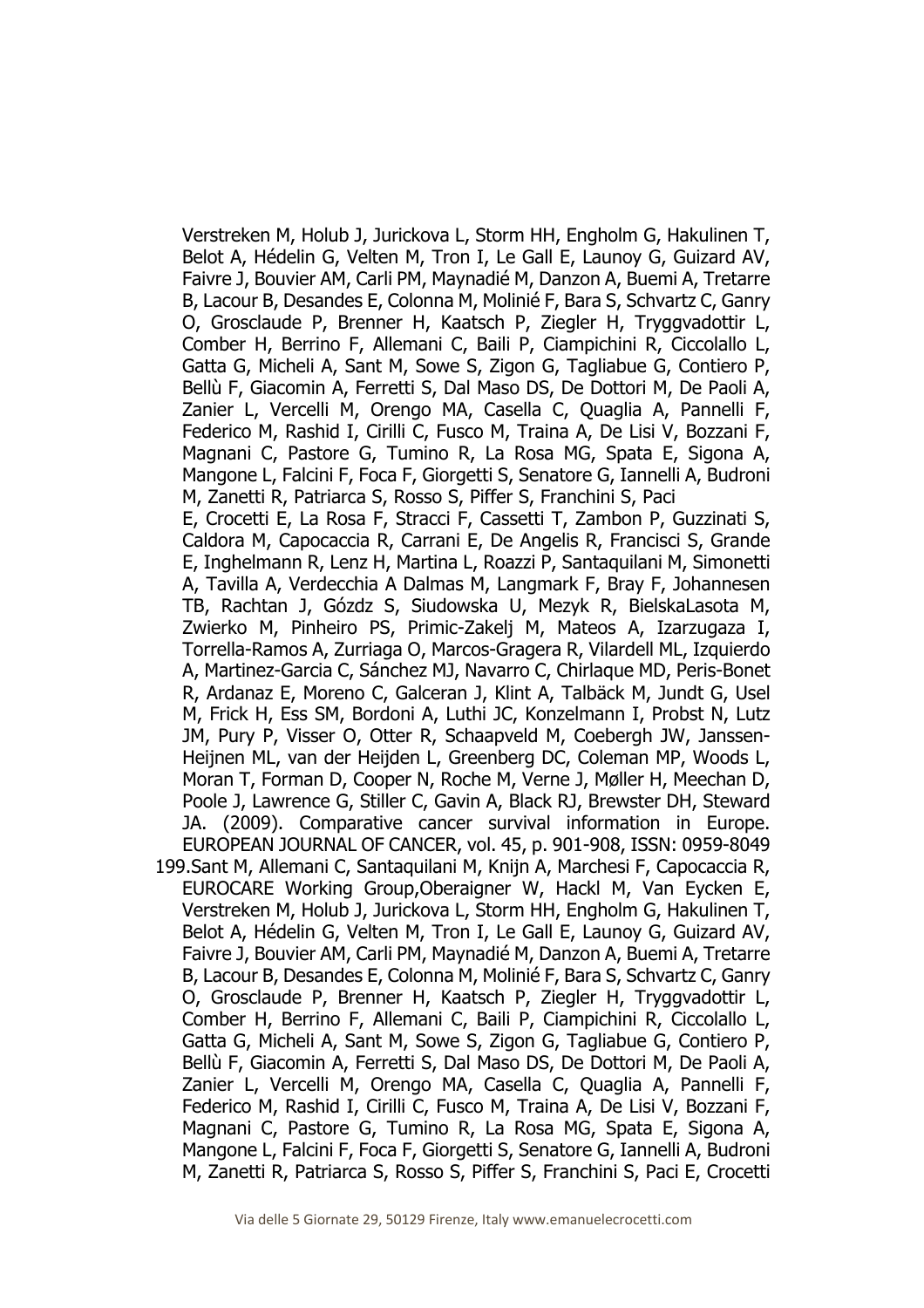E, La Rosa F, Stracci F, Cassetti T, Zambon P, Guzzinati S, Caldora M, Capocaccia R, Carrani E, De Angelis R, Francisci S, Grande E, Inghelmann R, Lenz H, Martina L, Roazzi P, Santaquilani M, Simonetti A, Tavilla A, Verdecchia A, Dalmas M, Langmark F, Bray F, Johannesen TB, Rachtan J, Gózdz S, Siudowska U, Mezyk R, BielskaLasota M, Zwierko M, Pinheiro PS, Primic-Zakelj M, Mateos A, Izarzugaza I, Torrella-Ramos A, Zurriaga O, Marcos-Gragera R, Vilardell ML, Izquierdo A, Martinez-Garcia C, Sánchez MJ, Navarro C, Chirlaque MD, Peris-Bonet R, Ardanaz E, Moreno C, Galceran J, Klint A, Talbäck M, Jundt G, Usel M, Frick H, Ess SM, Bordoni A, Luthi JC, Konzelmann

I, Probst N, Lutz JM, Pury P, Visser O, Otter R, Schaapveld M, Coebergh JW, Janssen-Heijnen ML, van der Heijden L, Greenberg DC, Coleman MP, Woods L, Moran T, Forman D, Cooper N, Roche M, Verne J, Møller H, Meechan D, Poole J, Lawrence G, Stiller C, Gavin A, Black RJ, Brewster DH, Steward JA (2009). EUROCARE-4. Survival of cancer patients diagnosed in 1995-1999. Results and commentary. EUROPEAN JOURNAL OF CANCER, vol. 45, p. 931-991, ISSN: 0959-8049

200.Francisci S, Capocaccia R, Grande E, Santaquilani M, Simonetti A, Allemani C, Gatta G, Sant M, Zigon G, Bray F, Janssen-Heijnen M, EUROCARE Working Group, Oberaigner W, Hackl M, Van Eycken E, Verstreken M, Holub J, Jurickova L, Storm HH, Engholm G, Hakulinen T, Belot A, Hédelin G, Velten M, Tron I, Le Gall E, Launoy G, Guizard AV, Faivre J, Bouvier AM, Carli PM, Maynadié M, Danzon A, Buemi A, Tretarre B, Lacour B, Desandes E, Colonna M, Molinié F, Bara S, Schvartz C, Ganry O, Grosclaude P, Brenner H, Kaatsch P, Ziegler H, Tryggvadottir L, Comber H, Berrino F, Allemani G, Baili P, Ciampichini R, Ciccolallo L, Gatta G, Micheli A, Sant M, Sowe S, Zigon G, Tagliabue G, Contiero P, Bellù F, Giacomin A, Ferretti S, Dal Maso DS, De Dottori M, De Paoli A, Zanier L, Vercelli M, Orengo MA, Casella C, Quaglia A, Pannelli F, Federico M, Rashid I, Cirilli C, Fusco M, Traina A, De Lisi V, Bozzani F, Magnani C, Pastore G, Tumino R, La Rosa MG, Spata E, Sigona A, Mangone L, Falcini F, Foca F, Giorgetti S, Senatore G, Iannelli A, Budroni M, Zanetti R, Patriarca S, Rosso S, Piffer S, Franchini S, Paci E, Crocetti E, La Rosa F, Stracci F, Cassetti T, Zambon P, Guzzinati S, Caldora M, Capocaccia R, Carrani E, De Angelis R, Francisci S, Grande E, Inghelmann R, Lenz H, Martina L, Roazzi P, Santaquilani M, Simonetti A, Tavilla A, Verdecchia A, Dalmas M, Langmark F, Bray F, Johannesen TB, Rachtan J, Gózdz S, Siudowska U, Mezyk R, BielskaLasota M, Zwierko M, Pinheiro PS, Primic-Zakelj M, Mateos A, Izarzugaza I, Torrella-Ramos A, Zurriaga O, Marcos-Gragera R, Vilardell ML, Izquierdo A, Martinez-Garci C, Sánchez MJ, Navarro C, Chirlaque MD, Peris-Bonet R, Ardanaz E, Moreno C, Galceran J, Klint A, Talbäck M, Jundt G, Usel M, Frick H, Ess SM, Bordoni A, Luthi JC, Konzelmann I, Probst N, Lutz JM, Pury P, Visser O, Otter R, Schaapveld M, Coebergh JW, Janssen-Heijnen ML, van der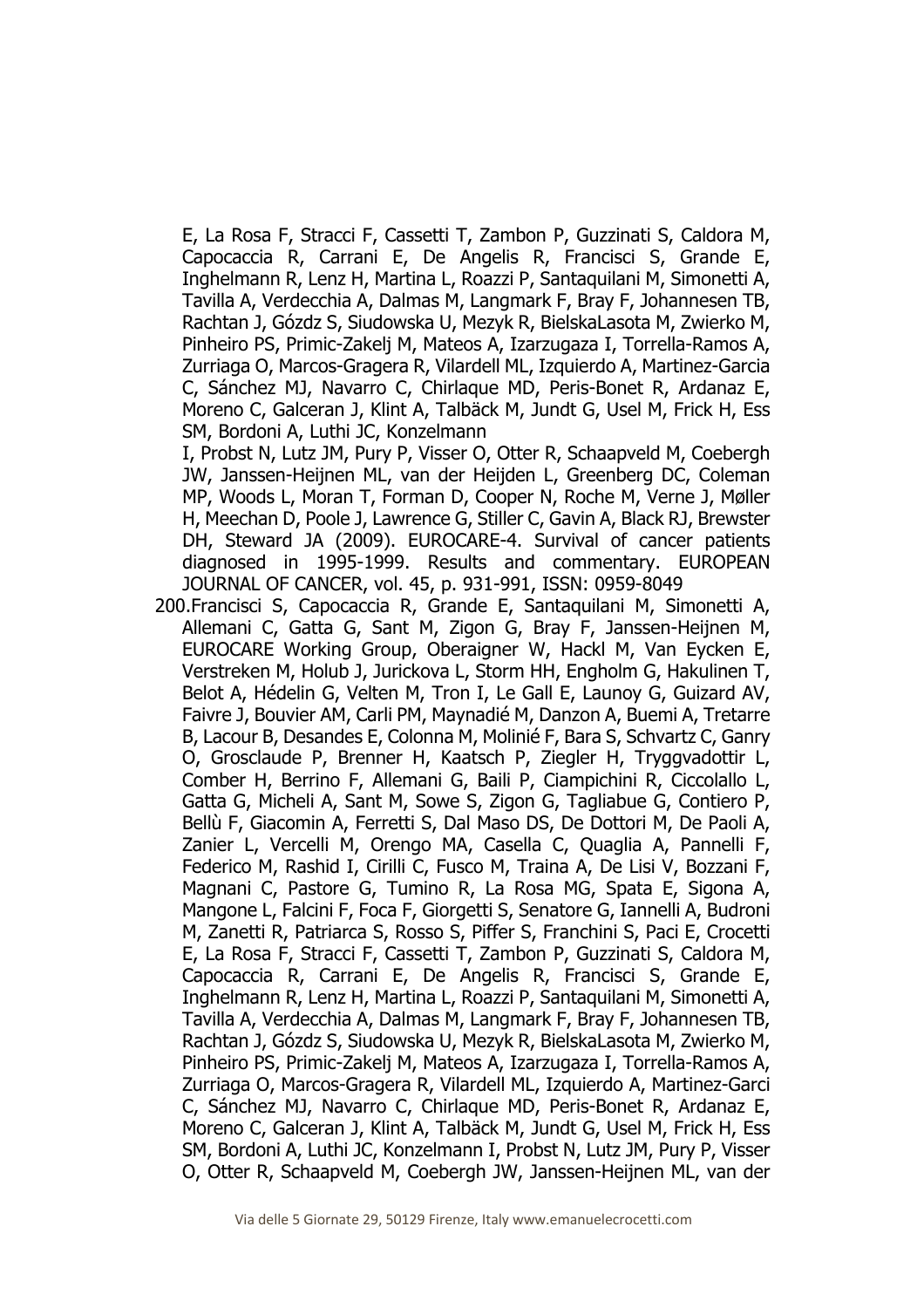Heijden L, Greenberg DC, Coleman MP, Woods L, Moran T, Forman D, Cooper N, Roche M, Verne J, Møller H, Meechan D, Poole J, Lawrence G, Stiller C, Gavin A, Black RJ, Brewster DH, Steward JA. (2009). The cure of cancer: a European perspective. EUROPEAN JOURNAL OF CANCER, vol. 45, p. 1067-1079, ISSN: 0959-8049

- 201.De Angelis R, Francisci S, Baili P, Marchesi F, Roazzi P, Belot A, Crocetti E, Pury P, Knijn A, Coleman M, Capocaccia R, EUROCARE Working Group, Oberaigner W, Hackl M, Van Eycken E, Verstreken M, Holub J, Jurickova L, Storm HH, Engholm G, Hakulinen T, Belot A, Hédelin G, Velten M, Tron I, Le Gall E, Launoy G, Guizard AV, Faivre J, Bouvier AM, Carli PM, Maynadié M, Danzon A, Buemi A, Tretarre B, Lacour B, Desandes E, Colonna M, Molinié F, Bara S, Schvartz C, Ganry O, Grosclaude P, Brenner H, Kaatsch P, Ziegler H, Tryggvadottir L, Comber H, Berrino F, Allemani C, Baili P, Ciampichini R, Ciccolallo L, Gatta G, Micheli A, Sant M, Sowe S, Zigon G, Tagliabue G, Contiero P, Bellù F, Giacomin A, Ferretti S, Dal Maso DS, De Dottori M, De Paoli A, Zanier L, Vercelli M, Orengo MA, Casella C, Quaglia A, Pannelli F, Federico M, Rashid I, Cirilli C, Fusco M, Traina A, De Lisi V, Bozzani F, Magnani C, Pastore G, Tumino R, La Rosa MG, Spata E, Sigona A, Mangone L, Falcini F, Foca F, Giorgetti S, Senatore G, Iannelli A, Budroni M, Zanetti R, Patriarca S, Rosso S, Piffer S, Franchini S, Paci E, Crocetti E, La Rosa F, Stracci F, Cassetti T, Zambon P, Guzzinati S, Caldora M, Capocaccia R, Carrani E, De Angelis R, Francisci S, Grande E, Inghelmann R, Lenz H, Martina L, Roazzi P, Santaquilani M, Simonetti A, Tavilla A, Verdecchia A, Dalmas M, Langmark F, Bray F, Johannesen TB, Rachtan J, Gózdz S, Siudowska U, Mezyk R, BielskaLasota M, Zwierko M, Pinheiro PS, Primic-Zakelj M, Mateos A, Izarzugaza A, Torrella-Ramos A, Zurriaga O, Marcos-Gragera R, Vilardell ML, Izquierdo A, Martinez-Garcia C, Sánchez MJ, Navarro C, Chirlaque MD, Peris-Bonet R, Ardanaz E, Moreno C, Galceran J, Klint A, Talbäck M, Jundt G, Usel M, Frick H, Ess SM, Bordoni A, Luthi JC, Konzelmann I, Probst N, Lutz JM, Pury P, Visser O, Otter R, Schaapveld M, Coebergh JW, Janssen-Heijnen ML, van der Heijden L, Greenberg DC, Coleman MP, Woods L, Moran T, Forman D, Cooper N, Roche M, Verne J, Møller H, Meechan D, Poole J, Lawrence G, Stiller C, Gavin A, Black RJ, Brewster DH, Steward JA. (2009). The EUROCARE-4 database on cancer survival in Europe: data standardisation, quality control and methods of statistical analysis. EUROPEAN JOURNAL OF CANCER, vol. 45, p. 909-930, ISSN: 0959-8049
- 202.Verdecchia A, Guzzinati S, Francisci S, De Angelis R, Bray F, Allemani C, Tavilla A, Santaquilani M, Sant M, EUROCARE Working Group, Oberaigner W, Hackl M, Van Eycken E, Verstreken M, Holub J, Jurickova L, Storm HH, Engholm G, Hakulinen T, Belot A, Hédelin G, Velten M, Tron I, Le Gall E, Launoy G, Guizard AV, Faivre J, Bouvier AM, Carli PM, Maynadié M, Danzon A, Buemi A, Tretarre B, Lacour B, Desandes E,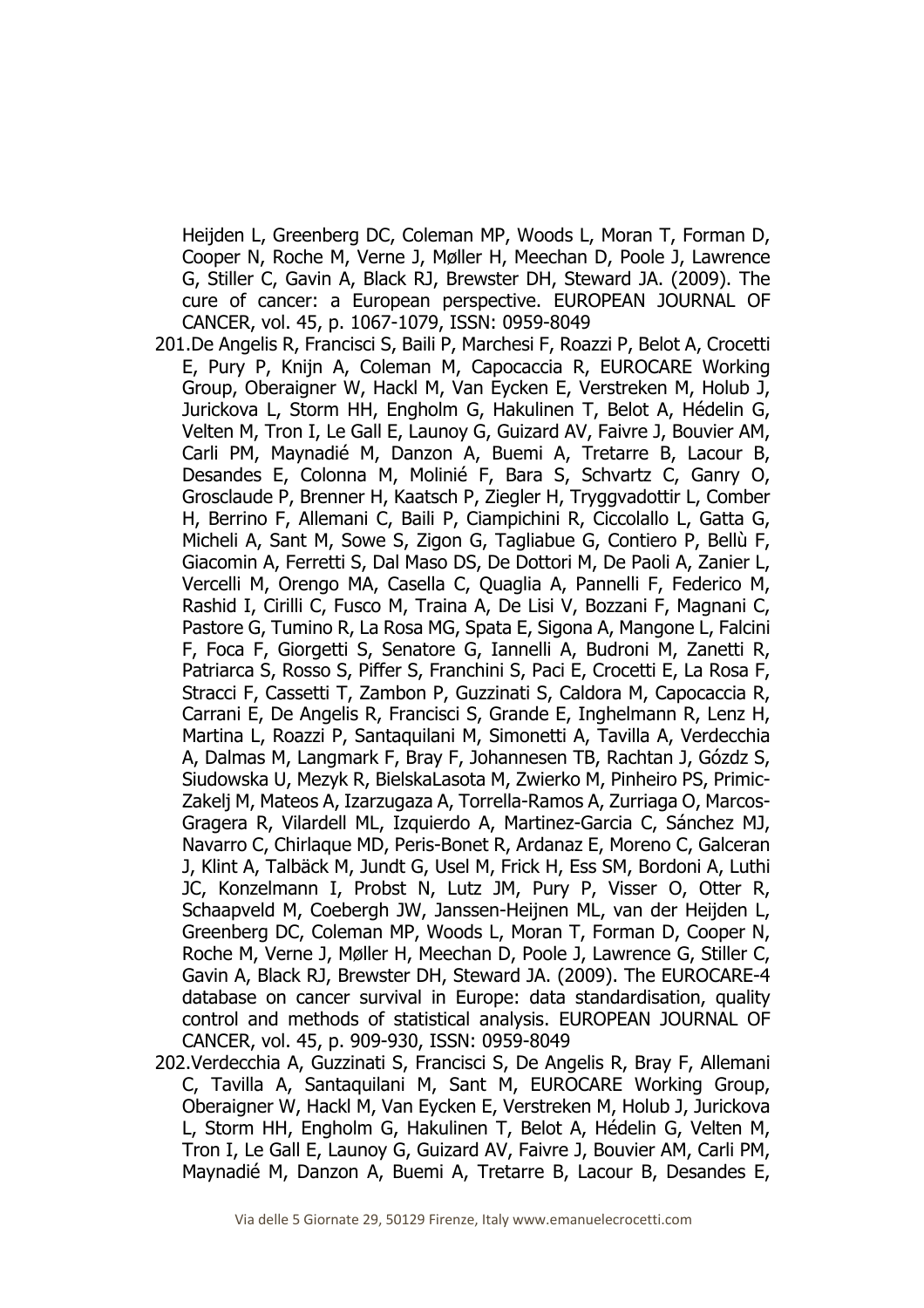Colonna M, Molinié F, Bara S, Schvartz C, Ganry O, Grosclaude P, Brenner H, Kaatsch P, Ziegler H, Tryggvadottir L, Comber H, Berrino F, Allemani G, Baili P, Ciampichini R, Ciccolallo L, Gatta G, Micheli A, Sant M, Sowe S, Zigon G, Tagliabue G, Contiero P, Bellù F, Giacomin A, Ferretti S, Dal Maso DS, De Dottori M, De Paoli A, Zanier L, Vercelli M, Orengo MA, Casella C, Quaglia A, Pannelli F, Federico M, Rashid I, Cirilli C, Fusco M, Traina A, De Lisi V, Bozzani F, Magnani C, Pastore G, Tumino R , La Rosa MG, Spata E, Sigona A, Mangone L, Falcini F, Foca F, Giorgetti S, Senatore G, Iannelli A, Budroni M, Zanetti R, Patriarca S, Rosso S, Piffer S, Franchini S, Paci E, Crocetti E, La Rosa F, Stracci F, Cassetti T, Zambon P, Guzzinati S, Caldora M, Capocaccia R, Carrani E, De Angelis R, Francisci S, Grande E, Inghelmann R, Lenz H, Martina L, Roazzi P, Santaquilani M, Simonetti A, Tavilla A, Verdecchia A, Dalmas M, Langmark F, Bray F, Johannesen TB, Rachtan J, Gózdz S, Siudowska U, Mezyk R, Bielska-Lasota M, Zwierko M, Pinheiro PS, Primic-Zakelj M, Mateos A, Izarzugaza I, Torrella-Ramos A, Zurriaga O, Marcos-Gragera R, Vilardell ML, Izquierdo A, MartinezGarcia C, Sánchez MJ, Navarro C, Chirlaque MD, Peris-Bonet R, Ardanaz E, Moreno C, Galceran J, Klint A, Talbäck M, Jundt G, Usel M, Frick H, Ess SM, Bordoni A, Luthi JC, Konzelmann I, Probst N, Lutz JM,

Pury P, Visser O, Otter R, Schaapveld M, Coebergh JW, JanssenHeijnen ML, van der Heijden L, Greenberg DC, Coleman MP, Woods L, Moran T, Forman D, Cooper N, Roche M, Verne J, Møller H, Meechan D, Poole J, Lawrence G, Stiller C, Gavin A, Black RJ, Brewster DH, Steward JA (2009). Survival trends in European cancer patients diagnosed from 1988 to 1999. EUROPEAN JOURNAL OF CANCER, vol. 45, p. 1042-1066, ISSN: 0959-8049

203.Rosso S, De Angelis R, Ciccolallo L, Carrani E, Soerjomataram I, Grande E, Zigon G, Brenner H, EUROCARE Working Group, Oberaigner W, Hackl M, Van Eycken E, Verstreken M, Holub J, Jurickova L, Storm HH, Engholm G, Hakulinen T, Belot A, Hédelin G, Velten M, Tron I, Le Gall E, Launoy G, Guizard AV, Faivre J, Bouvier AM, Carli PM, Maynadié M, Danzon A, Buemi A, Tretarre B, Lacour B, Desandes E, Colonna M, Molinié F, Bara S, Schvartz C, Ganry O, Grosclaude P, Brenner H, Kaatsch P, Ziegler H, Tryggvadottir L, Comber H, Berrino F, Allemani G, Baili P, Ciampichini R, Ciccolallo L, Gatta G, Micheli A, Sant M, Sowe S, Zigon G, Tagliabue G, Contiero P, Bellù F, Giacomin A, Ferretti S, Dal Maso DS, De Dottori M, De Paoli A, Zanier L, Vercelli M, Orengo MA, Casella C, Quaglia A, Pannelli F, Federico M, Rashid I, Cirilli C, Fusco M, Traina A, De Lisi V, Bozzani F, Magnani C, Pastore G, Tumino R, La Rosa MG, Spata E, Sigona A, Mangone L, Falcini F, Foca F, Giorgetti S, Senatore G, Iannelli A, Budroni M, Zanetti R, Patriarca S, Rosso S, Piffer S, Franchini S, Paci E, Crocetti E, La Rosa F, Stracci F, Cassetti T, Zambon P, Guzzinati S, Caldora M, Capocaccia R, Carrani E, De Angelis R, Francisci S, Grande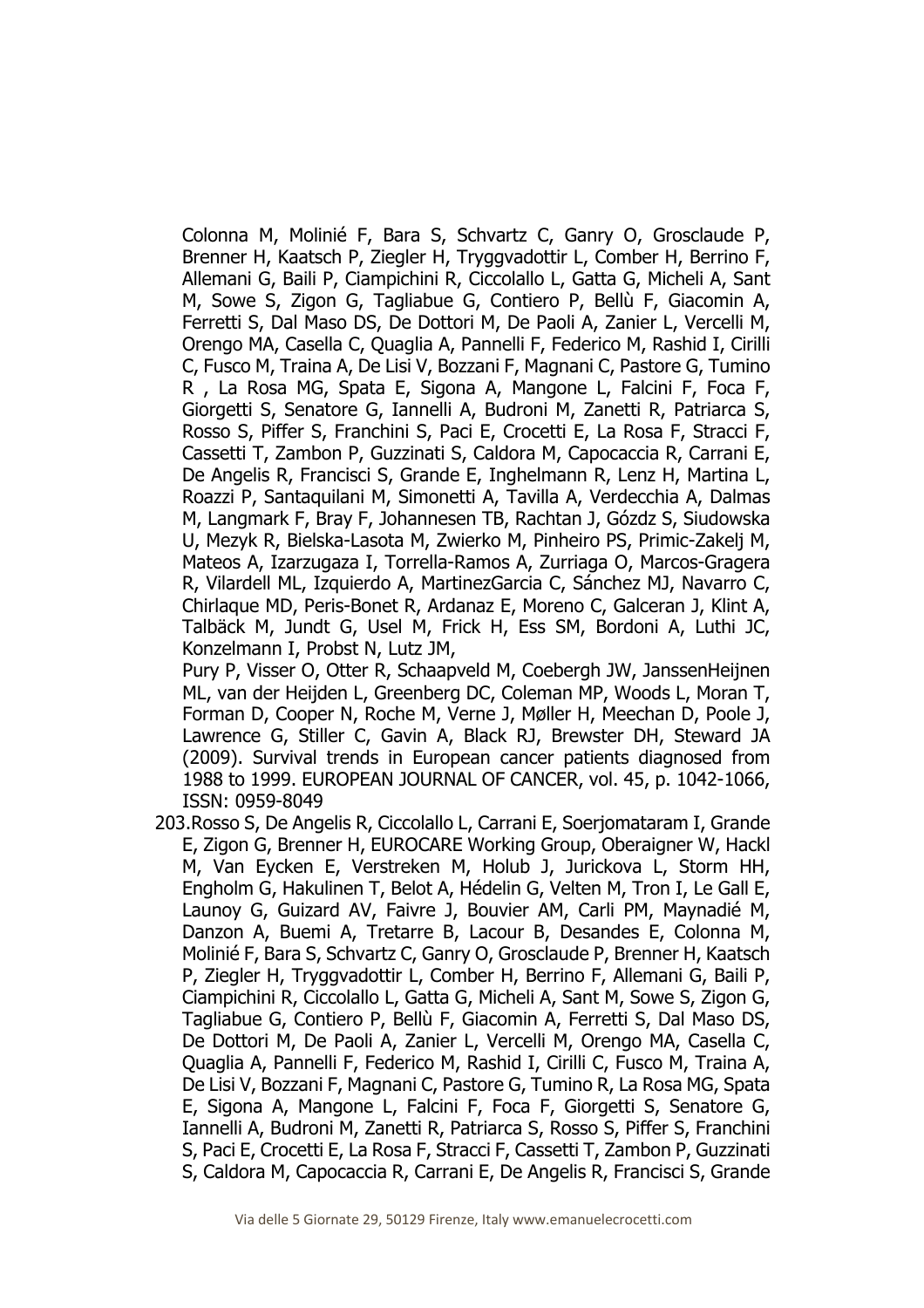E, Inghelmann R, Lenz H, Martina L, Roazzi P, Santaquilani M, Simonetti A, Tavilla A, Verdecchia A, Dalmas M, Langmark F, Bray F, Johannesen TB, Rachtan J, Gózdz S, Siudowska U, Mezyk R, Bielska-Lasota M, Zwierko M, Pinheiro PS, Primic-Zakelj M, Mateos A, Izarzugaza I, Torrella-Ramos A, Zurriaga O, Marcos-Gragera R, Vilardell ML, Izquierdo A, Martinez-Garcia C, Sánchez MJ, Navarro C, Chirlaque MD, Peris-Bonet R, Ardanaz E, Moreno C, Galceran J, Klint A, Talbäck M, Jundt G, Usel M, Frick H, Ess SM, Bordoni A, Luthi JC, Konzelmann I, Probst N, Lutz JM, Pury P, Visser O, Otter R, Schaapveld M, Coebergh JW, Janssen-Heijnen ML, van der Heijden L, Greenberg DC, Coleman MP, Woods L, Moran T, Forman D, Cooper N, Roche M, Verne J, Møller H, Meechan D, Poole J, Lawrence G, Stiller C, Gavin A, Black RJ, Brewster DH, Steward JA. (2009). Multiple tumours in survival estimates. EUROPEAN JOURNAL OF CANCER, vol. 45, p. 1080-1094, ISSN: 0959-8049

204.Quaglia A, Tavilla A, Shack L, Brenner H, Janssen-Heijnen M, Allemani C, Colonna M, Grande E, Grosclaude P, Vercelli M, EUROCARE Working Group, Oberaigner W, Hackl M, Van Eycken E, Verstreken M, Holub J, Jurickova L, Storm HH, Engholm G, Hakulinen T, Belot A, Hédelin G, Velten M, Tron I, Le Gall E, Launoy G, Guizard AV, Faivre J, Bouvier AM, Carli PM, Maynadié M, Danzon A, Buemi A, Tretarre B, Lacour B, Desandes E, Colonna M, Molinié F, Bara S, Schvartz C, Ganry O, Grosclaude P, Brenner H, Kaatsch P, Ziegler H, Tryggvadottir L, Comber H, Berrino F, Allemani C, Baili P, Ciampichini R, Ciccolallo L, Gatta G, Micheli A, Sant M, Sowe S, Zigon G, Tagliabue G, Contiero P, Bellù F, Giacomin A, Ferretti S, Dal Maso DS, De Dottori M, De Paoli A, Zanier L, Vercelli M, Orengo MA, Casella C, Quaglia A, Pannelli F, Federico M, Rashid I, Cirilli C, Fusco M, Traina A, De Lisi V, Bozzani F, Magnani C, Pastore G, Tumino R, La Rosa MG, Spata E, Sigona A, Mangone L, Falcini F, Foca F, Giorgetti S, Senatore G, Iannelli A, Budroni M, Zanetti R, Patriarca S, Rosso S, Piffer S, Franchini S, Paci E, Crocetti E, La Rosa F, Stracci F, Cassetti T, Zambon P, Guzzinati S, Caldora M, Capocaccia R, Carrani E, De Angelis R, Francisci S, Grande E, Inghelmann R, Lenz H, Martina L, Roazzi P, Santaquilani M, Simonetti A, Tavilla A, Verdecchia A, Dalmas M, Langmark F, Bray F, Johannesen TB, Rachtan J, Gózdz S, Siudowska U, Mezyk R, Bielska-Lasota M, Zwierko M, Pinheiro PS, Primic-Zakelj M, Mateos A, Izarzugaza I, Torrella-Ramos A, Zurriaga O, Marcos-Gragera R, Vilardell ML, Izquierdo A, MartinezGarcia C, Sánchez MJ, Navarro C, Chirlaque MD, Peris-Bonet R, Ardanaz E, Moreno C, Galceran J, Klint A, Talbäck M, Jundt G, Usel M, Frick H, Ess SM, Bordoni A, Luthi JC, Konzelmann I, Probst N, Lutz JM,

Pury P, Visser O, Otter R, Schaapveld M, Coebergh JW, JanssenHeijnen ML, van der Heijden L, Greenberg DC, Coleman MP, Woods L, Moran T, Forman D, Cooper N, Roche M, Verne J, Møller H, Meechan D, Poole J, Lawrence G, Stiller C, Gavin A, Black RJ, Brewster DH, Steward JA.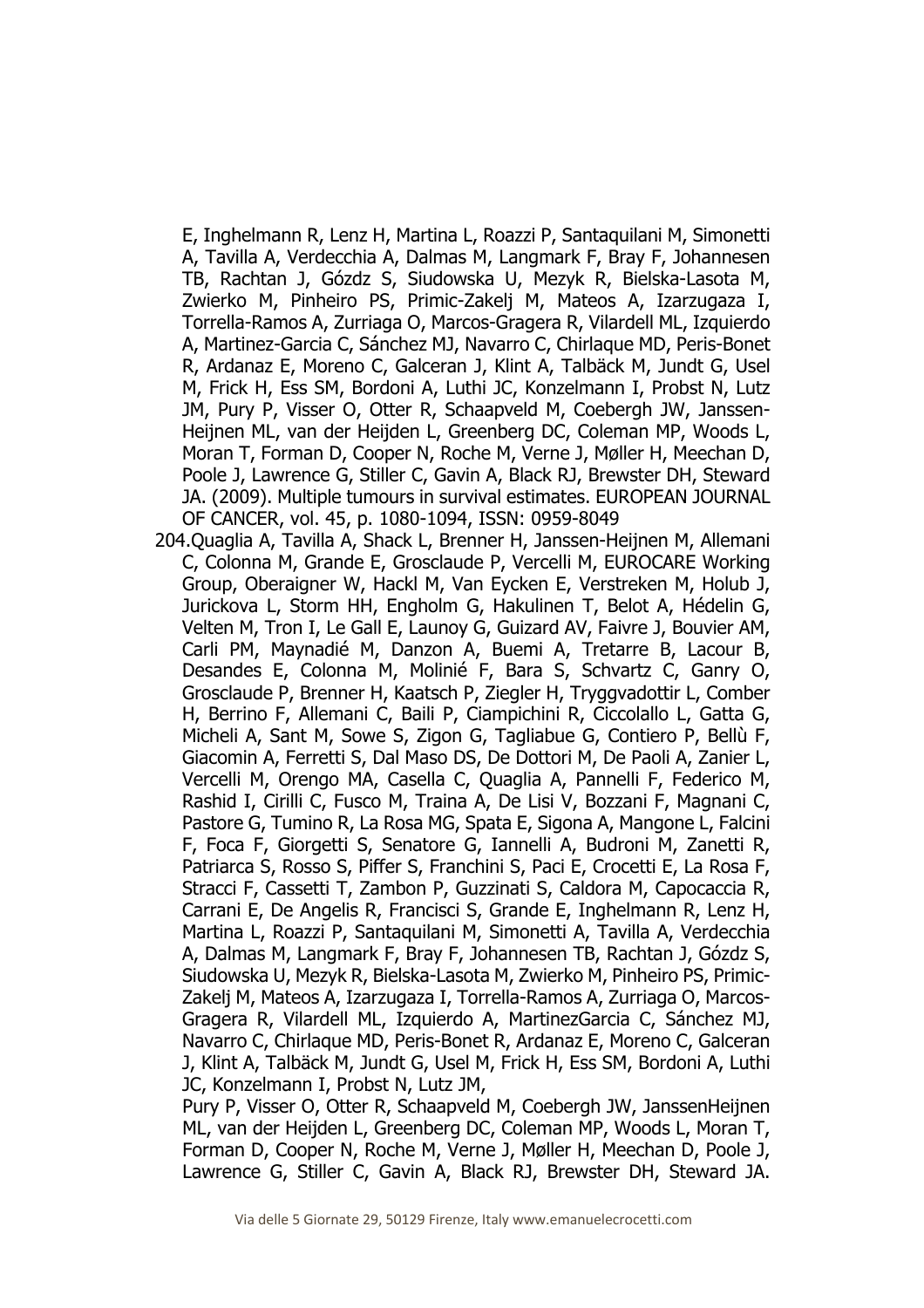(2009). The cancer survival gap between elderly and middle-aged patients in Europe is widening. EUROPEAN JOURNAL OF CANCER, vol. 45, p. 1006-1016, ISSN: 0959-8049

- 205.AIRTUM Working Group, Crocetti E, Buzzoni C (2009). New incidence and mortality data. 2003-2005. EPIDEMIOLOGIA E PREVENZIONE, vol. 33, PMID: 19773603, ISSN: 1120-9763
- 206.Micheli A, Ciampichini R, Oberaigner W, Ciccolallo L, de Vries E, Izarzugaza I, Zambon P, Gatta G, De Angelis R, EUROCARE Working Group, Oberaigner W, Hackl M, Van Eycken E, Verstreken M, Holub J, Jurickova L, Storm HH, Engholm G, Hakulinen T, Belot A, Hédelin G, Velten M, Tron I, Le Gall E, Launoy G, Guizard AV, Faivre J, Bouvier AM, Carli PM, Maynadié M, Danzon A, Buemi A, Tretarre B, Lacour B, Desandes E, Colonna M, Molinié F, Bara S, Schvartz C, Ganry O, Grosclaude P, Brenner H, Kaatsch P, Ziegler H, Tryggvadottir L, Comber H, Berrino F, Allemani G, Baili P, Ciampichini R, Ciccolallo L, Gatta G, Micheli A, Sant M, Sowe S, Zigon G, Tagliabue G, Contiero P, Bellù F, Giacomin A, Ferretti S, Dal Maso DS, De Dottori M, De Paoli A, Zanier L, Vercelli M, Orengo MA, Casella C, Quaglia A, Pannelli F, Federico M, Rashid I, Cirilli C, Fusco M, Traina A, De Lisi V, Bozzani F, Magnani C, Pastore G, Tumino R, La Rosa MG, Spata E, Sigona A, Mangone L, Falcini F, Foca F, Giorgetti S, Senatore G, Iannelli A, Budroni M, Zanetti R, Patriarca S, Rosso S, Piffer S, Franchini S, Paci E, Crocetti E, La Rosa F, Stracci F, Cassetti T, Zambon P, Guzzinati S, Caldora M, Capocaccia R, Carrani E, De Angelis R, Francisci S, Grande E, Inghelmann R, Lenz H, Martina L, Roazzi P, Santaquilani M, Simonetti A, Tavilla A, Verdecchia A, Dalmas M, Langmark F, Bray F, Johannesen TB, Rachtan J, Gózdz S, Siudowska U, Mezyk R, Bielska-Lasota M, Zwierko M, Pinheiro PS, Primic-Zakelj M, Mateos A, Izarzugaza I, Torrella-Ramos A, Zurriaga O, Marcos-Gragera R, Vilardell ML, Izquierdo A, MartinezGarcia C, Sánchez MJ, Navarro C, Chirlaque MD, Peris-Bonet R, Ardanaz E, Moreno C, Galceran G, Klint A, Talbäck M, Jundt G, Usel M, Frick H, Ess SM, Bordoni A, Luthi JC, Konzelmann I, Probst N, Lutz JM,

Pury P, Visser O, Otter R, Schaapveld M, Coebergh JW, JanssenHeijnen ML, van der Heijden L, Greenberg DC, Coleman MP, Woods L, Moran T, Forman D, Cooper N, Roche M, Verne J, Møller H, Meechan D, Poole J, Lawrence G, Stiller C, Gavin A, Black RJ, Brewster DH, Steward JA. (2009). The advantage of women in cancer survival: an analysis of EUROCARE- 4 data. EUROPEAN JOURNAL OF CANCER, vol. 45, p. 1017- 1027, ISSN: 0959-8049

207.Ciccolallo L, Licitra L, Cantú G, Gatta G, EUROCARE Working Group, Oberaigner W, Storm HH, Aareleid T, Jechova M, Rousarova M, Hakulinen T, Hédelin G, Tron I, Le Gall E, Launoy G, Macé-Lesec'h J, Faivre J, Chaplain G, Carli PM, Danzon A, Tretarre B, Colonna M, Lacour B, Raverdy N, Berger C, Freycon B, Grosclaude P, Estève J, Kaatsch P,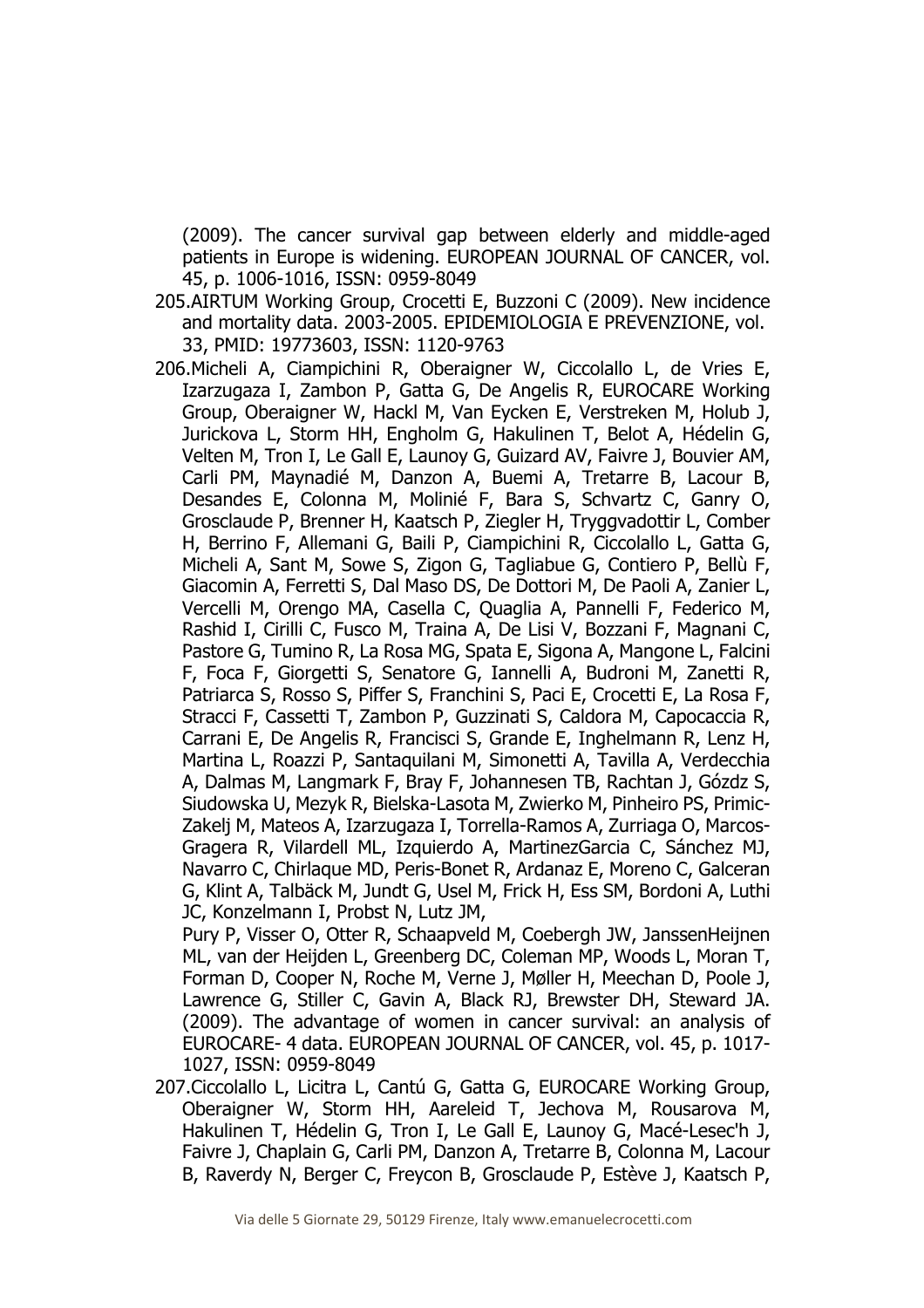Ziegler H, Hölzel D, Schubert Fritschle G, Tryggvadottir L, Berrino F, Allemani C, Baili P, Ciccolallo L, Crosignani P, Gatta G, Micheli A, Sant M, Taussig E, Sowe S, Ferretti S, Conti E, Vercelli M, Quaglia A, Pannelli F, Federico M, Artioli ME, Ponz De Leon M, Benatti P, De Lisi V, Servente L, Zanetti R, Patriarca S, Magnani C, Pastore G, Gafa L, Tumino R, Falcini F, Budroni M, Paci E, Crocetti E, Zambon P, Guzzinati S, Capocaccia R, Carrani E, De Angelis R, Roazzi P, Santaquilani M, Tavilla A, Valente F, Verdecchia A, Dalmas M, Langmark F, Andersen A, Rachtan J, Bielska-Lasota M, Wronkowski Z, Plesko I, Obsitníková A, Pompe-Kirn V, Primic Zakelj M, Izarzugaza I, Martinez-Garcia C, Garau I, Navarro C, Chirlaque MD, Ardanaz E, Moreno C, Galceran J, Torrella A, Peris-Bonet R, Barlow L, Möller L, Jundt G, Lutz JM, Bouchardy C, Coebergh JW, Visser O, Godward S, Coleman MP, Williams EM, Forman D, Quinn MJ, Roche M, Edwards S, Stiller C, Verne J, Møller H, Bell J, Botha JL, Lawrence G, Black R, Steward JA. (2009). Survival from salivary glands adenoid cystic carcinoma in European populations. ORAL ONCOLOGY, vol. 45, p. 669- 674, ISSN: 1368-8375

- 208.Brenner H, Francisci S, de Angelis R, Marcos-Gragera R, Verdecchia A, Gatta G, Allemani C, Ciccolallo L, Coleman M, Sant M, EUROCARE Working Group, Oberaigner W, Hackl M, Van Eycken E, Verstreken M, Holub J, Jurickova L, Storm HH, Engholm G, Hakulinen T, Belot A, Hédelin G, Velten M, Tron I, Le Gall E, Launoy G, Guizard AV, Faivre J, Bouvier AM, Carli PM, Maynadié M, Danzon A, Buemi A, Tretarre B, Lacour B, Desandes E, Colonna M, Molinié F, Bara S, Schvartz C, Ganry O, Grosclaude P, Brenner H, Kaatsch P, Ziegler H, Tryggvadottir L, Comber H, Berrino F, Allemani G, Baili P, Ciampichini R, Ciccolallo L, Gatta G, Micheli A, Sant M, Sowe S, Zigon G, Tagliabue G, Contiero P, Bellù F, Giacomin A, Ferretti S, Dal Maso DS, De Dottori M, De Paoli A, Zanier L, Vercelli M, Orengo MA, Casella C, Quaglia A, Pannelli F, Federico M, Rashid I, Cirilli C, Fusco M, Traina A, De Lisi V, Bozzani F, Magnani C, Pastore G, Tumino R, La Rosa MG, Spata E, Sigona A, Mangone L, Falcini F, Foca F, Giorgetti S, Senatore G, Iannelli A, Budroni M, Zanetti R, Patriarca S, Rosso S, Piffer S, Franchini S, Paci E, Crocetti E, La Rosa F, Stracci F, Cassetti T, Zambon P, Guzzinati S, Caldora M, Capocaccia R, Carrani E, De Angelis R, Francisci S, Grande E, Inghelmann R, Lenz H, Martina L, Roazzi P, Santaquilani M, Simonetti A, Tavilla A, Verdecchia A, Dalmas M, Langmark F, Bray F, Johannesen TB, Rachtan J, Gózdz S, Siudowska U, Mezyk R, BielskaLasota M, Zwierko M, Pinheiro PS, Primic-Zakelj , Mateos A, Izarzugaza
	- I, Torrella-Ramos A, Zurriaga O, Marcos-Gragera R, Vilardell ML, Izquierdo A, artinez-Garcia C, Sánchez MJ, Navarro C, Chirlaque MD, Peris-Bonet R, Ardanaz E, Moreno C, Galceran J, Klint A, Talbäck M, Jundt G, Usel M, Frick H, Ess SM, Bordoni A, Luthi JC, Konzelmann I,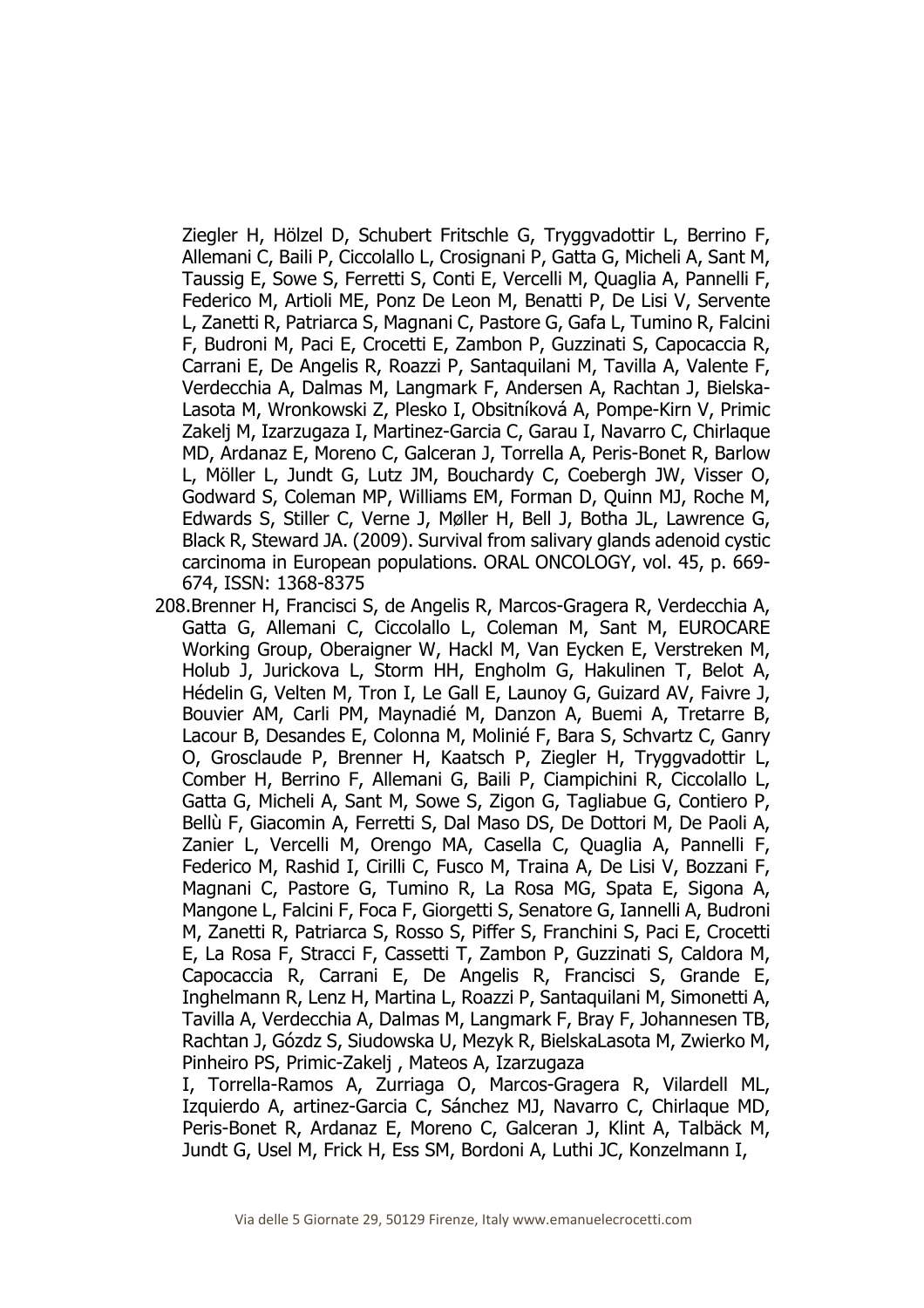Probst N, Lutz JM, Pury P, Visser O, Otter R, Schaapveld M, Coebergh JW, Janssen-Heijnen ML, van der Heijden L, Greenberg DC, Coleman MP, Woods L, Moran T, Forman D, Cooper N, Roche M, Verne J, Møller H, Meechan D, Poole J, Lawrence G, Stiller C, Gavin A, Black RJ, Brewster DH, Steward JA. (2009). Long-term survival expectations of cancer patients in Europe in 2000-2002. EUROPEAN JOURNAL OF CANCER, vol. 45, p. 1028-1041, ISSN: 0959-8049

- 209.Gondos A, Bray F, Hakulinen T, Brenner H, EUNICE Survival Working Group, Aareleid T, Bray F, Brenner H, Brewster D, Coebergh JW, Crocetti E, Gondos A, Hakulinen T, Holleczek B, Janssen-Heijnen M, Kurtinaitis J, Mägi M, Rachtan J, Rosso S, Usel M, Zakelj MP. (2009). Trends in cancer survival in 11 European populations from 1990 to 2009: a model-based analysis. ANNALS OF ONCOLOGY, vol. 20, p. 564-573, ISSN: 0923-7534
- 210.Capocaccia R, Martina L, Inghelmann R, Crocetti E, De Lisi V, Falcini F, Guzzinati S, Rosso S, Tagliabue G, Tumino R, Vercelli M, Zanetti R, De Angelis R. (2009). A method to estimate mortality trends when death certificates are imprecisely coded: an application to cervical cancer in Italy. INTERNATIONAL JOURNAL OF CANCER, vol. 124, p. 1200-1205, ISSN: 0020-7136
- 211.Goldoni CA, Bonora K, Ciatto S, Giovannetti L, Patriarca S, Sapino A, Sarti S, Puliti D, Paci E, IMPACT Working Group, Paci E, Falini P, Puliti D, Esposito I, Zappa M, Crocetti E, Naldoni C, Finarelli AC, Sassoli de' Bianchi P, Ferretti S, Baraldi GP, Federico M, Cirilli C, Negri R, De Lisi V, Sgargi P, Traina A, Zarcone M, Cattani A, Borciani N, Mangone L, Falcini F, Ravaioli A, Vattiato R, Colamartini A, Serafini M, Vitali B, Bravetti P, Desiderio F, Canuti D, Fabbri C, Imolesi C, Palazzi M, Collina N, Baldazzi P, Manfredi M, Perlangeli V, Petrucci C, Saguatti G, Segnan N, Ponti A, Del Mastro G, Senore C, Frigerio A, Pitarella S, Patriarca S, Zanetti R, Vettorazzi M, Zorzi M, Molino A, Mercanti A, Mariotto R, Tumino R, Sigona A, La Perna G, Iacono C, Stracci F, La Rosa F, Petrella M, Fusco Moffa I. (2009). Misclassification of breast cancer as cause of death in a service screening area. CANCER CAUSES & CONTROL, vol. 20, p. 533- 538, ISSN: 0957-5243
- 212.Crocetti E, Airtum Working Group (2008). Numbers. Cancer survival in Italy is within the European average. EPIDEMIOLOGIA E PREVENZIONE, vol. 32, p. 245, ISSN: 1120-9763 Italian
- 213.Baili P, Micheli A, De Angelis R, Weir HK, Francisci S, Santaquilani M, Hakulinen T, Quaresmas M, Coleman MP, CONCORD Working Group, Chérif MH, Mahayri N, Filho DC, Curado MP, Koifman S, Azevedo e Silva G, Garrote LF, Coldman AJ, McBride M, Demers A, Kliewer E, Turner D, Dewar R, Holowaty E, Marrett L, Mishri D, Tonita J, Hatcher J, Mao Y, Ugnat AM, Waters C, Young YL, Weir HK, Wright WE, Yin D, Deapen D, West D, Bol K, Bott R, Finch J, Polednak A, MacKinnon J, Goodman MT, Carson S, Johnson C, Lynch CF, Chen V, Copeland G, Graff J, Filos V,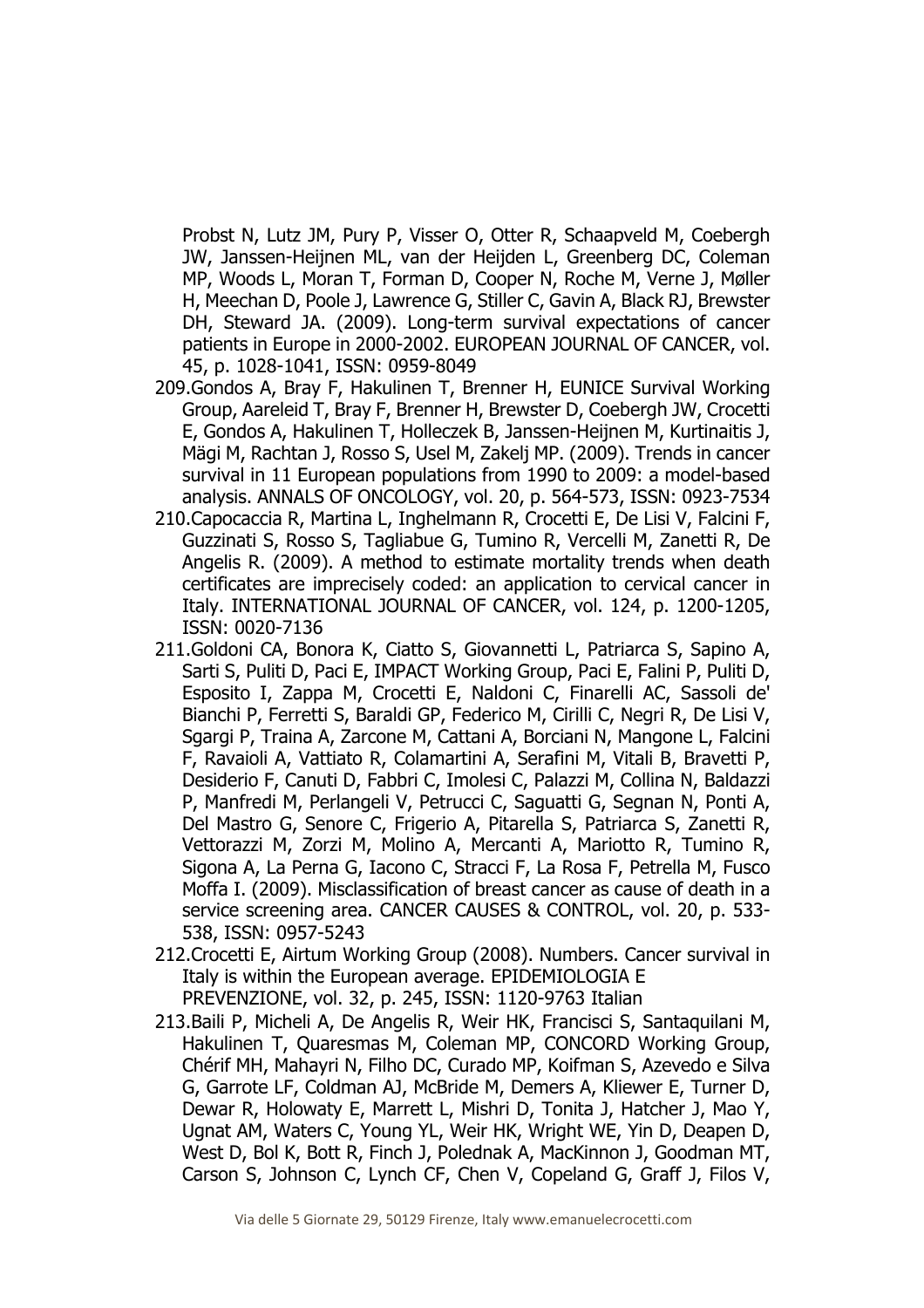Frederick S, Kohler B, Wiggins C, McLaughlin CC, Schymura MJ, Fulton J, Rousseau D, Potts M, Schwartz S, Dibble R, Stroup N, Brockhouse J, Grandpré J, Fujita M, Ajiki W, Tsukuma H, Matsuda T, Oberaigner W, Holub J, Storm HH, Aareleid T, Rahu M, Hakulinen T, Hédelin G, Velten M, Launoy G, Macé-Lesech J, Chaplain G, Faivre J, Colonna M, Ziegler H, Tryggvadóttir L, Comber H, Ferretti S, Vercelli M, Albertoni F, Conti E, Pannozzo F, Pannelli F, Vitarelli S, Allemani C, Baili P, Berrino F, Ciccolallo L, Gatta G, Micheli A, Sant M, Artioli ME, Federico M, Ponz de Leon M, De Lisi V, Serventi L, Gafà L, Tumino R, Falcini F, Capocaccia R, De Angelis R, Francisci S, Santaquilani M, Verdecchia A, Budroni M, Cesaraccio R, Patriarca S, Zanetti R, Crocetti E, Paci E, Contiero P, Crosignani P, Tagliabue G, Guzzinati S, Zambon P, Dalmas M, Visser O, Otter R, Schaapveld M, Coebergh JW, Andersen A, Langmark V F, Rachtan J, Bielska-Lasota M, Wronkoski Z, Zwierko M, da Costa Miranda AM, Ob sitniková M, Plesko I, Pompe-Kirn V, Primic-Zakelj M, Izarzugaza I, Martinez Garcia C, Sánchez-Pérez MJ, Garau I, Chirlaque MD, Navarro Sanchez C, Ardanaz E, Moreno C, Galceran J, Alvegård TA, Barlow L, Jundt G, Lutz JM, Ussel M, Frick H, Ess S, Konzelmann I, Davies T, Godward S, Rashbass J, Cooper N, Quinn MJ, Coleman MP, Quaresma M, Rachet B, Shack L, Williams EM, Roche M, Møller H, Smith J, Verne J, Botha H, Meechan D, Lawrence G, Forman D, Gavin A, Black R, Brewster DH, Steward J, Elwood JM, Sitas F, Condon J , Aitken J, Roder D, Venn A, Giles G, Threlfall T. (2008). Life tables for world-wide comparison of relative survival for cancer (CONCORD study). TUMORI, vol. 94, p. 658-668, ISSN: 0300-8916

214.Virgili G, Gatta G, Ciccolallo L, Capocaccia R, Biggeri A, Crocetti E, Lutz JM, Paci E, EUROCARE Working Group, Oberaigner W, Storm HH, Aareleid T, Jechova M, Rousarova M, Hakulinen T, Hédelin G, MacéLesec'h J, Danzon A, Tretarre B, Colonna M, Raverdy N, Grosclaude P, Estève J, Ziegler H, Tryggvadottir L, Berrino F, Allemani C, Baili P, Ciccolallo L, Crosignani P, Gatta G, Micheli A, Sant M, Taussig E, Sowe S, Ferretti S, Ramazzotti V, Cercato MC, Vercelli M, Quaglia A, Pannelli F, Federico M, Artioli ME, De Lisi V, Servente L, Zanetti R, Patriarca S, Gafà L, Tumino R, Falcini F, Budroni M, Paci E, Crocetti E, Zambon P, Guzzinati S, Capocaccia R, Carrani E, DeAngelis R, Roazzi P, Santaquilani M, Tavilla A, Valente F, Verdecchia A, Dalmas M, Langmark F, Andersen A, Pinheiro P, Rachtan J, Bielska-Lasota M, Wronkowski Z, Zwierko M, Plesko I, Obsitníkova A, Pompe-Kirn V, Primic-Zakelj M, Izarzugaza I, Martinez-Garcia C, Garau CI, Navarro C, Chirlaque MD, Ardanaz E, Moreno C, Galceran J, Barlow L, Möller T, Jundt G, Lutz JM, Bouchardy C, Coebergh JW, Godward S, Coleman MP, Williams EM, Forman D, Quinn MJ, Roche M, Edwards S, Stiller C, Verne J, Møller H, Bell J, Botha H, Lawrence G, Black R, Steward JA. (2008). Survival in patients with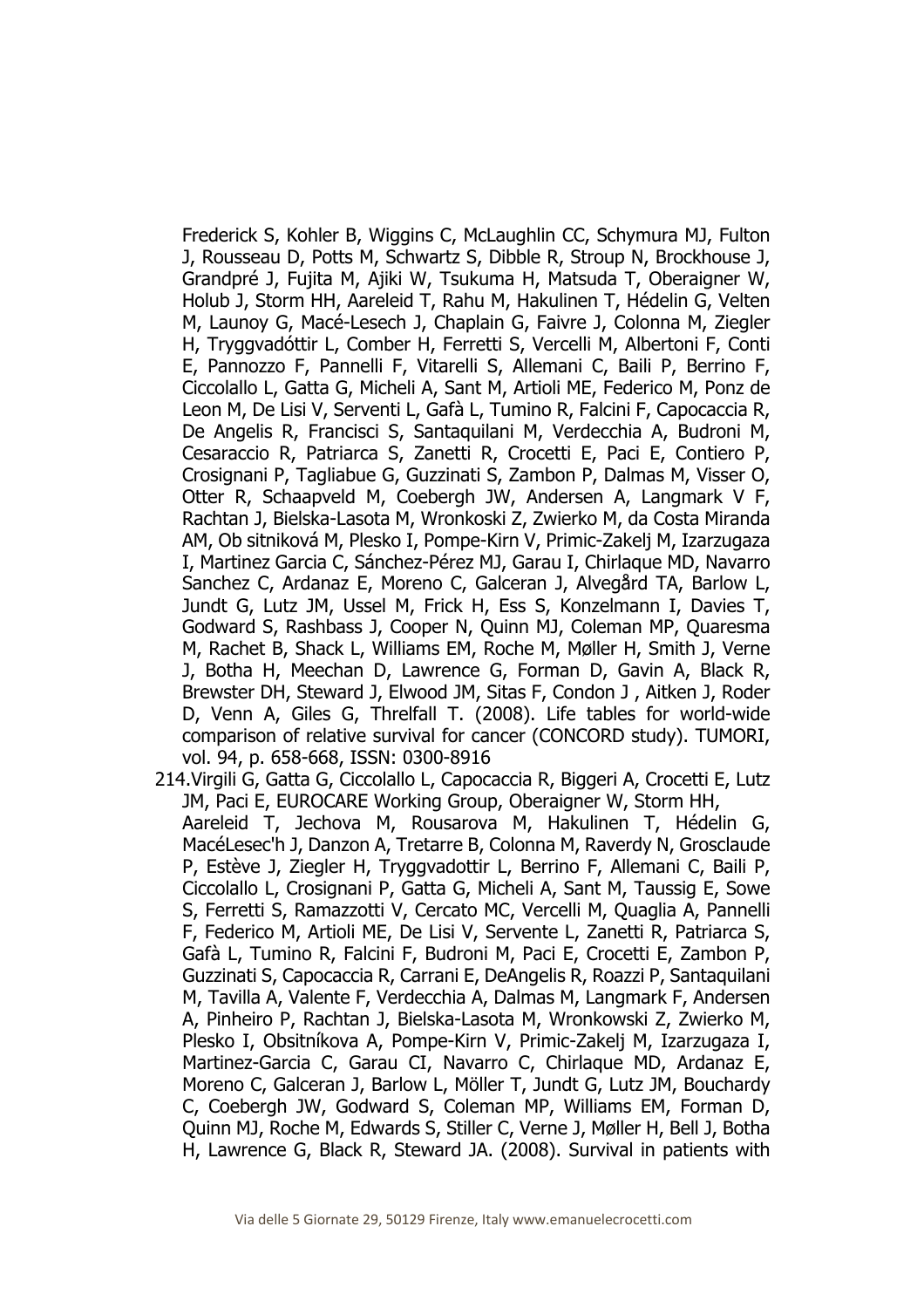uveal melanoma in Europe. ARCHIVES OF OPHTHALMOLOGY, vol. 106, p. 1413-1418, ISSN: 0003-9950

- 215.Gonfiotti A, Crocetti E, Lopes Pegna A, Paci E, Janni A (2008). Prognostic variability in completely resected pN1 non-small-cell lung cancer. ASIAN CARDIOVASCULAR AND THORACIC ANNALS, vol. 16 p. 375-380, ISSN: 0218-4923
- 216.Chiarugi A, Nardini P, Borgognoni L, Brandani P, Crocetti E, Carli P (2008). Clinicopathological characteristics of familial melanoma in a Mediterranean population. MELANOMA RESEARCH, vol. 18, p. 367-369, ISSN: 0960-8931
- 217.Crocetti E, AIRTUM Working Group (2008). Has the Kaposi sarcoma epidemic declined in Italy?. EPIDEMIOLOGIA E PREVENZIONE, vol. 32, p. 84, ISSN: 1120-9763 Italian
- 218.Puliti D, Miccinesi G, Collina N, De Lisi V, Federico M, Ferretti S, Finarelli AC, Foca F, Mangone L Naldoni C, Petrella M, Ponti A, Segnan N, Sigona A, Zarcone M, Zorzi M, Zappa M, Paci E, IMPACT Working Group, Paci E, Falini P, Puliti D, Esposito I, Zappa M, Crocetti E, Naldoni C, Finarelli AC, de Bianchi PS, Ferretti S, Baraldi GP, Federico M, Cirilli C, Negri R, De Lisi V, Sgargi P, Traina A, Zarcone M, Cattani A, Borciani N, Mangone L, Falcini F, Ravaioli A, Vattiato R, Colamartini A, Serafini M, Vitali B, Bravetti P, Desiderio F, Canuti D, Fabbri C, Imolesi C, Palazzi M, Collina N, Baldazzi P, Manfredi M, Perlangeli V, Petrucci C, Saguatti G, Segnan N, Ponti A, Del Mastro G, Senore C, Frigerio A, Pitarella S, Patriarca S, Zanetti R, Vettorazzi M, Zorzi M, Molino A, Mercanti A, Mariotto R, Tumino R, Sigona A, La Perna G, Iacono C, Stracci F, Petrella M, Moffa IF. (2008). Effectiveness of service screening: a casecontrol study to assess breast cancer mortality reduction. BRITISH JOURNAL OF CANCER, vol. 99, p. 423-427, ISSN:0007-0920
- 219.Crocetti E, AIRTUM Working Group (2008). Numbers of AIRTUM. EPIDEMIOLOGIA E PREVENZIONE, vol. 32, p. 14, ISSN: 1120-9763 Italian
- 220.Crocetti E, Guzzinati S, Paci E, Falcini F, Zanetti R, Vercelli M, Rashid I, De Lisi V, Russo A, Vitarelli S, Ferretti S, Mangone L, Cesaraccio R, Tumino R, Pannozzo F (2008). The risk of developing a second, different, cancer among 14 560 survivors of malignant cutaneous melanoma: a study by AIRTUM (the Italian Network of Cancer Registries). MELANOMA RESEARCH, vol. 18, p. 230-234, ISSN: 0960-8931
- 221.Caldarella A, Crocetti E, Taddei GL, Paci E (2008). Coexisting endometrial and ovarian carcinomas: a retrospective clinicopathological study. PATHOLOGY RESEARCH AND PRACTICE, vol. 204, p. 643-648, ISSN: 0344-0338
- 222.Gondos A, Bray F, Brewster DH, Coebergh JW, Hakulinen T, JanssenHeijnen ML, Kurtinaitis J, Brenner H, EUNICE Survival Working Group, Aareleid T, Bray F, Brenner H, Brewster D, Coebergh JW, Crocetti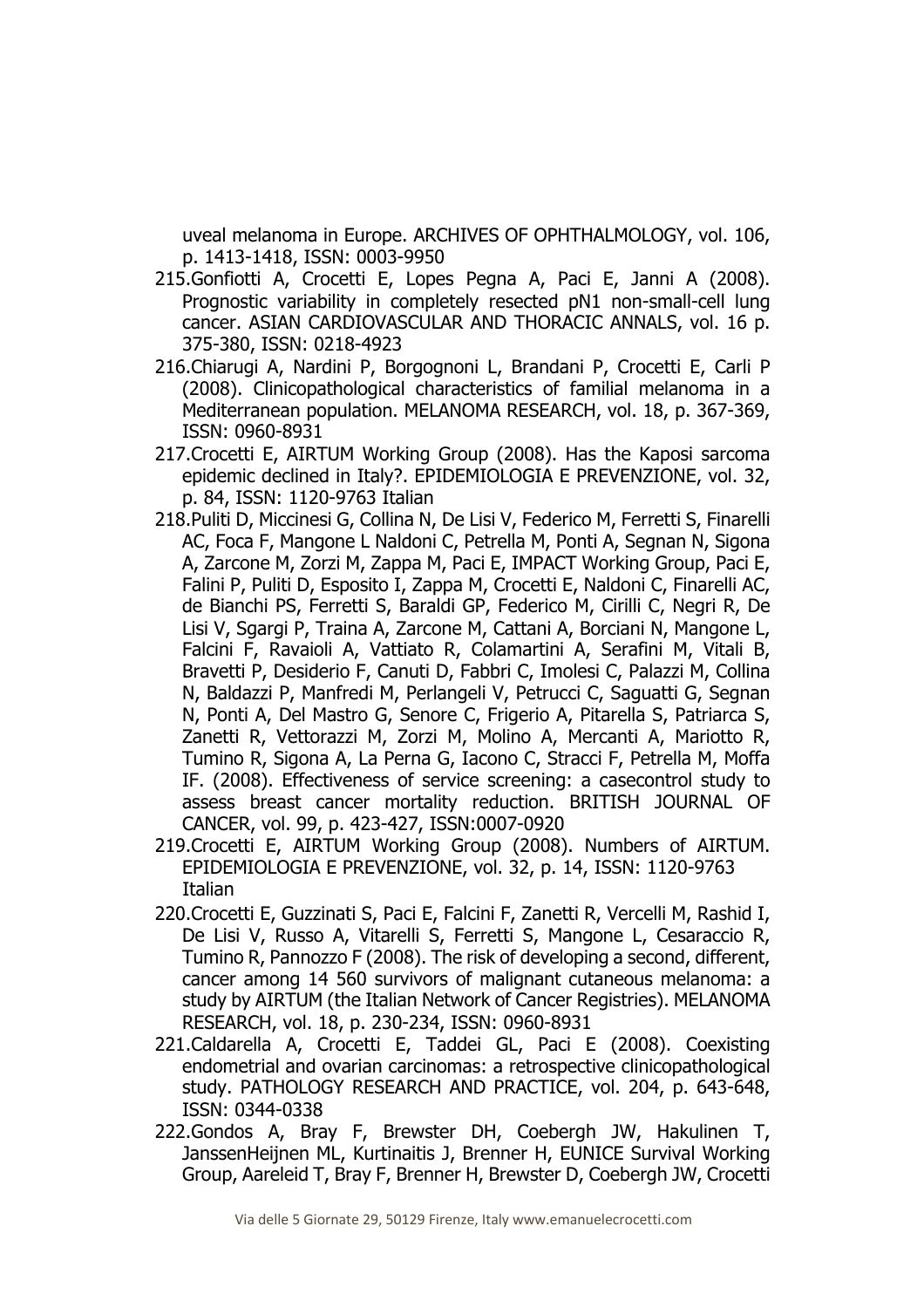E, Gondos A, Hakulinen T, Holleczek B, Janssen-Heijnen M, Kurtinaitis J, Mägi M, Rachtan J, Rosso S, Usel M, Zakelj MP. (2008). Recent trends in cancer survival across Europe between 2000 and 2004: a modelbased period analysis from 12 cancer registries. EUROPEAN JOURNAL OF CANCER, vol. 44, p.1463-1475, ISSN: 0959-8049

- 223.Paci E, Coviello E, Miccinesi G, Puliti D, Cortesi L, De Lisi V, Ferretti S, Mangone L, Perlangeli V, Ponti A, Ravaioli A, de' Bianchi PS, Segnan N, Stracci F, Tumino R, Zarcone M, Zorzi M, Zappa M, IMPACT Working Group, Paci E, Falini P, Puliti D, Esposito I, Zappa M, Crocetti E, Naldoni C, Finarelli AC, de' Bianchi PS, Ferretti S, Baraldi GP, Federico M, Cirilli C, Negri R, De Lisi V, Sgargi P, Traina A, Zarcone M, Cattani A, Borciani N, Mangone L, Falcini F, Ravaioli A, Vattiato R, Colamartini A, Serafini M, Vitali B, Bravetti P, Desiderio F, Canuti D, Fabbri C, Imolesi C, Palazzi M, Bertozzi, Collina N, Baldazzi P, Manfredi M, Perlangeli V, Petrucci C, Saguatti G, Segnan N, Ponti A, Del Mastro G, Senore C, Frigerio A, Pitarella S, Patriarca S, Zanetti R, Vettorazzi M, Zorzi M, Molino A, Mercanti A, Mariotto R, Tumino R, Sigona A, La Perna G, Iacono C, Stracci F, Petrella M, Moffa IF. (2008). Evaluation of service mammography screening impact in Italy. The contribution of hazard analysis. EUROPEAN JOURNAL OF CANCER, vol. 44, p. 858-865, ISSN: 0959-8049
- 224.Sant M, Allemani C, De Angelis R, Carbone A, de Sanjosè S, Gianni AM, Giraldo P, Marchesi F, Marcos-Gragera R, Martos-Jiménez C, Maynadié M, Raphael M, Berrino F, EUROCARE-3 Working Group, Oberaigner W, Storm HH, Aareleid T, Hédelin G, Tron I, Le Gall E, Launoy G, Macé-Lesec'h J, Faivre J, Chaplain G, Carli PM, Danzon A, Tretarre B, Colonna M, Lacour B, Raverdy N, Berger C, Freycon F, Grosclaude P, Estêve J, Kaatsch P, Ziegler H, Hölzel D, Fritschle GS, Tryggvadottir L, Berrino F, Allemani C, Balli P, Ciccolallo L, Crosignani P, Gatta G, Micheli A, Sant M, Ferretti S, Conti E, Ramazzotti V, Vercelli M, Quaglia A, Pannelli F, Federico M, Artioloi ME, Ponze De Leon M, Benatti P, De Lisi V, Servente L, Zanetti R, Patriarca S, Magnani C, Pastore G, Gafà L, Tumino R, Falcini F, Budroni M, Paci E, Crocetti E, Zambon P, Guzzinati S, Capocaccia R, Carrani E, De Angelis R, Roazzi P, Santaquilani M, Tavilla A, Valente F, Verdecchia A, Dalmas M, Langmark F, Andersen A, Rachtan J, Bielska-Lasota M, Wronkowski Z, Plesko I, Obsitníková A, Pompe-Kirn V, Izarzugaza I, Martinez-Garcia C, Garau I, Navarro C, Chirlaque MD, Ardanaz E, Moreno C, Galceran J, Torrella A, Peris-Bonet R, Barlow L, Möller T, Jundt G, Lutz JM, Usel M, Coebergh JW, van der Does-van den Berg A, Visser O, Godward S, Forman D, Quinn MJ, Roche M, Edwards S, Stiller C, Verne J, Møller H, Bell J, Botha JL, Lawrence G, Black R, Steward JA, Conti E. (2008). Influence of morphology on survival for non-Hodgkin lymphoma in Europe and the United States. EUROPEAN JOURNAL OF CANCER, vol. 44, p. 579-587, ISSN: 0959-8049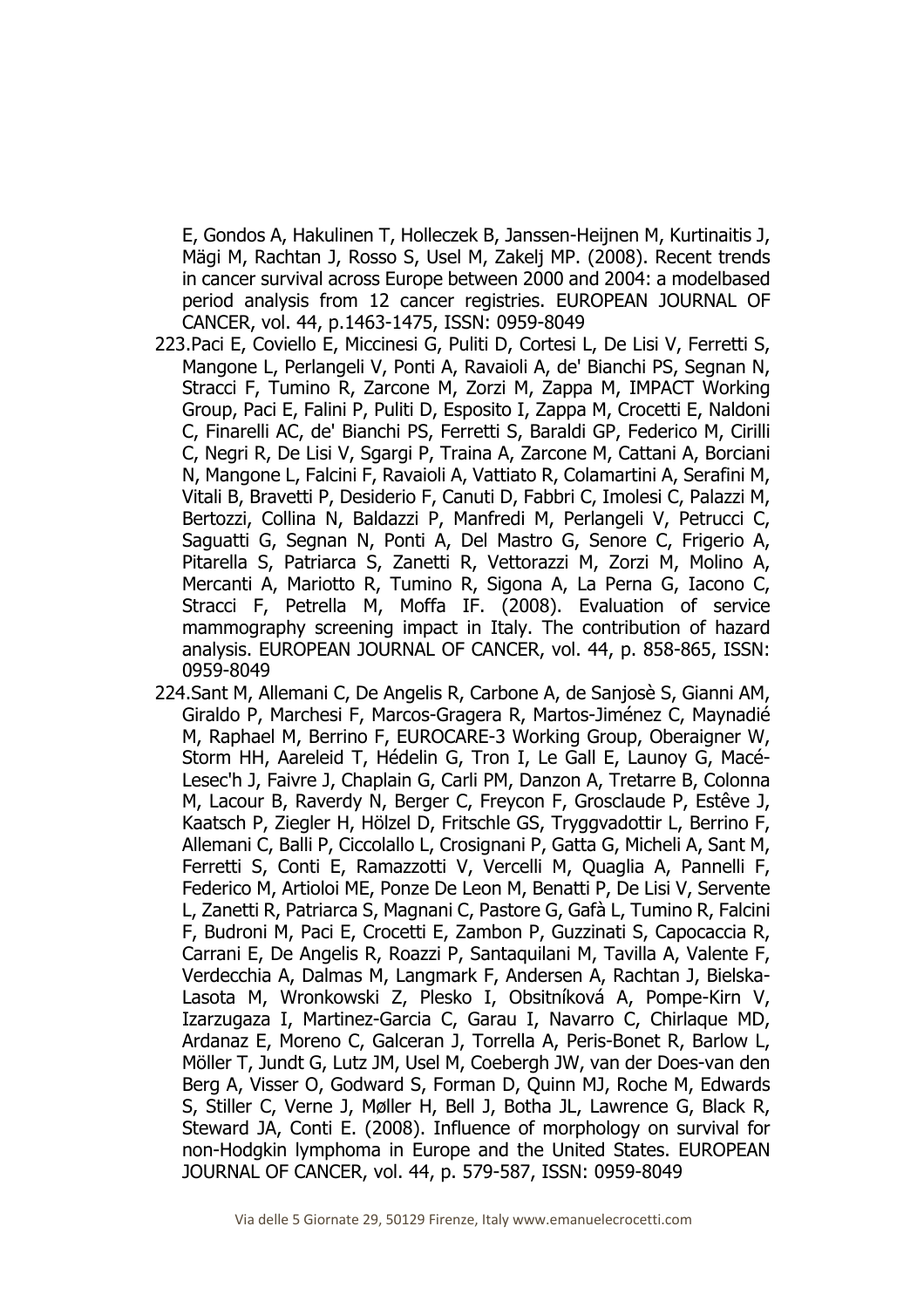- 225.Dal Maso L, Lise M, Zambon P, Crocetti E, Serraino D, Ricceri F, Vercelli M, De Lisi V, Tagliabue G, Federico M, Falcini F, Cassetti T, Donato A, Fusco M, Budroni M, Ferretti S, Tumino R, Piffer S, Bellù F, Mangone L, Giacomin A, Vitarelli S, Franceschi S (2008). Incidence of primary liver cancer in Italy between 1988 and 2002: an age-periodcohort analysis.. EUROPEAN JOURNAL OF CANCER, vol. 44, p. 285-292, ISSN: 0959-8049
- 226.Carli P, Crocetti E, Chiarugi A, Salvini C, Nardini P, Zipoli G, Simeone E (2008). The use of commercially available personal UV-meters does cause less safe tanning habits: a randomized-controlled trial.. PHOTOCHEMISTRY AND PHOTOBIOLOGY, vol. 84, p. 758-763, ISSN: 0031-8655
- 227.Crocetti E, Battisti L, Betta A, Palma PD, Paci E, Piffer S, Pojer A, Polla E, Zappa M (2007). The cytological screening turned out effective also for adenocarcinoma: a population-based case-control study in Trento, Italy. EUROPEAN JOURNAL OF CANCER PREVENTION, vol. 16, p. 564- 567, ISSN: 0959-8278
- 228.Virgili G, Gatta G, Ciccolallo L, Capocaccia R, Biggeri A, Crocetti E, Lutz JM, Paci E,EUROCARE Working Group (2007). Incidence of uveal melanoma in Europe. OPHTHALMOLOGY,vol. 114, p. 2309-2315, ISSN: 0161-6420
- 229.Chellini E, Crocetti E, Carli P, Martini A, Giovannetti L (2007). The melanoma epidemic debate: some evidence for a real phenomenon from Tuscany, Italy. MELANOMA RESEARCH,vol. 17, p. 129-130, ISSN: 0960-8931
- 230.Caldarella A, Crocetti E, Taddei GL, Paci E (2007). Cytopathological diagnosis in a cancer registry: a useful diagnostic tool?. CANCER CYTOPATHOLOGY, vol. 111, p.99-105, ISSN: 1934-662X
- 231.Caldarella A, Crocetti E, Comin CE, Janni A, Pegna AL, Paci E (2007). Gender differences in non-small cell lung cancer: a population-based study.. EUROPEAN JOURNAL OF SURGICAL ONCOLOGY, vol. 33, p. 763- 768, ISSN: 0748-7983
- 232.Crocetti E, Carli P, Miccinesi G (2007). Melanoma incidence in central Italy will go on increasing also in the near future: a registry-based, ageperiod-cohort analysis. EUROPEAN JOURNAL OF CANCER PREVENTION, vol. 16, p. 50-54, ISSN: 0959-8278
- 233.Carli P, Nardini P, Chiarugi A, Crocetti E, Salvini C, Carelli G, De Giorgi V (2007). Predictors of skin self-examination in subjects attending a pigmented lesion clinic in Italy. JOURNAL OF THE EUROPEAN ACADEMY OF DERMATOLOGY AND VENEREOLOGY, vol. 21,p. 95-99, ISSN: 0926- 9959
- 234.Meloni D, Miccinesi G, Bencini A, Conte M, Crocetti E, Zappa M, Ferrara M (2006).Mortality among discharged psychiatric patients in Florence, Italy.. PSYCHIATRIC SERVICES,vol. 57, p. 1474-1481, ISSN: 1075-2730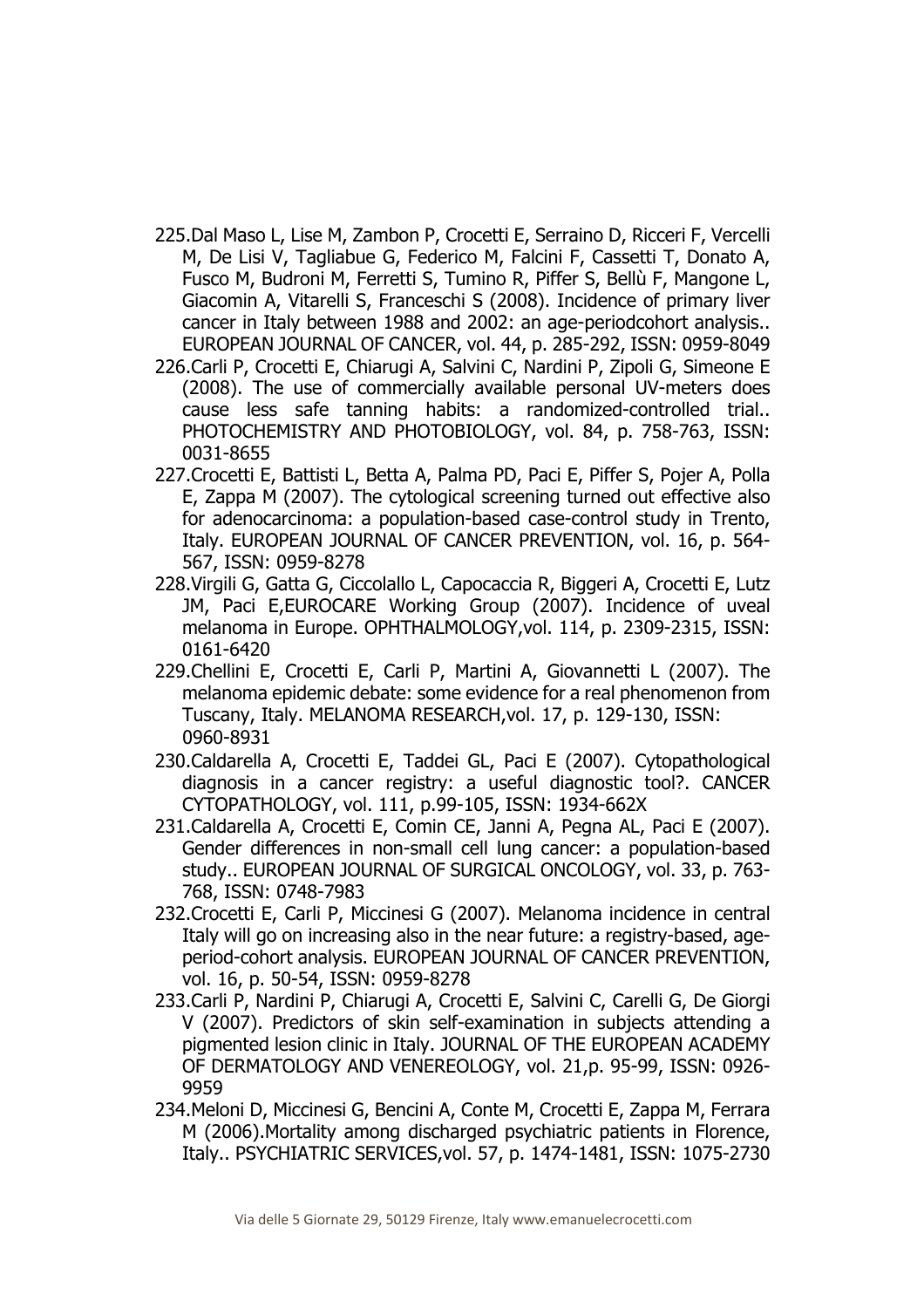- 235.Caldarella A, Crocetti E, Comin CE, Janni A, Pegna AL, Paci E (2006). Prognostic variability among nonsmall cell lung cancer patients with pathologic N1 lymph node involvement. Epidemiological figures with strong clinical implications. CANCER, vol.107, p. 793-798, ISSN: 0008- 543X
- 236.Crocetti E, Mangone L, Lo Scocco G, Carli P (2006). Prognostic variables and prognostic groups for malignant melanoma. The information from Cox and Classification And Regression Trees analysis: an Italian population-based study.. MELANOMA RESEARCH, vol. 15, p. 429-433, ISSN: 0960-8931
- 237.Kaatsch P, Steliarova-Foucher E, Crocetti E, Magnani C, Spix C, Zambon P (2006).Time trends of cancer incidence in European children (1978- 1997): report from the Automated Childhood Cancer Information System project. EUROPEAN JOURNAL OF CANCER, vol. 42, p. 1961-1971, ISSN: 0959-8049
- 238.Carli P, Ghigliotti G, Gnone M, Chiarugi A, Crocetti E, Astorino S, Berti UA, Broganelli P, Carcaterra A, Corradin MT, Pellacani G, Piccolo D, Risulo M, Stanganelli I, De Giorgi V (2006). Baseline factors influencing decisions on digital follow-up of melanocytic lesions in daily practice: an Italian multicenter survey.. JOURNAL OF THE AMERICAN ACADEMY OF DERMATOLOGY, vol. 55, p. 256-262, ISSN:0190-9622
- 239.Ciatto S, Gervasi G, Gorini G, Lombardi C, Zappa M, Crocetti E (2006). Prostate cancer specific mortality in the Florence screening pilot study cohort 1992-1993. EUROPEAN JOURNAL OF CANCER, vol. 42, p. 1858- 1862, ISSN: 0959-8049
- 240.Paci E, Ponti A, Crocetti E, Zappa M, Segnan N (2005). Re: Role of detection method in predicting breast cancer survival: analysis of randomized screening trials. JOURNAL OF THE NATIONAL CANCER INSTITUTE, vol. 97, p. 1853-1854, ISSN: 0027-8874
- 241.Paci E, Ponti A, Zappa M, Patriarca S, Falini P, Delmastro G, Bianchi S, Sapino A, Vezzosi V, Senore C, Crocetti E, Frigerio A, Zanetti R, Del Turco MR, Segnan N. (2005). Early diagnosis, not differential treatment, explains better survival in service screening. EUROPEAN JOURNAL OF CANCER, vol. 41, p. 2728-2734, ISSN: 0959-8049
- 242.de Giorgi V, Crocetti E, Carli P. (2005). Cutaneous melanoma. LANCET, vol. 365, p. 2003, ISSN: 0140-6736
- 243.Crocetti E, Sacchettini C, Caldarella A, Paci E (2005). Automatic coding of pathologic cancer variables by the search of strings of text in the pathology reports. The experience of the Tuscany Cancer Registry. EPIDEMIOLOGIA E PREVENZIONE, vol. 97, p.57-60, ISSN: 1120-9763
- 244.Fatigante L, Ducci F, Campoccia S, Nocita AM, Paci E, Crocetti E, Cionini L (2005). Long-term results in patients affected by testicular seminoma treated with radiotherapy: risk of second malignancies. TUMORI, vol. 91, p. 144-150, ISSN: 0300-8916 219.Livi L, Paiar F, Meldolesi E, Bianchi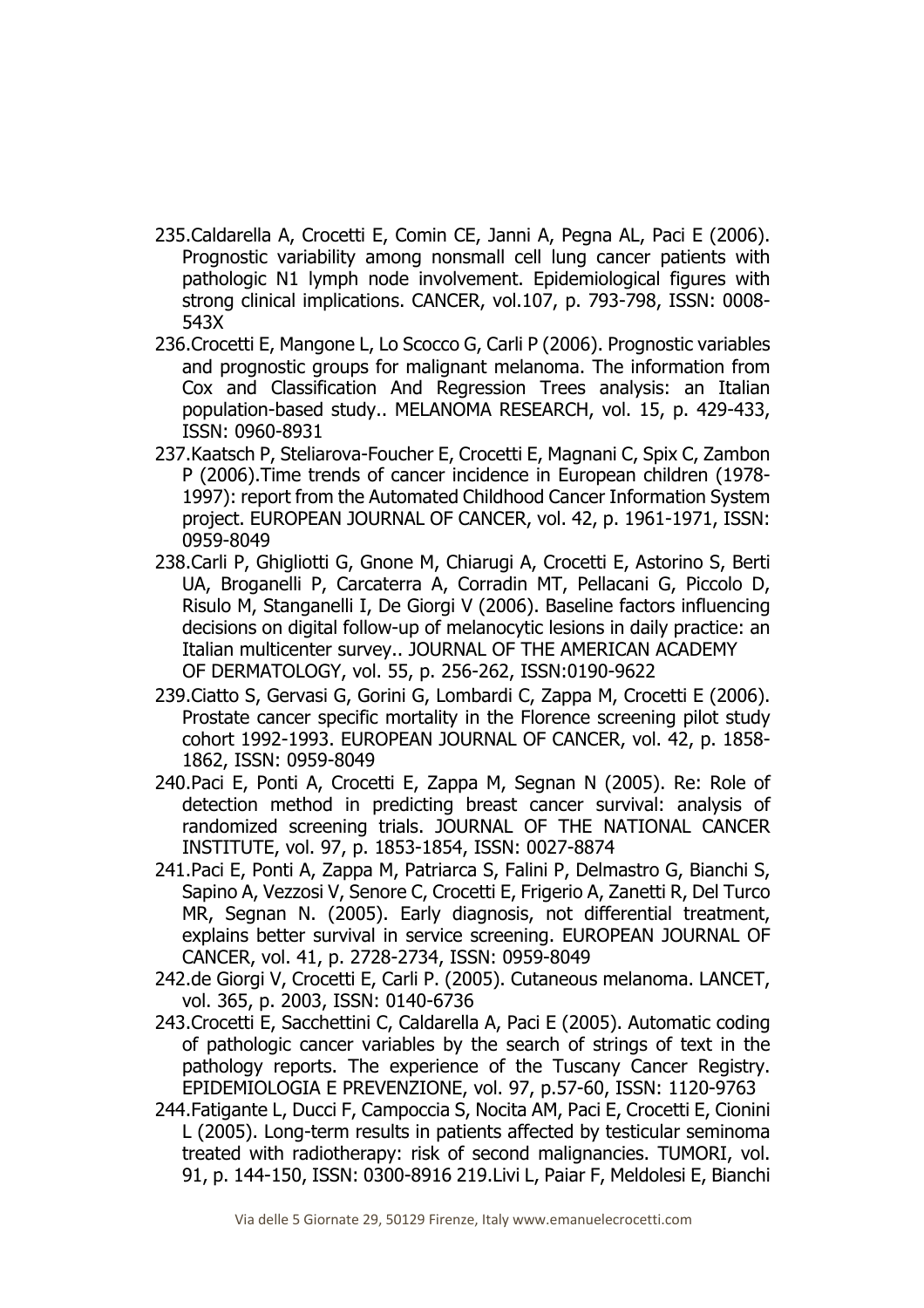S, Cardona G, Cataliotti L, Crocetti E, Distante V, Simontacchi G, Scoccianti S, Talamonti C, Pallotta S, Biti GP (2005). The management of elderly patients with T1-T2 breast cancer treated with or without radiotherapy. EUROPEAN JOURNAL OF SURGICAL ONCOLOGY vol. 31, p. 473-478, ISSN: 0748-7983

- 245.Crocetti E, Carli P (2005). Seasonal variation in the diagnosis of cutaneous melanoma and non-cutaneous malignancies: an Italian population-based study.. MELANOMA RESEARCH, vol. 15, p. 69-72, ISSN: 0960-8931
- 246.Ciatto S, Gervasi G, Bonardi R, Frullini P, Zendron P, Lombardi C, Crocetti E, Zappa M (2005). Determining overdiagnosis by screening with DRE/TRUS or PSA (Florence pilot studies, 1991-1994). EUROPEAN JOURNAL OF CANCER, vol. 41, p. 411-415, ISSN: 0959-8049
- 247.Crocetti E, Carli P (2005). The increase of melanoma incidence affects trunk and limb but not head/neck region. Results from a registry-based study (Provinces of Florence and Prato, Italy 1985-1999). GIORNALE ITALIANO DI DERMATOLOGIA E VENEREOLOGIA, vol. 140, p. 645-649, ISSN: 0392-0488
- 248.Carli P, De Giorgi V, Crocetti E, Caldini L, Ressel C, Giannotti B (2005). Diagnostic and referral accuracy of family doctors in melanoma screening: effect of a short formal training.. EUROPEAN JOURNAL OF CANCER PREVENTION, vol. 14, p. 51-55, ISSN:0959-8278
- 249.Dal Maso L, Polesel J, Ascoli V, Zambon P, Budroni M, Ferretti S, Tumino R, Tagliabue G, Patriarca S, Federico M, Vercelli M, Giacomin A, Vicario G, Bellù F, Falcini F, Crocetti E, De Lisi V, Vitarelli S, Piffer S, Stracci F, Serraino D, Rezza G, Franceschi S, Cancer and AIDS Registry Linkage Study. (2005). Classic Kaposi's sarcoma in Italy, 1985-1998. BRITISH JOURNAL OF CANCER, vol. 92, p. 188-193, ISSN: 0007-0920
- 250.Visioli CB, Zappa M, Ciatto S, Iossa A, Crocetti E (2004). Increasing trends of cervical adenocarcinoma incidence in Central Italy despite Extensive Screening Programme, 1985-2000. CANCER DETECTION AND PREVENTION, vol. 28, p. 461-464, ISSN: 0361-090X
- 251.Crocetti E, Capocaccia R, Casella C, Guzzinati S, Ferretti S, Rosso S, Sacchettini C, Spitale A, Stracci F, Tumino R, Network of the Italian Cancer Registries (AIRT). (2004). Population-based incidence and mortality cancer trends (1986-1997) from the network of Italian cancer registries. EUROPEAN JOURNAL OF CANCER PREVENTION, vol. 13, p. 287-295, ISSN: 0959-8278
- 252.Carli P, Nardini P, Crocetti E, De Giorgi V, Giannotti (2004). Frequency and characteristics of melanomas missed at a pigmented lesion clinic: a registry-based study.. MELANOMA RESEARCH, vol. 45, p. 403-407, ISSN: 0960-8931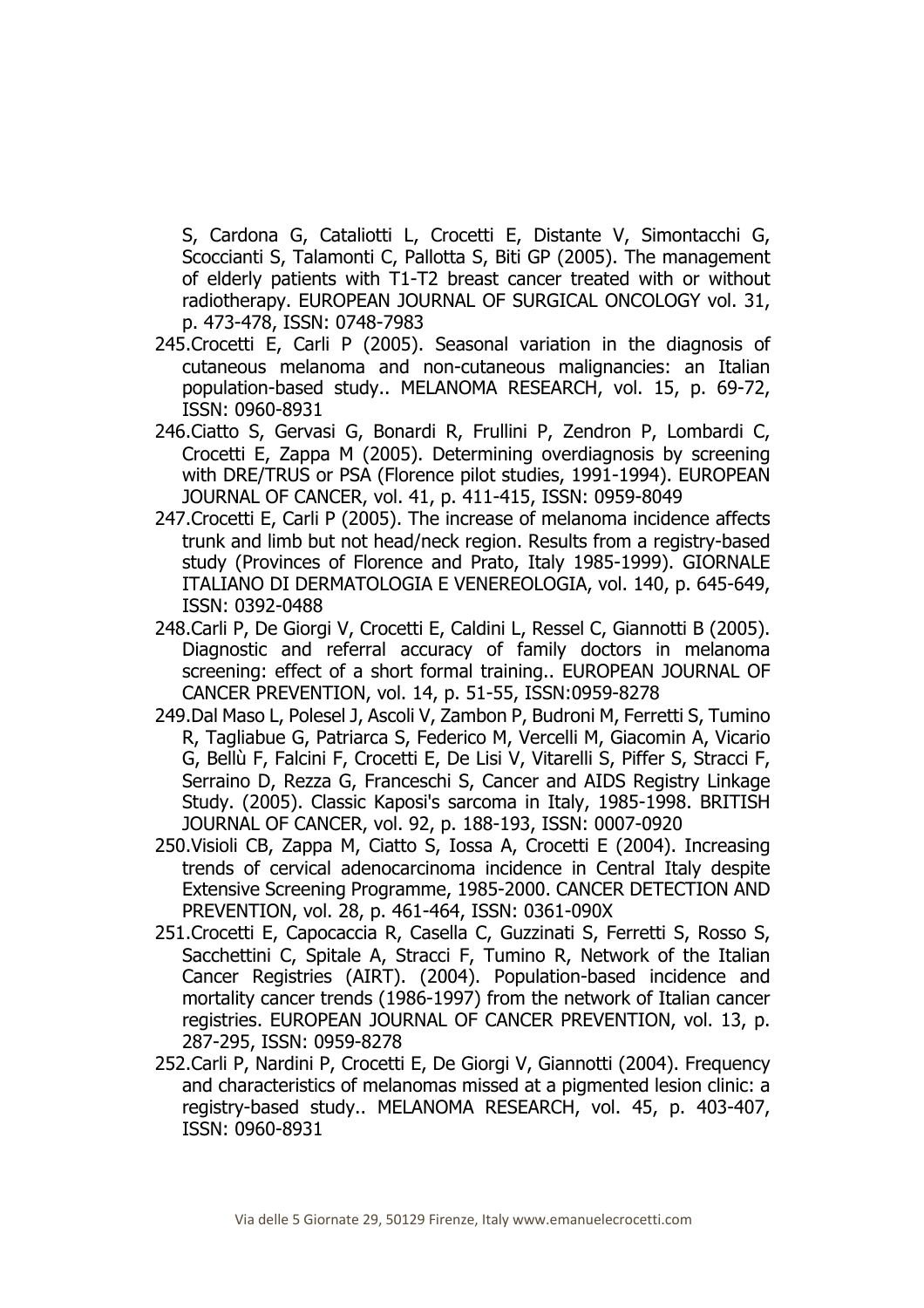- 253.Brancato B, Bonardi R, Crocetti E, Catarzi S, Risso G, Ciatto S (2004). Clinical significance and optimal management of patients with an "atypia, probably benign" (C3) report at FNAC of the breast.. THE BREAST JOURNAL, vol. 10, p. 485-489, ISSN: 1075-122X
- 254.Ciatto S, Rubeca T, Confortini M, Pontenani G, Lombardi C, Zendron P, Di Lollo S, Crocetti E (2004). Free to total PSA ratio is not a reliable predictor of prostate biopsy outcome. TUMORI, vol. 90, p. 324-327, ISSN: 0300-8916
- 255.Giovannetti L, Crocetti E, Chellini E, Martini A, Balocchini E, Costantini AS (2004). Temporal trends in AIDS incidence and mortality in Tuscany (1987-2000). EPIDEMIOLOGIA E PREVENZIONE, vol. 28, p. 100-106, ISSN: 1120-9763
- 256.Capocaccia R, Crocetti E (2004). The use of models for estimating overall incidence trend. EPIDEMIOLOGIA E PREVENZIONE, vol. 28, p. 22-26, ISSN: 1120-9763
- 257.Crocetti E, Capocaccia R, Casella C, Ferretti S, Guzzinati S, Rosso S, Sacchettini C, Spitale A, Stracci F, Tumino R (2004). Cancer trends in Italy: figures from the cancer registries (1986-1997). EPIDEMIOLOGIA E PREVENZIONE, vol. 28, p. 1-6-6, ISSN: 1120-9763
- 258.Carli P, De Giorgi V, Crocetti E, Mannone F, Massi D, Chiarugi A, Giannotti B (2004). Improvement of malignant/benign ratio in excised melanocytic lesions in the 'dermoscopy era': a retrospective study 1997- 2001.. BRITISH JOURNAL OF DERMATOLOGY, vol.150, p. 687-692, ISSN: 0007-0963
- 259.Carli P, de Giorgi V, Chiarugi A, Nardini P, Weinstock MA, Crocetti E, Stante M, Giannotti B (2004). Addition of dermoscopy to conventional naked-eye examination in melanoma screening: a randomized study.. JOURNAL OF THE AMERICAN ACADEMY OF DERMATOLOGY, vol. 50, p. 283-289, ISSN: 0190-9622
- 260.Miccinesi G, Crocetti E, Benvenuti A, Paci E. (2004). Suicide mortality is decreasing among cancer patients in Central Italy. EUROPEAN JOURNAL OF CANCER, p. 1053-1057,ISSN: 0959-8049
- 261.Crocetti E, Carli P (2004). Risk of second primary cancers, other than melanoma, in an Italian population-based cohort of cutaneous malignant melanoma patients.. EUROPEAN JOURNAL OF CANCER PREVENTION, vol. 13, p. 33-37, ISSN: 0959-8278
- 262.Crocetti E, Carli (2004). Only superficial spreading melanoma is causing the melanoma epidemics? EUROPEAN JOURNAL OF EPIDEMIOLOGY, vol. 19, p. 91-92, ISSN: 0393-2990
- 263.Miccinesi G, Crocetti E, Morino P, Fallai M, Piazza M, Cavallini V, Paci E (2003). Palliative home care reduces time spent in hospital wards: a population-based study in the Tuscany Region, Italy.. CANCER CAUSES & CONTROL, vol. 14, p. 971-977, ISSN: 0957-5243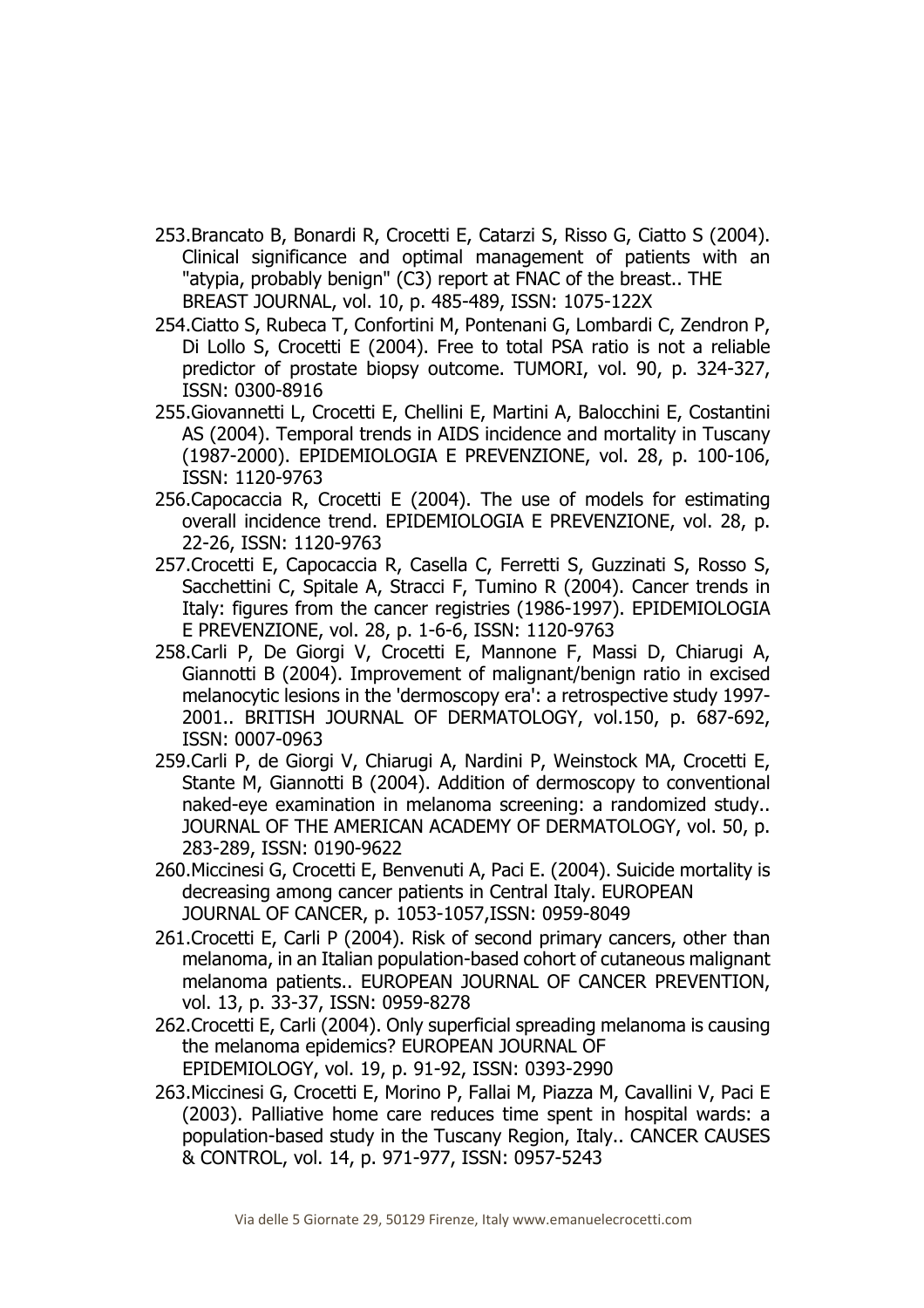- 264.Dal Maso L, Franceschi S, Polesel J, Braga C, Piselli P, Crocetti E, Falcini F, Guzzinati S, Zanetti R, Vercelli M, Rezza G, Cancer and AIDS Registy Linkage Study. (2003). Risk of cancer in persons with AIDS in Italy, 1985-1998. BRITISH JOURNAL OF CANCER, vol. 89, p. 94-100, ISSN: 0007-0920
- 265.Zappa M, Visioli C, Crocetti E, Buonamici C, Baccini A, Taddei S, Ciatto S (2003). Practice of opportunistic PSA screening in the Florence District. EUROPEAN JOURNAL OF CANCER PREVENTION, vol. 12, p. 201-204, ISSN: 0959-8278
- 266.Crocetti E, Paci E (2003). Malignant carcinoids in the USA, SEER 1992- 1999. An epidemiological study with 6830 cases. EUROPEAN JOURNAL OF CANCER PREVENTION, vol. 12, p. 91-94, ISSN: 0959-8278
- 267.Ciatto S, Cecchini S, Gervasi G, Landini A, Zappa M, Crocetti E (2003). Surveillance for endometrial cancer with transvaginal ultrasonography of breast cancer patients under tamoxifen treatment. BRITISH JOURNAL OF CANCER, vol. 88, p. 1175-1179, ISSN: 0007-0920
- 268.Quaglia A, Vercelli M, Puppo A, Casella C, Artioli E, Crocetti E, Falcini F, Ramazzotti V, Tagliabue G, Prostate Working Group (2003). Prostate cancer in Italy before and during the 'PSA era': survival trend and prognostic determinants. EUROPEAN JOURNAL OF CANCER PREVENTION, vol. 12, p. 145-152, ISSN: 0959-8278
- 269.Melioli G, Semino C, Margarino G, Mereu P, Scala M, Cangemi G, Crocetti E, Machì AM, Ferlazzo G (2003). Expansion of natural killer cells in patients with head and neck cancer: detection of "noninhibitory" (activating) killer Ig-like receptors on circulating natural killer cells.. HEAD & NECK vol. 25, p. 297-305, ISSN: 1043-3074
- 270.Crocetti E, Carli P (2003). Unexpected reduction of mortality rates from melanoma in males living in central Italy. EUROPEAN JOURNAL OF CANCER, vol. 39, p. 818-821, ISSN: 0959-8049
- 271.Crocetti E, Carli P (2003). Changes from mid-1980s to late 1990s among clinical and demographic correlates of melanoma thickness. EUROPEAN JOURNAL OF DERMATOLOGY, vol. 13, p. 72-75, ISSN: 1167- 1122
- 272.Crocetti E, Bernini G, Tamburini A, Miccinesi G, Paci E (2002). Incidence and survival cancer trends in children and adolescents in the Provinces of Florence and Prato (Central Italy), 1985-1997.. TUMORI, vol. 88, p. 461-466, ISSN: 0300-8916
- 273.Ciatto S, Cecchini S, Gervasi G, Landini A, Zappa M, Crocetti E (2002). Association of endometrial thickness assessed at trans-vaginal ultrasonography to endometrial cancer in postmenopausal women asymptomatic or with abnormal uterine bleeding. LA RADIOLOGIA MEDICA, vol. 104, p. 437-442, ISSN: 0033-8362
- 274.Miccinesi G, Crocetti E, Zappa M, Costantini AS, Paci E (2002). Estimates of cancer incidence in Tuscany, year 2000. Between method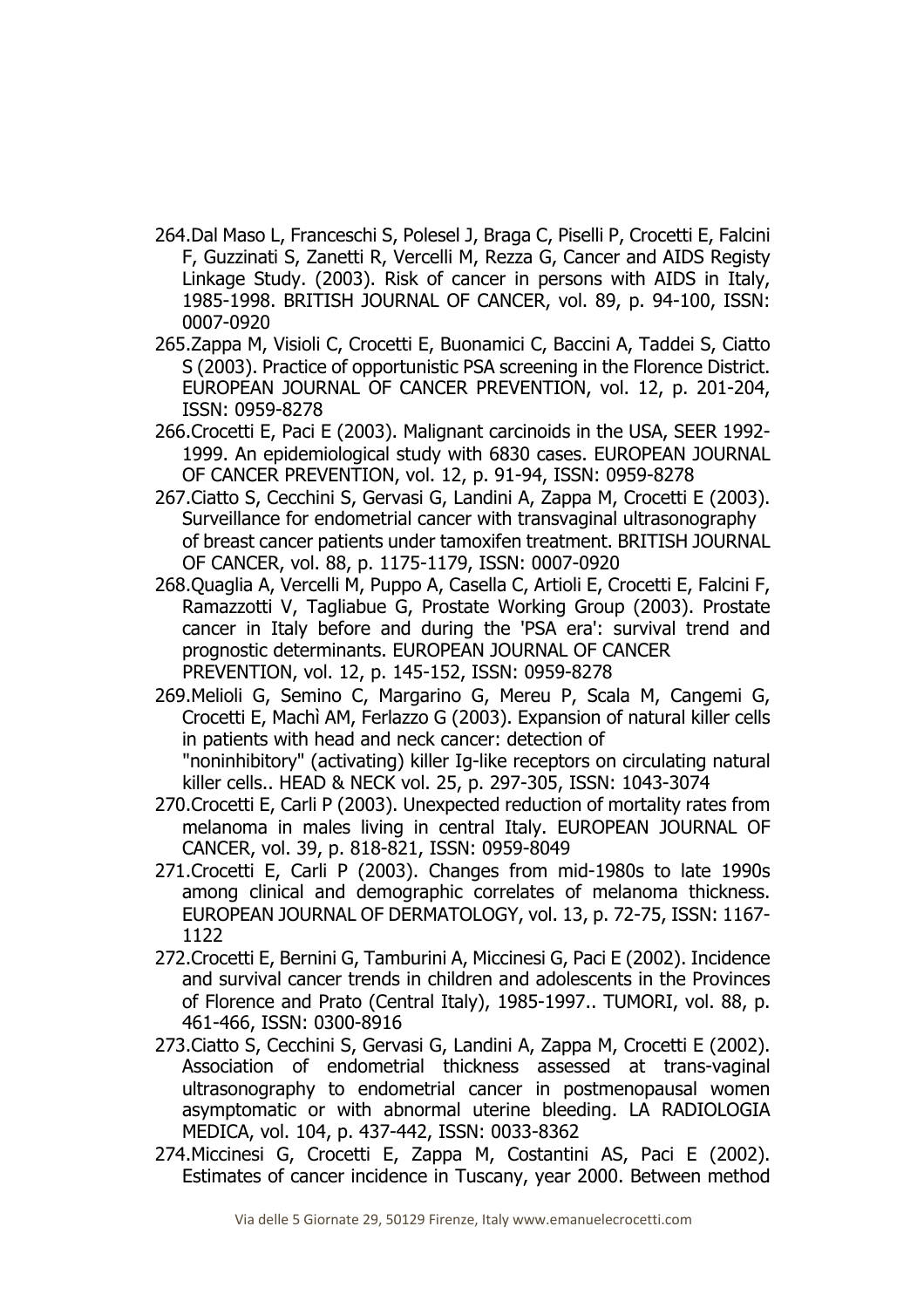accuracy and communication appropriateness. EPIDEMIOLOGIA E PREVENZIONE, vol. 26, p. 176-182, ISSN: 1120-9763

- 275.Crocetti E, Miccinesi G, Paci E, Cislaghi C (2002). What is hidden behind urban and semiurban cancer incidence and mortality differences in central Italy?. TUMORI, vol. 88, p. 257-261, ISSN: 0300-8916
- 276.Crocetti E, Paci E, Miccinesi G, Costantini AS, Zappa M (2002). Time trends in cancer incidence and mortality in central Italy. EUROPEAN JOURNAL OF CANCER PREVENTION, vol. 11, p. 387-395, ISSN 0959- 8278
- 277.Paci E, Duffy SW, Giorgi D, Zappa M, Crocetti E, Vezzosi V, Bianchi S, Cataliotti L, del Turco MR (2002). Are breast cancer screening programmes increasing rates of mastectomy? Observational study.. BMJ BRITISH MEDICAL JOURNAL, vol. 325, p. 418, ISSN:1019-8350
- 278.Paci E, Duffy SW, Giorgi D, Zappa M, Crocetti E, Vezzosi V, Bianchi S, del Turco MR (2002). Quantification of the effect of mammographic screening on fatal breast cancers: The Florence Programme 1990-96.. BRITISH JOURNAL OF CANCER, vol. 87, p. 65-69, ISSN: 0007-0920
- 279.Gorini G, Merler E, Chellini E, Crocetti E, Costantini AS (2002). Is the ratio of pleural mesothelioma mortality to pleural cancer mortality approximately unity for Italy? Considerations from the oldest regional mesothelioma register in Italy.. BRITISH JOURNAL OF CANCER, vol. 86, p. 1970-1971, ISSN 0007-0920
- 280.Crocetti E, Paci E (2002). What gender differences in cancer incidence changed during the last 10 years in central Italy?. TUMORI, vol. 88, p. 13-17, ISSN: 0300-8916
- 281.Ciatto S, Bonardi R, Gervasi G, Lombardi C, Di Lollo S, Crocetti E, Zappa M (2002). Transperineal sonography guided biopsy of the prostate: critical review of 1107 cases. LA RADIOLOGIA MEDICA vol. 103, p. 219- 223, ISSN: 0033-8362
- 282.Crocetti E, Giovannetti L (2002). Decreasing AIDS mortality rates among young adults in the city of Florence, 1987-1999.. JOURNAL OF EPIDEMIOLOGY AND COMMUNITY HEALTH, vol. 56, p. 399, ISSN: 0143- 005X
- 283.Paci E, Giorgi D, Bianchi S, Vezzosi V, Zappa M, Crocetti E, Rosselli del Turco M (2002). Assessment of the early impact of the populationbased breast cancer screening programme in Florence (Italy) using mortality and surrogate measures. EUROPEAN JOURNAL OF CANCER, vol. 38, p. 568-573, ISSN: 0959-8049
- 284.Crocetti E, Paci E (2002). Trends in lung adenocarcinoma incidence and survival. LUNG CANCER, vol. 35, p. 215-216, ISSN: 0169-5002
- 285.Crocetti E, Miccinesi G, Paci E, Zappa M (2001). Incidence of second cancers among women with in situ carcinoma of the breast. THE BREAST, vol. 10, p. 438-441, ISSN: 0960-9776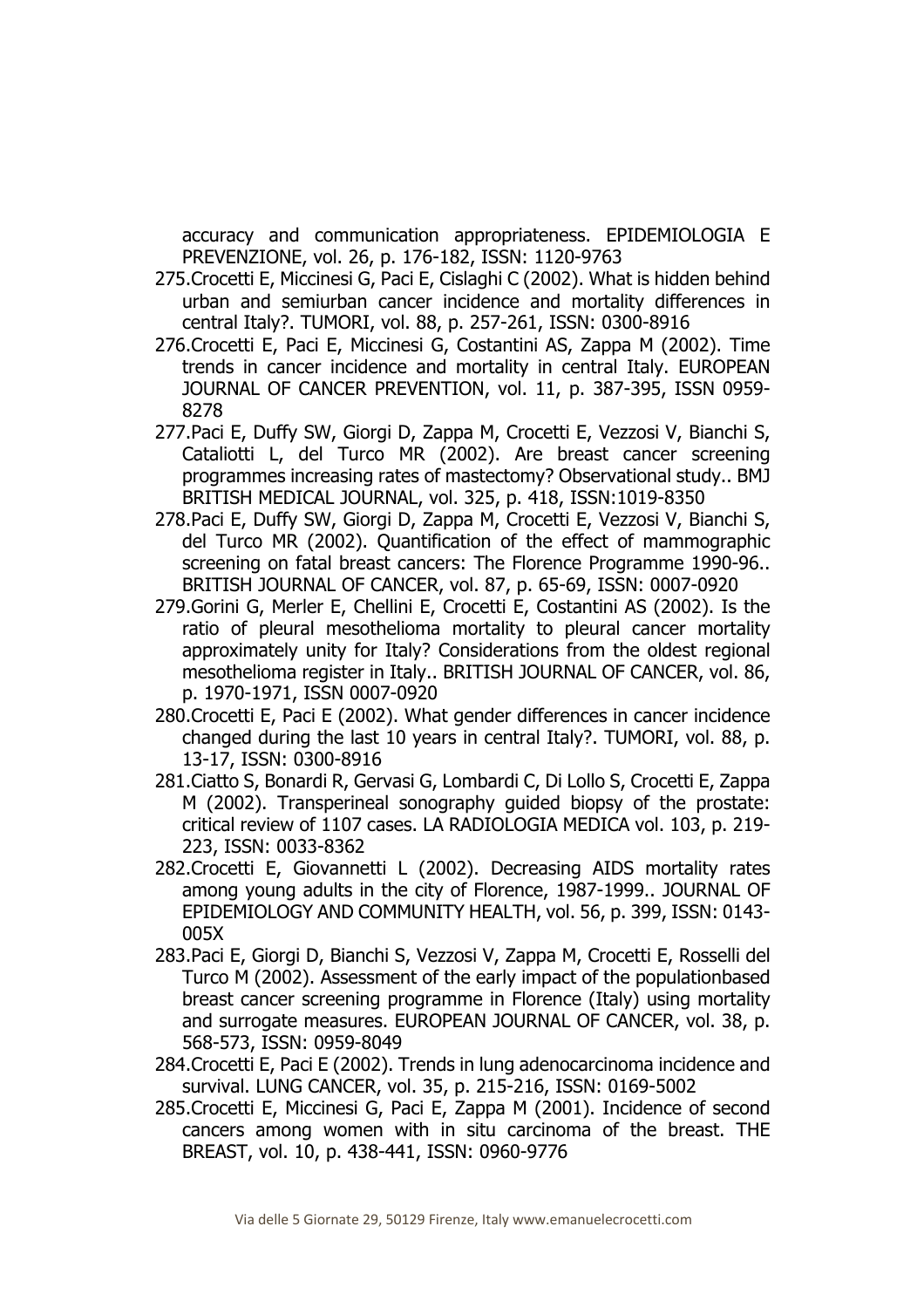- 286.Crocetti E, Buiatti E, Falini P, Italian Multiple Primary Cancer Working Group (2001). Multiple primary cancer incidence in Italy. EUROPEAN JOURNAL OF CANCER, vol. 37, p. 2449-2456, ISSN: 0959-8049
- 287.Crocetti E, Miccinesi G, Paci E, Zappa M (2001). An application of the two-source capture-recapture method to estimate the completeness of the Tuscany Cancer Registry, Italy. EUROPEAN JOURNAL OF CANCER PREVENTION, vol. 10, p. 417-423, ISSN:0959-8278
- 288.Patriarca S, Gafà L, Ferretti S, Vitarelli S, Cesaraccio R, Crocetti E, Ferrante MC, Rollo P, Tagliabue G (2001). Coding criteria of bladder cancer: effects on estimating survival. EPIDEMIOLOGIA E PREVENZIONE, vol. 23, p. 42-47, ISSN: 1120-9763
- 289.Crocetti E, De Lisi V, Gafà L, Sechi O, Mangone L (2001). Net survival: comparison between relative and cause-specific survival estimates.. EPIDEMIOLOGIA E PREVENZIONE, vol. 25, p. 32-36, ISSN: 1120-9763
- 290.Crocetti E, Arniani S, Bordoni F, Maciocco G, Zappa M, Buiatti E (2001). Effectiveness of influenza vaccination in the elderly in a community in Italy. EUROPEAN JOURNAL OF EPIDEMIOLOGY, vol. 17, p. 163-168, ISSN: 0393-2990
- 291.Crocetti E, Miccinesi G, Paci E (2001). Decreasing incidence of all histological subtypes of oesophagus cancer in Tuscany, Italy. EUROPEAN JOURNAL OF CANCER PREVENTION, vol. 10, p. 379-380, ISSN: 0959-8278
- 292.Barchielli A, Amorosi A, Balzi D, Crocetti E, Nesi G (2001). Long-term prognosis of gastric cancer in a European country: a population-based study in Florence (Italy). 10-year survival of cases diagnosed in 1985- 1987.. EUROPEAN JOURNAL OF CANCER, vol. 37, p. 1674-1680, ISSN: 0959-8049
- 293.Dal Maso L, Rezza G, Zambon P, Tagliabue G, Crocetti E, Vercelli M, Zanetti R, Falcini F, Tonini G, Mangone L, De Lisi V, Ferretti S, Tumino R, Stanta G, Vitarelli S, Serraino D, Franceschi S, Cancer and AIDS Registry Linkage Study. (2001). Non-Hodgkin lymphoma among young adults with and without AIDS in Italy.. INTERNATIONAL JOURNAL OF CANCER, vol. 93, p. 430-435, ISSN: 0020-7136
- 294.Crocetti E, Ciatto S, Zappa M (2001). Prostate cancer: different incidence but not mortality trends within two areas of Tuscany, Italy. JOURNAL OF THE NATIONAL CANCER INSTITUTE, vol. 93, p. 876-877, ISSN: 0027-8874
- 295.Zappa M, Castiglione G, Paci E, Grazzini G, Rubeca T, Turco P, Crocetti E, Ciatto S (2001). Measuring interval cancers in population-based screening using different assays of fecal occult blood testing: the District of Florence experience. INTERNATIONAL JOURNAL OF CANCER, vol. 92, p. 151-154, ISSN 0020-7136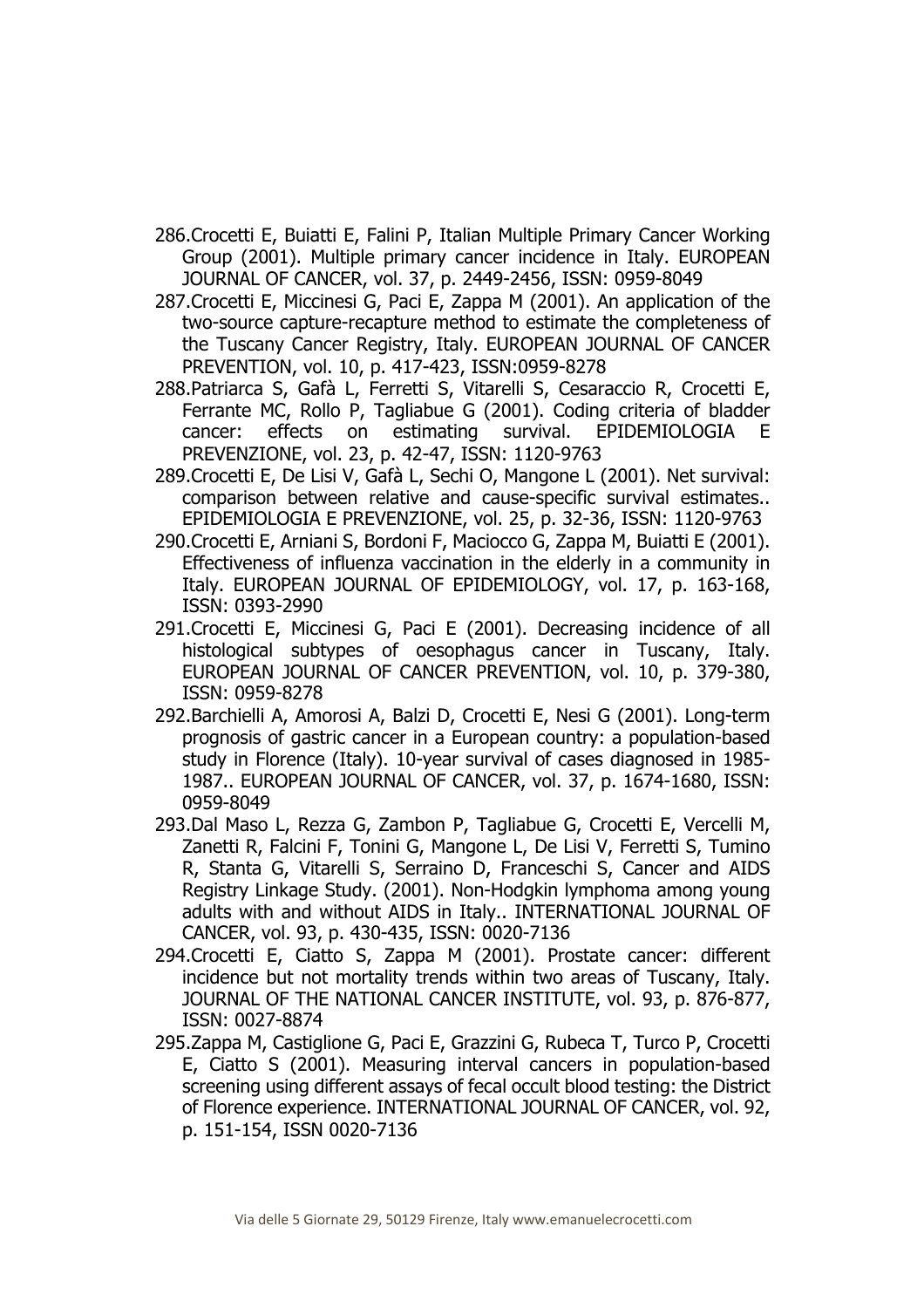- 296.Crocetti E, Paci E (2001). Stage IA non-small cell lung cancer: a small proportion of cases in the general population. CHEST, vol. 119, p. 313- 315, ISSN: 0012-3692
- 297.Crocetti E, Paci E (2001). Prevalence of hysterectomy and its effect on uteran cancer incidence rates. GYNECOLOGIC ONCOLOGY, vol. 79, p. 337-338, ISSN: 0090-8258
- 298.Crocetti E (2000). Epidemiology of suicide pacts in central Italy.. EPIDEMIOLOGY, vol. 11, p. 737-738, ISSN: 1044-3983
- 299.Crocetti E, Barchielli A, Amorosi A, Saint Omer FB, Biancalani M, Giannini A, Zolfanelli L (2000). The availability of histologic grading among 5,923 Italian cancer patients and its relationship with survival: a population-based study.. TUMORI, vol. 86, p. 130-133, ISSN: 0300-8916
- 300.Barchielli A, Paci E, Balzi D, Bianchi S, Crocetti E, del Turco MR, Buiatti E (1999). Early diagnosis, place of diagnosis and persistent differences at 10 years in breast cancer survival. Hospitals and breast clinic cases prognosis. EUROPEAN JOURNAL OF CANCER PREVENTION, vol. 8, p. 281-287 ISSN: 0959-8278
- 301.Vercelli M, Quaglia A, Casella C, Parodi S, Berrino F, Micheli A, Capocaccia R, grupppi di lavoro Eurocare, Crocetti E, Itapreval, Crocetti E (1999). Principali neoplasie in età geriatrica: indici di incidenza, sopravvivenza e prevalenza in Europa e in Italia. GERIATRIA, vol. 19, ISSN: 1122-5807
- 302.Barchielli A, Crocetti E, Zappa M (1999). Has the PSA wave already crashed upon us? Changes in the epidemiology of prostate cancer from 1985 to 1994 in central Italy. ANNALS OF ONCOLOGY, vol. 10, p. 361- 362, ISSN: 0923-7534
- 303.Crocetti E, Bardazzi G, Cipriani F, Allamani A, Landucci S, Buiatti E (1999). Cancer incidence among alcoholics in Florence, Italy. A population-based study. ALCOLOGIA, vol. 11, p. 83-86, ISSN: 0394- 9826
- 304.Crocetti E, Crotti N, Feltrin A, Ponton P, Geddes M, Buiatti E (1998). The use of complementary therapies by breast cancer patients attending conventional treatment. EUROPEAN JOURNAL OF CANCER, vol. 34, p. 324-328, ISSN: 0959-8049
- 305.Crocetti E, Arniani S, Buiatti E (1998). Synchronous and metachronous diagnosis of multiple primary cancers. TUMORI, vol. 84, p. 9-13, ISSN: 0300-8916
- 306.Crocetti E, Arniani S, Acciai S, Barchielli A, Buiatti E (1998). High suicide mortality soon after diagnosis among cancer patients in central Italy. BRITISH JOURNAL OF CANCER, vol. 77, p. 1194-1196, ISSN: 0007-0920
- 307.Crocetti E, Barchielli A (1998). Risk of metachronous primary cancers in women with cervical tumor--an Italian population-based study.. GYNECOLOGIC ONCOLOGY, vol. 68, p. 215-216, ISSN: 0090-8258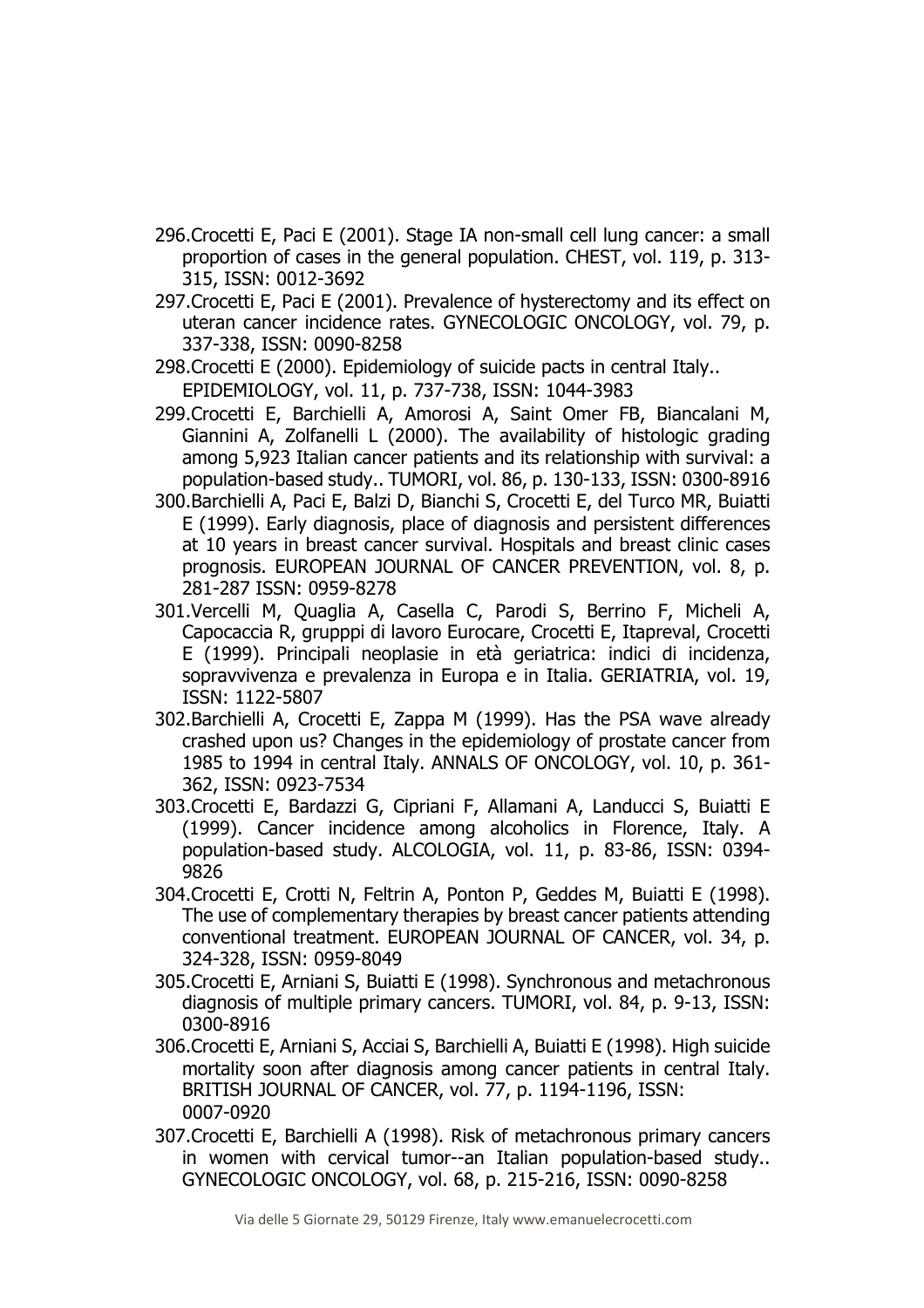- 308.Crocetti E (1997). Epidemiological features of a population-based series of 13 Merkel cell carcinomas. GIORNALE ITALIANO DI DERMATOLOGIA E VENEREOLOGIA, ISSN:0392-0488
- 309.Buiatti E, Crocetti E, Acciai S, Gafà L, Falcini F, Milandri C, La Rosa M (1997). Incidence of second primary cancers in three Italian populationbased cancer registries. EUROPEAN JOURNAL OF CANCER, vol. 33, p. 1829-1834, ISSN: 0959-8049
- 310.Crocetti E, Buiatti E (1997). Re: multiple neoplasias: an oncologic reality.. JOURNAL OF THE NATIONAL CANCER INSTITUTE, vol. 89, p. 1634-1636, ISSN: 0027-8874
- 311.Crocetti E (1997). Gastrointestinal carcinoid tumours. A populationbased study. ITALIAN JOURNAL OF GASTROENTEROLOGY AND HEPATOLOGY, vol. 29, p. 135-137,ISSN: 1125-8055
- 312.Crocetti E, Geddes da Filicaia M, Crotti N, Dell'Olio E, Spigai R (1997). The emigrationof Italian patients to countries of the European Economic Community. Review of data published by the Ministry of Health. EPIDEMIOLOGIA E PREVENZIONE, vol. 21, p. 100-105, ISSN: 1120- 9763
- 313.Crocetti E, Buiatti E, Amorosi A. (1997). Epidemiology of carcinoid tumours in central Italy. EUROPEAN JOURNAL OF EPIDEMIOLOGY, p. 357-359, ISSN: 0393-2990
- 314.Buiatti E, Crocetti E, Conti E, Falcini F, Gafà L. (1997). Comparability issues within the ITACARE data base. TUMORI, vol. 83, p. 25-32, ISSN: 0300-8916
- 315.Crocetti E (1996). Small bowel tumours in Tuscany.. ITALIAN JOURNAL OF GASTROENTEROLOGY, vol. 28, p. 531, ISSN: 0392-0623
- 316.Crocetti E, Crotti N, Montella M, Musso M. (1996). Complementary medicine and oncologists' attitudes: a survey in Italy. TUMORI, vol. 82, p. 539-542, ISSN: 0300-8916
- 317.Buiatti E, Crocetti E, Gafà L, Falcini F, Amorosi A, Milandri C, La Rosa M (1996). Agreement estimate among three Italian cancer registries in the coding of multiple primary cancers.. TUMORI, vol. 82, p. 533-538, ISSN: 0300-8916
- 318.Crocetti E, Lecker S, Buiatti E, Storm HH (1996). Problems related to the coding of multiple primary cancers. EUROPEAN JOURNAL OF CANCER, vol. 32A, p. 1366-1370, ISSN: 0959-8049
- 319.Crocetti E, Barchielli A, Buiatti E, Castiglione G, Zappa M (1996). Colorectal cancer survival--population-based rates in the province of Florence.. EUROPEAN JOURNAL OF CANCER PREVENTION, vol. 5, p. 189-195, ISSN: 0959-8278
- 320.Crocetti E, Geddes M, Buiatti E (1995). I tumori pediatrici nella provincia di Firenze, 1985-89. Aspetti epidemiologici e di migrazione sanitaria. RIVISTA ITALIANA DI PEDIATRIA, vol. 21, p. 699-705, ISSN: 0392-5161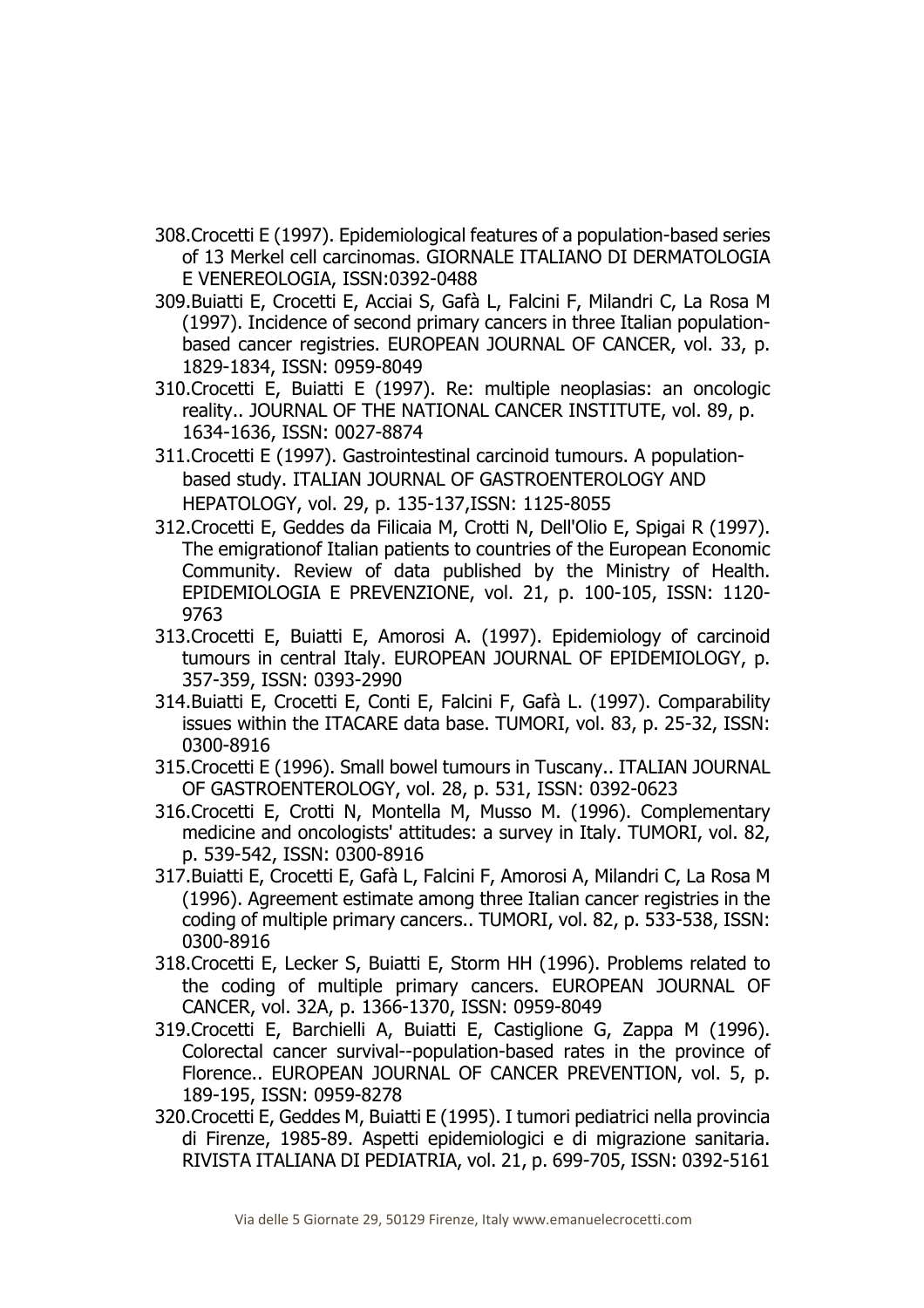321.Crocetti E, Buiatti E, Amorosi A (1995). Prostate cancer: populationbased survival rates in central Italy. TUMORI, vol. 81, p. 81- 85, ISSN:

0300-8916

- 322.Paci E, Boer R, Zappa M, de Koning HJ, van Oortmarssen GJ, Crocetti E, Giorgi D, Rosselli del Turco M, Habbema JD (1995). A model-based prediction of the impact on reduction in mortality by a breast cancer screening programme in the city of Florence, Italy. EUROPEAN JOURNAL OF CANCER, vol. 31A, p. 348-353, ISSN: 0959-8049
- 323.Crocetti E, Crotti N, Geddes M, Tournade MF (1994). The immigration of Italian patients to foreign countries. Analysis of the Gustave Roussy Institute series. EPIDEMIOLOGIA E PREVENZIONE, vol. 18, p. 204-210, ISSN: 1120-9763

324.Crocetti E, Buiatti E (1994). Male breast cancer: incidence, mortality and survival rates from an Italian population-based series. EUROPEAN JOURNAL OF CANCER, vol.30A, p. 1732-1733, ISSN: 0959-8049 325.Paci E, Rosselli del Turco M, Crocetti E, Giorgi D, Zappa M (1992). Screening mammografico per il tumore della mammella. Evidenza di efficacia e prospettive. ACTA ONCOLOGICA, vol. 13, p. 181-189, ISSN: 0393-7542

326.Palli D, Rosselli del Turco M, Buiatti E, Ciatto S, Crocetti E, Paci E (1989). Time interval since last test in a breast cancer screening programme: a case-control study in Italy.. JOURNAL OF EPIDEMIOLOGY AND COMMUNITY HEALTH, vol. 43, p. 241-248, ISSN: 0143-005X

## **Books and chapters in books**

1.Emanuele Crocetti. Epidemiologia del carcinoma renale in Carcinoma renale a cura di Giacomo Cartenì volume 4. Collana Immuno-Oncologia a cura di Carmine Pinto Il Pensiero Scientifico Editore, Roma, pagg 1-10, Settembre 2016.

2.Buzzoni C, Crocetti E. Incidenza dei tumori: fonte dei dati e metodologie da utilizzare. In Studio epidemiologico dei siti contaminati della Calabria: obiettivi, metodologia,fattibilità. A cura di Pietro Comba e Massimiliano Pitimada. Rapporti ISTISAN 16/92016, ii, p135 p.77-79. ISSN: 1123-3117 (paper) • 2384-8936 (web) http://www.iss.it/binary/publ/cont/ 16\_9\_web.pdf

3.Cartenì G (coordinatore), Vitale MG (Segretario Scientifico), Bracarda S, Cosmai L,Crocetti E, Di Lorenzo G, Lapini A, Mandressi A, Martorana G, Masini C, Montironi R,Ortega C, Passalacqua R, Porta C, Procopio G, Romano L (estensori). Linee guida tumoredel rene. Edizione 2016 AIOM, 2016 http://www.aiom.it/C\_Common/Download.asp?file=/\$Site\$/files/ doc/LG/2016\_LG\_AIOM\_Rene.pdf

4.AIOM e AIRTUM (Crocetti E.) WG. I NUMERI DEL CANCRO IN ITALIA 2016. Edizione 2016a cura de Il Pensiero Scientifico Editore, Roma. ISBN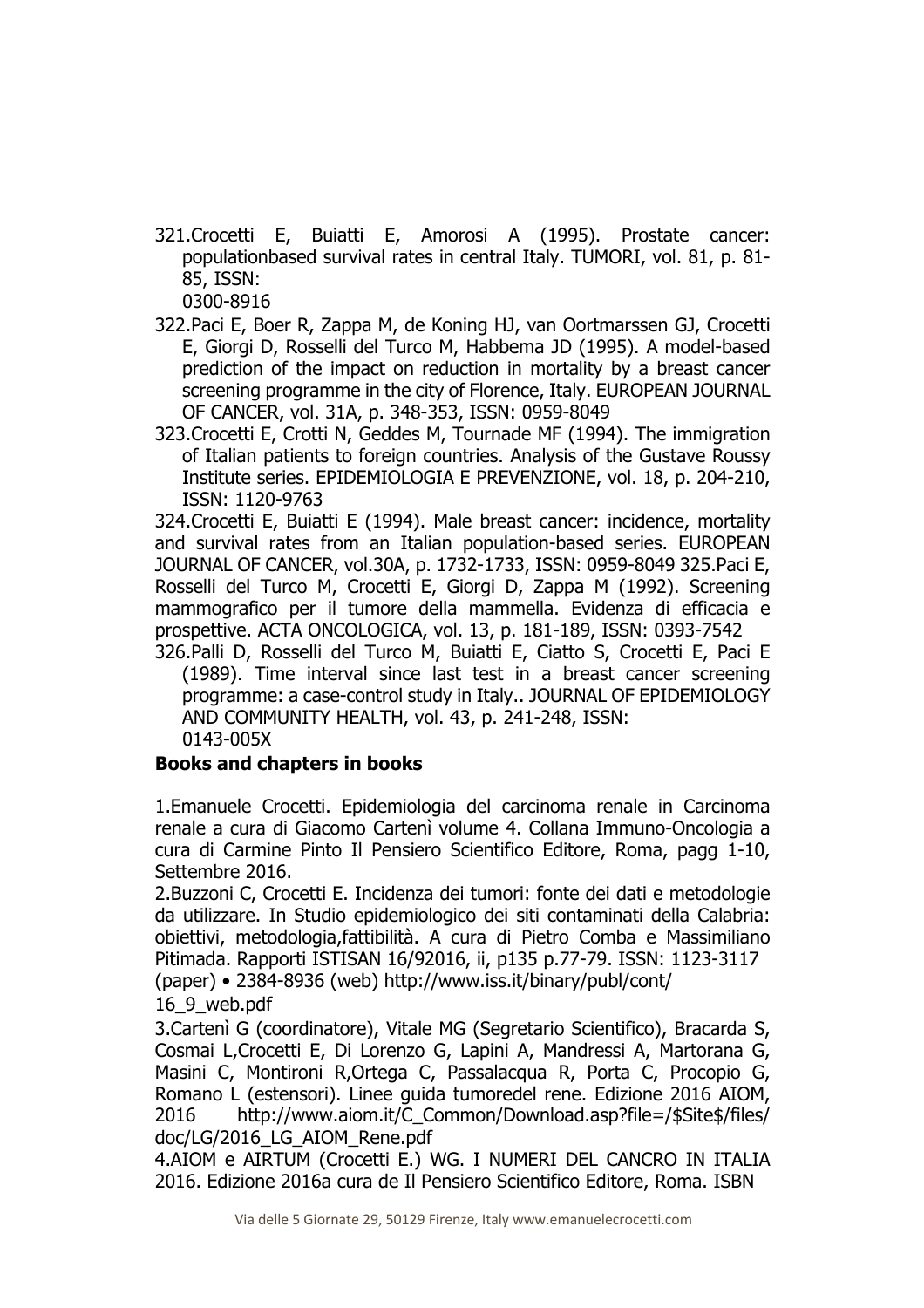978-88-490-0568-4 http://www.-registri-tumori.it/PDF/AIOM2016/ I\_numeri\_del\_cancro\_2016.pdf

5. Aiom-Airtum (Crocetti E). I numeri del cancro in Italia 2015, Intermedia editore, RodengoSaiano (Bs), September 2015.http://www.registritumori.it/PDF/AIOM2015/I\_-

numeri\_del\_cancro\_2015.pdf

6.Crocetti E. Bambini e ragazzi affetti da tumore La salute dei bambini e dei ragazzi inToscana (2014). Collana dei documenti ARS, n. 78, 2014, pag.71- 77. ISSN stampa1970-3244, http://www.atisb.it/wp-content/ uploads/2014/03/Salute-dei-bambini-edei-ragazzi-in-Toscana.pdf 7. Crocetti E. Problemi di salute. I tumori: incidenza e sopravvivenza. In: Cipriani F (coordinatore)La salute di genere in Toscana. ARS Toscana, novembre 2013, pgg 101-106https://www.ars.toscana.it/files/ aree intervento/salute di donne/salute genere -toscana/ Salute di genere Toscana Autori.pdf

8. Aiom-Airtum (Crocetti E). I numeri del cancro in Italia 2014, Intermedia editore, RodengoSaiano (Bs), luglio 2014. http://www.registritumori.it/

PDF/AIOM2014/I\_numeri\_del\_cancro\_2014.pdf

9. Aiom-Airtum (Crocetti E). I numeri del cancro in Italia 2013, Intermedia editore, RodengoSaiano (Bs), luglio 2013.http://www.registritumori.it/

PDF/AIOM2013/I\_numeri\_del\_cancro\_2013.pdf

10.Crocetti E. I Tumori incidenza e sopravvivenza in La salute di Genere. Agenzia RegionaleSanità Toscana, Collana dei documenti ARS, n. 74 2013, pag.101-107. ISSN stampa1970-3244 https://www.ars.toscana.it/files/ pubblicazioni/Volumi/2013/74\_genere\_4.pdf

11.Chiarugi A, Crocetti E, Nardini P, Borgognoni L, Gerlini G, Brandani P, Rubegni P, Lamberti A, Lo Scocco G, Salvini C, Lorenzi S, Cecchi R, Sirna R, Gattai R, Battistini S, Neri C. Il 'melanoma spesso' in Toscana: uno studio multicentrico in I programmi di screening della regione Toscana 14° rapporto annuale. ISPO, Scientific Press, dicembre 2013; ISBN 978-88- 86233-20-0 http://www.ispo.toscana.it/sites/default/files/

D o c u m e n t i / m o n o g r a f i e / 14<sup>°</sup>

%20Rapporto%20Annuale%20Programmi%20Screening\_2013.pdf

12.Crocetti E. Epidemiologia dei tumori nella popolazione anziana. In: Il profilo di salute degli anziani in Toscana. 2012 https://www.ars.toscana.it/ files/pubblicazioni/Volumi/2012/67\_profilo\_salute\_anziani.pdf

13.AIOM - AIRTUM (Crocetti E). I numeri del cancro in Italia 2012. p.

1-124, Brescia:Intermediaeditore http://www.registri-tumori.it/PDF/

AIOM2012/I\_numeri\_del\_cancro\_2012.pdf

14.Crocetti E. Epidemiologia e prevenzione primaria. incidenza, prevalenza, sopravvivenza e mortalità. In: Basi scientifiche per la definizione di linee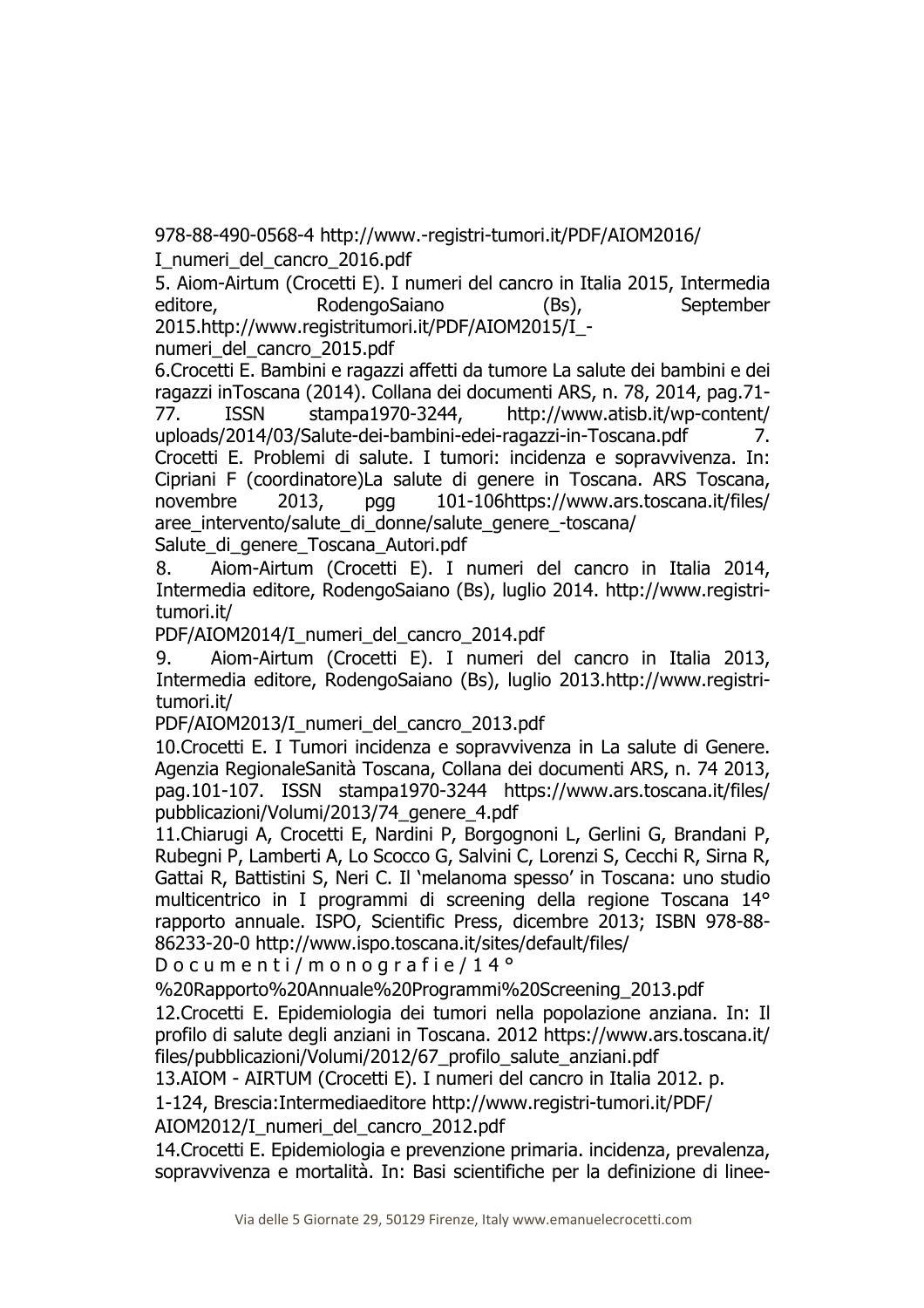guida in ambito clinico per il Melanoma cutaneo. Brescia:Intermedia editore, 2011ISBN: 9788890363177http:// w w w . s a l u t e . g o v . i t / i m g s / C\_17\_downloadMiaPelle\_4\_allegati\_itemAllegati\_0\_allegato.pdf

15.AIOM - AIRTUM (Crocetti E). I numeri del cancro in Italia. 2011. p. 1- 86, Brescia: Inte r m e d i a . h t t p : / / w w w. r e q i s t r i - t u m o r i . i  $t$  / P D F / A I O M 2 0 1 1 /I\_numeri\_del\_cancro\_2011.pdf

16.Silvestri C, Innocenti F, Orsini F, Crocetti E, Buzzoni C (2011). Il suicidio: epidemiologia e prevenzione. In: L'epidemiologia della salute mentale in Toscana. p. 49-82 https://www.ars.toscana.it/files/ pubblicazioni/Volumi/2011/63\_salute\_mentalexweb.pdf

17.Buzzoni C, Crocetti E, Ferretti S (2011). Il tumore della mammella in Italia: una sintesi dei dati dei Registri Tumori. In: Come cambia l'epidemiologia del tumore della mammella in Italia. I risultati del progetto Impatto dei programmi di screening mammografico. p. 15-18,

PISA:PACINI EDITORE SPA http://www.registri-tumori.it/cms/files/ impatto.pdf

18.Paci E, Buzzoni C, Crocetti E (2011). Epidemiologia dei tumori in Italia. In: Manuale pratico di oncologia. Fondamenti per il medico non oncologo. p. 1-15, CENTO:Editeam, ISBN: 88-6135-129-8. https://www.ibs.it/ manuale-pratico-di-oncologia-fondamenti-libro-francesco-di-costanzo/e/ 9788861351295

19.Crocetti E. Problemi di salute. Tumori. In: Regione Toscana. Relazione sanitaria regionale 2006-2008. Parte prima: il profilo di salute della Toscana. p. 74-101, 2010 Firenze:INEA/Nuova MCS Fotocomposizione https://www.ars.toscana.it/files/pubblicazioni/Volumi/Relazioni\_sanitarie/ relazione\_sanitaria\_2006-2008\_parte\_i.pdf

20.Crocetti E, Buzzoni C (2008). Epidemiologia descrittiva del melanoma cutaneo. In: De Giorgi V, Aric M, Lotti T. Il melanoma. Prevenzione, diagnosi e terapia. p. 1-9, CASALNOCETO: Editoriale Ferdinando Folini, ISBN: 9788872660850. https://www.amazon.it/melanoma-Prevenzionediagnosi-terapia/dp/8872660858

21.Amunni g, Luzzatto L, Biancalani L, Cantore M, Cataliotti L, Cionini L, Crispino S, FiorettoL, Maio M, Poli R, Del Ministro V, Paci E, Caldarella A, Angiolini C, Mantellini P, Crocetti E, Giusti F, Susini N, Bucciarelli V, Filippi F, Meoni V, Romei M, Sereno E, Diadoro G, Innocenti E, Romanu M, Tanzini D, Casella D, Intrieri T, Martinelli F, Buzzoni C, Sacchettini C, Manneschi G, Nuti S, Murante AM, Ferretti F, Brambini A, Bassani C, Di Leo A, Lopes Pegna A, Di Costanzo F, Gadducci A (2008). La valutazione di qualità nella rete oncologica toscana. Dalle raccomandazioni cliniche ITT agli indicatori del percorso assistenziale. 2008 ISBN: 978-88-09-40311-6

http://www.ittumori.it/ITA/pubblicazioni/documenti/

valutazione qualita.pdf

22.Paci E, Crocetti E, Benvenuti A, Buzzoni C, Caldarella A, Giovannetti L, Giusti F, Intrieri T, Manneschi G, Miccinesi G, Sacchettini C (2007). Italy,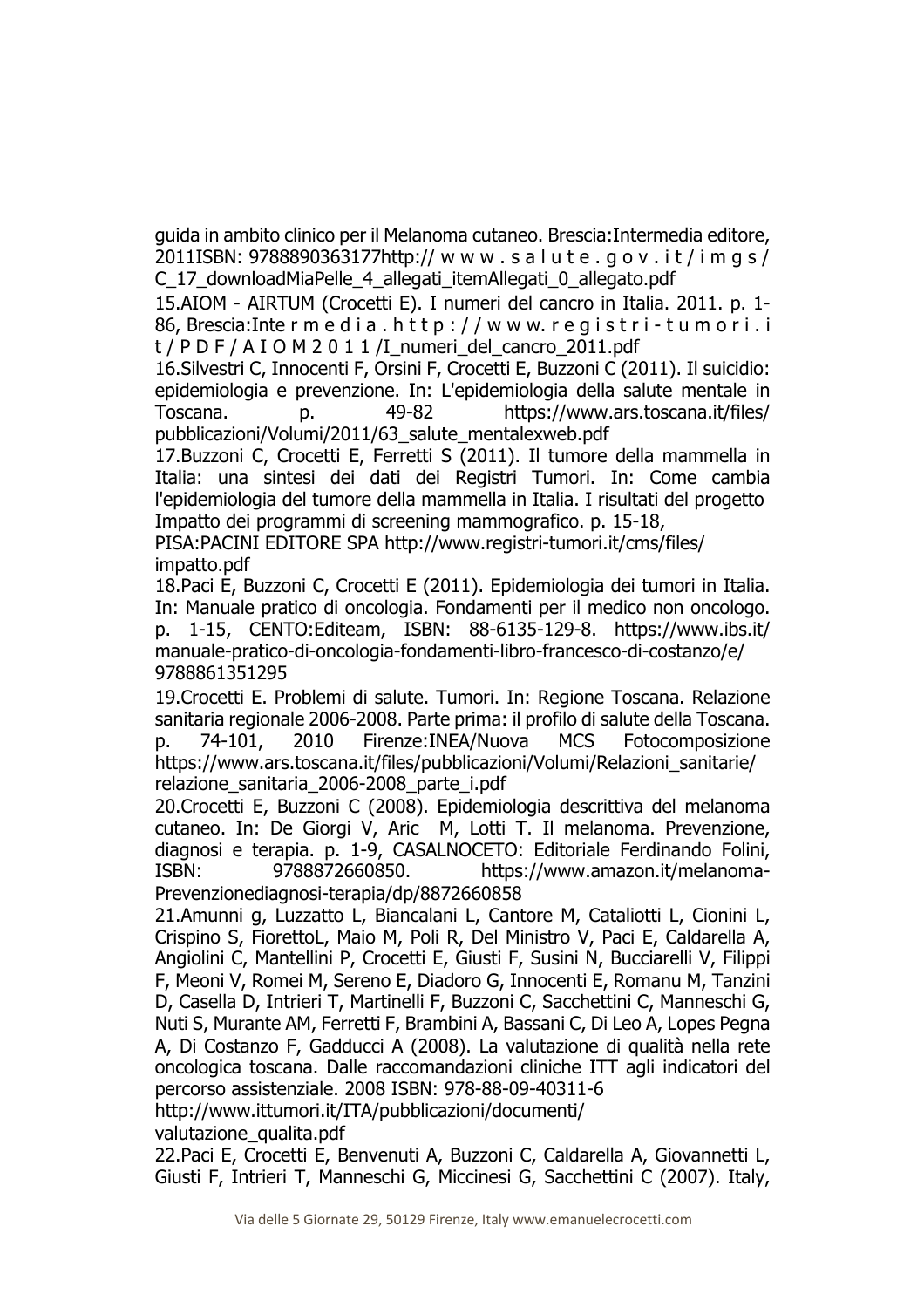Florence & Prato. Registro Tumori Toscano (R.T.T) (Tuscany Cancer Registry). In: Cancer Incidence in Five Continents, Volume IX. p. 319, LYON:IARC Scientific Pubblications, ISBN:978-92-832-2160-9

23.Borgognoni L, Carli P, Crocetti E, Maio M, Pimpinelli N, Romanini A, Santucci M, Vaggelli L Raccomandazioni cliniche per il melanoma cutaneo. FIRENZE:Scientific Press,2007, ISBN: 88-86233-33-7 http:// www.ittumori.it/ENG/pubblicazioni/raccomandazioni\_cliniche\_melanoma/ racc\_cliniche\_melanoma.pdf

24.Chellini E, Crocetti E, Mantellini P, Paci E, Sacchettini C, Seniori Costantini A (2005).Epidemiologia descrittiva dei principali tumori solidi. In: Raccomandazioni cliniche per i principali tumori solidi. 2005, p. 11-31, FIRENZE:Scientific Press, ISBN: 88-86233-34-5

http://www.ittumori.it/ITA/pubblicazioni/raccomandazioni\_cliniche.shtml 25.Paci E, Crocetti E, Miccinesi G, Benvenuti A, Intrieri T, Sacchettini C, Giovannetti L (2002). Italy, Florence Registro Tumori Toscano (R.T.T) Eugenio Paci (Tuscany Cancer Registry). In: Cancer Incidence in Five Continents vol VIII. LYON:IARC Scientific Pubblications, ISBN: 92-832- 2155-9

26.Crocetti E, Miccinesi G (2001). Incidenza, mortalità e sopravvivenza di tumori della mammella e della cervice uterina. Proiezione stime per le ASL. In: I programmi di screening per i tumori del collo dell'utero e della mammella. Organizzazione e studi. p. 1-8, FIRENZE:Regione Toscana 27.Paci E, Crocetti E, Miccinesi G, Benvenuti A, Intrieri T, Sacchettini C, Giovannetti L (2002). Italy, Florence Registro Tumori Toscano (R.T.T) Eugenio Paci (Tuscany Cancer Registry). In: Cancer Incidence in Five Continents vol VIII. LYON:IARC Scientific Pubblications, ISBN: 92-832- 2155-9

28.Buaitti E, Barchielli A, Balzi D, Carli S, Crocetti E, Giovannetti L, Orlandini C (1997). Registro Tumori Toscano. In: Zanetti R; Crosignani P; Rosso S; Vigan C. Il cancro in Italia. I dati di incidenza dei registri tumori. p. 302- 317, Roma:"Il pensiero scientifico" Editore, ISBN: 88-7002-821-6

29.Buiatti E, Crocetti E, Negri E, La Vecchia C, Geddes M (1995). I tumori in Europa. In: Rapporto sulla salute in Europa. Salute e sistemi sanitari nell'Unione Europea. p.97-136, ROMA:Ediesse s.r.l.

30.Comodo N, Crocetti E, Signorini LF (1987). La prevenzione delle infezioni nel paziente trapiantato. In: Assistenza infermieristica nel trapiantato di midollo osseo. p. 107-111, Firenze:Unità Sanitaria Locale 10/D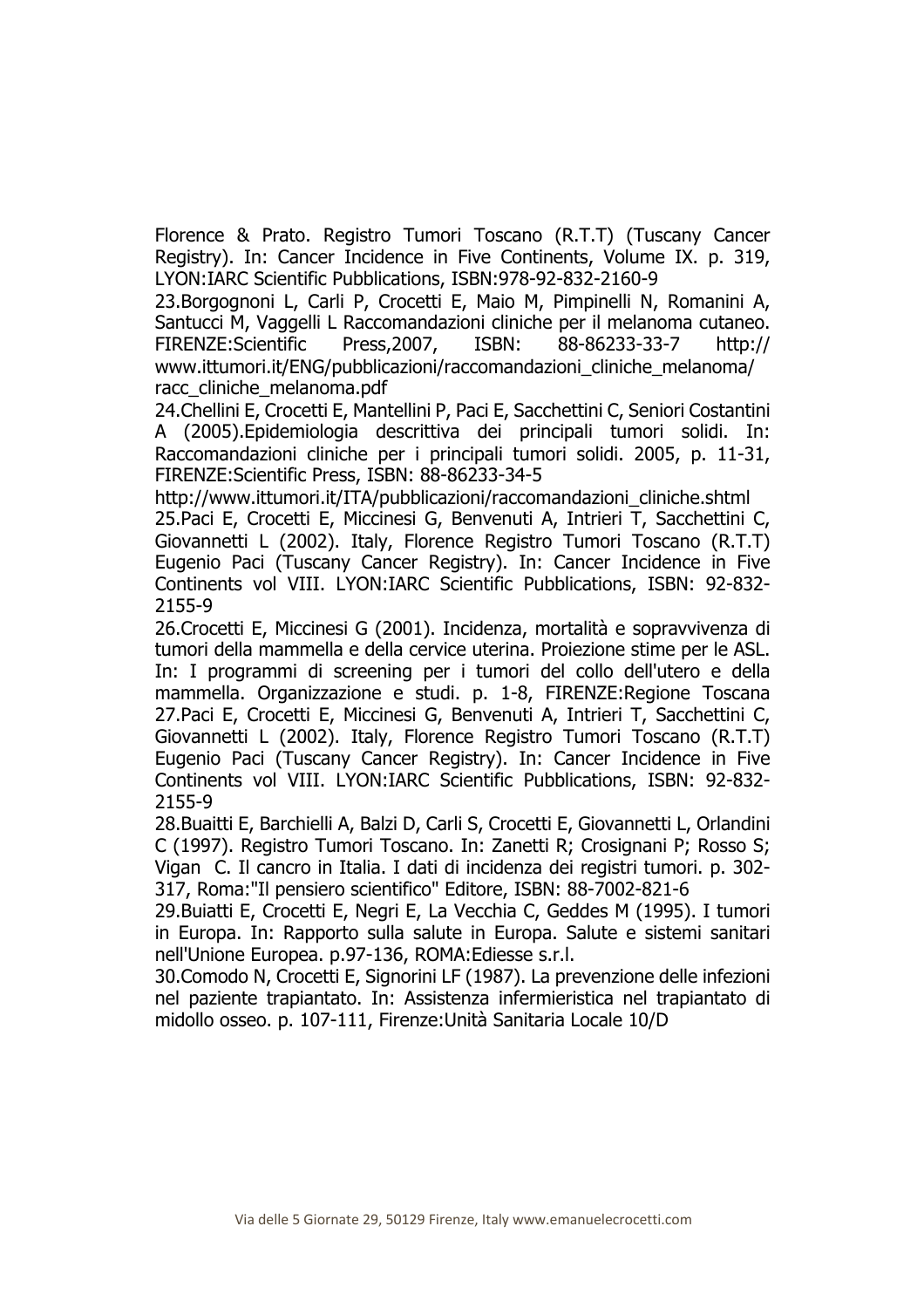## **Conference oral presentations**

- 1. Crocetti E. Italian epidemiologists don't perceive a possible conflict of interest in their public employment. Are they right ? Grell (Group for cancer registration and epidemiology in Latin Language countries) Scientific Meeting, 16-18 May 2018, Trento
- 2. Giusti F, Martos C, Crocetti E, Randi G, Neamtiu L, Dyba T, Dimitrova N, N. Carvalho R, Bettio M. Differences in base of diagnosis coding among European Cancer Registries. Grell (Group for cancer registration and epidemiology in Latin Language countries) Scientific Meeting, 16-18 May 2018, Trento
- 3. Buzzoni C, Stracci F, Bianconi F, Crocetti E, Mangone L, De Flora S. Estimated incidence of infection-associated cancers in Italy around 2015-2019.Grell (Group for cancer registration and epidemiology in Latin Language countries) Scientific Meeting, 16-18 May 2018, Trento
- 4. Contiero P, Tagliabue, Gatta G, Crocetti E, Scaburri A and the GRELL Geographic Analysis Working Group. Geographic Variation in cancer incidence in Latin-language countries. Grell (Group for cancer registration and epidemiology in Latin Language countries) Scientific Meeting, 16-18 May 2018, Trento
- 5. Martos C, Giusti F, Crocetti E, Randi G, Neamtiu L, Dyba T, Dimitrova N, N. Carvalho R, Bettio M. Understanding geographical variations in the incidence of bladder cancer in Europe. Grell (Group for cancer registration and epidemiology in Latin Language countries) Scientific Meeting, 16-18 May 2018, Trento
- 6. Randi G, Dyba T, Martos C, Giusti F, Crocetti E, Neamtiu L, Dimitrova N, N. Carvalho R, Bettio M. Comparing different approaches for estimating national incidence in European countries with partial cancer registration. Grell (Group for cancer registration and epidemiology in Latin Language countries) Scientific Meeting, 16-18 May 2018, Trento 7. Crocetti E. Skin cancer screening and secondary prevention campaigns. 14th April Hot topics in melanoma & non-melanoma Skin Cancer 2018, Florence.
- 8. Crocetti E. L'elefante nella stanza: il conflitto d'interesse insito nel rapporto di lavoro con strutture di sanità pubblica 11th-13th April XXII Riunione Scientifica AIRTUM Venezia 2018
- 9. Contiero P, ..., Crocetti E, et al. Variazioni geografiche dell'incidenza di neoplasie nei paesi di lingua latina (Grell). 11th-13th April XXII Riunione Scientifica AIRTUM Venezia 2018
- 10.Mancini S, Crocetti E, et al. Modello di Cox e algoritmo CART per l'analisi dei fattori prognostici del melanoma cutaneo: uno studio di popolazione. 11th-13th April XXII Riunione Scientifica AIRTUM Venezia 2018
- 11.Buzzoni C, Stracci F, Bianconi F, Crocetti E, et al. Stime regionali dell'incidenza oncologica associata a infezioni in Italia nel periodo 2015- 2020. 11th-13th April XXII Riunione Scientifica AIRTUM Venezia 2018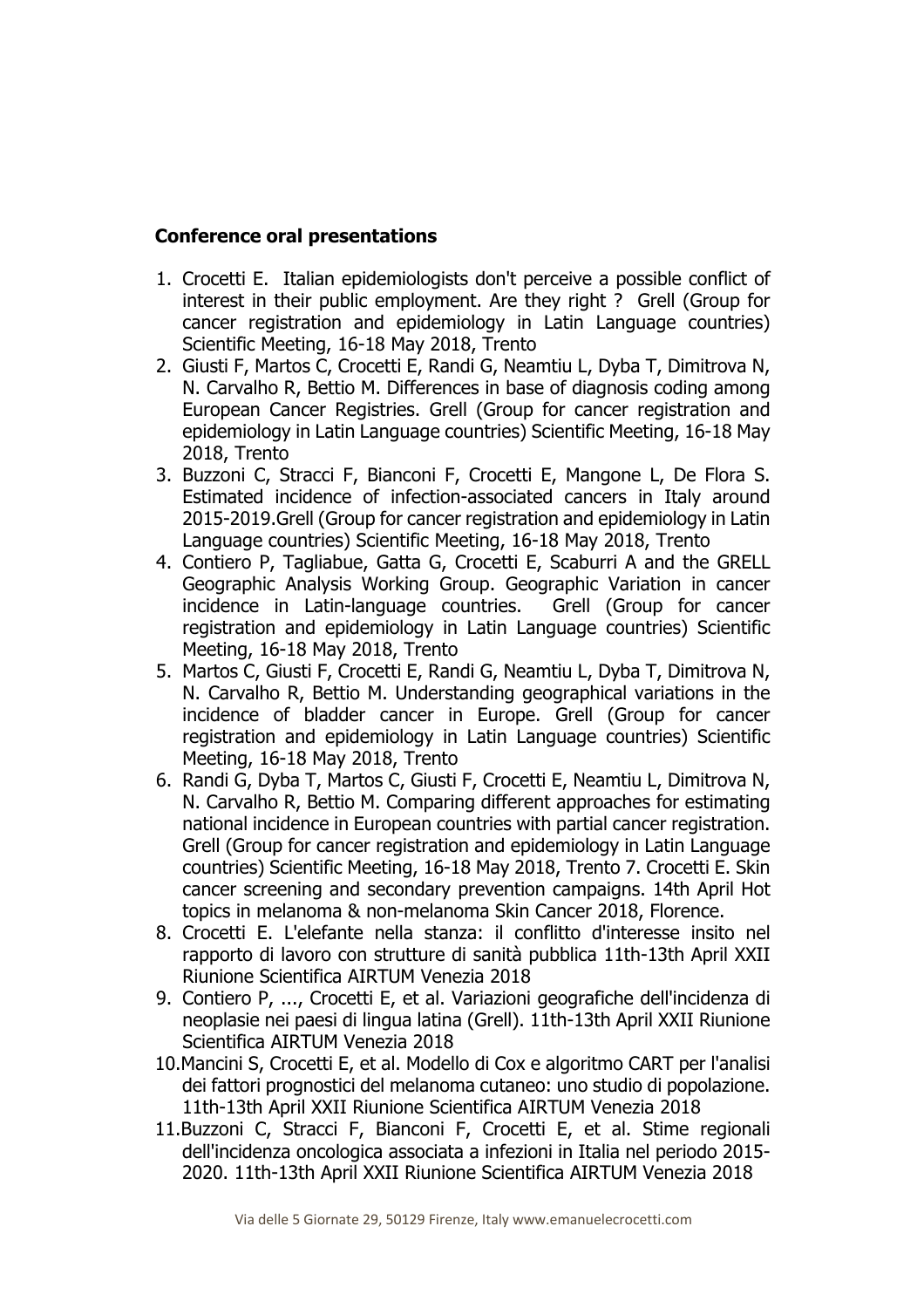- 12.Martos C, ..., Crocetti E, et al. Come interpretare le variazioni geografiche dell'incidenza deil tumore della vescica in Italia e in Europa.11th-13th April XXII Riunione Scientifica AIRTUM Venezia 2018
- 13.Dyba T,...,Crocetti E,... et al. The impact of using regional data as basis for national cancer burden predictions in Europe. Ensuring Quality and Use of Data from Cancer Registries in the 21st Century, Utrecht, The Netherlands, 17th-18th October IACR 2017
- 14.Giusti F.,...,Crocetti E.,., et al. EVALUATION OF DATA OUALITY BY PATIENTS' AGE IN EUROPEAN REGISTRIES PARTICIPATING IN THE ENCR-JRC PROJECT Ensuring Quality and Use of Data from Cancer Registries in the 21st Century, Utrecht, The Netherlands, 17th-18th October IACR 2017
- 15.Baldacchini F, Bucchi l, Falcini F, Ravaioli A, Mancini S, Crocetti E, Sassoli de Bianchi P, Ferretti S. Gli effetti del programma di screening cervicale nella Regione Emilia-Romagna sull'incidenza del cancro cervicale: uno studio di 28 anni. Oral presentation 25-27 October XLI Convegno dell'Associazione Italiana di Epidemiologia, L'epidemiologia oggi. Evidenza, comunicazione e partecipazione. Mantova. 25-27 October, Mantova.
- 16.Crocetti E. Rising cancer prevalence as emerging challenge for oncologists - Epidemiology: dimension, trends, future projections" OECI (Organization of European Cancer Institutes) 2017 Oncology Days. Scientific Conference. Brno, Czech Republic. 22nd June 2017
- 17.Crocetti E. Opening lecture: The new Grell: changes and actions. Grell Ascension Reunion 24-26 May 2017, Brussels
- 18.Crocetti E. Modernization of the cancer registry. AIRTUM experience. GOIB, REDECA - Future of the population cancer registries, 1st September 2017, Minorca (Spain)
- 19.Crocetti E, Giusti F, Randi G, Dyba T, Martos C, Bettio M. Incidence rates and intraarea variability. Grell Ascension Reunion 24-26 May 2017, Brussels
- 20.Martos C, Giusti F, Randi G, Carvalho RN, Dyba T, Rooney R, Voithenberg L, Nicholson N, Crocetti E, Bettio M. Are there differences in reporting multiple primary tumours among the European populationbased cancer registries. Grell Ascension Reunion 24-26 May 2017, Brussels
- 21.Giusti F, Martos C, Randi G, Carvalho RN, Dyba T, Rooney R, Voithenberg L, Nicholson N, Crocetti E, Bettio M. La qualità dei dati dipende dall'età? Valutazione preliminare sui dati dei RT italiani ed europei nel progetto ENCR-JRC. XXI Riunione annuale AIRTUM, 5-7 Aprile Catanzaro Lido.
- 22.Crocetti E, Giusti F, Randi G, Dyba T, Martos C, Bettio M. Tassi d'incidenza e variabilità intra-area. XXI Riunione annuale AIRTUM, 5-7 Aprile Catanzaro Lido.
- 23.Crocetti E. Il melanoma: inquadramento epidemiologico di una patologia in crescita e fattori di rischio noti. Melanoma e PCB Le evidenze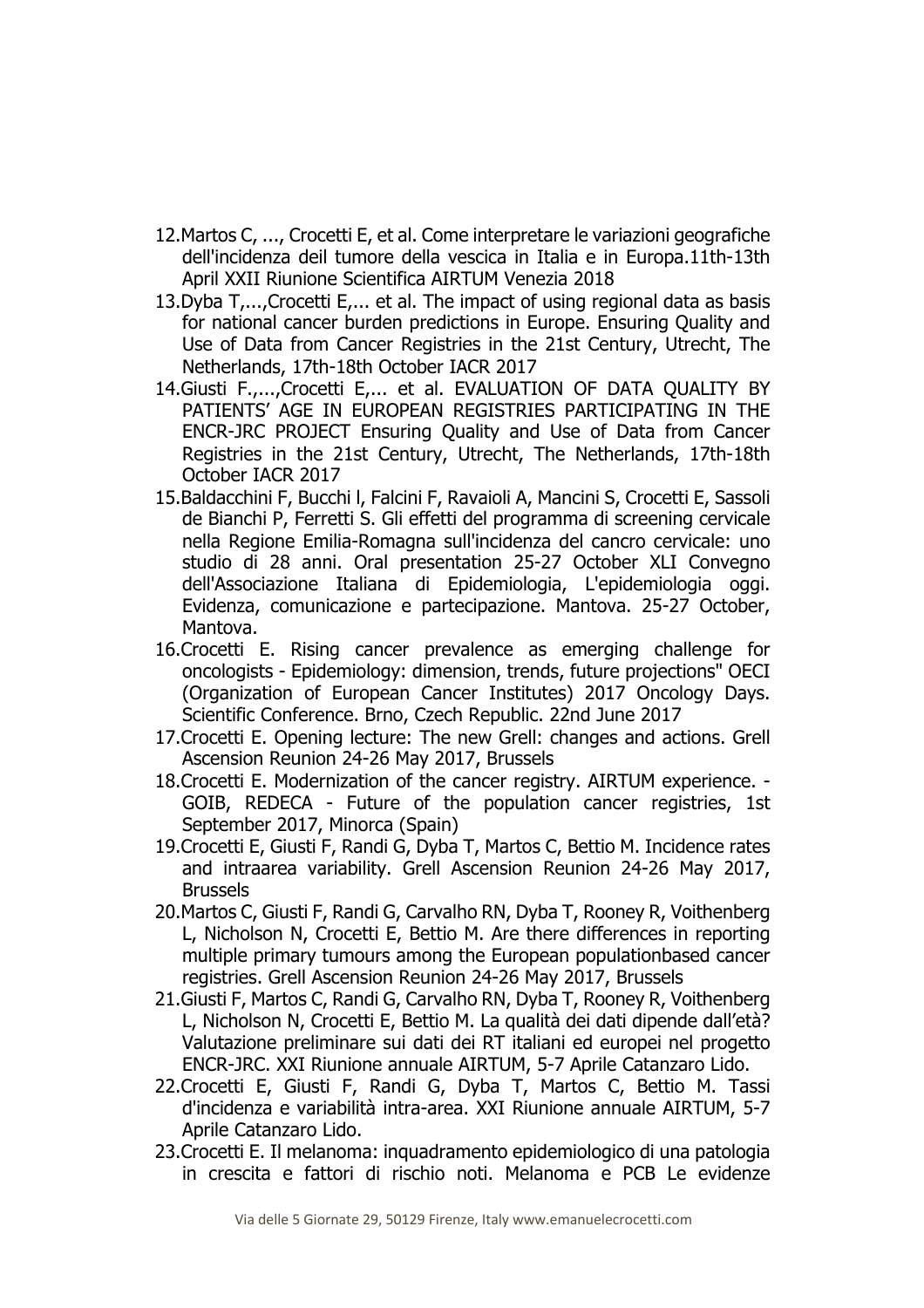scientifiche disponibili e i risultati dello studio caso-controllo di ATS Brescia. ATS Brescia, Regione Lombardia, Brescia 12 dicembre 2016

- 24.Crocetti E, Buzzoni C, Carvalho R, Dyba T, Ferretti S, Giusti F, Martos C, Randi G, Voti L, Bettio M. Workshop: The role of the Joint Research Centre in supporting and harmonizing cancer data collection. The morphologic verification of cancer diagnosis in population-based cancer registries: proposal for improving a quality index. 9th European Public Health Conference, Vienna 9-12 November 2016. https:// e p h c o n f er e n c e . e u / r e p o sit o r y / c o n f e r e n c e / 2016 / Programme\_Book\_Vienna\_2016.pdf
- 25.M Bettio, R Carvalho, E Crocetti, T Dyba, F Giusti, C Martos, G Randi, R Rooney, L Voti, N Nicholson. Workshop: The role of the Joint Research Centre in supporting and harmonizing cancer data collection. Assessing Cancer Burden Across Europe: Towards a Comprehensive And Harmonised Cancer Information System. 9th European Public Health Conference, Vienna 9-12 novembre 2016.
- 26.Giorgia Randi, Emanuele Crocetti, Carmen Martos, Tadek Dyba, Lydia Voti, Francesco Giusti, Roisin Rooney, Raquel Carvalho, Manola Bettio, Alexander Katalinic. Workshop: The role of the Joint Research Centre in supporting and harmonizing cancer data collection. The ENCR-JRC project on Incidence and Mortality in Europe. 9th European Public Health Conference, Vienna 9-12 novembre 2016.
- 27.C Martos Giorgia Randi, Emanuele Crocetti, Carmen Martos, Tadek Dyba, Lydia Voti, Francesco Giusti, Roisin Rooney, Raquel Carvalho, Manola Bettio. Workshop: The role of the Joint Research Centre in supporting and harmonizing cancer data collection. IMPROVING CANCER DATA COMPARABILITY IN EUROPE: A COMMON DATA QUALITY-CHECKING SOFTWARE TOOL. 9th European Public Health Conference, Vienna 9-12 November 2016.
- 28.Dyba T, C Martos Giorgia Randi, Emanuele Crocetti, Carmen Martos, Lydia Voti, Francesco Giusti, Roisin Rooney, Raquel Carvalho, Manola Bettio. Workshop: The role of the Joint Research Centre in supporting and harmonizing cancer data collection. 9th European Public Health Conference, Vienna 9-12 novembre 2016.
- 29.Emanuele Crocetti Il ruolo dei registri tumori in Italia oggi: opinioni a confronto. LEZIONI DEL PASSATO SPESSO INASCOLTATE: DALL'AMIANTO E DA SEVESO ALLO STUDIO SENTIERI. Forlì Ordine dei Medici, 9 Aprile 2016
- 30.Crocetti E, Randi G, Dyba T, Carvalho T, Giusti F, Martos C, Rooney R, Voti L, Bettio M. Can we apply Benford's law to check quality of cancer incidence data? Global cancer: occurrence, causes, and avenues to prevention. IARC, Lyon, 7-10 June 2016.
- 31.Crocetti E, Randi G, Dyba T, Carvalho R, Giusti f, Martos C, Rooney R, Bettio M. A possible contribution to the quality evaluation of cancer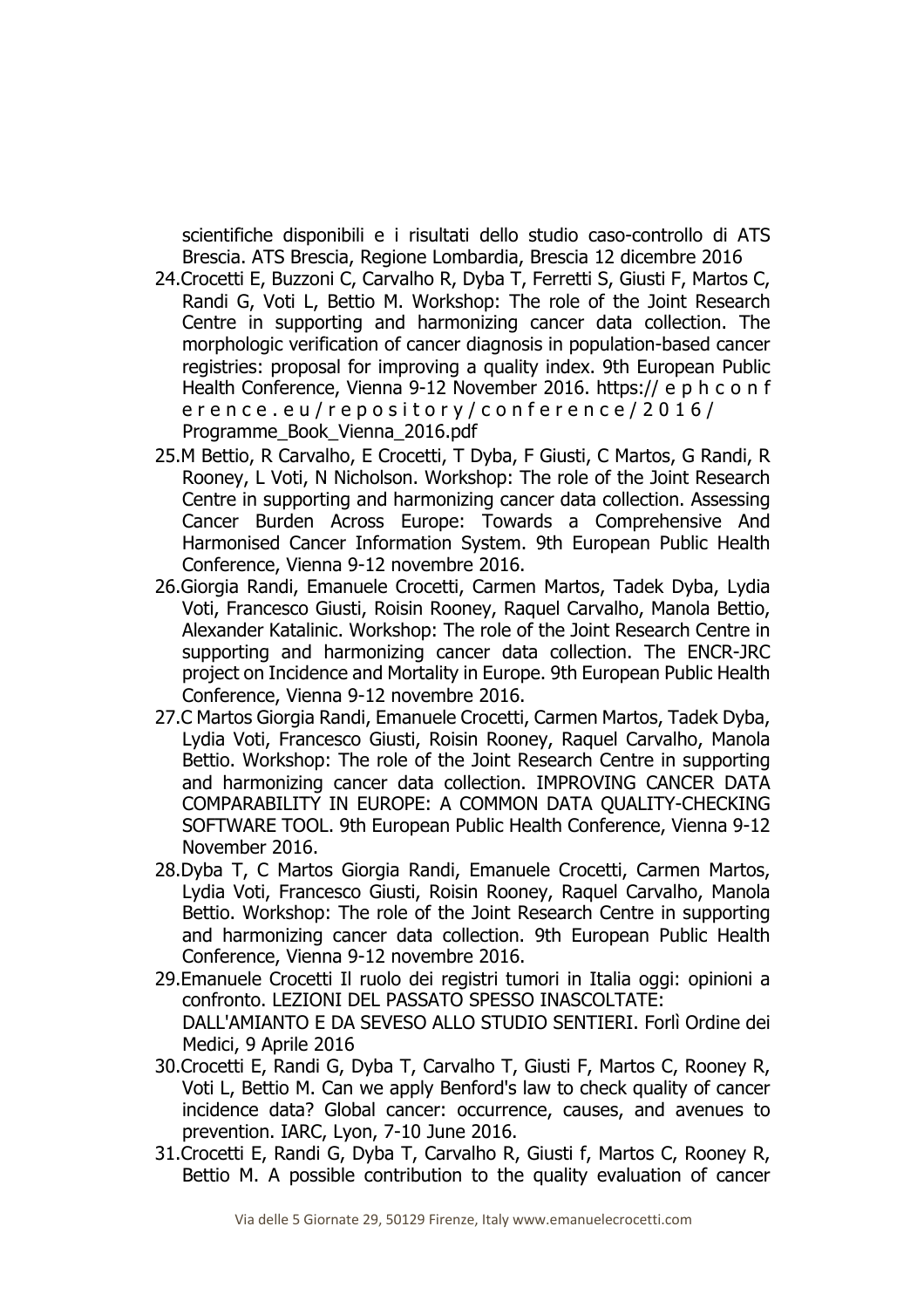registry data may come from the Benford law. Grell - Group for cancer epidemiology and registration in Latin language countries. 4 - 6 May 2016 Albi (France) https://drive.google.com/file/d/ 0B450I5xTZUGjQzZfR3Y4bmNQSDA/view

32.Carmen Martos; Giorgia Randi; Francesco Giusti; Emanuele Crocetti; Tadek Dyba; Lydia Voti; Roisin Rooney; Raquel Carvalho; Nicholas Nicholson; Manola Bettio BUILDING A COMMON DATA QUALITYCHECKING SOFTWARE TOOL: LEARNING FROM THE EUROPEAN POPULATION-BASED CANCER REGISTRIES Grell - Gruppo per la

Registrazione e l'Epidemiologia del cancro nei Paesi di Lingua Latina, 4 - 6 Maggio 2016 Albi (France)

- 33.Giorgia Randi, Carmen Martos, Emanuele Crocetti, Tadek Dyba, Lydia Voti, Francesco Giusti, Roisin Rooney, Raquel Carvalho, Alexander Katalinic, Manola Bettio. The participation of the European populationbased cancer registries in the ENCR-JRC project. Grell - Gruppo per la Registrazione e l'Epidemiologia del cancro nei Paesi di Lingua Latina, 4 - 6 Maggio 2016 Albi (France)
- 34.Emanuele Crocetti; Giorgia Randi; Tadek Dyba; Raquel Carvalho; Francesco Giusti; Carmen Martos; Roisin Rooney; Manola Bettio. A POSSIBLE CONTRIBUTION TO THE QUALITY EVALUATION OF CANCER REGISTRY DATA MAY COME FROM THE BENFORD'S MATHEMATICAL LAW. Grell - Gruppo per la Registrazione e l'Epidemiologia del cancro nei Paesi di Lingua Latina, 4 - 6 Maggio 2016 Albi (France)
- 35.Carlotta Buzzoni, Emanuele Crocetti, Airtum WG. STIME D'INCIDENZA DEI TUMORI NELLE REGIONI ITALIANE. Airtum, Reggio Emilia13-15 aprile 2016
- 36.Carmen Martos; Giorgia Randi; Francesco Giusti; Emanuele Crocetti; Lydia Voti; Tadek Dyba; Roisin Rooney; Raquel Carvalho; Nicholas Nicholson; Manola Bettio. IL CONTRIBUTO DEI REGISTRI TUMORI ITALIANI ED EUROPEI ALLA COSTRUZIONE DI UNO STRUMENTO COMUNE PER IL CONTROLLO DELLA QUALITA' DEI DATI. Airtum, Reggio Emilia13-15 aprile 2016
- 37.Francesco Giusti; Carmen Martos; Giorgia Randi; Emanuele Crocetti; Tadek Dyba; Lydia Voti; Roisin Rooney; Raquel Carvalho; Nicholas Nicholson; Manola Bettio. Valutazione della qualità dei dati dei registri tumori italiani ed europei nel progetto ENCRJRC.
- 38.Emanuele Crocetti; Giorgia Randi; Tadek Dyba; Francesco Giusti; Carmen Martos; Roisin Rooney; Manola Bettio POSSIBILE RUOLO DELLA LEGGE DI BENFORD NELLA VALUTAZIONE DELLA QUALITA' DEI DATI DEI REGISTRI TUMORI Airtum, Reggio Emilia13-15 aprile 2016
- 39.Crocetti E. Flexibility and harmonisation of cancer data: obstacles and opportunities. Workshop: data save lives: the impact of the data protection regulation on personal data use in cancer research. European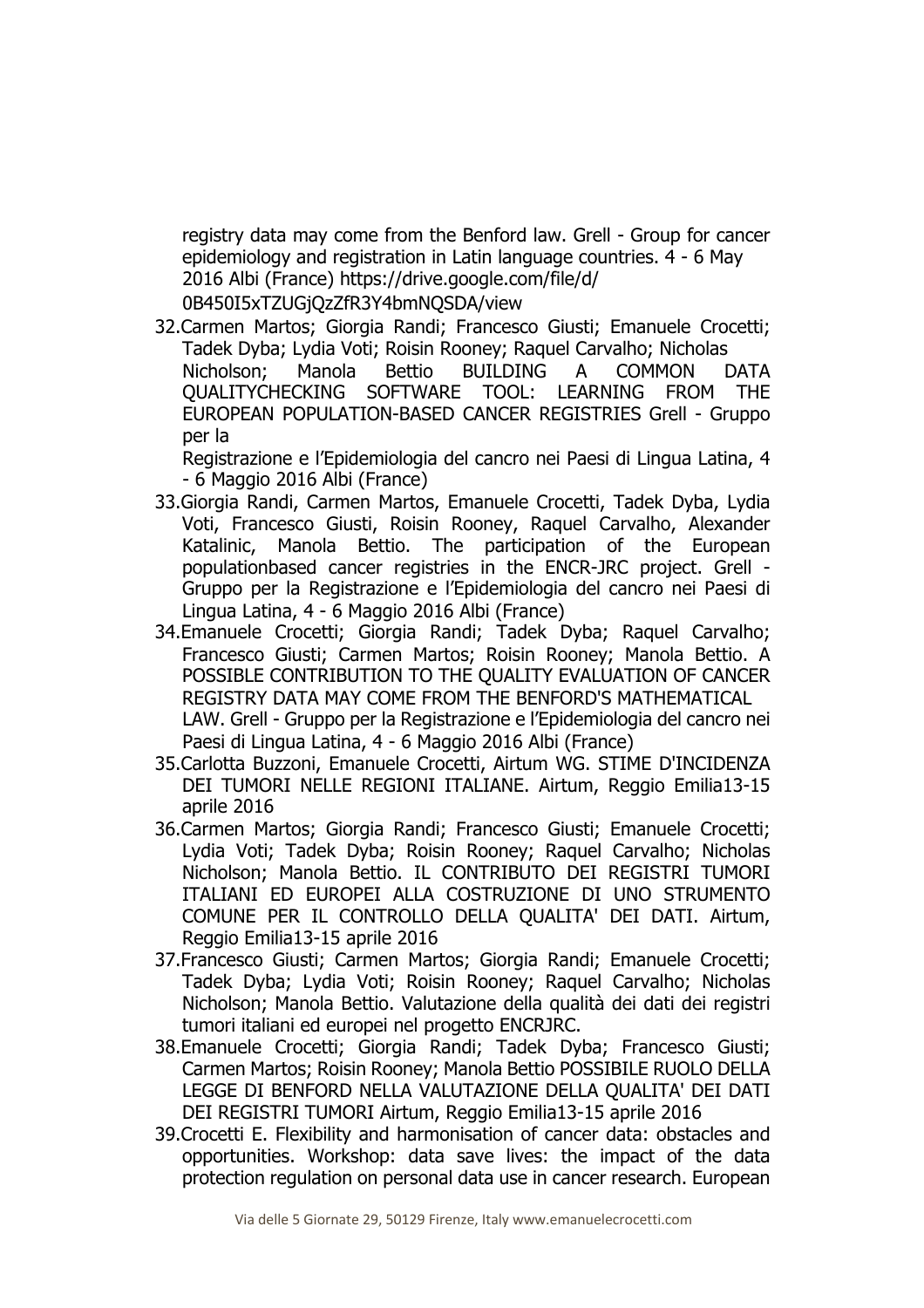parliament, Policy department A & Scientific policy for the committee on the environment, public health and food safety (ENVI) working group health. Brussels 19 November 2015. http:// www.europarl.europa.eu/RegData/etudes/STUD/2016/569992/ IPOL\_STU(2016)569992\_EN.pdf

- 40.Caldarella A, Fancelli L, Chiarugi A, Nardini P, Buzzoni C, Corbinelli A, Intrieri T, Manneschi G, Nemcova L, Crocetti E. Effetto della valutazione dell'indice mitotico nella stadiazione del melanoma sottile. XIX Riunione Scientifica Annuale Associazione Italiana Registri Tumori, Catania 13-15 Aprile 2015
- 41.Crocetti E. L'Associazione italiana registri tumori, Airtum. I tumori nella provincia di Palermo: il registro tumori incontra i Sindaci. Palermo 22 novembre 2014.
- 42.Crocetti E. Epidemiologia dei tumori rari in Europa, in Italia ed in Toscana: paziente adulto e pediatrico. Conferenza di rete delle malattie rare. I tumori rari. Firenze, 24 novembre 2014.
- 43.Crocetti E. Epidemiologia del tumore della prostata in Toscana e nel mondo. "La Prostate & Genitourinary Unit (PCGU) dell'Asl 8 di Arezzo ed altre eccellenze", 9° Forum risk management in Sanità, 2014. Arezzo 26 novembre 2014.
- 44.Crocetti E. Epidemiologia del tumore della mammella in Europa. In Percorsi sostenibili dalla prevenzione alla cura dei tumori della mammella. Il ruolo dei registri tumori di popolazione. Palermo, 10 dicembre 2014.
- 45.Crocetti E. Management del paziente con carcinoma polmonare: impatto sull'economia sanitaria dei nuovi trattamenti integrati e farmacologici in Il percorso diagnostico e terapeutico del paziente affetto da NSCLC: innovazione e sostenibilità. Pisa 12 dicembre 2014.
- 46.Crocetti E. The contribution of the Italian association of cancer registries (Airtum) to the assessment of cancer risk in contaminated sites . Contaminated sites and health: recent findings and the way forward. ISS, Fondazione Ramazzini, WHO, Roma 22 ottobre 2014.
- 47.Crocetti E. Tavola rotonda su Biobanche. Progetto Europea a SIAPECIAP 23 ottobre 2014.
- 48.Martos C, Bettio M, Rosso S, Voti L, Randi G, Dyba T, Crocetti E. Towards a harmonized cancer information system in Europe: Contribution of population-based cancer registries. European Public Health Conference Glasgow (UK) 19-22 Nov 2014.
- 49.F. Battisti, A. Benvenuti, P. Bernardeschi, F. Bianchi, L. Cori, E. Crocettim, G. Guerri , L. Miligi, F. Minichilli, G. Manneschi, G. Mazzoni, E. Mugnaini, M.G. Petronio, D. Scala, M.A. Vigotti. Sorveglianza epidemiologica a seguito di una segnalazione di un cluster di mortalità per neoplasie emolinfopoietiche in un distretto industriale non coperto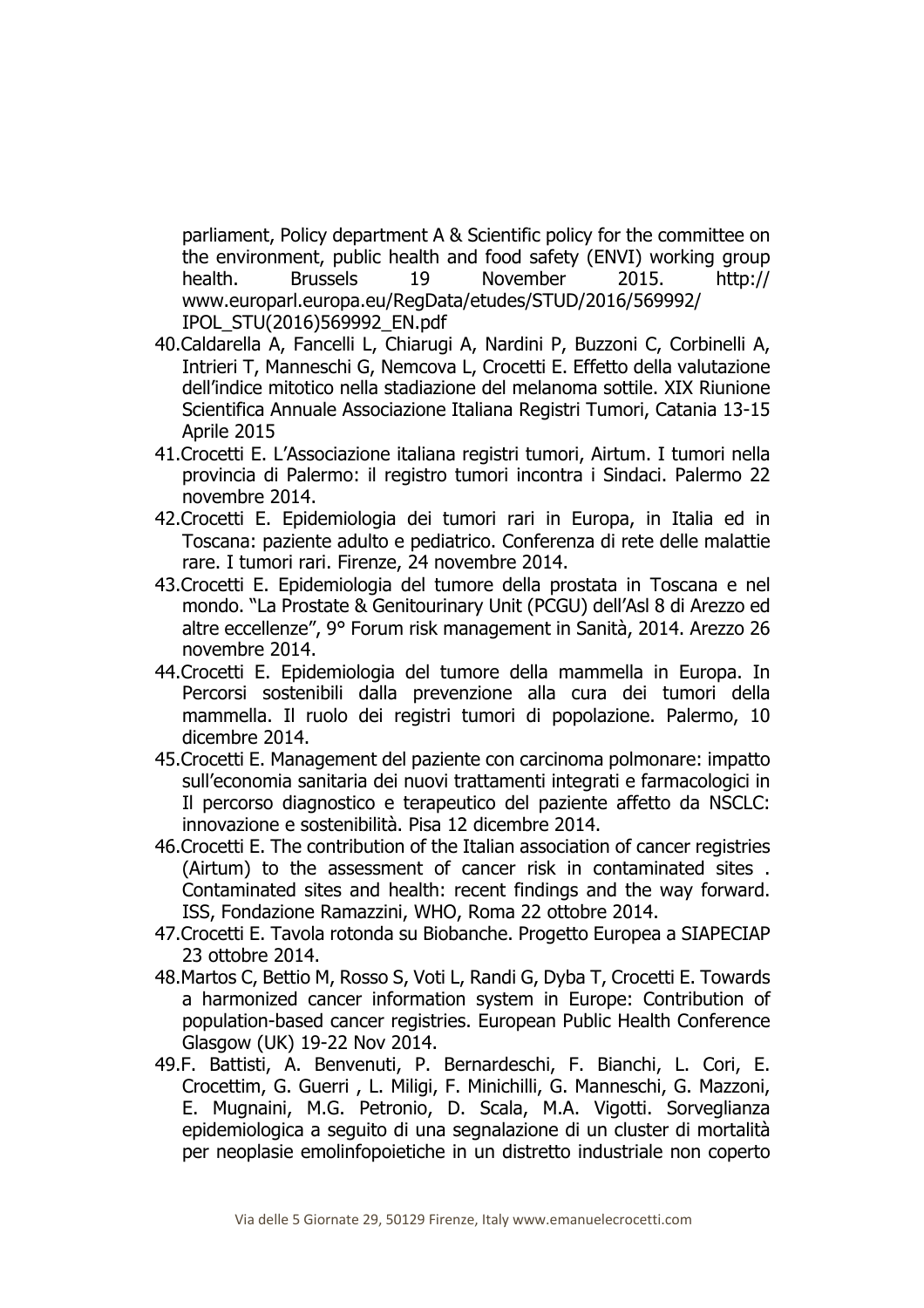da Registro Tumori. 47° Congresso nazionale Siti , Riccione, 1-4 ottobre 2014

- 50.Camen Martos, Manola Bettio, Tadek Dyba, Giorgia Randi, Lydia Voti, Ciaran Nicholl, Stefano Rosso, Emanuele Crocetti Cancer DATA QUALITY CHECKS: A COMMON PROCEDURE for THE EUROPEAN POPULATION-BASED CANCER REGISTRIES Grell Meeting Ginevra (Svizzera) 28-30 maggio 2014.
- 51.IVANO IAVARONE, CARLOTTA BUZZONI, PIETRO COMBA, SUSANNA CONTI, EMANUELE CROCETTI, MILENA MAULE ROBERTA PIRASTU, INCIDENCE OF CHILDHOOD CANCER IN NATIONAL PRIORITY CONTAMINATED SITES - ITALY. International Society for environmental epidemiology. Seattle, Washington, USA - August 24-28, 2014
- 52.Crocetti E. La patologia tumorale nella popolazione da 14 a 40 anni di età. IX Giornata nazionale del malato oncologico, Roma 17 maggio 2014.
- 53.Crocetti E. Epidemiologia e fattori patogenetici. Tumori del Rene AIOM. Roma, 2 aprile 2014
- 54.Crocetti E Epidemiologia e prevenzione nella lotta contro i tumori. Associazione Marisa Lavorato Rosarno, 26 marzo 2014
- 55.Crocetti E. Results from ENCR working group activities on Data Quality. Viribus Unitis: the Italian network of cancer registries, a harmonised cancer information system. ENCR Scientific meeting and general assembly.12-14 November 2014, Ispra (VA), Italy.
- 56.Crocetti E. Results from ENCR working group activities on Data Quality. Introduction, methods and general results. ENCR Scientific meeting and general assembly. 12-14 November 2014, Ispra (VA), Italy. http:// www.encr.eu/images/docs/Conference\_2014/oral\_presentations/ 12\_11\_2014\_Plenary\_Session\_Emanuele\_CROCETTI.pdf
- 57.Crocetti E. Viribus Unitis: the Italian network of cancer registries, a harmonised cancer information system. ENCR Scientific meeting and general assembly.12-14 November 2014, Ispra (VA), Italy. http:// www.encr.eu/images/docs/Conference\_2014/oral\_-presentations/ 13\_11\_2014\_4th\_Session\_Emanuele\_CROCETTI.pdf
- 58.Crocetti E, Buzzoni C. INCIDENCE: Time trends analysis. EPAAC WP9 Satellite Meeting State of Art of Methods for the Analysis of PopulationBased Cancer Data Ispra, 22 -23 January 2014 http://www.epaac.eu/ i m a g e s / W P \_ 9 \_ C a n c e r \_ D a t a \_ a n d  $Information$

EPAAC\_WP9\_Satellite\_Meeting\_Ispra\_jan\_2014/Session\_2\_- \_Crocetti.pdf

59.Crocetti E. Cancer registration in Italy. XXI Jornadas do ROR-Sul 2014. 19/2/2014 Lisbon (Portugal) http://www.arsalentejo.min-saude.pt/ a r s a l e n t e j o / e v e n t o s / D o c u m e n t s / PROGRAMA\_2014\_JORNADAS%20SUL\_vf.pdf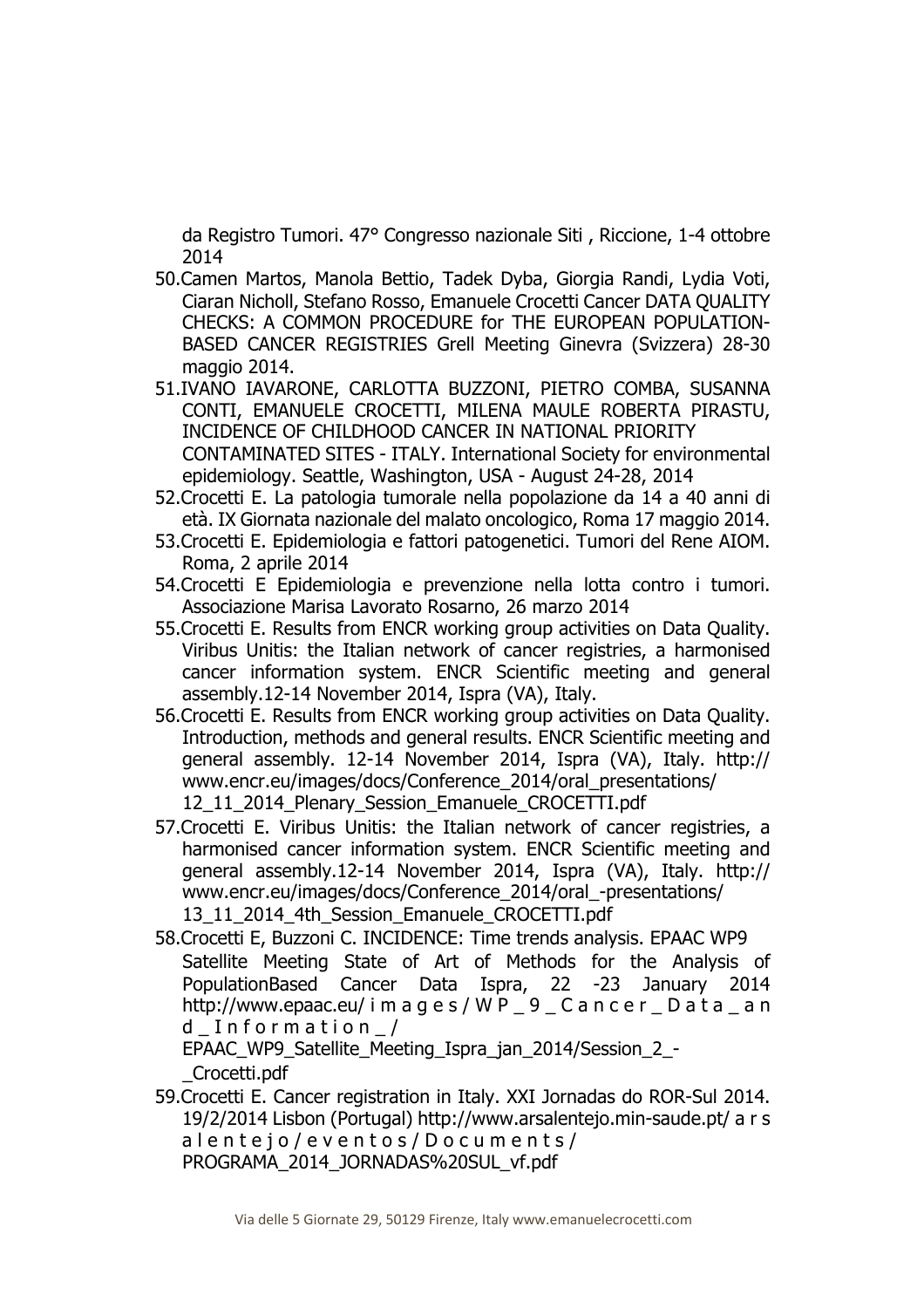- 60.Ivano Iavarone, Carlotta Buzzoni, Pietro Comba, Susanna Conti, Emanuele Crocetti, Milena Maule, Roberta Pirastu, Gruppo di lavoro SENTIERI- mortalità, incidenza oncologica e ricoveri ospedalieri nei Siti di Interesse Nazionale per le bonifiche INCIDENZA DEI TUMORI INFANTILI NEI SITI DI INTERESSE NAZIONALE XVIII Convegno Scientifico Annuale Airtum, Taranto, 9-11 Aprile 2014.
- 61.Dolores Catelan, Carlotta Buzzoni, Enzo Coviello, Emanuele Crocetti, Roberto Pasetto, Roberta Pirastu, Annibale Biggeri e Gruppo di lavoro SINTESI DEL PROFILO DI INCIDENZA ONCOLOGICA NEI SITI DI INTERESSE NAZIONALE: UN ESEMPIO DALLO STUDIO SENTIERI AIRTUM XVIII Convegno Scientifico Annuale Airtum, Taranto, 9-11 Aprile 2014.
- 62.Martina Taborelli, Andrea Gini, Guglielmo Ronco, Paolo Giorgi Rossi, Marco Zappa, Emanuele Crocetti, Diego Serraino e Antonella Zucchetto per il gruppo IMPATTO-CERVICE INCIDENZA DEL CERVICOCARCINOMA IN PERIODI PRE E POST SCREENING ORGANIZZATO: RISULTATI DELLO STUDIO IMPATTO CERVICE XVIII Convegno Scientifico Annuale Airtum, Taranto, 9-11 Aprile 2014.
- 63.Adele Caldarella, Carlotta Buzzoni, Antonella Corbinelli, Teresa Intrieri, Gianfranco Manneschi, Libuse Nemcova, Claudio Sacchettini, Emanuele Crocetti KI67 E TUMORE DELLA MAMMELLA IN UNA CASISTICA DI POPOLAZIONE DEL REGISTRO TUMORI TOSCANO AIRTUM XVIII Convegno Scientifico Annuale Airtum, Taranto, 9-11 Aprile 2014.
- 64.Camen Martos, Manola Bettio, Tadek Dyba, Giorgia Randi, Lydia Voti, Ciaran Nicholl, Stefano Rosso, Emanuele Crocetti CONTROLLI DI QUALITA' DEI DATI DEI REGISTRI TUMORI SU BASE DI POPOLAZIONE: VERSO UNA PROCEDURA CONDIVISA A LIVELLO EUROPEO XVIII Convegno Scientifico Annuale Airtum, Taranto, 9-11 Aprile 2014.
- 65.Hamdi Cherif Mokhtar, Serraino Diego , Mahnane Abbes, Laouamri Slimane, Zaidi Zoubida, Boukharouba Ha\_ da, Pierannunzio Daniela, Birri Silvia, Virdone Saverio, Bidoli Ettore, Gruppo di Lavoro AIRTUM EUROMED (Tiziana Angelin, Ettore Bidoli, Silvia Birri, Carlotta Buzzoni, Riccardo Capocaccia, Marine Castaing, Emanuele Crocetti, Luigino Dal Maso, Emilia De Santis, Ornella Forgiarini, Silvia Francisci, Jerry Polesel, Daniela Pierannunzio, Diego Serraino, Saverio Virdone, Loris Zanier, Antonella Zucchetto) TREND DELL'INCIDENZA DEI TUMORI A SETIF, ALGERIA, NEL PERIODO 1986\_2010 XVIII Convegno Scientifico Annuale Airtum, Taranto, 9-11 Aprile 2014.
- 66.Annalisa Trama, Laura Botta, Marina Garassino, Eva Regina Haspinger, Roberto Foschi, Roberta De Angelis, Gemma Gatta, LUME Working group (Emanuele Crocetti) I PAZIENTI CON MESOTELIOMA PLEURICO LUNGO SOPRAVVIVENTI IN ITALIA ED IL PROGETTO LUME. XVIII Convegno Scientifico Annuale Airtum, Taranto, 9-11 Aprile 2014 50.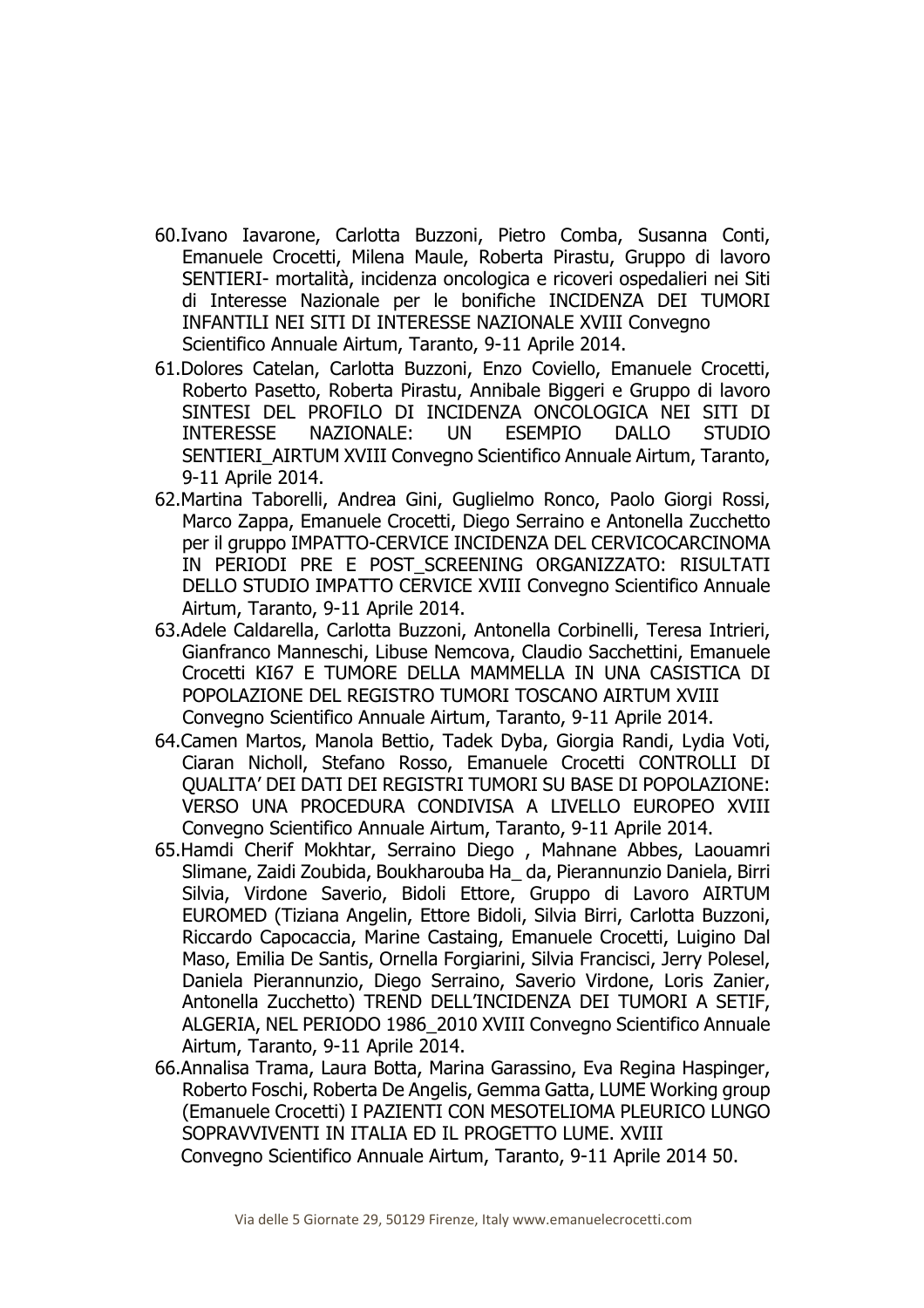- 67.Laura Botta, Gemma Gatta, Silvia Rossi, Riccardo Capocaccia, The Eurocare Working Group (Emanuele Crocetti) SOPRAVVIVENZA PER TUMORE INFANTILE IN ITALIA E IN EUROPA: ULTIMI CONFRONTI E TENDENZE XVIII Convegno Scientifico Annuale Airtum, Taranto, 9-11 Aprile 2014.
- 68.Camen Martos, Manola Bettio, Tadek Dyba, Giorgia Randi, Lydia Voti Ciaran Nicholl, Stefano Rosso, Emanuele Crocetti Cancer DATA QUALITY CHECKS: A COMMON PROCEDURE for THE EUROPEAN POPULATION-BASED CANCER REGISTRIES Grell Meeting Ginevra (Svizzera) 28-30 maggio 2014.
- 69.Crocetti E. Changing epidemiology of gastric cancer. 10th International gastric cancer congress. Verona, Italy, 19-22 June 2013.
- 70.E. Crocetti I tumori negli immigrati. Dati dei registri tumori. XXIV CONGRESSO INTERREGIONALE SICULO-CALABRO - SITI - PALERMO 21/23 GIUGNO 2013
- 71.Coviello E, Buzzoni C, Crocetti E. Probabilità di morte per cancro in presenza di altre cause di morte. XXVI Convegno scientifico Airtum 20- 22 marzo 2013, Bolzano.
- 72.De Angelis R e Airtum WG (Crocetti E) I pazienti guariti da tumore in Italia. Inquadramento generale e tendenze. XXVI Convegno scientifico Airtum 20-22 marzo 2013, Bolzano.
- 73.Buzzoni C, Crocetti E e Airtum WG. Incidenza di secondi tumori in pazienti oncologici: il rapporto Airtum 2013. XXVI Convegno scientifico Airtum 20-22 marzo 2013, Bolzano.
- 74.Silvia Francisci, Catia Angiolini, Carlotta Buzzoni, Emanuele Crocetti, Guido Miccinesi, Cristina Ocello, Eugenio Paci, Luigino Dal Maso, Anna Gigli, Stefano Guzzinati La valutazione economica dei percorsi di cura dei pazienti oncologici nelle aree coperte dai registri tumori. XXVI Convegno scientifico Airtum 20-22 marzo 2013, Bolzano.
- 75.A. Caldarella\*, E Crocetti\*, G Amunni\*, GL Taddei^, AM Buccoliero°, F Castiglione^, D Moncini^, E Proietto^, C. Buzzoni \*, A Corbinelli\*, T Intrieri\*, G Manneschi\*, L. Nemcova\*, C Ocello\*, C Sacchettini\*, E Paci\* Significato prognostico della riclassificazione dei tumori ovarici epiteliali secondo istotipo e grado di differenziazione: i dati del Registro Tumori della Regione Toscana XXVI Convegno scientifico Airtum 20-22 marzo 2013, Bolzano.
- 76.Crocetti E. Epidemiologia del tumore del polmone in Toscana . Moderni approcci multidisciplinari al trattamento delle neoplasie polmonari. Arezzo, 22 aprile 2013.
- 77.Buzzoni C, Crocetti E e Airtum WG. Incidenza di secondi tumori in pazienti oncologici: il rapporto Airtum 2013. XXVI Convegno scientifico Airtum 20-22 marzo 2013, Bolzano.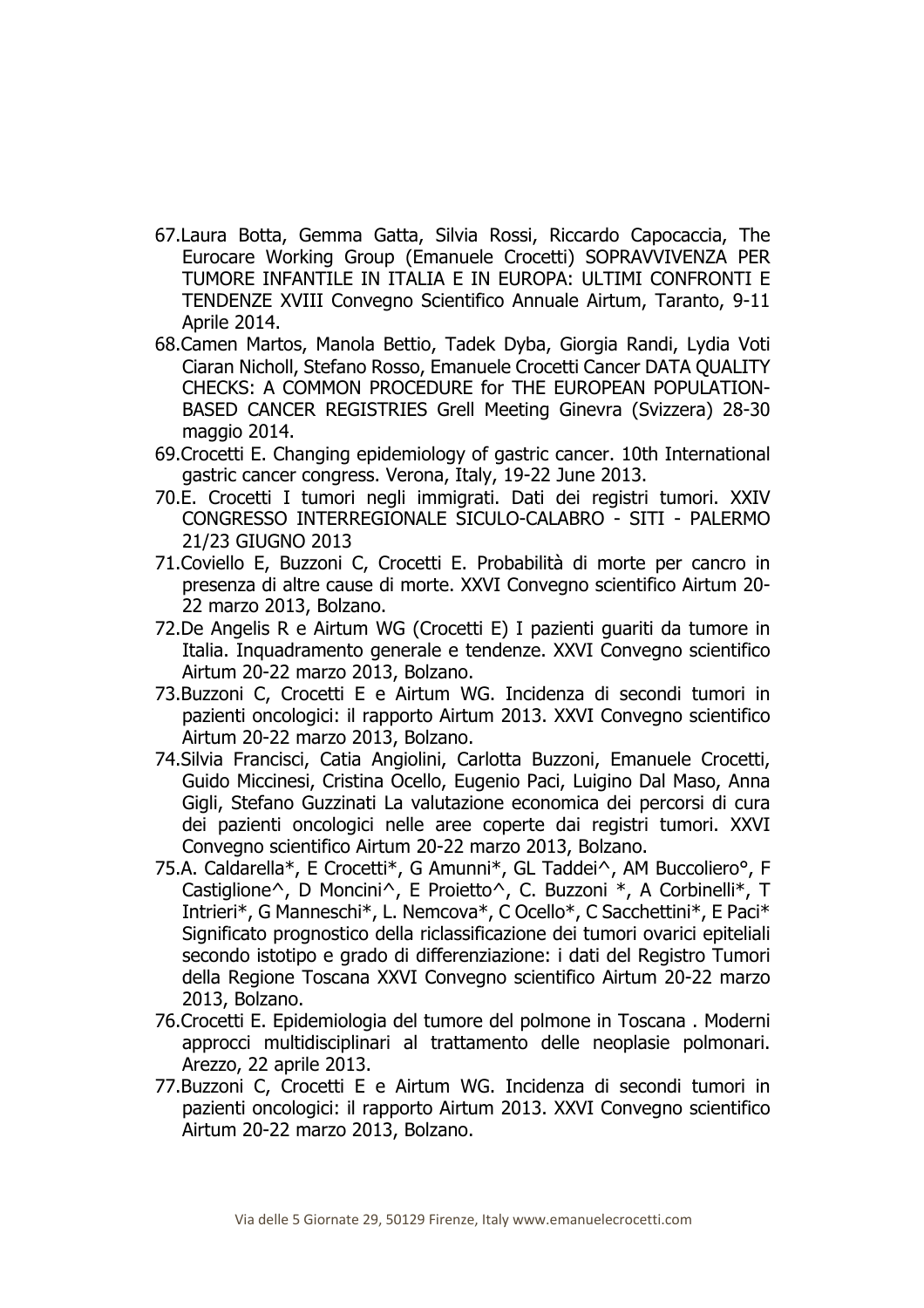- 78.Enzo Coviello, Carlotta Buzzoni, Emanuele Crocetti. Modelli della sopravvivenza netta con dati raggruppati. XXXVII Congresso dell'Associazione Italiana di Epidemiologia. Roma 4-6 novembre 2013
- 79.Marina Vercelli, Luigina Bonelli, Alberto Quaglia, Carlotta Buzzoni,Emanuele Crocetti, Francesca Bella, Adele Caldarella, Claudia Casella, Marine Castaing, Maria Cecilia Cercato, Luigino Dal Maso, Angelo Paolo Dei Tos, Stefano Ferretti, Luciana Gatti, Adriano Giacomin, Stefania Giorgetti, Fabio Pannozzo, Silvia Patriarca, Saba Petrucci, Paola Pisani, Maurizio Ponz de Leon, Valerio Ramazzotti, Alessandra Ravaioli, Sandro Tognazzo, Rosario Tumino e l'AIRTUM Working Group. Associazioni fra primi e secondi tumori secondo la fascia di età alla prima diagnosi. XXXVII Congresso dell'Associazione Italiana di Epidemiologia. Roma 4-6 novembre 2013
- 80.Carlotta Buzzoni, Emanuele Crocetti, Francesca Bella, Luigina Bonelli, Adele Caldarella, Claudia Casella, Marine Castaing, Maria Cecilia Cercato, Luigino Dal Maso, Angelo Paolo Dei Tos, Stefano Ferretti, Luciana Gatti, Adriano Giacomin, Stefania Giorgetti, Fabio Pannozzo, Silvia Patriarca, Saba Petrucci, Paola Pisani, Maurizio Ponz de Leon, Alberto Quaglia, Valerio Ramazzotti, Alessandra Ravaioli, Sandro Tognazzo, Rosario Tumino, Marina Vercelli e l'AIRTUM Working Group. L'incidenza di secondi tumori in pazienti oncologici in Italia. XXXVII Congresso dell'Associazione Italiana di Epidemiologia. Roma 4-6 novembre 2013
- 81.Buzzoni C, Crocetti E, Coviello E, Autelitano M, Falcini F, Federico M, Ferretti S, Fusco M, Giacomin A, Gola G, Madeddu A, Mazzoleni G, Michiara M, Pannozzo F, Serraino D, Tessandori R, Traina A, Tumino R, Vercelli M, Zambon P e AIRTUM Working Group APPLICAZIONE DELL'IMPUTAZIONE DEI DATI MANCANTI NELLE ANALISI DI SOPRAVVIVENZA SUI DATI DEI REGISTRI TUMORI ITALIANI XXVI Convegno scientifico Airtum 20-22 marzo 2013, Bolzano.
- 82.Silvia Francisci, Catia Angiolini, Carlotta Buzzoni, Emanuele Crocetti, Guido Miccinesi, Cristina Ocello, Eugenio Paci, Luigino Dal Maso, Anna Gigli, Stefano Guzzinati La valutazione economica dei percorsi di cura dei pazienti oncologici nelle aree coperte dai registri tumori. XXVI Convegno scientifico Airtum 20-22 marzo 2013, Bolzano.
- 83.Dal Maso L, Guzzinati S, Buzzoni C, Crocetti E, De Angelis R, AIRTUM WG. How many cancer patients can be defined cured? XXXVIII Grell Ascension Reunion, Syracuse, Italy May 8-10th 2013.
- 84.Buzzoni C, Crocetti E, et al. Incidence of second primary cancers in Italy. XXXVIII Grell Ascension Reunion, Syracuse, Italy May 8-10th 2013.
- 85.Miligi L, et al, Crocetti E. The proposal for a collaborative study to investigate the role of cork in the development of the cancer of the nose and paranasal sinus: state of art. XXXVIII Grell Ascension Reunion, Syracuse, Italy May 8-10th 2013.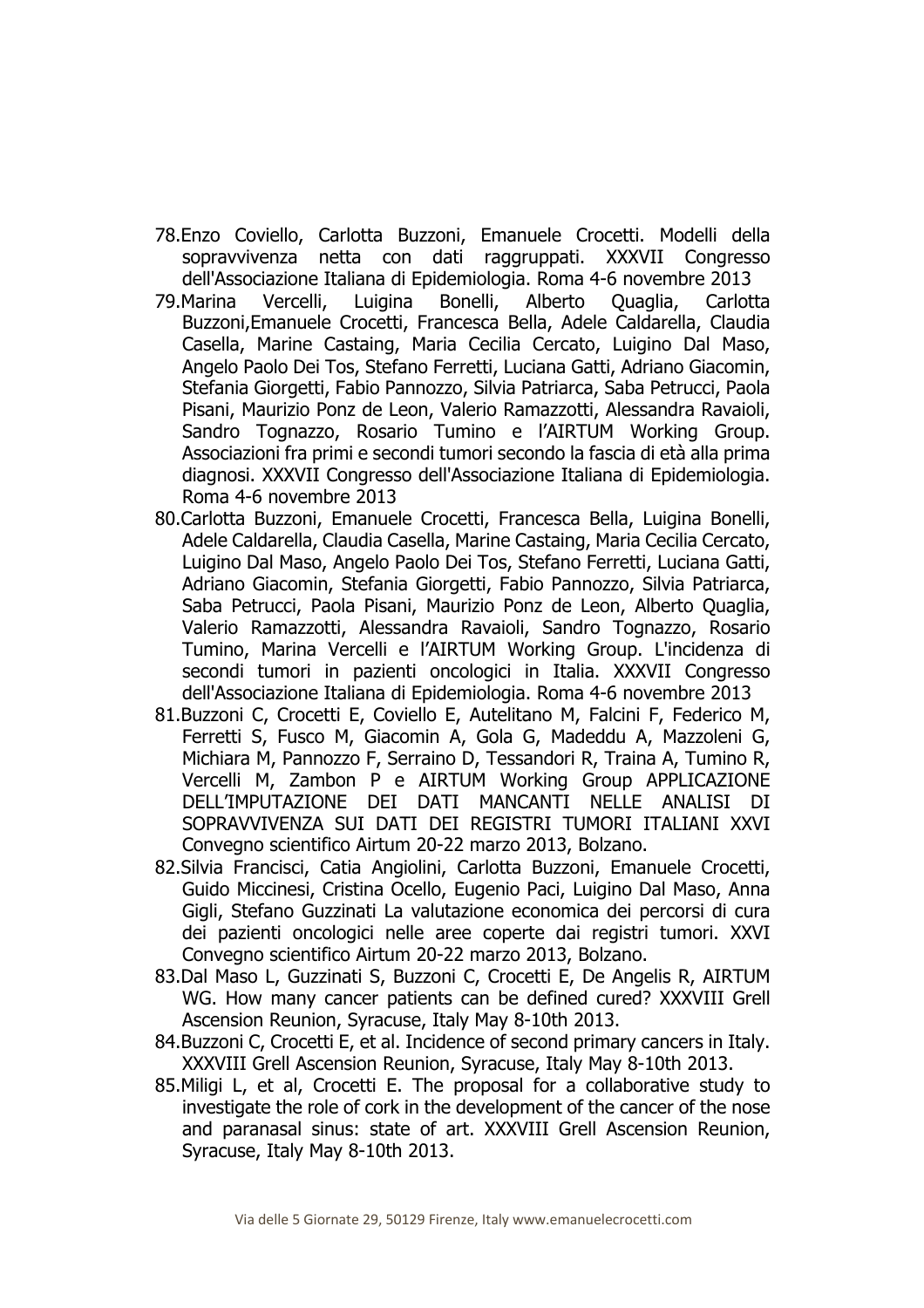- 86.Crocetti E. Changing epidemiology of gastric cancer. 10th International gastric cancer congress. Verona 19-22 giugno 2013.
- 87.Emanuele Crocetti Incidenza di secondo tumore nei pazienti oncologici XVI Riunione Scientifica Annuale AIRTum (Associazione Italiana Registri Tumori) Como, 28-30 marzo 2012
- 88.Francisci S, Guzzinati S, Angiolini C, Mezzetti M, Giusti F, Miccinesi G, Crocetti E, Paci E, Gigli A. Patterns of care and related costs of colorectal cancer in two Italian cancer registry areas. XXXVII Riunione Grell, Porto (Portogallo) 16-18 Maggio 2012.
- 89.Crocetti E, Brancato B, Buzzoni C, Caldarella A, Corbinelli A, Intrieri T, Manneschi G, Nemcova L, Paci E, Sacchettini C. Pregnancy associated breast cancer. Collaboration among cancer registries is needed to overcome the limit of small numbers. XXXVII Riunione Grell, Porto (Portogallo) 16-18 Maggio 2012.
- 90.Miligi L, Marinaccio A, Legittimo P, Cacciarini V, Badiali AM, Benvenuti A, Buzzoni C, Crocetti E. A proposal for a collaborative study to investigate the role of cork in cancer on the nose and paranasal sinus. XXXVII Riunione Grell, Porto (Portogallo) 16-18 Maggio 2012.
- 91.Minicozzi P, Bouvier A-M, Faivre J, Grosclaude P, Jooste V, Budroni M, Crocetti E, Falcini F, Fusco M, Giacomin A, Iachetta F, Ponz de Leon M, Tumino R, Vicentini M, Sant M. Analysis on colorectal cancer using Italian Eurocare-5 and Francim high resolution databases. XXXVII Riunione Grell, Porto (Portogallo) 16-18 Maggio 2012.
- 92.Miligi L, Chelli E, Giovannetti L, Martini A. La popolazione infantile e gli adolescenti: i tumori. Incontro annuale del Registro di Mortalità Regionale Toscano. Firenze 30 maggio 2012.
- 93.Crocetti E La popolazione adulta. I tumori. Incontro annuale del Registro di Mortalità Regionale Toscano. Firenze 30 maggio 2012.
- 94.Visioli CB, Crocetti E, Iossa A, Bulgaresi P, Alfieri A, Amunni G, Zappa M. Diseguaglianze nello screening cervicale tra le donne immigrate e donne nate in Italia. Convegno Gisci, l'Aquila, 21-22 giugno 2012.
- 95.Crocetti E. Epidemiologia dei tumori del sistema gastroenterico in Toscana. My preferred treatment option in gastric & colorectal cancer. Arezzo, 11 settembre 2012.
- 96.Gigli A, Francisci S, Guzzinati S, Giusti F, Miccinesi G, Crocetti E, Angiolini C TRATTAMENTO INIZIALE PER PAZIENTI DI TUMORE COLORETTALE: UN CONFRONTO TRA PERCORSI TERAPEUTICI IN ITALIA E USA. AIE Bari 29-31 ottobre 2012
- 97.A Caldarella, E Crocetti, C Buzzoni, A Corbinelli, G Manneschi, L Nencova, C Sacchettini, T Intrieri, P Apicella ,M Biancalani, S Bianchi , A Giannini, C Urso, F Zolfanelli, E Paci CARATTERISTICHE ISTOLOGICHE E PROFILO MOLECOLARE DEL CARCINOMA INVASIVO DELLA MAMMELLA: I DATI DEL REGISTRO TUMORI DELLA REGIONE TOSCANA XVI Riunione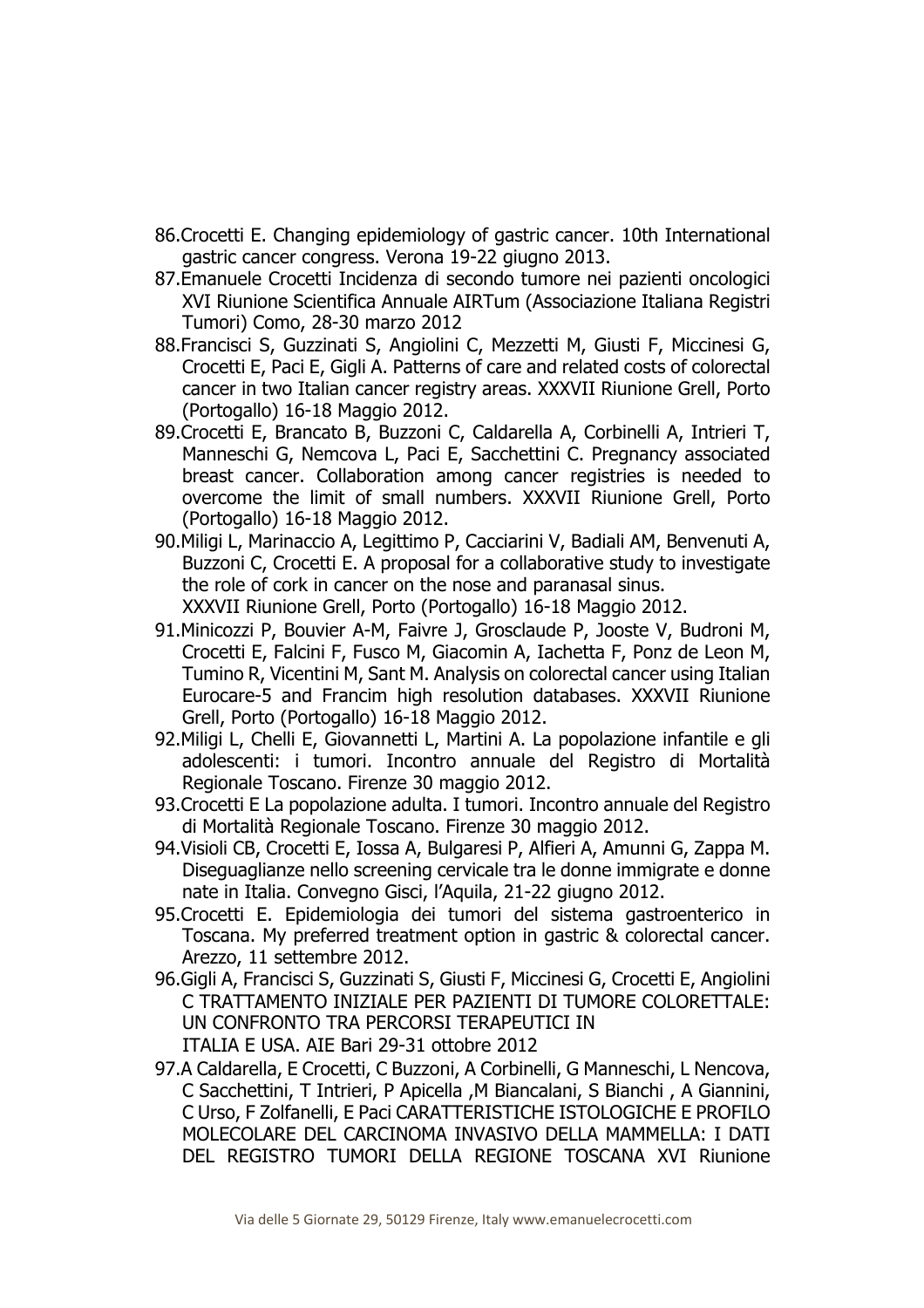Scientifica Annuale AIRTum (Associazione Italiana Registri Tumori) Como, 28-30 marzo 2012

- 98.C Buzzoni, E Crocetti, V Coviello, A Caldarella, A Corbinelli, T Intrieri, G Manneschi, L Nemcova, C Sacchettini, E Paci APPLICAZIONE DELL'IMPUTAZIONE DEI DATI MANCANTI: UN ESERCIZIO SU UNA CASISTICA DEL REGISTRO TUMORI DELLA REGIONE TOSCANA XVI Riunione Scientifica Annuale AIRTum (Associazione Italiana Registri Tumori) Como, 28-30 marzo 2012
- 99.Crocetti E. Epidemiologia. Trento melanoma Il melanoma nel 3° millennio. Trento, LILT, 30 novembre - 1 dicembre 2012
- 100.Crocetti E. Epidemiologia del melanoma in Toscana. Melanoma: cosa c'è di nuovo?. Pisa, 7 dicembre 2012.
- 101.Anna Gigli, Silvia Francisci, Stefano Guzzinati, Francesco Giusti, Guido Miccinesi, Emanuele Crocetti. Percorsi terapeutici nei pazienti di tumore colorettale: un confronto tra Italia e USA XVI Riunione Scientifica Annuale AIRTum (Associazione Italiana Registri Tumori) Como, 28-30 marzo 2012
- 102.Comba P, Crocetti E. Incidenza tumorale in siti contaminate: approccio metodologico per gli studi. 1° Forum internazionale 2012 Sviluppo ambiente Salute. Arezzo 20-23 novembre 2012
- 103.Crocetti E. Tumore del polmone: una realtà in crescita. I nemici della donna del terzo millennio. Cuore, ossa, tumori e il mondo del lavoro. Roma 2 aprile 2012.
- 104.Crocetti E. Il ruolo dei Registri Tumori. Tavola rotonda: mutageni, cancerogeni e teratogeni nell'ambiente di vita e di lavoro e i loro riflessi sulla salute. I Giornata 'Salute e Ambiente' Catania 19-20 aprile 2012.
- 105.Crocetti E. Measuring progress against cancer. ENCR Scientific meeting, Cork, Ireland, 20-21 September 2012.http://www.encr.eu/ index.php/news/2-encr-scientific-meeting-general-assembly
- 106.Trama A, Gatta G, Capocaccia R, Martinez, Rarecare working group (Crocetti E). Data quality of rare cancers: an issue for cancer registries? 34the International Association of Cancer Registries Conference, Cork, Irlanda 17-19 Settembre 2012.
- 107.Crocetti E, Brancato B, Buzzoni C, Caldarella A, Corbinelli A, Intrieri T, Manneschi G, Nemcova L, Paci E, Sacchettini C (2012). Pregnancyassociated breast cancer. Collaboration among cancer registries is need to overcome the limit of small numbers. In: GRELL Porto 2012. XXXVII. Group for cancer epidemiology and registration in Latin language countries. 16-18 May 2012, Porto, Portugal. https://docs.google.com/

file/d/0B450I5xTZUGjdV9SM0lXVWJ0TjQ/edit

108.Miligi L, Marinaccio A, Legittimo P, Cacciarini V, Badiali AM, Benvenuti A, Buzzoni C, Crocetti E (2012). A proposal for a collaborative study to investigate the role of cork in cancer of the noise an paranasal sinus. In: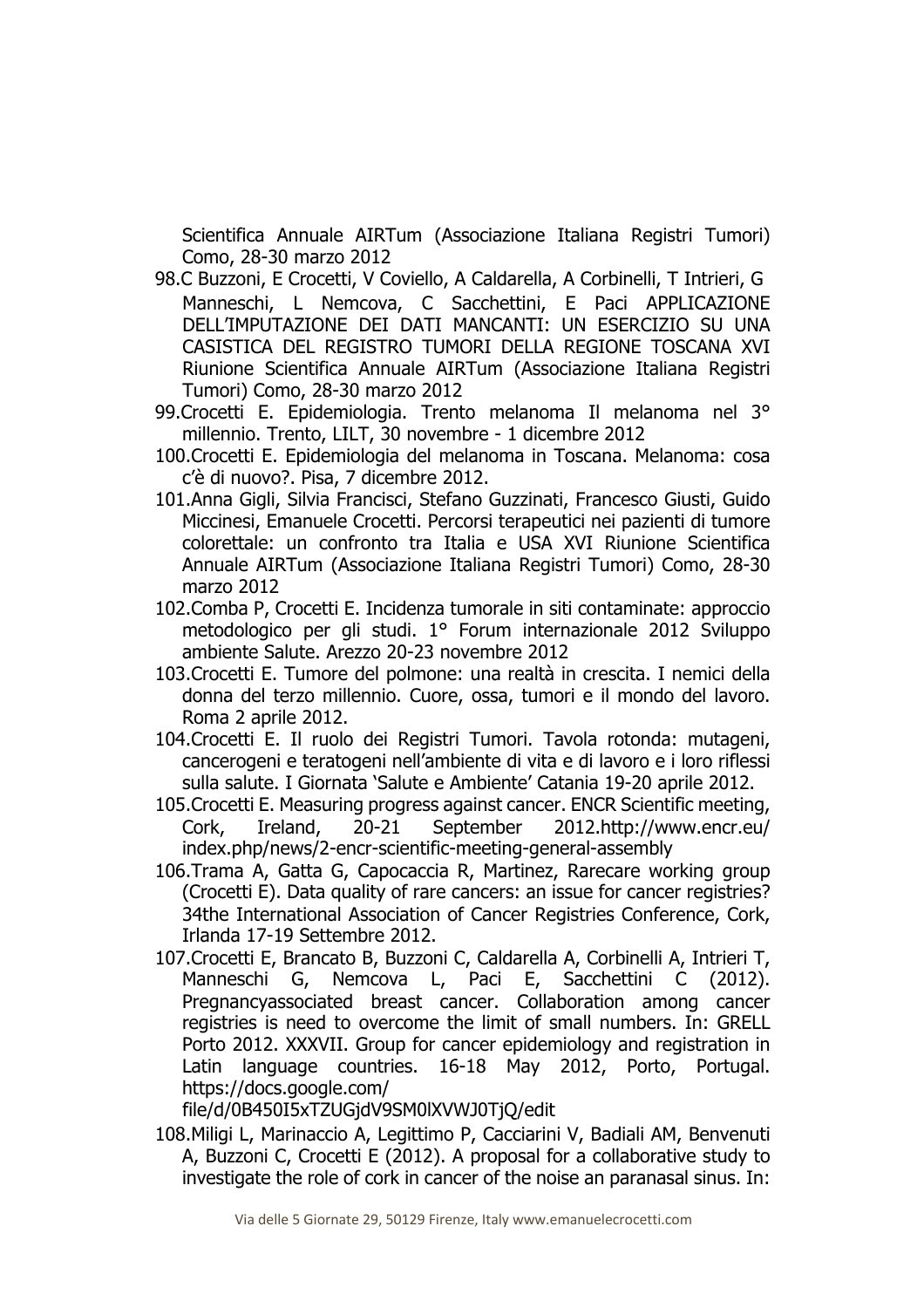GRELL Porto 2012. XXXVII. Gruppo per l'epidemiologia e la registrazione del cancro nei paesi di lingua latina. 16-18 maggio 2012, Porto, Portogallo.

- 109.Minicozzi P, Bouvier AM, Faivre J, Grosclaude P, Jooste V, Budroni M, Crocetti E, Falcini F, Fusco M, Giacomin A, Iachetta F, Ponz de Leon M, Tumino R, Vicentini M, Sant M (2012). Analysis of colorectal cancer using Italian Eurocare-5 and Francim high resolution databases. In: GRELL Porto 2012. XXXVII. Gruppo per l'epidemiologia e la registrazione del cancro nei paesi di lingua latina. 16-18 maggio 2012, Porto, Portogallo. p. 60-61
- 110.Francisci S, Guzzinati S, Angiolini C, Mezzetti M, Giusti F, Miccinesi G, Crocetti E, Paci E, Gigli A (2012). Patterns of care and related costs of colorectal cancer in two Italian cancer registries areas. In: GRELL Porto 2012. XXXVII. Gruppo per l'epidemiologia e la registrazione del cancro nei paesi di lingua latina. 16-18 maggio 2012, Porto, Portogallo. p. 47 111.Guzzinati S, Buzzoni C, De Angelis R, Lise M, Capocaccia R, Dal Maso L, Crocetti E, AIRTUM WG Determinanti delle differenze nella prevalenza dei tumori in Italia . Salute e sanità a 150 anni dall'unità d'Italia. Più vicini o più lontani? AIE, Torino 7-9 novembre 2011.
- 112.Coviello E, Buzzoni C, Rashid I, Fusco M, AIRTUM WG Confronto della sopravvivenza per tumori del colon retto e della mammella nel sud e nel centro-nord Italia. Salute e sanità a 150 anni dall'unità d'Italia. Più vicini o più lontani? AIE, Torino 7-9 novembre 2011.
- 113.Guzzinati S, Francisci S, Gigli A, Mezzetti M, Crocetti E, Giusti F, Miccinesi G, Paci E. Valutazione del profilo di costo oncologico in Italia: un approccio sui pazienti di tumore colo rettale in Veneto e Toscana. Salute e sanità a 150 anni dall'unità d'Italia. Più vicini o più lontani? AIE, Torino 7-9 novembre 2011.
- 114.Nicita C, Chellini E, Buzzoni C, Caldarella A, Giovannetti L, Intrieri T, Martini A, Mensi C, Tisano F, Airtum WGG, Renam WG. Utilizzo di un questionario per valutare le modalità di rilevazione e codifica dei casi di mesotelioma dei registri tumori di popolazione (RT) italiani e quelle dei centri operativi regionali (COR) dei mesoteliomi. Salute e sanità a 150 anni dall'unità d'Italia. Più vicini o più lontani? AIE, Torino 7-9 novembre 2011.
- 115.Dal Maso L, Guzzinati S, Lise M, Buzzoni C, Capocaccia R, Crocetti E, De Angelis R, Airtum WG. Stima dei pazienti guariti tra le persone che vivono con tumore in Italia. Salute e sanità a 150 anni dall'unità d'Italia. Più vicini o più lontani? AIE, Torino 7-9 novembre 2011.
- 116.Miligi L, Benvenuti A, Legittimo P, Badiali AM, Cacciarini V, Chiarugi A, Crocetti E, .Alberghini Maltoni S, Pinto I, Zipoli G, Grifoni D, Pimpinelli N, Cherubini Di Simplicio F, Poggiali S, Sartorelli P, Sirna R, Amati R, Carnevale F, Centi L, Festa G, Fiumalbi C, Fedi A, Giglioli S, Mancini R, Panzone T, Petrioli G, Trombetti A, Volpi D. Esposizione a radiazione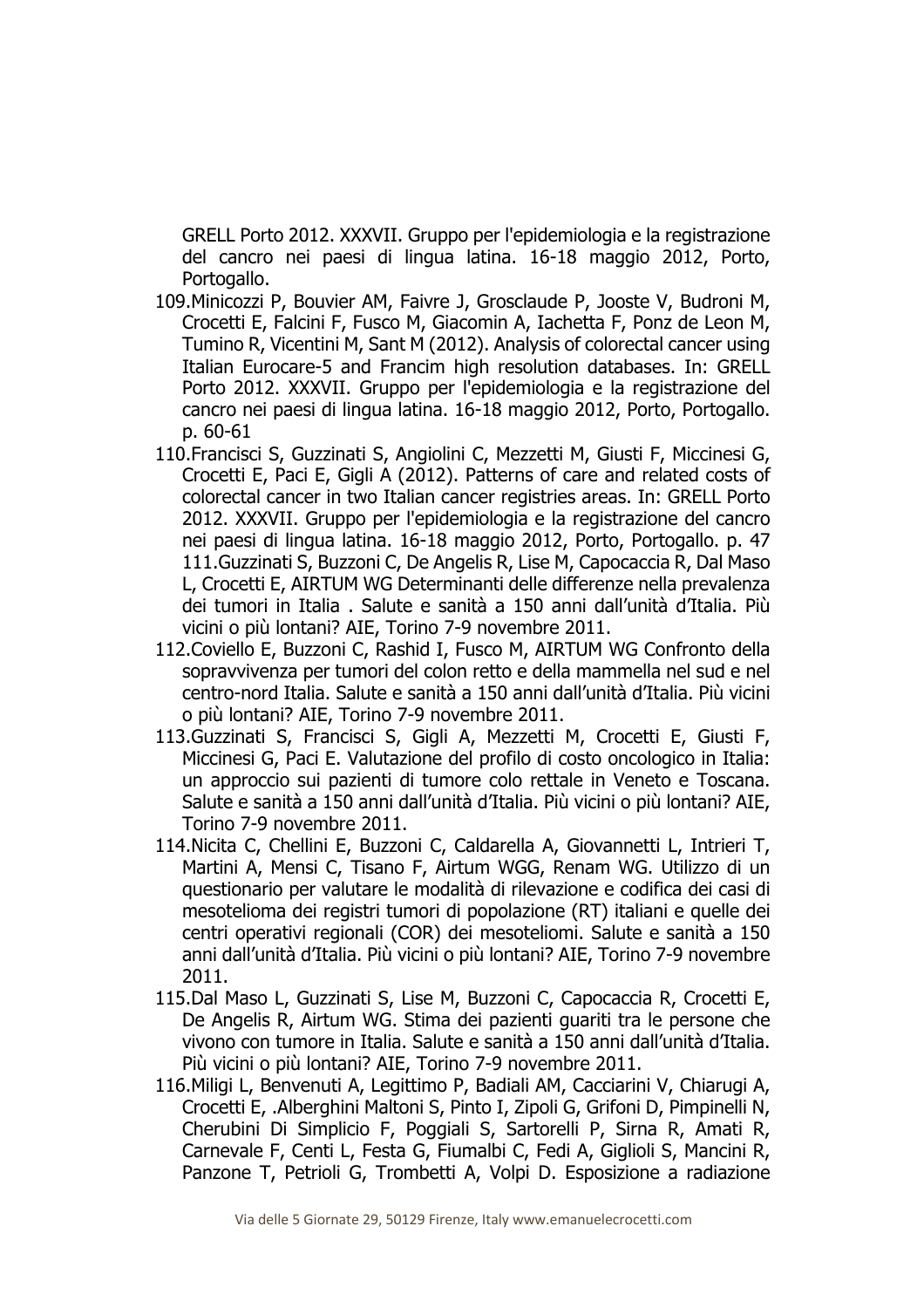solare ultravioletta nei lavoratori out-door: piano mirato della regione toscana. Salute e sanità a 150 anni dall'unità d'Italia. Più vicini o più lontani? AIE, Torino 7-9 novembre 2011.

- 117.Buzzoni C, De Angelis R, Guzzinati S, Crocetti E, Capocaccia R, Lise M, Dal Maso L, Airtum WG. La prevalenza dei tumori in Italia e in altri paesi occidentali. Salute e sanità a 150 anni dall'unità d'Italia. Più vicini o più lontani? AIE, Torino 7-9 novembre 2011.
- 118.Crocetti E. Trachea: i dati epidemiologici in I Tumori rari e la ricerca. Reggio Emilia 20 gennaio 2011, AO Reggio Emilia, ASL Reggio-Emilia, Airtum.
- 119.Crocetti E, Caldarella A, Ferretti S, Sacchettini C, Ardanaz E, Arveux P, Bara S, Barrios E, Bento MJ, Bordoni A, Cancedla P, Colombani F, Colonna M, Da Costa Miranda A, Federico M, Francart J, Ganry O, Giacomin A, Grosclaude P, Guizard AM, Izarzugaza I, Konzelmann I, La Rosa F, Ligier K, Mangone L, Marcos R, Ruth M, Conception M, Mercier M, Michelena MJ, Michiara M, Molinié F, Paci E, Piffer S, Puig M, Sanchez MJ, Traina A, Tretarre B, Tumino R, Van Vaerenbergh E, Velte M, Vergnenegra A, Woronoff AS (2011). The evaluation of biomarkers in female breast cancer. A collaborative study. In: Congrès GRELL. Groupe des Registres de langues Latines. 1-3 juin 2011 Caen - France. p. 85-86
- 120.Minicozzi P, Allemani C, Bouvier A-M, Budroni M, Crocetti E, Faivre J, Falcini F, Federico M, Fusco M, Giacomin A, Groscaude P, Jooste V, Ponz de Leon M, Tumino R, Vicentini M, Sant M (2011). Harmonization of Eurocare-5 Italian and Francim high resolution databases for a common Grell analysis of colorectal cancer. In: Congrès GRELL. Groupe des Registres de langues Latines. 1-3 juin 2011 Caen - France. p. 85-86
- 121.Minicozzi P, Allemani C, Bouvier A-M, Budroni M, Crocetti E, Faivre J, Falcini F, Federico M, Fusco M, Giacomin A, Grosclaude P, Jooste V, Pellegri C, Ponz de Leon M, Tumino R, Sant M (2011). First descriptive analysis on colorectal cancer using Italian Eurocare-5 and Francim high resolution databases. In: Congrès GRELL. Groupe des Registres de langues Latines. 1-3 juin 2011 Caen - France. p. 87-88
- 122.Bouvier A-m, Jooste V, Minicozzi P, Allemani C, Sant M, Budroni M, Crocetti E, Falcini F, Federico M, Fusco M, Giacomin A, Groscaude P, Ponz de Leon M, Tumino R, Vicentini M, Faivre J (2011). Adjuvant chemotherapy for stage II and III colon cancer: preliminary results from the Grell Eurocare-Francim high resolution study. In: Congrès GRELL. Groupe des Registres de langues Latines. 1-3 juin 2011 Caen - France. p. 89-90
- 123.Gatta G, Foschi R, Rossi S, Trama A, Capocaccia R, Pastore G, EUROCARE WG (Crocetti E). Acute leukaemia in European children, adolescents and young adults: trend of the cured. Congresso Grell, 1-3 giugno 2011, Caen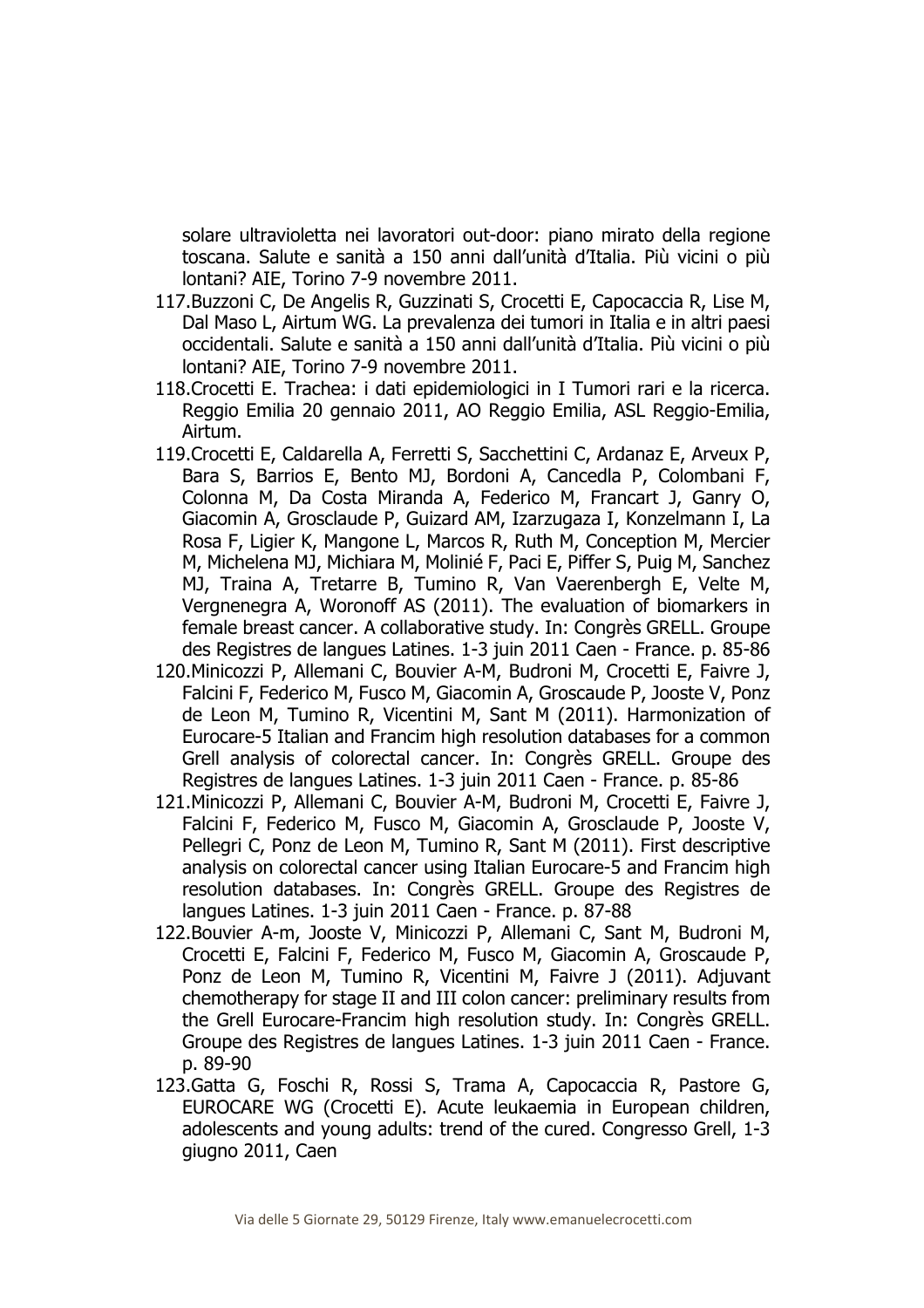- 124.E Crocetti, A Caldarella, S Ferretti, C Buzzoni, C Sacchettini, E Ardanaz, P Arveux, S Bara, E Barrios, MJ Bento, A Bordoni, G Candela, F Colombani , M Colonna, A Da Costa Miranda, M Federico, J Francart, O Ganry, A Giacomin, P Grosclaude, A-V Guizard, I Izarzugaza, I Konzelmann, F La Rosa, K Ligier, L Mangone, R Marcos, M Ruth, Mazurga
- 125.Concepcion, M Mercier, MJ Michelena, M Michiara, F Molinié, E Paci, S Piffer, Montserrat Puig, MJ Sánchez, A Traina, B Tretarre, R Tumino, E Van Vaerenbergh, M Velten, A Vergnenegre, AS Woronoff. THE EVALUATION OF BIOMARKERS IN FEMALE BREAST CANCER. A COLLABORATIVE GRELL STUDY. . Congresso Grell, 1-3 giugno 2011, Caen
- 126.Minicozzi P, Alemanni C, Bouvier AM, Budroni M, Crocetti E, Faivre J, Falcini F, Federico M, Fusco M, Giacomin A, Grosclaude P, Jooste V, Ponz de Leon M, Tumino R, Vicentini M, Sant M. Harmonization of the Eurocare-5 Italian and Francim high resolution databases for a common Grell analysis on colorectal cancer. Congresso Grell, 1-3 giugno 2011, Caen
- 127.Mallone S, Rossi S, Pierannunzio D, Tavilla A, Trama A, Gatta G, van der Zwan JM, Siesling S, Otter R , Capocaccia R, RARECARE WG (Crocetti E). Cancer prevalence in Europe: the Rarecare-Eurocare project results. Congresso Grell, 1-3 giugno 2011, Caen
- 128.Manneschi G, Miccinesi G, Puliti D, Crocetti E, Bulli F, Caldarella A, Corbinelli A, Giusti F, Intrieri T, Nemcova L, Romeo G,Sacchettini C, Zappa M, Paci E .Equità di accesso in cure palliative ed effetti della presa in carico per cure palliative sulla tendenza al ricovero ospedaliero nelle ultime ore di vita. XV Riunione Airtum Palermo, 9-11 maggio 2011
- 129.Minicozzi P, Allemani C, Candela P, Cesaraccio R, Crocetti E, Falcini F, Federico M, Ferretti S, Fusco M, Giacomin A, La Rosa F, Mangone L, Pannozzo F, Ponz De Leon M, Traina A, Tumino R, Zambon P e Sant M INDICATORI DI TRATTAMENTO STANDARD PER LE 5 NEOPLASIE INCLUSE NELLO STUDIO ITALIANO EUROCARE-5 Alta Risoluzione" XV Riunione Airtum Palermo, 9-11 maggio 2011
- 130.Guzzinati S, Buzzoni C, De Angelis R, Lise M, Capocaccia R, Dal Maso L, Crocetti E e Airtum WG "Determinanti delle differenze nella prevalenza dei tumori in Italia" di Stefano Guzzinati XV Riunione Airtum Palermo, 9- 11 maggio 2011
- 131.Annalisa Trama, Gemma Gatta, Roberto Foschi, Riccardo Capocaccia e lo EUROCARE working group (Crocetti E) "La sopravvivenza dei giovani in Italia: un problema emergente per l'oncologia" di Annalisa Trama XV Riunione Airtum Palermo, 9-11 maggio 2011
- 132.Crocetti E, Buzzoni C, Caldarella A, Chiarugi A, Corbinelli A, Giusti F, Intrieri T, Manneschi G, Nardini P, Nemcova L, Romeo G, Sacchettini C, Paci E. Età media alla diagnosi del melanoma cutaneo per categorie di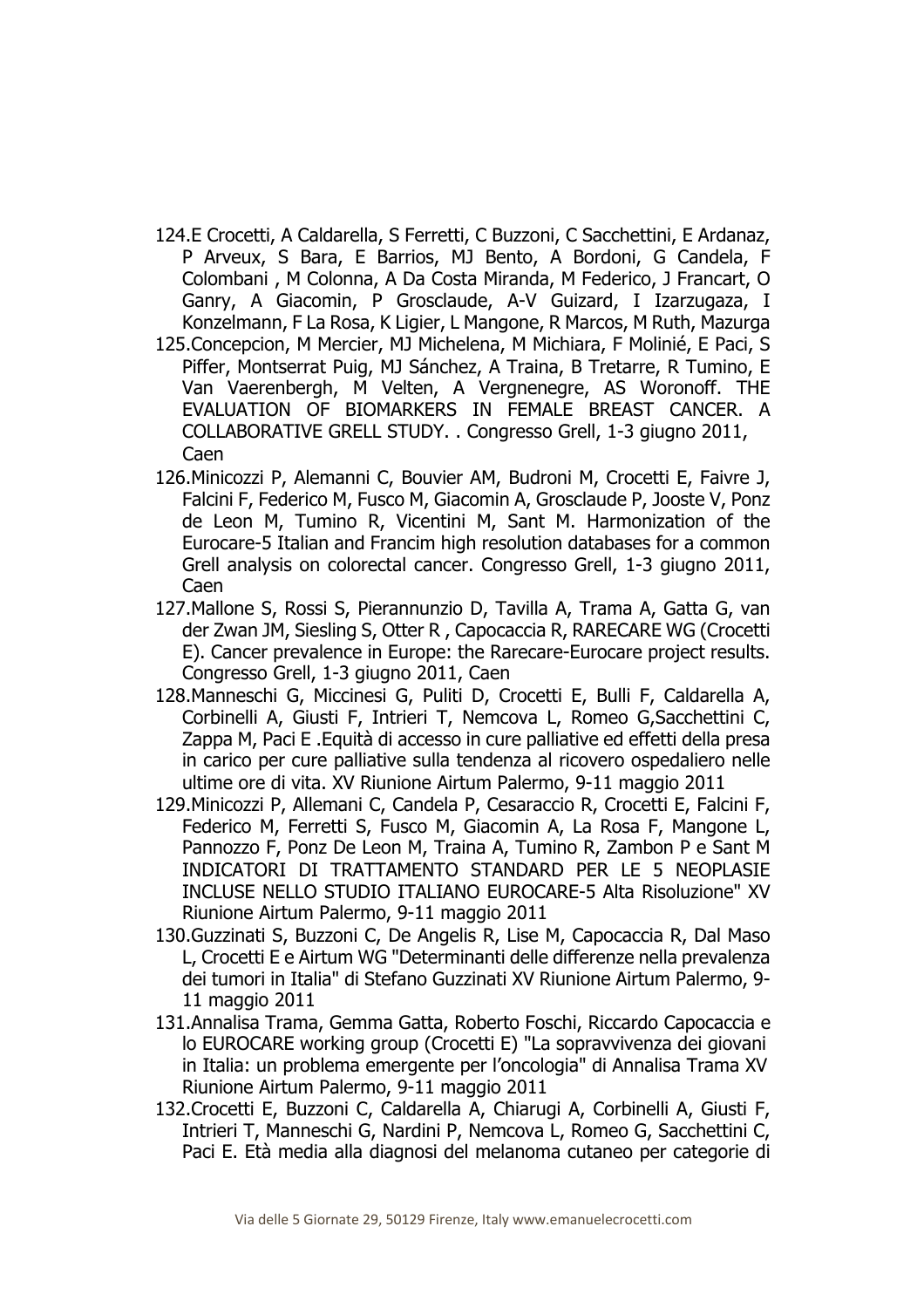spessore di Breslow: dall'epidemiologia descrittiva alla patogenesi" XV Riunione Airtum Palermo, 9-11 maggio 2011

- 133.Caldarella A, Crocetti E, Vindigni C, Marrelli D, Roviello F, Buzzoni C,Corbinelli A, Giusti F, Intrieri T, Manneschi G, Nemcova L, Romeo G, Sacchettini C, Paci E. Differenze clinicopatologiche e prognostiche nel carcinoma gastrico tra aree ad alto e basso rischio di incidenza: i dati del Registro Tumori della Regione Toscana" XV Riunione Airtum Palermo, 9-11 maggio 2011
- 134.Crocetti E, De Angelis R, Guzzinati S3, Buzzoni C4, Capocaccia R2, Lise M5, Dal Maso L5 & Airtum WG6 La prevalenza dei tumori: confronti internazionali" di Emanuele Crocetti XV Riunione Airtum Palermo, 9-11 maggio 2011
- 135.Dal Maso L (1), Guzzinati S (2), Lise M(1), Buzzoni C(3), Capocaccia R (4), Crocetti E (5), De Angelis R(4) e Airtum WG (6) Stima dei pazienti guariti tra le persone che convivono con tumore in Italia" di Luigino Dal Maso XV Riunione Airtum Palermo, 9-11 maggio 2011
- 136.Caldarella A1, Crocetti E1, Villari D2, Nesi G2, Chini T2, Jaeger T2, Buzzoni C3, Corbinelli A1, Giusti F1, Intrieri T1, Manneschi G1, Nemcova L1, Romeo G1, Sacchettini C1, Nicita G 2, Carini M2, Paci E. Caratteristiche clinicopatologiche e prognostiche del carcinoma vescicale nelle donne: i dati del Registro Tumori della Regione Toscana" XV Riunione Airtum Palermo, 9-11 maggio 2011
- 137.Crocetti E, Ciatto S, Buzzoni C, Caldarella A, Corbinelli A, Giusti F, Intrieri T, Manneschi G, Nemcova L, Sacchettini C, Zappa M. Does prostate cancer incidence start to decrease in central italy?. XXXV Riunione del Gruppo per l'Epidemiologia e la Registrazione del cancro nei paesi di Lingua Latina (GRELL), Toledo 12-14 maggio 2010.
- 138.Foschi R, Francisci S, Rossi S, De Angelis R, Capocaccia R, Gatta G e Eurocare working group italiano. Estimates of breast cancer incidence, prevalence and mortality in Italy. XXXV Riunione del Gruppo per l'Epidemiologia e la Registrazione del cancro nei paesi di Lingua Latina (GRELL), Toledo 12-14 maggio 2010.
- 139.Minicozzi P, Oberaigner W, Allemani C, Bielska M, De Angelis R, Mangone L, Van De Poll-France L, Sant M e Eurocare working group. Survival for ovarian cancer in Europe in relation to age, stage and morphology. XXXV Riunione del Gruppo per l'Epidemiologia e la Registrazione del cancro nei paesi di Lingua Latina (GRELL), Toledo 12- 14 maggio 2010
- 140.Puliti D, Zappa M, Crocetti E e Impact working group. The effect of breast cancer screening on a population level: the impact study. XXXV Riunione del Gruppo per l'Epidemiologia e la Registrazione del cancro nei paesi di Lingua Latina (GRELL), Toledo 12-14 maggio 2010.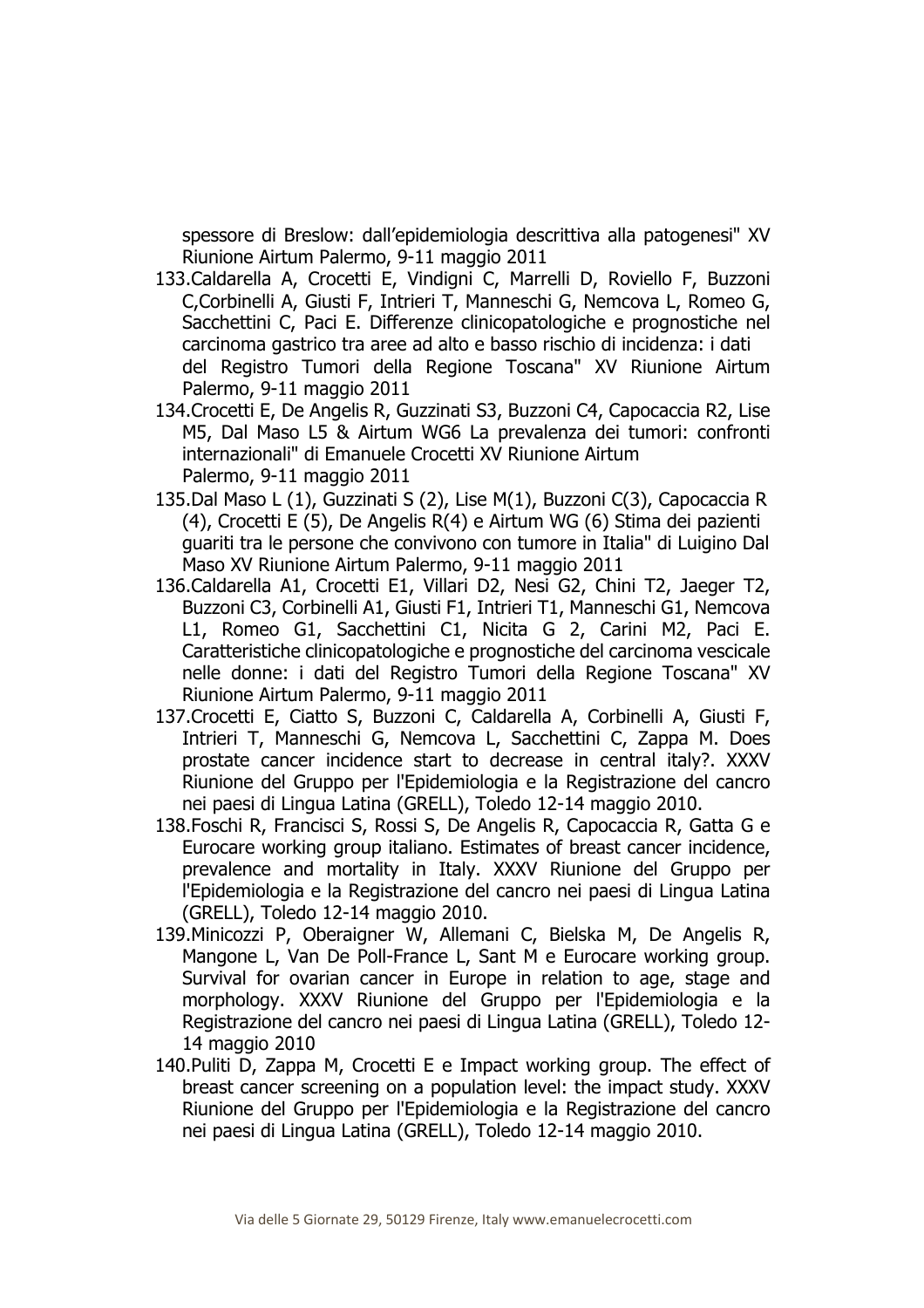- 141.Quaglia A, Buzzoni C, Lillini R, Vercelli M, Airtum working goroup. Cancer in middle aged adults and in the elderly: correspondence among incidence, mortality and survival time trends in Italy. XXXV
- Riunione del Gruppo per l'Epidemiologia e la Registrazione del cancro nei paesi di Lingua Latina (GRELL), Toledo 12-14 maggio 2010.
- 142.Rossi S, De Angelis R, Martina L, Capocaccia R, e Itacare working group. Time Trends of cervical cancer incidence and mortality in Italy. XXXV Riunione del Gruppo per l'Epidemiologia e la Registrazione del cancro nei paesi di Lingua Latina (GRELL), Toledo 12-14 maggio 2010.
- 143.Zucchetto A, Ronco G, Giorgi Rossi P, Zappa M, Puliti D, Ferretti S, Falcini F, Franzo A, Crocetti E, Paci E, Serraino D e Impact working group. Studio collaborativo multicentrico italiano: "Impatto dello screening cervicale". XXXV Riunione del Gruppo per l'Epidemiologia e la Registrazione del cancro nei paesi di Lingua Latina (GRELL), Toledo 12- 14 maggio 2010.
- 144.Trama A, Gatta G, Van Der Zwan JM, Siesling S, Mallone S, Dei Tos AP, Casali P, Licitra L, Capocaccia R e Rarecare working group. The burden of rare cancers in Europe. XXXV Riunione del Gruppo per l'Epidemiologia e la Registrazione del cancro nei paesi di Lingua Latina (GRELL), Toledo 12-14 maggio 2010.
- 145.Crocetti E. La codifica automatica dei referti di anatomia patologica. 5° congresso triennale della Società Italiana di Anatomia Patologica e Citopatologia, Bologna 24 settembre 2010
- 146.Crocetti E, Caldarella A. Patologie Oncologiche Rare e/o complesse. I percorsi spontanei, le fughe, le attrazioni. ITT 5° conferenza di Organizzazione, Viareggio 2 ottobre 2010.
- 147.Crocetti E, Ciatto S, Buzzoni C, Caldarella A, Corbinelli A, Giusti F, Intrieri T, Manneschi G, Nemcova L, Sacchettini C, Zappa M (2010). Primi segnali di una inversione del trend di incidenza del tumore della prostata in Toscana. In: XIV Riunione Associazione italiana registri tumori Airtum. Sabaudia (LT), 21-23 aprile 2010.
- 148.Crocetti E, Buzzoni C (2010). Tumore del colon-retto: le differenze di incidenza, mortalità e sopravvivenza fra nord-centro vs sud: analisi dei dati e lettura critica delle differenze. In: Prevenzione e controllo dei tumori in Italia meridionale. Screening di popolazione e registrazione oncologica: lo stato dell'arte, le criticità, le prospettive di sviluppo. Cosenza 25-26 febbraio 2010.
- 149.Crocetti E (2009). La registrazione dei tumori in Italia. In: Associazione Italiana di Epidemiologia XXXIII congresso annuale. Fare epidemiologia nella clinica, nella prevenzione e nell'organizzazione sanitaria. Modena 22-24 ottobre 2009. p. 44
- 150.Crocetti E, Buzzoni C, Corbinelli A, Giusti F, Intrieri T, Manneschi G, Nemcova L, Sacchettini C, Chiarugi A, Nardini P, Paci E (2009). Diverging figures for thin and thick skin melanoma. In: GRELL 2009. XXXIV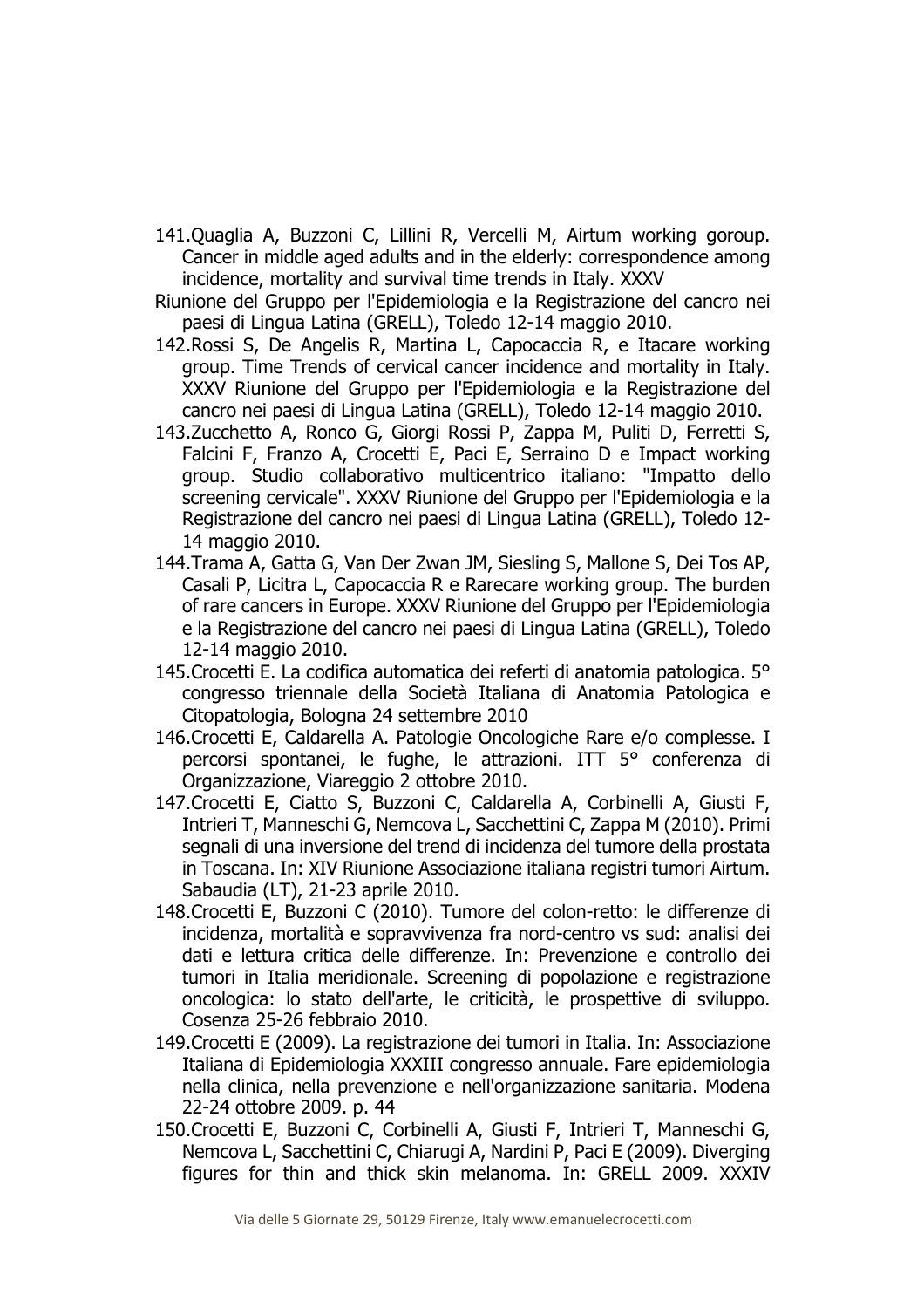Riunione annuale del gruppo per l'epidemiologia e la registrazione del cancro nei paesi di lingua latina. Lugano, Svizzera, 20-22 maggio 2009.

- 151.Crocetti E, Buzzoni C, Corbinelli A, Giusti F, Intrieri T, Manneschi G, Nemcova L, Sacchettini C, Chiarugi A, Nardini P, Paci E (2009). Melanoma cutaneo: tra diagnosi precoce e forme spesse. In: XIII Riunione scientifica annuale. Associazione italiana registri tumori. Siracusa, 6-9 maggio 2009.
- 152.Crocetti E. Andamenti dei tumori negli anni 2000. XII Riunione scientifica annuale AIRTUM, Siracusa 6-8 maggio 2009.
- 153. Crocetti, G. Manneschi, M. Zappa, C. Buzzoni, A. Corbinelli, F. Giusti, T. Intrieri, L. Nemcova, C. Sacchettini, E. Paci. Tumore della cervice uterina: stima dell'incidenza in popolazioni migranti. XII Riunione scientifica annuale AIRTUM, Siracusa 6-8 maggio 2009
- 154.G. Zigon, G. Gatta, G. Pastore, R. Capocaccia, EUROCARE Working Group (Crocetti E). Trend d'incidenza per leucemia linfatica acuta e mieloide acuta e linfomi non-Hodgkin nei bambini ed adolescenti europei, 1991-2002 . G. Zigon, G. Gatta, G. Pastore, R. Capocaccia, EUROCARE Working Group XII Riunione scientifica annuale AIRTUM, Siracusa 6-8 maggio 2009
- 155.Roberta Ciampichini, Lorena Viviano, Giulia Zigon, Gemma Gatta, Enrico Grande, Paolo Baili, Silvia Francisci, Roberta De Angelis, Riccardo Capocaccia e AIRTUM Working Group (Crocetti E). INCIDENZA, MORTALITÀ E PREVALENZA PER IL TUMORE DELLO STOMACO IN ITALIA: STIME E PROIEZIONI PER IL PERIODO 1970-2015 XII Riunione scientifica annuale AIRTUM, Siracusa 6-8 maggio 2009
- 156.C. Buzzoni AIRTum Working Group N(Crocetti E) umero di diagnosi e decessi tumorali: gli effetti dell'invecchiamento della popolazione XII Riunione scientifica annuale AIRTUM, Siracusa 6-8 maggio 2009
- 157.Crocetti E, Buzzoni C, Corbinelli A, Giusti F, Intrieri T, Manneschi G, Nemcova L, Sacchettini C, Chiarugi A, Nardini P, Paci E. Diverging figures for thin and thick melanoma. XXXIV Riunione del gruppo per l'epidemiologia e la registrazione del cancro nei paesi di lingua latina, Lugano, Svizzera 20-22 maggio 2009
- 158.Crocetti E and AIRTUm working group Population-based incidence and mortality trends from the Italian network of cancer registries (AIRTUM). XXXIV Riunione del gruppo per l'epidemiologia e la registrazione del cancro nei paesi di lingua latina, Lugano, Svizzera 20-22 maggio 2009
- 159.Gatta G, Zigin G, Contiero P and EUROCARE working group. Prostate cancer: the definition of risk category for treatment. XXXIV Riunione del gruppo per l'epidemiologia e la registrazione del cancro nei paesi di lingua latina, Lugano, Svizzera 20-22 maggio 2009
- 160.Zigon G, Ciampichini R, Gatta G, Grande E, Francisci S, De Angelis R, Capocaccia R and AIRTUM working group Incidence and prevalence of lung cancer in Italy: estimates and projections from 1970 to 2015 using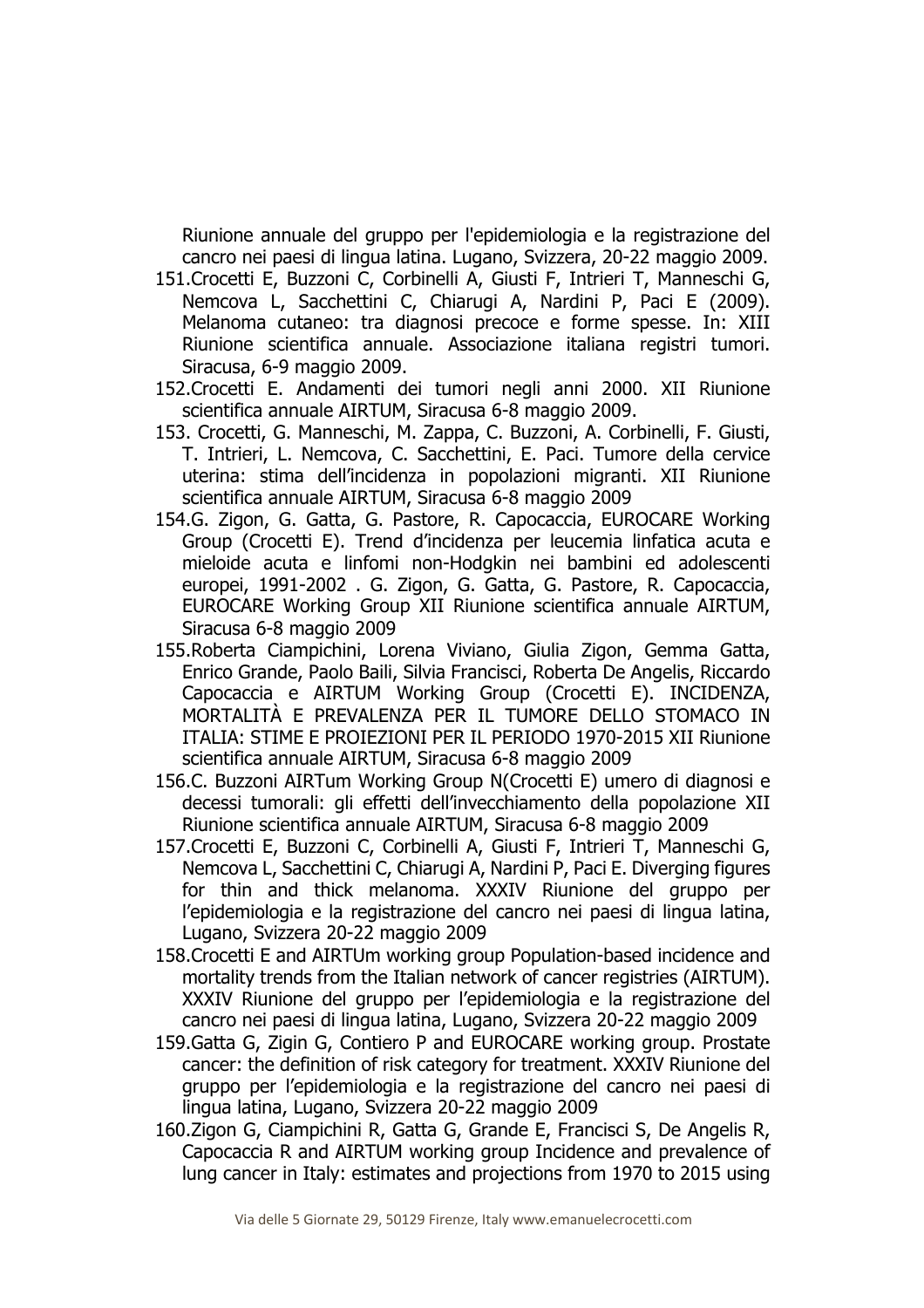Miamod and Piamod. XXXIV Riunione del gruppo per l'epidemiologia e la registrazione del cancro nei paesi di lingua latina, Lugano, Svizzera 20-22 maggio 2009

- 161.Crocetti E, Manneschi G, Zappa M, Buzzoni C, Corbinelli A, Giusti F, Intrieri T, Nemcova L, Sacchettini C, Paci e (2009). Tumore della cervice uterina: stima dell'incidenza in popolazioni migranti. In: XIII Riunione scientifica annuale. Associazione italiana registri tumori. Siracusa, 6-9 maggio 2009.
- 162.Emanuele Crocetti Epidemiology of melanoma current figures and trends 2nd Course of the International School of Dermatoloy . Ettore Majorana Foundation and Centre for Scientific Culture. Erice (TP) November 30/ December 3, 2008.
- 163.Emanuele Crocetti, Carlotta Buzzoni. La sopravvivenza dei tumori in Toscana. Incontro annuale del Registro di Mortalità Toscano. Firenze 3 dicembre 2008.
- 164.Emanuele Crocetti. Incremento di sopravvivenza nei malati di tumore ed implicazioni gestionali. Giornate Empolesi Sitilo. Empoli 25-26 settembre 2008.
- 165.Coviello E, Buzzoni C, Crocetti E, Miccinesi G, Paci E. SOPRAVVIVENZA RELATIVA MODEL-BASED: APPLICAZIONE AI CASI DI TUMORE DELLA MAMMELLA DEL REGISTRO TUMORI DELLA TOSCANA XXXII Congresso Italiano di Epidemiologia AIE 2008
- 166.Emanuele Crocetti. I dati di mortalità per la ricerca epidemiologica. AIE Congresso annuale 2008 seminario satellite. Caratteristiche dei dati di mortalità desiderate dai fruitori. Milano, 2008.
- 167.Emanuele Crocetti. Melanoma Melanoma Analisi dei trend temporali di incidenza e mortalità . 14° Congresso annuale Intergruppo melanoma italiano. Roma 13-15 novembre 2008.
- 168.Crocetti E, Buzzoni C, Paci E, Cirilli C, De Lisi V, Ferretti S, Tumino R, Russo A (2008). Il contributo dell'Airtum nel valutare cambiamenti recenti nel trend di incidenza del tumore della mammella femminile in Italia. In: XII Riunione scientifica annuale Associazione Italiana Registri Tumori. Mantova, 9-11 aprile 2008.
- 169.Tognazzo S, Crocetti E, Sacchettini C, Paci E, Zambon P. Applicazione della procedura di definizione automatica dell'incidenza del Registro Tumori Toscano confronto con la definizione manuale. XII Riunione Scientifica AIRTUM, Mantova 9-11 Aprile 2008.
- 170.Quaglia A, Brenner H, Shack L, Janssen-Heijnen M, Colonna M, Grande E, Tavilla A, Grosclaude P, Allemani C, Vercelli M, and the EUROCARE-4 Working group (E. Crocetti). The cancer serviva gap between the elderly and middle aged patients in Europe is widening

(EUROCARE-4 study) Grell 2008, Parma 30 aprile-2maggio 2008-

171.Lepage C, Ciccolallo L, De Angelis R, Bouvier AM, Faivre J, Gatta G and the EUROCARE Working group (E. Crocetti). Survie de tumeurs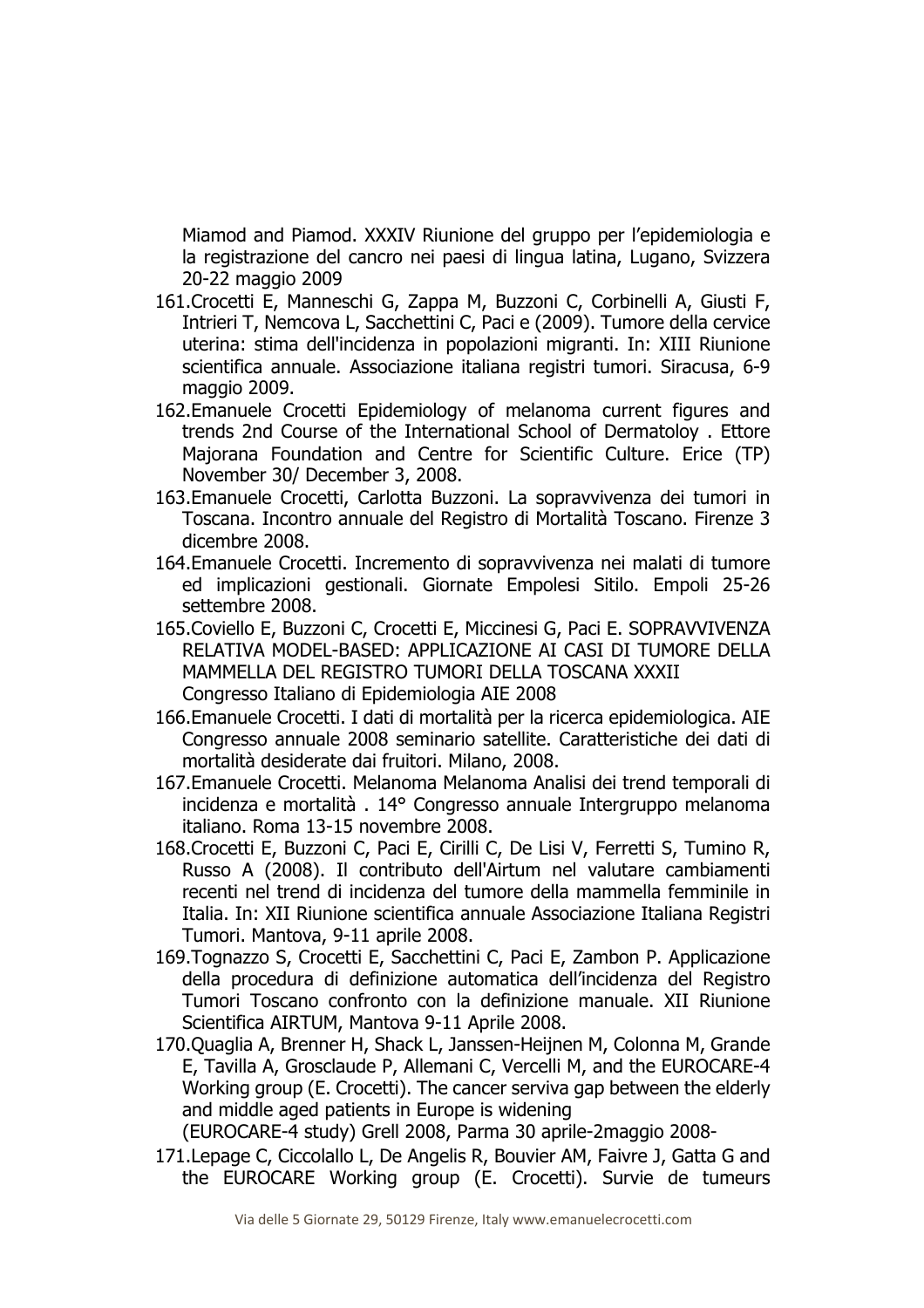endocrines digestives multiples (TEDM): resultats de l'etude francare. Grell 2008, Parma 30 aprile-2maggio 2008

- 172.Zigon G, Gatta G and the EUROCARE Working group (E. Crocetti). Survival of children, adolescents and young adults with cancer: a comparison between Italy and Europe. Grell 2008, Parma 30 aprile-2maggio 2008
- 173.Caldarella A, Crocetti E, Giusti F, Amunni G, Paci E. Indicatori per il governo clinico della rete oncologica regionale. L'esperienza dell'istituto tumori toscano: utilizzo dei flussi informativi correnti. Grell 2008, Parma 30 aprile-2maggio 2008
- 174.Catia Angiolini, Emanuele Crocetti. Indicatori per il percorso terapeutico oncologico. La valutazione di qualità della rete oncologica toscana. Terza conferenza di organizzazione ITT. Arezzo 22 maggio 2008.
- 175.Emanuele Crocetti. La rete nazionale dei registri ed il flusso dei dati. Il registro tumori della asl 9 di Trapani: Risultati e prospettive. Trapani, 6 giugno 2008.
- 176.Roberta De Angelis, Lucia Martina, Emanuele Crocetti, Vincenzo De Lisi, Fabio Falcini, Stefano Guzzinati, Stefano Rosso, Giovanna Tagliabue, Rosario Tumino, Marina Vercelli, Roberto Zanetti, Serena Donati, Riccardo Capocaccia. Stima della mortalità per cervicocarcinoma: un metodo per superare i limiti di qualità delle statistiche ufficiali CONVEGNO CCM 2008 – Roma 23-25 giugno 2008
- 177.Crocetti E (2008). Incremento della sopravvivenza nei malati di tumore ed implicazioni gestionali. In: Congresso satellite della giornata regionale AIOM Toscana. Nuovi orientamenti integrati locoregionali e riabilitativi in oncologia: gli speciliasti si incontrano. Empoli 26 settembre 2008.
- 178.Crocetti E, Airtum working group (2007). Trend del tumore del polmone nei giovani in Italia. Annullate le differenze fra uomini e donne. In: GRELL 2007. XXXII Reunion du groupe pour l'epidemiologie et l'enregistrement du cancer des pays de langue latine. Montréal (Canada) 16-18 mai 2007
- 179.E. Crocetti, E. Paci, et al. Il Registro Tumori della Regione Toscana. AIE Sezione Regionale Toscana 1° incontro 22 marzo 2007
- 180.Crocetti E. Descriptive epidemiology of melanoma in Italy GEM-Italy Research Reporting Meeting Firenze, 28 settembre 2007. 181.Epidemiologia del melanoma: un tumore 'in crescita' anche nel futuro? Focus on melanoma: Le raccomandazioni cliniche dell'ITT per la diagnosi e cura del melanoma cutaneo. Firenze 26 maggio 2007.
- 182.Crocetti E. Registro Tumori di Popolazione : benefici dell'interazione tra dermatologo e epidemiologo. XXIII meeting annuale GISED, Artimino 19 ottobre 2007
- 183.Crocetti E. Cancro e invecchiamento: dati epidemiologici. Cholesterol, cancer and ageing, up-to-date and prevention, SITILO Vinci 26-27 ottobre 2007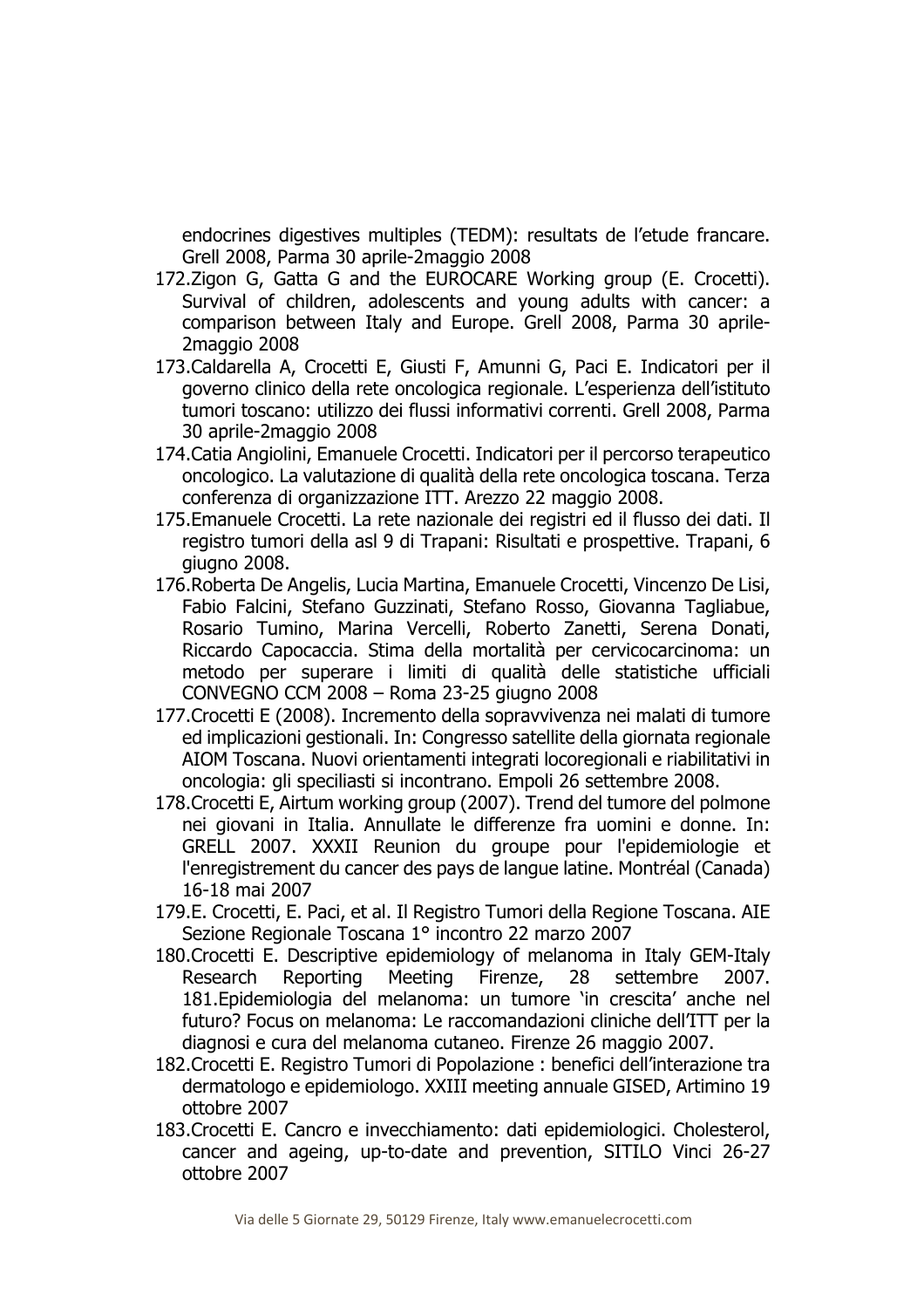- 184.Crocetti E. L'epidemiologia dei principali tumori solidi Accoglienza e front-office nelle strutture dell'ITT Terza Edizione Firenze 15 febbraio 2006
- 185.Crocetti E. L'epidemiologia dei tumori del colonretto. Nuove frontiere dell'oncologia Valderice (TP) 31 aprile 1 maggio 2006
- 186.E. Crocetti Andamenti temporali del tumore della mammella. In fattori di rischio per il tumore mammario. Il carcinoma eredo-familiare. III Incontro I lunedì senologici, CSPO, ITT. Firenze, 8 maggio 2006
- 187.Crocetti E. Il Registro Tumori della Regione Toscana. Convegno annuale Registro Regionale di Mortalità, Firenze 7 dicembre 2006.
- 188.Crocetti E. L'incidenza dei tumori infantili in Italia, presentazione e confronto dei dati dei registri specializzati e registri generali: la banca dati AIRT. In: X Riunione scientifica annuale dell'Associazione italiana registri tumori. 5-7 aprile 2006 Reggio Emilia.
- 189.Caldarella, E. Crocetti, G. Alunni, A. Lopes Pegna, F. Giusti, E. Paci. Utilizzo degli indicatori nella valutazione della applicazione delle raccomandazioni cliniche dell'Istituto Tumori Toscano: i risultati del Registro Tumori Toscano in ambito oncologico polmonare. 30° congresso AIE 4-6 ottobre 2006 Terrasini (Palermo)
- 190.Crocetti E. L'epidemiologia del melanoma cutaneo in Italia e in Europa. Lega Italiana per la lotta contro i Tumori Congresso nazionale 20-21 maggio 2005 Trento.
- 191.Crocetti E (2005). The incidence of melanoma and non-melanoma skin cancer in Italy and worldwide: data from the cancer registry network. In: International meeting. Hot topics in dermatoncology. Florence (Italy) April 15-16 2005. p. 7
- 192.Guzzinati S, Zambon P, Stocco CF, Fiore AR, Tognazzo S, Zorzi M, Miccinesi G, Giusti F, Crocetti E, Paci E. Valutazione dei percorsi diagnostico-terapeutici relativi ai casi incidenti 2000-2001 di colonretto: confronto tra la Regione Veneto e la Regione Toscana XI Riunione dell'Associazione Italiana Registro Tumori Marsala, Marsala, 22-24 marzo 2005
- 193.Miccinesi G, Coviello E, Crocetti E, Paci E L'approccio di periodo all'analisi di sopravvivenza dei casi incidenti di tumore: la sopravvivenza del tumore della mammella nei periodi 1991-94 e 1997-2000, nell'area del Registro Tumori Toscano. XI Riunione dell'Associazione Italiana Registro Tumori Marsala, Marsala, 22-24 marzo 2005
- 194.Crocetti E, Benvenuti A, Caldarella A, Intrieri T, Manneschi G, Miccinesi G, Sacchettini C, Paci E (2005). Confronto fra un sistema tradizionale ed uno automatico per la definizione dei casi incidenti. L'esperienza del registro Tumori Toscano. In: IX Riunione nazionale Associazione italiana registri tumori. Marsala 22-24 marzo 2005.
- 195.Tumino R, Crocetti E, Capocaccia R, Casella C, Guzzinati S, Ferretti S, Rosso S, Sacchettini C, Spitale A, Stracci F, Andamento temporale del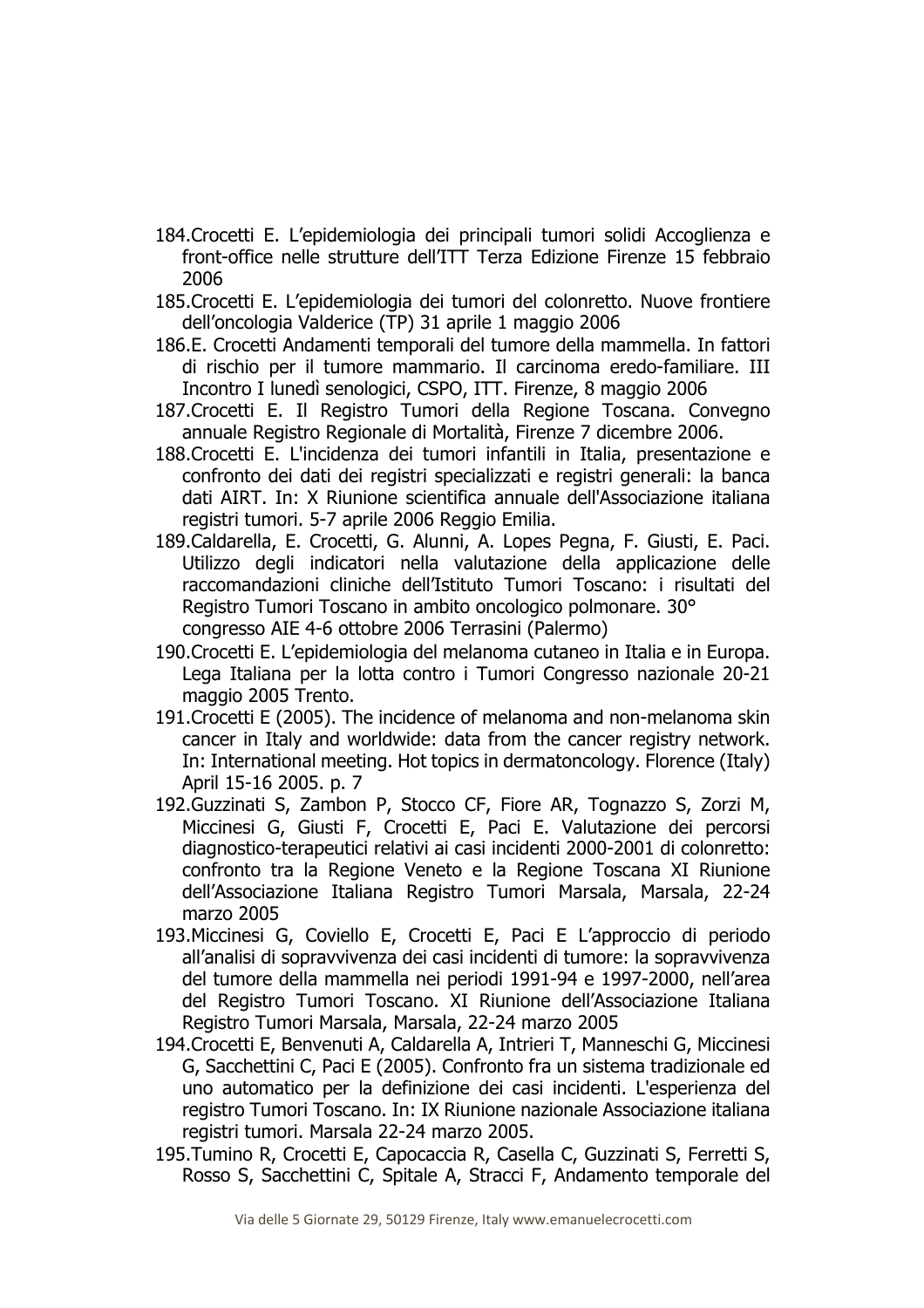rapporto uomini/donne di incidenza e mortalità per tumori nella banca dati AIRT. 8° Riunione Scientifica annuale dell'Associazione Italiana dei Registri Tumori, Salerno 30 marzo-2 aprile 2004

- 196.Crocetti E, Benvenuti A, Intrieri T, Miccinesi G, Sacchettini S, Paci E. Valutazione dell'applicazione di procedure automatizzate nell'attività del Registro Tumori Toscano. . 8° Riunione Scientifica annuale dell'Associazione Italiana dei Registri Tumori, Salerno 30 marzo-2 aprile 2004
- 197.Paci E, Crocetti E, Zappa M, Falini P, Seniori Costantini A, Gorini G. La valutazione dell'impatto dello screening mammografico sulla mortalità e l'incidenza: metodologie ed esperienze. . 8° Riunione Scientifica annuale dell'Associazione Italiana dei Registri Tumori, Salerno 30 marzo-2 aprile 2004
- 198.Sant M, Birilli C, Crocetti E, Tumino R, Tittarelli A, Allemani C, Corrotta AM, Scoccianti S, Verdecchia A. Valutazione di effetti della terapia radiante per carcinoma della mammella. . 8° Riunione Scientifica annuale dell'Associazione Italiana dei Registri Tumori, Salerno 30 marzo-2 aprile 2004
- 199.Caldarella A, Crocetti E, Benvenuti A, Intrieri T, Miccinesi G, Pacchettini C, Paci E. Valutazione della qualità della codifica dei codici SNOMED oncologici nei referti anatomopatologici nell'area del Registro Tumori Toscano, anni 2000 e 2002. . 8° Riunione Scientifica annuale dell'Associazione Italiana dei Registri Tumori, Salerno 30 marzo-2 aprile 2004
- 200.Miccinesi G, Giusti F, Benvenuti A, Sacchettini C, Intrieri T, Caldarella A, Crocetti E, Paci E. Utilizzo delle schede di dimissione ospedaliera per la definizione della terapia e del luogo di decesso di malati di tumore. Registro Tumori Toscano, anni di incidenza 1995-2000. . 8° Riunione Scientifica annuale dell'Associazione Italiana dei Registri Tumori, Salerno 30 marzo-2 aprile 2004
- 201.Crocetti e: Novità nella epidemiologia del melanoma nel mondo e in Toscana. Melanoma cutaneo in Toscana: update. UO Dermatologia Livorno, Dipartimento Scienze Dermatologiche Università di Firenze, Livorno 15 maggio 2004
- 202.Sant M, Alemanni C, Corrotta AM, Birilli C, Crocetti E, Scoccianti S, Sigona A, Tumino R, Tittarelli A, Verdecchia A. Radioterapia per tumore della mammella in Italia: differenze per età e fra aree. XXIX Reunion du groupe pour l'enregistrement du cancer dans les pays de langue latine. Montpellier – France 20-21 maggio 2004
- 203.Visioli CB, Zappa M, Crocetti E, Iossa A, Ciatto S, Paci E, Sasini P. Increasing occurrence of cervical adenocarcinomas in the province of Florence (Italy): a case-control study on the effectiveness of pap smear screening. XXIX Reunion du groupe pour l'enregistrement du cancer dans les pays de langue latine. Montpellier – France 20-21 maggio 2004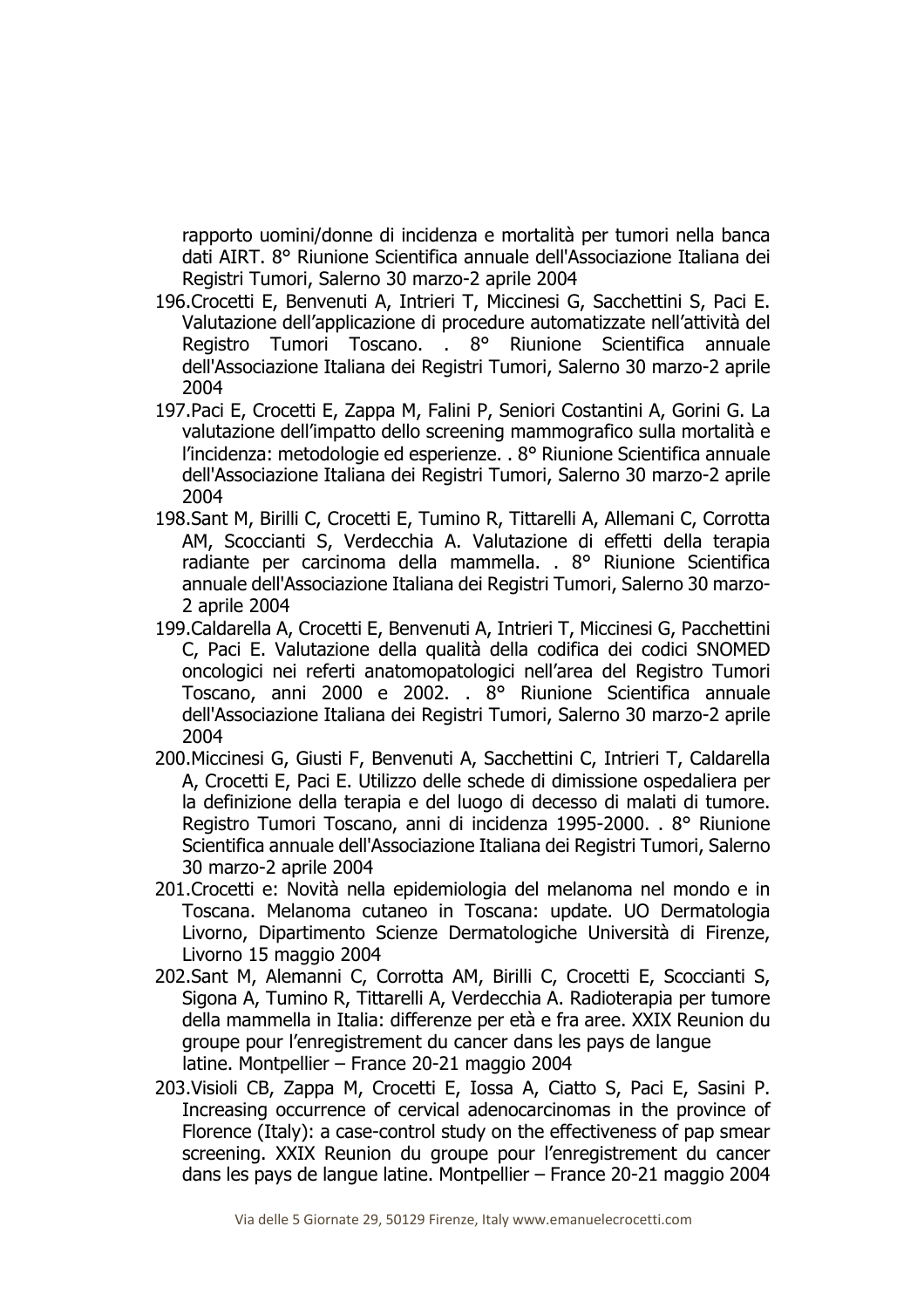- 204.Sant M, Ciccolallo L. and the EUROCARE Working group Cancer survival in European women with uterine sarcoma and cervical adenocarcinoma. XXIX Reunion du groupe pour l'enregistrement du cancer dans les pays de langue latine. Montpellier – France 20-21 maggio 2004
- 205. E. Crocetti Epidemiologia del tumore del polmone e abitudini al fumoc 7 GIUGNO 2003 Lo screening per il tumore del polmone con CT Scan a basso dosaggio. Proposta operativa dello studio randomizzato per la valutazione dell'efficacia (ITALUNG\_LC) Firenze 7 GIUGNO 2003
- 206.Crocetti E, Capocaccia R, Casella C, Ferretti S, Guzzinati S, Rosso S, Sacchettini C, Spitale A, Stracci F, Tumino R (2003). Gli andamenti temporali dell'incidenza e mortalità per tumori in Italia - i dati dei Registri Tumori. In: XXVIII Riunione internazionale del gruppo per l'epidemiologia e la registrazione del cancro nei paesi di lingua latina. La Habana, Cuba, 27-30 Mayo 2003.
- 207.Crocetti E, Capocaccia R, Casella C, Ferretti S, Guzzinati S, Rosso S, Sacchettini C, Spitale A, Stracci F, Tumino R (2003). Gli andamenti temporali dell'incidenza e mortalità per tumori in Italia - i dati dei registri tumori. In: VII Riunione scientifica annuale Associazione italiana registri tumori. Biella 3-4 aprile 2003.
- 208.Tumino R, Capocaccia R, Casella C, Crocetti E, Ferretti S, Guzzinati S, Rosso S, Sacchettini C, Spitale A, Stracci. Andamento temporale degli indicatori di qualità. 7° Riunione Scientifica annuale dell'Associazione Italiana dei Registri Tumori, Biella 3-4 aprile 2003
- 209.Capocaccia R, Crocetti E, Casella C, Ferretti S, Guzzinati S, Rosso S, Sacchettini C, Spitale A, Stracci, Tumino R. La stima del trend complessivo di incidenza: come integrare le diverse serie temporali dei registri tumori italiani? 7° Riunione Scientifica annuale dell'Associazione Italiana dei Registri Tumori, Biella 3-4 aprile 2003
- 210.Rosso S, Zanetti R & AIRT working group. Analisi degli andamenti temporali dei tumori cutanei in Italia: anticipazione diagnostica o maggiore rischio? 7° Riunione Scientifica annuale dell'Associazione Italiana dei Registri Tumori, Biella 3-4 aprile 2003
- 211.Allemani C, Berrino F, Cirilli C, Crocetti E, Spata E, Tagliabue G, Sant M. Variazioni nel trattamento del tumore maligno della mammella in quattro registri di popolazione italiani. 7° Riunione Scientifica annuale dell'Associazione Italiana dei Registri Tumori, Biella 3-4 aprile 2003
- 212.Paci E, Crocetti E, Miccinesi G, Benvenuti A. Il registro tumori e le banche dati amministrative (le schede di dimissione ospedaliera): possibilità e limiti per lo studio dei pattern di cura e trattamento. 7° Riunione Scientifica annuale dell'Associazione Italiana dei Registri Tumori, Biella 3-4 aprile 2003
- 213.Crocetti E, Paci E, Miccinesi G, Zapppa M, Carli P (2002). Cambiamenti nell'epidemiologia del melanoma cutaneo nell'area del Registro Tumori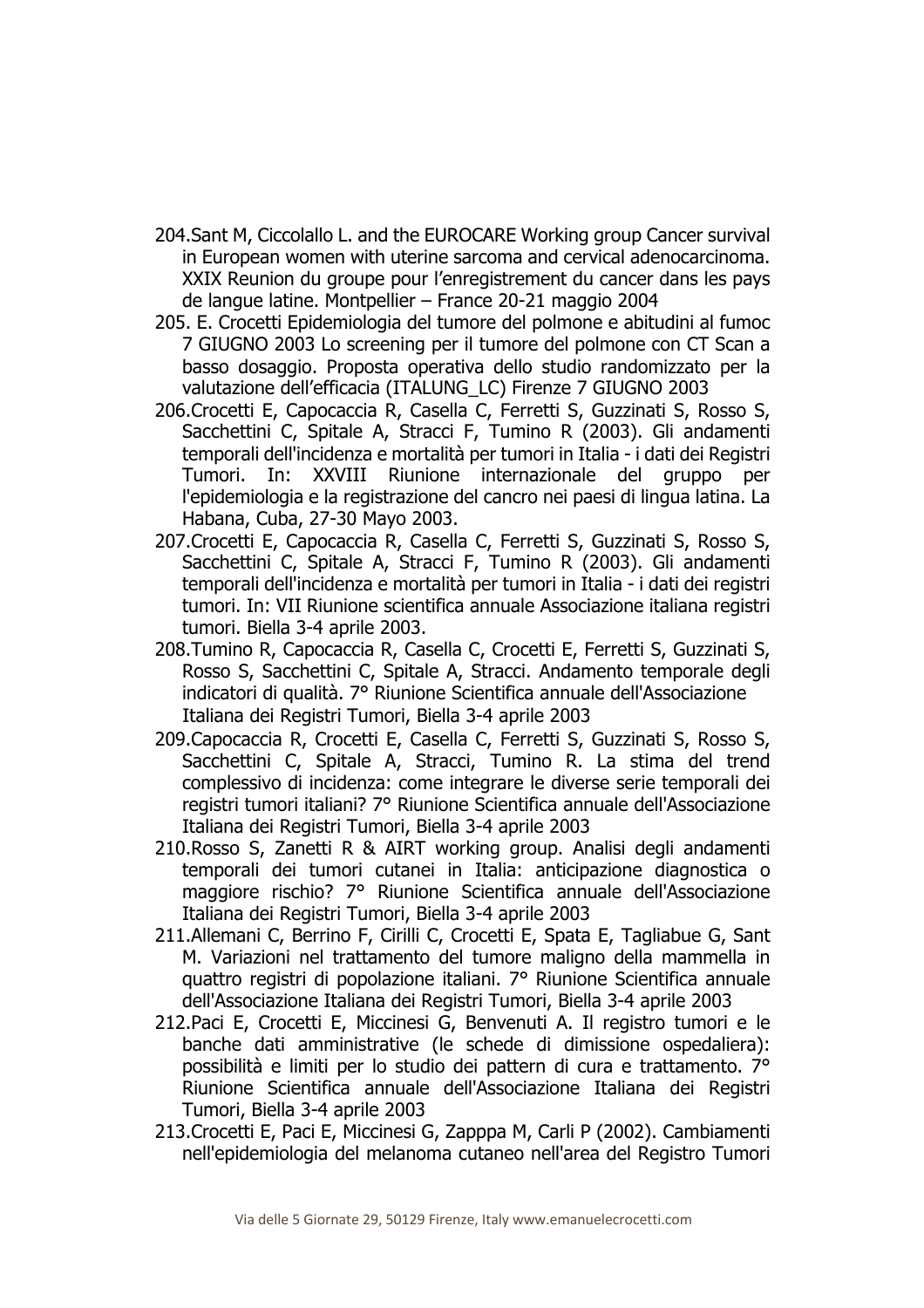Toscano. In: 6° Riunione annuale scientifica dell'Associazione italiana registri tumori. Trento 21-22 marzo 2002.

- 214.Crocetti E, Visioli C, Ciatto S, Zappa M (2002). Diffusione dello screening opportunistico per il cancro della prostata nella popolazione fiorentina. In: 6° Riunione annuale scientifica dell'Associazione italiana registri tumori. Trento 21-22 marzo 2002.
- 215.Zappa M, Crocetti E, Visioli C, Ciatto S. Stima dell'uso dello screening opportunistico per il cancro della prostata nella popolazione fiorentina nell'anno 2000 e del suo impatto sull'incidenza della patologia. XXVI Riunione annuale della Associazione Italiana di Epidemiologia, Napoli, 24-26 settembre 2002
- 216.Giovannetti L, Crocetti E, Martini A, Balocchini E, Cravedi B, Costantini Seniori A. Trend di mortalità per AIDS in Toscana (1987-2000). XXVI Riunione annuale della Associazione Italiana di Epidemiologia, Napoli, 24-26 settembre 2002
- 217.Bernini G, Crocetti E. Tumori infantili in Toscana. Aspetti clinici ed epidemiologici. Inquinamento ambientale e problematiche pediatriche. Firenze 20 giugno 2002
- 218.Crocetti E, Zappa M, Miccinesi G, Paci E (2001). Differenze nell'andamento dei tassi di incidenza e di mortalità per tumore della prostata all'interno dell'area del Registro tumori toscano. 1985-1997. In: V Riunione scientifica annuale dell'Associazione italiana registri tumori. Alghero, 29-20 marzo 2001.
- 219.Crocetti E, Gruppo di lavoro sulle analisi di sopravvivenza (2001). Risultati preliminari . In: V Riunione scientifica annuale dell'Associazione italiana registri tumori. Alghero, 29-20 marzo 2001.
- 220.Guzzinati S e il gruppo AIRT di lavoro (Crocetti E) sulle analisi di sopravvivenza "Il Data base per le analisi di sopravvivenza" V Riunione dell'Associazione Italiana Registri Tumori, Alghero 29-30/3/2001
- 221.Rosso S V e il gruppo AIRT di lavoro (Crocetti E) sulle analisi di sopravvivenza "Criteri di selezione, indicatori, metodo di calcolo e presentazione dei risultati" V Riunione dell'Associazione Italiana Registri Tumori, Alghero 29-30/3/2001
- 222.Ferretti S e il gruppo AIRT di lavoro (Crocetti E) sulle analisi di sopravvivenza "Problemi di confrontabilità dei dati di sopravvivenza" V Riunione dell'Associazione Italiana Registri Tumori, Alghero 29- 30/3/2001
- 223.Crocetti E, Buiatti E, Falini P e the Italian multiple primary cancer working group (2000). Incidenza dei tumori multipli in Italia. In: AIRT Associazione italiana registri tumori. IV Riunione scientifica nazionale. Perugia, 10-11 febbraio 2000.
- 224.Crocetti E, Arniani S, Acciai S, Buiatti E (1997). Mortalità per suicidio in pazienti affetti da neoplasia maligna. In: XXIIème REUNION DU GROUPE POUR L'EPIDEMIOLOGIE ET L'ENRIGISTREMENT DU CANCER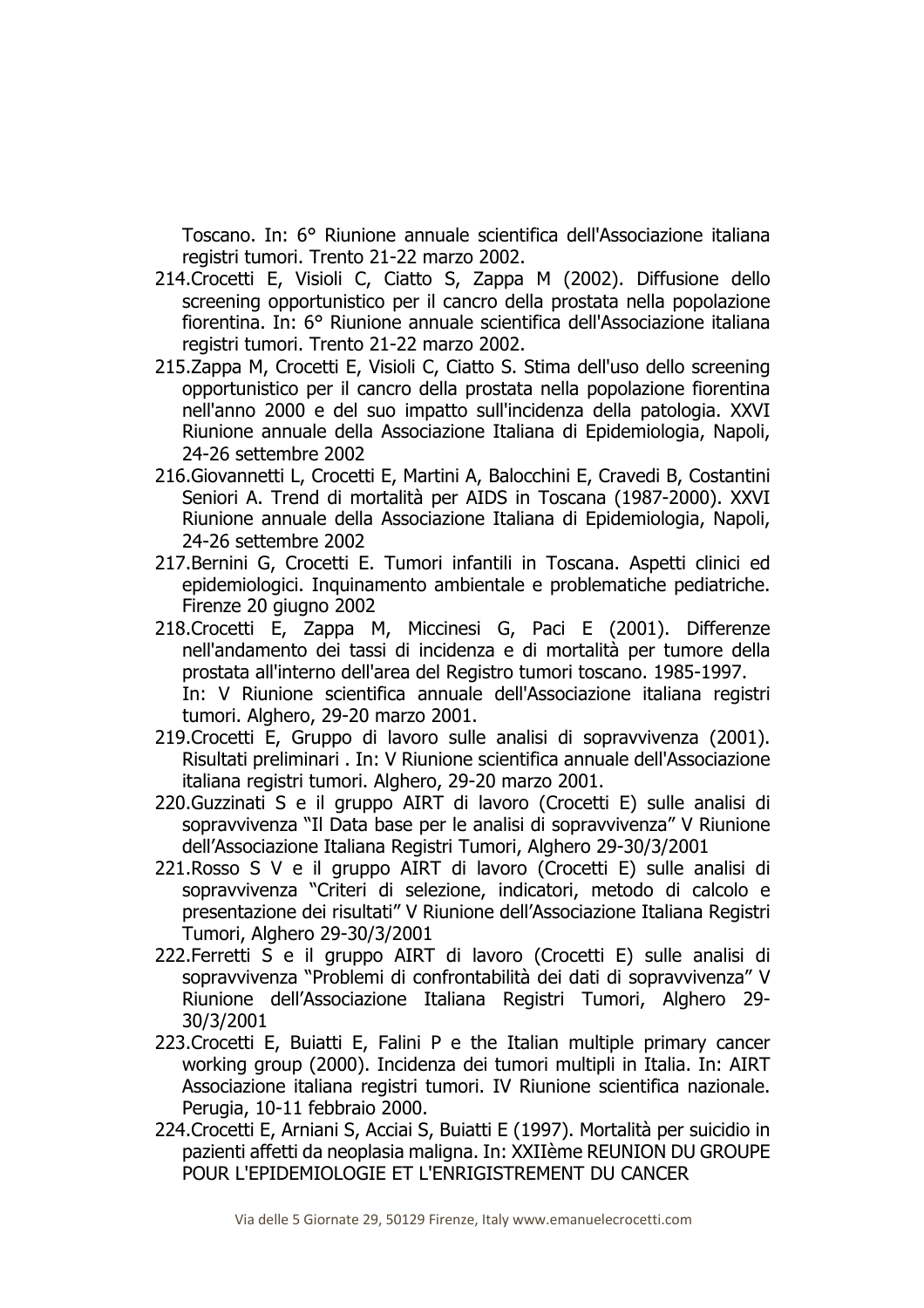## DANS LES PAYS DE LANGUE LATINE. Firenze, 8-9 maggio 1997. p. 70 **Conference poster presentations**

- 1. Ravaioli A, ..., Crocetti E. Suicide rates and risk factors for cancer patients in Romagna. 16-18 May 2018, Grell (Group for cancer registration and epidemiology in Latin Language countries) Scientific Meeting, Trento
- 2. Ravaioli A, ..., Crocetti E. A systematic review of the literature on suicide death in cancer patients 16-18 May 2018, Grell (Group for cancer registration and epidemiology in Latin Language countries) Scientific Meeting, Trento
- 3. Ravaioli A, ..., Crocetti E. What has changed for thin melanoma moving from TNM 7th to TNM 8th? 6-18 May 2018, Grell (Group for cancer registration and epidemiology in Latin Language countries) Scientific Meeting, Trento
- 4. Ravaioli A, Crocetti E, et al. Incidence and mortality of melanoma in Europe - the ECIS tool 6-18 May 2018, Grell (Group for cancer registration and epidemiology in Latin Language countries) Scientific Meeting, Trento
- 5. Mancini S, Crocetti E, et al. Melanoma survival according to Cox model versus Classification And Regression Trees analysis: a registry-based study 6-18 May 2018, Grell (Group for cancer registration and epidemiology in Latin Language countries) Scientific Meeting, Trento
- 6. Mancini S, Crocetti E, et al. Malignant melanoma incidence trends: preliminary results of age-period-cohort analysis in Romagna, region of Italy 6-18 May 2018, Grell (Group for cancer registration and epidemiology in Latin Language countries) Scientific Meeting, Trento
- 7. Mancini S, Crocetti E, et al. The epidemiology of melanoma and non melanoma skin cancer in Europe: the ECIS tool. 14th April Hot topics in melanoma & non-melanoma Skin Cancer 2018, Florence
- 8. Mancini S, Crocetti E, et al. Malignant melanoma incidence trends: a preliminary results of a age-period-cohort analysis in Romagna, region of Italy. 14th April Hot topics in melanoma & non-melanoma Skin Cancer 2018, Florence
- 9. Mancini S, Crocetti E, et al. Melanoma survival according to Cox model vs Classification and regression tree analysis a registry based study. 14th April Hot topics in melanoma & non-melanoma Skin Cancer 2018, Florence
- 10.Ravaioli A, Crocetti E, et al. What has changed for thin melanoma moving from TNM 7th to TNM 8th? 14th April Hot topics in melanoma & non-melanoma Skin Cancer 2018, Florence
- 11.Mancini S, Crocetti E, et al. Epidemiologia dei tumori cutanei, melanomatosi e non, in Italia e in Europa - i dati ECIS. 11th-13th April XXII Riunione Scientifica AIRTUM Venezia 2018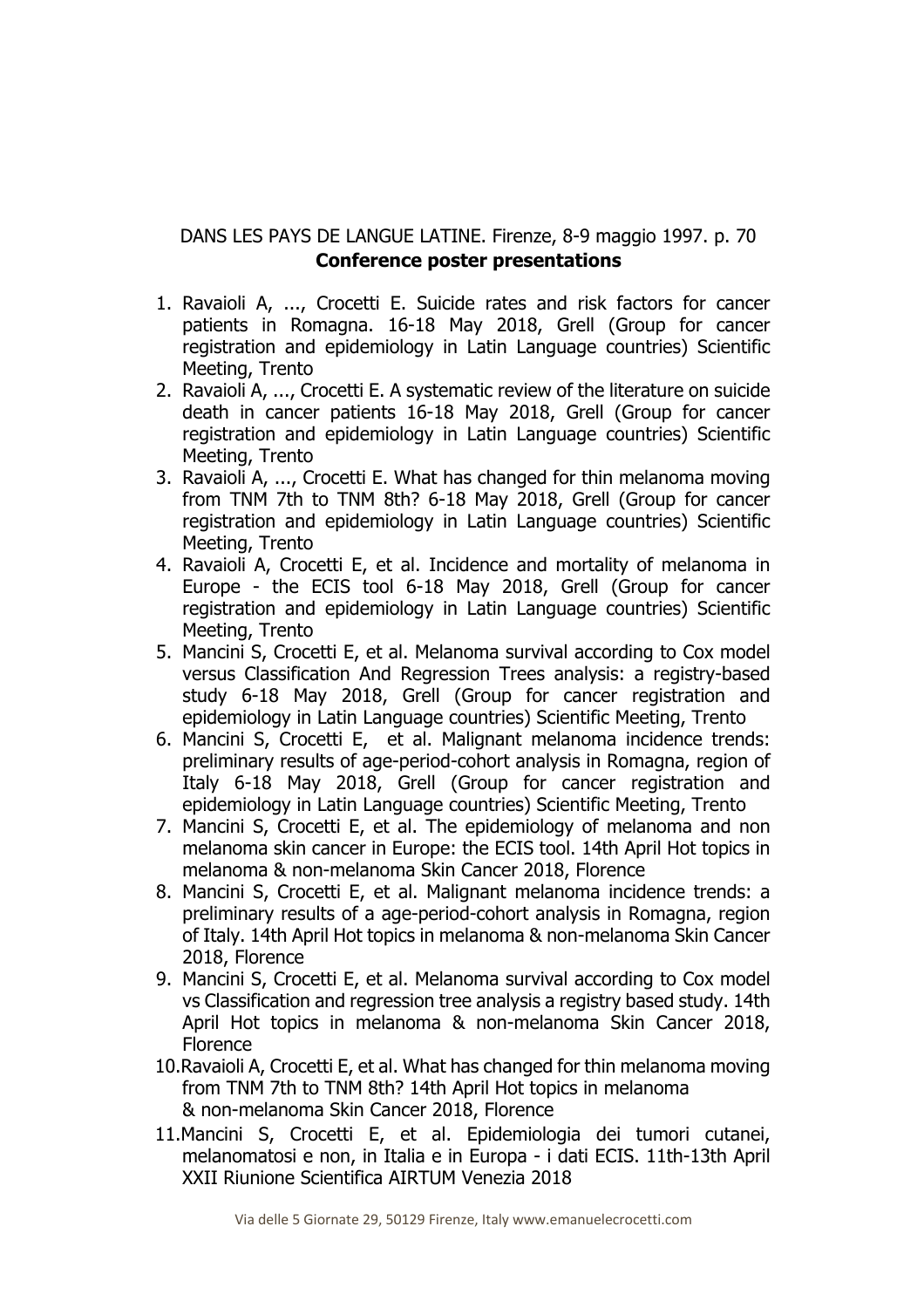- 12.Ravaioli A, ..., Crocetti E. Tassi di suicidio e fattori di rischio per pazienti oncologici in Romagna. 11th-13th April XXII Riunione Scientifica AIRTUM Venezia 2018
- 13.Mancini S, Crocetti E, et al. Trend di incidenza del melanoma cutaneo. Risultati preliminari di un'analisi età-periodo-coorte in Romagna, 1986- 2014. 11th-13th April XXII Riunione Scientifica AIRTUM Venezia 2018
- 14.Ravaioli A, ..., Crocetti E. Una revisione sistematica della letteratura sul decesso per suicidio dei pazienti con cancro. 11th-13th April XXII Riunione Scientifica AIRTUM Venezia 2018
- 15.Ravaioli A, Crocetti E, et al. L'ottava edizione del TNM introduce cambiamenti classificativi per i melanomi sottili: ci sono anche conseguenze cliniche? 11th-13th April XXII Riunione Scientifica AIRTUM Venezia 2018
- 16.Martos C. ,...,Crocetti E,...et al. GEOGRAPHICAL VARIATION IN THE REPORTING OF MULTIPLE PRIMARY CANCERS AMONG THE EUROPEAN CANCER REGISTRIES. Ensuring Quality and Use of Data from Cancer Registries in the 21st Century, Utrecht, The Netherlands, 17th-18th October IACR 2017
- 17.Randi G.,...,Crocetti E,... et al. BUILDING THE EUROPEAN CANCER INFORMATION SYSTEM : THE ENCR-JRC PROJECT "INCIDENCE AND MORTALITY IN EUROPE" Ensuring Quality and Use of Data from Cancer Registries in the 21st Century, Utrecht, The Netherlands, 17th-18th October IACR 2017
- 18.Voith von Voithenberg L. et al. (Crocetti E) A SYSTEMATIC REVIEW ON THE COLLECTION OF BIOMARKERS FOR BREAST CANCER BY CANCER REGISTRIES. Ensuring Quality and Use of Data from Cancer Registries in the 21st Century, Utrecht, The Netherlands, 17th-18th October IACR 2017
- 19.E Crocetti, F Baldacchini, L Bucchi, O Giuliani, S Mancini, A Ravaioli, F Falcini. Applicazione di un indice di macro variabilità geografica all'incidenza per tumori: USA, 2014. XLI Convegno dell'Associazione Italiana di Epidemiologia, L'epidemiologia oggi. Evidenza, comunicazione e partecipazione. 25-27 October, Mantova.
- 20.Pitimada M, Bartolucci E, Beccaloni E, Brancati G, Buzzoni C, Carere M, Conti S, Costabile S, Crocetti E, D'Ottavi S, De Nardo P, De Santis M, Lucia Fazzo, Fratini M, Giusti A, Ielacqua R, Manno V, Martuzzi M, Meringolo I, Migliorino C, Minelli G, Musmeci L, Pascarella F, Pasetto R, Perra A, Petriglia L, Santagati SMR, Scaini F, Scardetta P, Sorrenti V, Sutera Sardo A, Comba P. Studio epidemiologico dei siti contaminati della Calabria: obiettivi, metodologia, fattibilità. XXXV Congresso Nazionale Unione Italiana degli Esperti Ambientali. Roma - 12/13 giugno 2017.
- 21.Crocetti E, Bettio M. Cancer registries and cancer patients: a relationship to strengthen. Grell Ascension Reunion 24-26 May 2017, Brussels.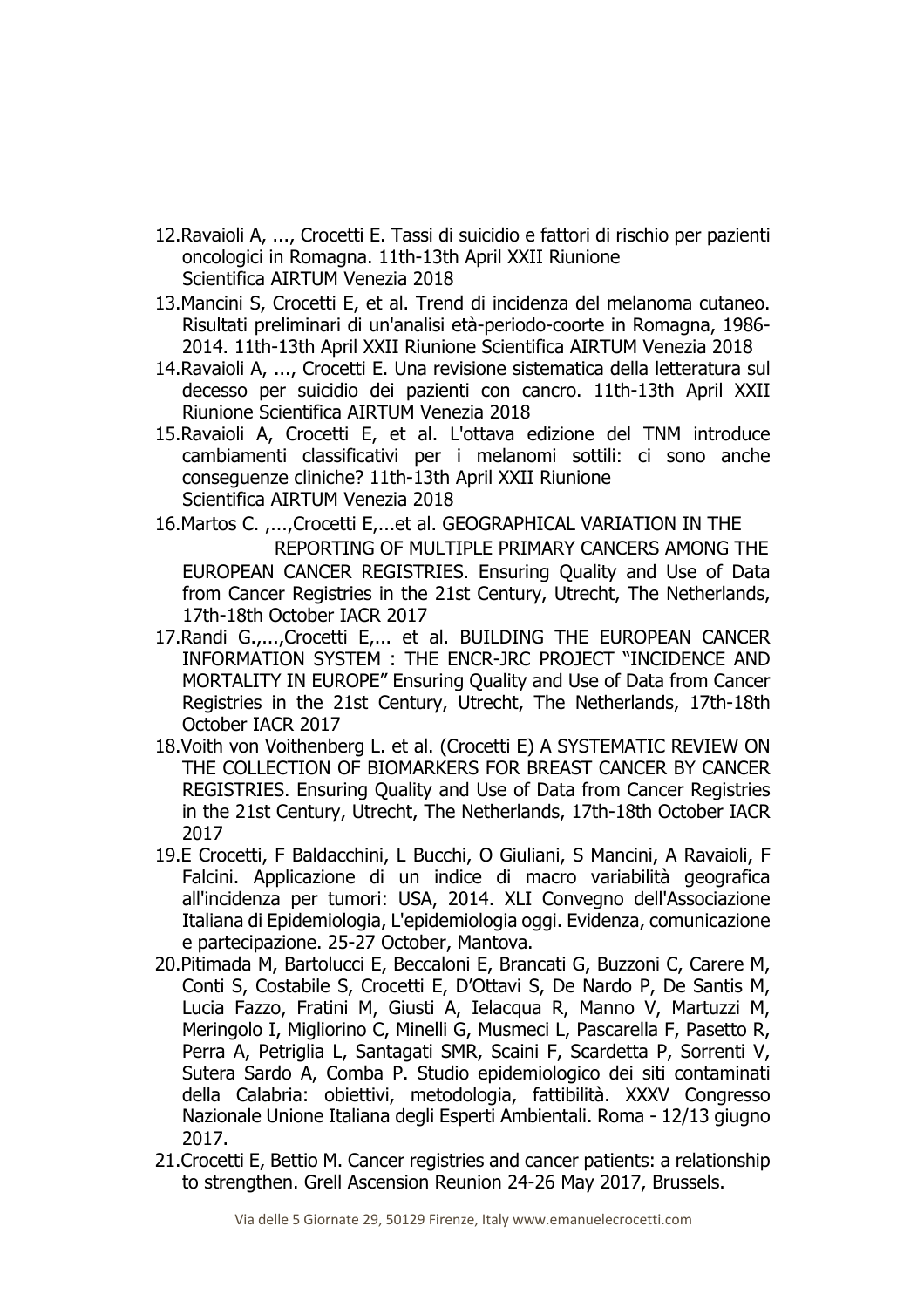- 22.Alessandra Ravaioli, Emanuele Crocetti, Orietta Giuliani, Rosa Vattiato, Lauro Bucchi, Stefania Giorgetti, Monica Palumbo1, Silvia Mancini, Chiara Balducci, Benedetta Vitali, Fabio Falcini. Deaths due to suicide among cancer patients in Romagna (Italy) Grell Ascension Reunion 24- 26 May 2017, Brussels
- 23.Lena Voith von Voithenberg, Emanuele Crocetti, Francesco Giusti, Carmen Martos, Giorgia Randi, Roisin Rooney, Tadeusz Dyba, Nicholas Nicholson, Manola Bettio, Raquel Negrão Carvalho. BIOMARKERS AND CANCER REGISTRIES: AN EVALUATION AT THE EUROPEAN LEVEL. Grell Ascension Reunion 24-26 May 2017, Brussels
- 24.Carmen Martos, Francesco Giusti, Lena Voithenberg, Giorgia Randi, Raquel N Carvalho, Tadek Dyba, Roisin Rooney, Nicholas Nicholson, Emanuele Crocetti, Manola Bettio. L'importanza della qualità dei dati nel calcolo dell'incidenza– la realtà dei registri tumori italiani. XXI Riunione scientifica annuale Associazione italiana registri tumori Catanzaro, 5-7 aprile 2017
- 25.Lena Voith von Voithenberg, Emanuele Crocetti, Francesco Giusti, Carmen Martos, Giorgia Randi, Roisin Rooney, Tadeusz Dyba, Manola Bettio, Raquel Negrao Carvalho. I marker biologici e i registri tumori: una valutazione a livello europeo. XXI Riunione scientifica annuale Associazione italiana registri tumori. Catanzaro, 5-7 aprile 2017
- 26. Francesco Giusti, Carmen Martos, Giorgia Randi, Raquel N. Carvalho, Tadek Dyba, Roisin Rooney, Lena Voithenberg, Nicholas Nicholson, Emanuele Crocetti, Manola Bettio. La qualità dei dati dipende dall'età? Valutazione preliminare sui dati dei RT italiani ed europei nel progetto ENCR-JRC. XXI Riunione scientifica annuale Associazione italiana registri tumori. Catanzaro, 5-7 aprile 2017
- 27.Milena Manasievska, Elena Isaevska, Maria Luisa Mosso, Carlotta Buzzoni, Emanuele Crocetti, Carlotta Sacerdote, Daniela Alessi, Benedetto Terracini, Franco Merletti, Milena Maule. Incidenza e sopravvivenza per tumori negli adolescenti e giovani adulti in confronto a bambini ed adulti: banca dati AIRTUM 2000-2012. XXI Riunione scientifica annuale Associazione italiana registri tumori. Catanzaro, 5-7 aprile 2017
- 28..Alessandra Ravaioli, Orietta Giuliani, Rosa Vattiato, Lauro Bucchi, Chiara Balducci, Benedetta Vitali, Emanuele Crocetti, Silvia Mancini, Stefania Giorgetti, Monica Palumbo,Priscilla Sassoli de' Bianchi, Stefano Ferretti, Fabio Falcini. Caratteristiche cliniche, biologiche e prognostiche del Carcinoma Papillare invasivo in Emilia-Romagna XXI Riunione scientifica annuale Associazione italiana registri tumori. Catanzaro, 5-7 aprile 2017
- 29.Emanuele Crocetti, Alessandra Ravaioli, Orietta Giuliani, Rosa Vattiato, Lauro Bucchi, Stefania Giorgetti, Monica Palumbo, Silvia Mancini, Chiara Balducci, Benedetta Vitali, Fabio Falcini. Decessi per suicidio in pazienti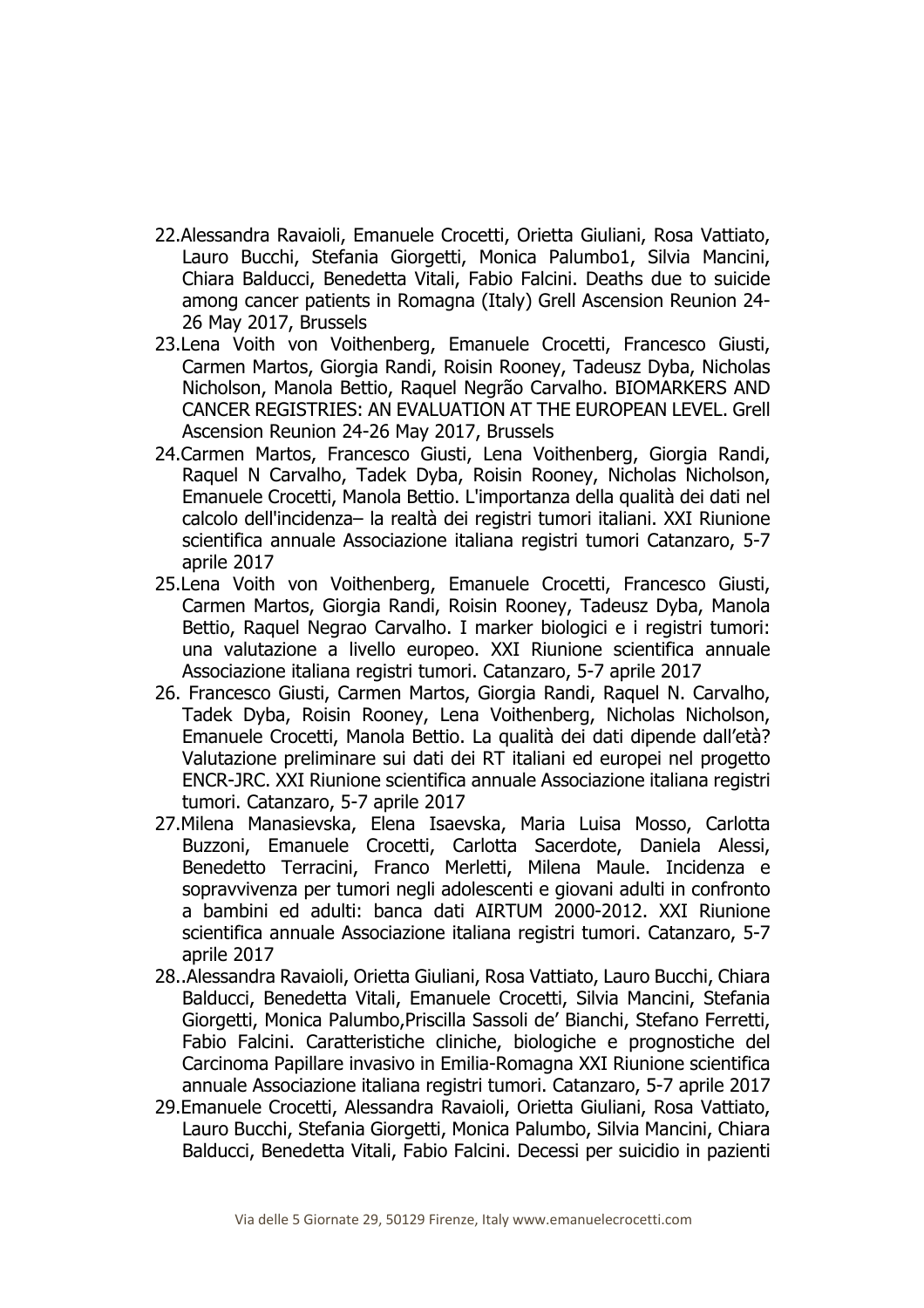con tumore in Romagna XXI Riunione scientifica annuale Associazione italiana registri tumori. Catanzaro, 5-7 aprile 2017

- 30.Emanuele Crocetti, Manola Bettio. I registri tumori e i pazienti oncologici: una relazione che deve crescere. XXI Riunione scientifica annuale Associazione italiana registri tumori. Catanzaro, 5-7 aprile 2017
- 31.Randi G, Crocetti E, Carvalho R, Dyba T, Giusti F, Martos C, Rooney R, Voti L, Bettio M. No hints on geographical heterogeneity of cancer incidence in cancer registry rates. The 38th Annual IARC Conference Marrakech (Morocco) 19 - 21 October 2016http://www.iacr2016.org/ images/20161012\_IARC\_WEB-Abstracts-Marrakesh\_V8.pdf
- 32.Randi G, Crocetti E, Carvalho R, Dyba T, Giusti F, Martos C, Rooney R, Voti L, Bettio M. Cancer incidence rates are numbers which must abide by mathematical laws. The 38th Annual IARC Conference Marrakech (Morocco) 19 - 21 October 2016http://www.iacr2016.org/images/

20161012\_IARC\_WEB-Abstracts-Marrakesh\_V8.pdf

- 33.Carmen Martos; Francesco Giusti; Giorgia Randi; Emanuele Crocetti; Tadek Dyba; Lydia Voti; Roisin Rooney; Raquel N. Carvalho; Nicholas Nicholson; Manola Bettio. TOWARDS CANCER DATA HARMONISATION: A COMMON QUALITY-CHECKING SOFTWARE TOOL FOR THE EUROPEAN POPULATION-BASED CANCER REGISTRIES The 38th Annual IARC Conference Marrakech (Morocco) 19 - 21 October 2016
- 34.Ana MIRANDA, Dr Pascale Grosclaude, Dr Emanuele Crocetti, MariaJosé Sanchez-Perez, Dr Jean Faivre. The group for cancer registration and epidemiology in Latin Language countries is evolving. The 38th Annual IARC Conference Marrakech (Morocco) 19 - 21 October 2016
- 35.Crocetti E, Randi G, Carvalho R, Dyba T, Giusti F, Martos C, Rooney R, Voti L, Bettio M. Cancer registries should additionally provide information on cancer incidence geographical variability. ENCR Scientific meeting and general assembly 5-7 October 2016, Baveno, Italy http://www.encr.eu/index.php/activities/conferences/232- 2016meeting-documents#poster\_presentations
- 36.Emanuele Crocetti, Giorgia Randi, Tadek Dyba, Raquel Carvalho, Francesco Giusti, Carmen Martos, Roisin Rooney, Lydia Voti, Manola Bettio. Can we apply Benford's law to check quality of cancer incidence data? Global cancer: occurrence, causes, and avenues to prevention. IARC, Lyon, 7-10 June 2016.
- 37.Silvia Fanello, Lucia Mangone, Claudio Sacchettini, Massimo Vicentini, Carmine Pinto e NET AIRTUM Working Group (including Crocetti E.) l'incidenza dei tumori neuroendocrini in Italia e la loro associazione con secondi tumori. studio population-based. Airtum, Reggio Emilia13-15 aprile 2016
- 38.Crocetti E, Giuliani O, Ravaioli A, Mancini S, Bucchi L, Falcini F. RELAZIONE TRA I TASSI D'INCIDENZA DELL'ADENOCARCINOMA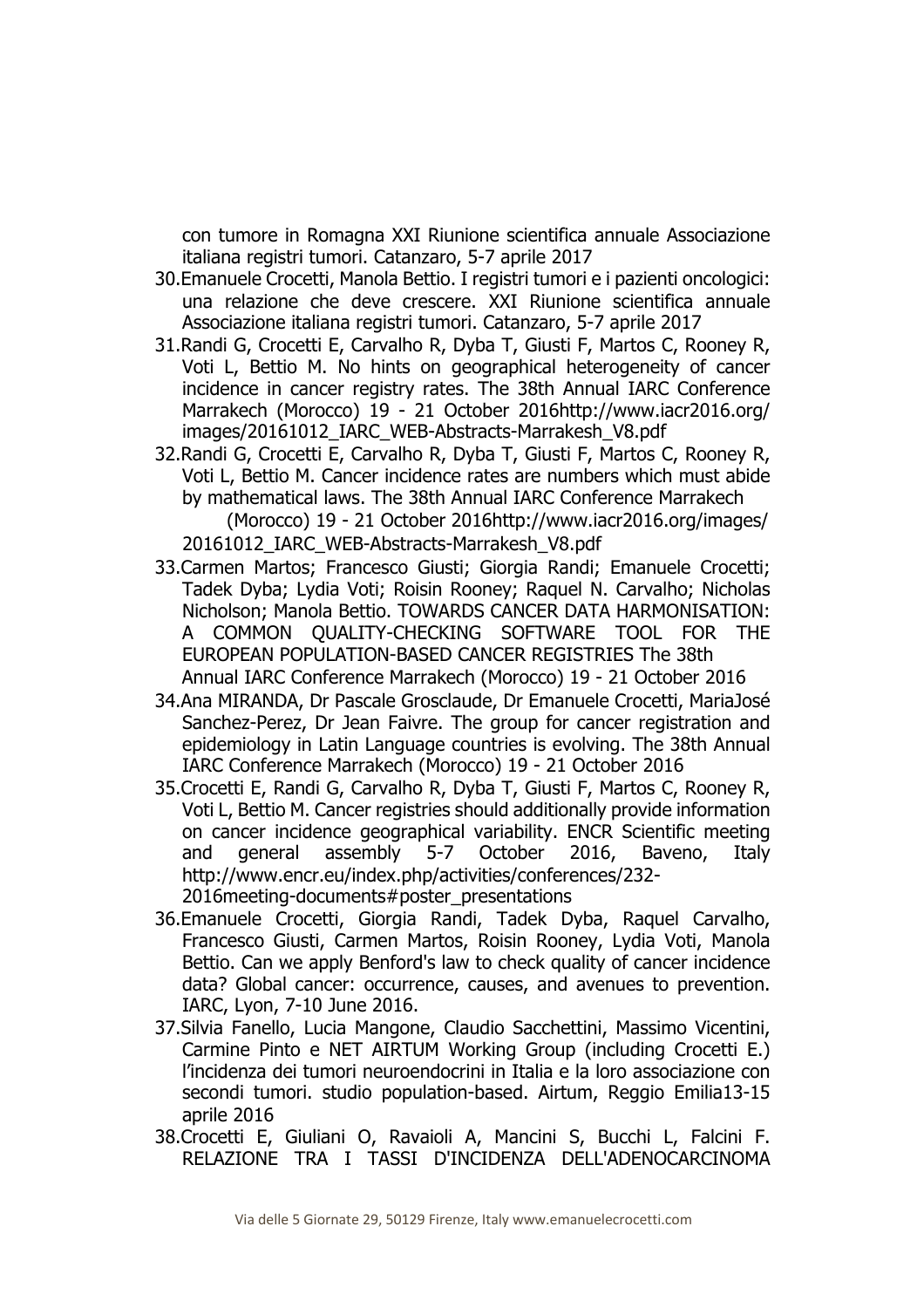ESOFAGEO E DEL CARCINOMA GASTRICO IN ITALIA Airtum, Reggio Emilia13-15 aprile 2016

- 39.Giorgia Randi, Carmen Martos, Emanuele Crocetti, Tadek Dyba, Lydia Voti, Francesco Giusti, Roisin Rooney, Raquel Carvalho, Manola Bettio, Alexander Katalinic. La partecipazione dei registri tumori europei nel progetto ENCR-JRC. Airtum, Reggio Emilia13-15 aprile 2016
- 40.Colucci R, Buzzoni C, Dragoni F, Galeone M, Crocetti E, Moretti S. Studio osservazionale su farmaci, nevi melanocitici e sedi di localizzazione. 91° Congresso SIDeMaST, Genova, 25-28 Maggio 2016
- 41.Falcini F, Crocetti E, Ravaioli A, Mancini S, Bucchi L. RELATIONSHIP BETWEEN OESOPHAGEAL ADENOCARCINOMA AND GASTRIC CANCER INCIDENCE RATES IN EUROPEAN GRELL COUNTRIES. Grell - Gruppo per la Registrazione e l'Epidemiologia del cancro nei Paesi di Lingua Latina, 4 - 6 Maggio 2016 Albi (France)
- 42.Caldarella A, Crocetti E, Buzzoni C, Corbinelli A, Intrieri T, Manneschi G, Nemcova L, Zappa M. Distribuzione dell'età alla diagnosi nei sottotipi immunoistochimici del carcinoma mammario. XIX Riunione Scientifica Annuale Associazione Italiana Registri Tumori, Catania 13-15 Aprile 2015.
- 43.Crocetti E, Buzzoni C, Caldarella A, Corbinelli A, Fancelli L, Intrieri T, Manneschi G, Nemcova L, Zappa M. Melanoma cutaneo: gli uomini vengono da Marte le donne da Venere. XIX Riunione Scientifica Annuale Associazione Italiana Registri Tumori, Catania 13-15 Aprile 2015.
- 44.Crocetti E, Buzzoni C, Caldarella A, Corbinelli A, Fancelli L, Intrieri T, Manneschi G, Nemcova L, Zappa M. Ruolo prognostico del diametro nel melanoma cutaneo. XIX Riunione Scientifica Annuale Associazione Italiana Registri Tumori, Catania 13-15 Aprile 2015.
- 45.Virdone S, Bidoli E, Mahnane A, Laouamri S, Zaidi Z, Boukharouba H, Pierannunzio D, Birri S, Serraino D, Hamdi Cherif M e Gruppo di lavoro AIRTUM EUROMED (Crocetti E). Trend di incidenza e prevenzione dei principali tumori nelle donne della provincia di Setif, Algeria. XIX Riunione Scientifica Annuale Associazione Italiana Registri Tumori, Catania 13-15 Aprile 2015.
- 46.Claudio Sacchettini, Carlotta Buzzoni, Emanuele Crocetti e AIRTUM Working Group ITACAN 2.0: MAGGIOR RISALTO AI DATI DEI REGISTRI TUMORI ITALIANI XVIII Convegno Scientifico Annuale Airtum, Taranto, 9-11 Aprile 2014.
- 47.Carlotta Buzzoni, Pietro Comba, Susanna Conti, Roberta Pirastu, Paolo Ricci, Ivano Iavarone, Emanuele Crocetti and ISS-Airtum Sentieri WG. Italian cancer registries data for insights in environmental contamination: the SENTIERI Project. ENCR Scientific meeting and general assembly. 12-14 November 2014, Ispra (VA), Italy
- 48.Coviello E, Buzzoni C, Rashid I, Fusco M, and the Italian Network of Cancer Registries (Airtum) Working Group (including Crocetti E).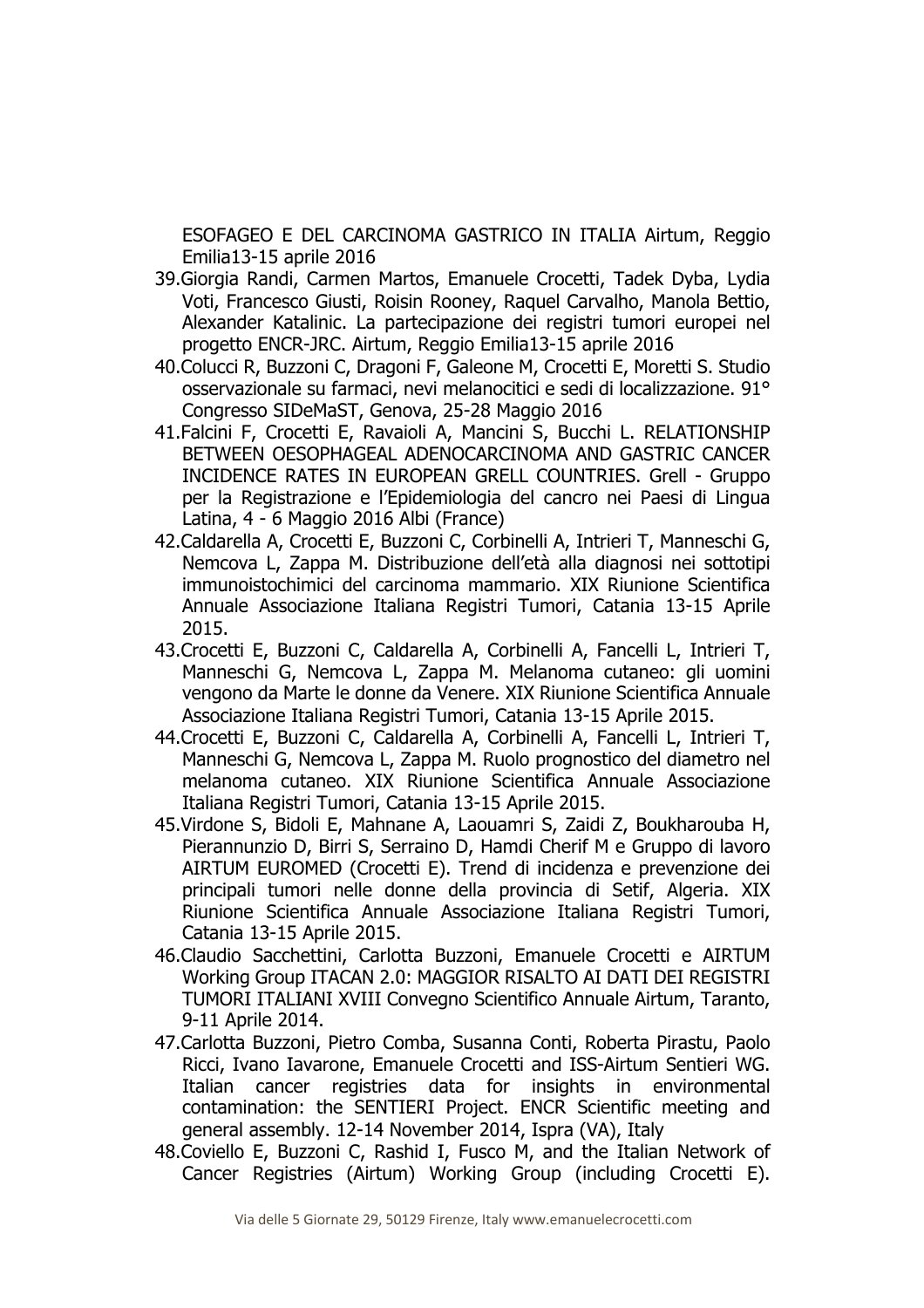Investigating cancer survival geographical differences in Italy by using funnel plots. ENCR Scientific meeting and general assembly. 12-14 November 2014, Ispra (VA), Italy

- 49.Buzzoni C, Crocetti E, Coviello E, Autelitano M, Falcini F, Federico M, Ferretti S, Fusco M, Giacomin A, Gola G, Madeddu A, Mazzoleni G, Michiara M, Pannozzo F, Serraino D, Tessandori R, Traina A, Tumino R, Vercelli M, Zambon P e AIRTUM Working Group APPLICAZIONE DELL'IMPUTAZIONE DEI DATI MANCANTI NELLE ANALISI DI SOPRAVVIVENZA SUI DATI DEI REGISTRI TUMORI ITALIANI XXVI Convegno scientifico Airtum 20-22 marzo 2013, Bolzano.
- 50.A. Caldarella, E Crocetti, G Amunni, GL Taddei, AM Buccoliero, F Castiglione, D Moncini, E Proietto, C. Buzzoni, A Corbinelli, T Intrieri, G Manneschi, L. Nemcova, C Ocello, C Sacchettini, E Paci Significato prognostico della riclassificazione dei tumori ovarici epiteliali secondo istotipo e grado di differenziazione: i dati del Registro Tumori della Regione Toscana XXVI Convegno scientifico Airtum 20-22 marzo 2013, Bolzano
- 51.Buzzoni C, Sacchettini C, Ferlay J, Crocetti E, Ferretti S, Airtum working group (2012). ITACAN: a new web-site for the Italian cancer registries data. In: 34the International association of cancer registries conference, Cork, Ireland, 17-19 September 2012.
- 52.Airtum working group (Crocetti E). Incidence of thyroid cancer in Italy between 1986 and 2005. 34the International Association of Cancer Registries Conference, Cork, Irlanda 17-19 Settembre 2012
- 53..A Caldarella, E Crocetti, C Buzzoni, A Corbinelli, G Manneschi, L Nencova, C Sacchettini, T Intrieri, E Paci IL TUMORE DEL RENE NEI GIOVANI E NEGLI ANZIANI: I DATI DEL REGISTRO TUMORI DELLA REGIONE TOSCANA XVI Riunione Scientifica Annuale AIRTum (Associazione Italiana Registri Tumori) Como, 28-30 marzo 2012

54.A Caldarella, C Buzzoni, E Crocetti, A Corbinelli, G Manneschi, L

- Nencova, C Sacchettini, T Intrieri, E Paci IL RSCHIO DI UN SECONDO TUMORE IN DONNE CON DIAGNOSI DI TUMORE DELLA MAMMELLA: I DATI DEL registro TUMORI DELLA REGIONE TOSCANA VI Riunione Scientifica Annuale AIRTum (Associazione Italiana Registri Tumori) Como. 28-30 marzo 2012
- 55.Zucchetto A, Ronco G, Giorgi Rossi P, Zappa M, Puliti D, Ferretti S, Falcini F, Franzo A, Crocetti E, Paci E, Serraino D (2010). Studio multicentrico italiano 'Impatto dello screening cervicale'. In: GRELL XXXV Reunion de la ascension. Toledo (Spain), 12-14 May 2010.
- 56.Caldarella A, Crocetti E, Buzzoni C, Corbinelli A, Giusti F, Intrieri T, Manneschi G, Nemcova L, Sacchettini C, Zappa M. Female breast cancer status according to ER, PR and HER2 expression. Populationbased figures and prognostic values. XXXV Riunione del Gruppo per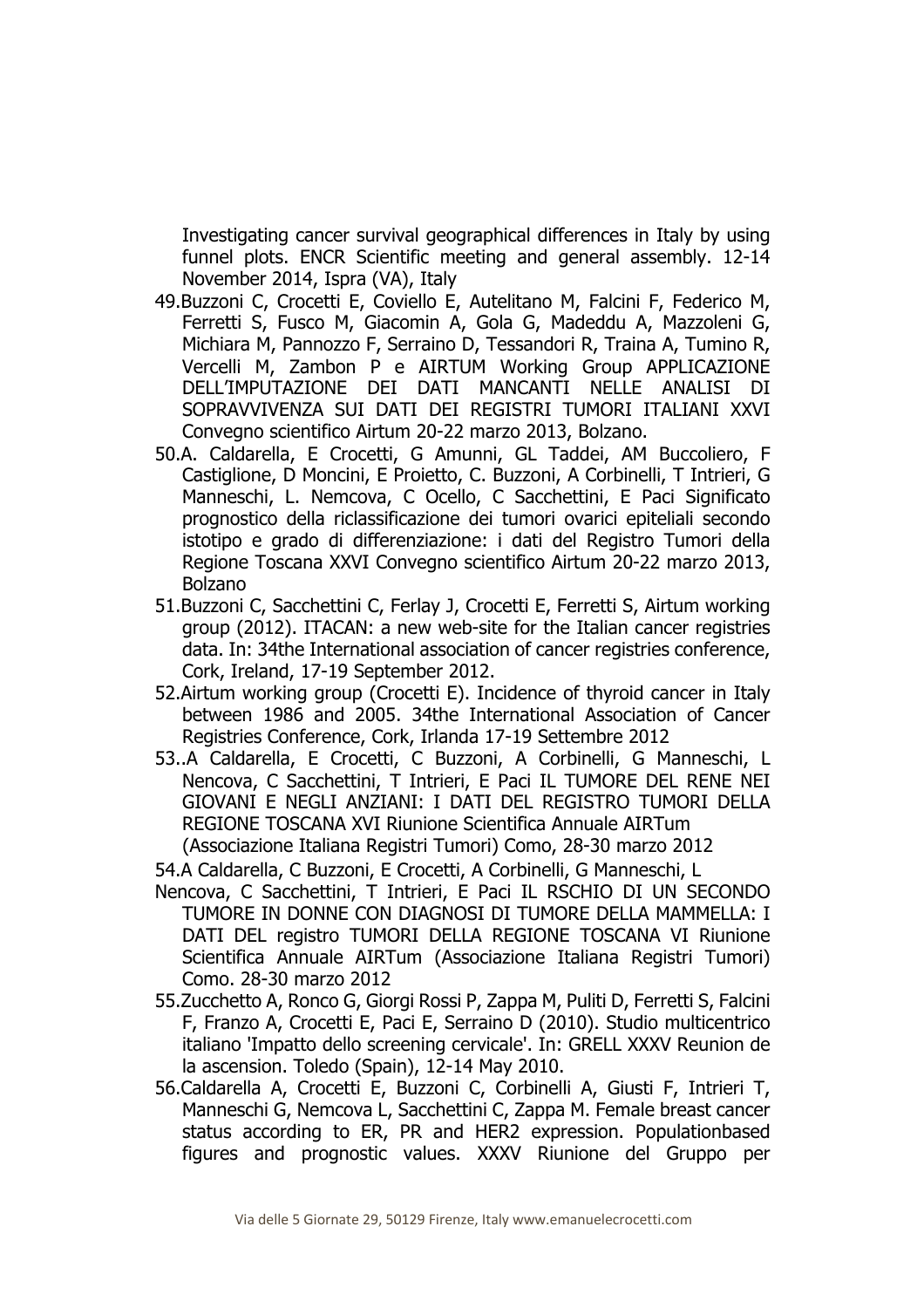l'Epidemiologia e la Registrazione del cancro nei paesi di Lingua Latina (GRELL), Toledo 12-14 maggio 2010.

- 57.Crocetti E, Buzzoni C. The database of the italian network of cancer registries - Airtum. XXXV Riunione del Gruppo per l'Epidemiologia e la Registrazione del cancro nei paesi di Lingua Latina (GRELL), Toledo 12- 14 maggio 2010.
- 58.Mallone S, Tavilla A, Pierannunzio D, Gatta G, Trama A, Van Der Zwan JM, Siesling S, Otter R, Capocaccia R, Rarecare working group. Complete prevalence of cancers in Europe: results from the surveillance of rare cancers in Europe project (Rarecare) study. XXXV Riunione del Gruppo per l'Epidemiologia e la Registrazione del cancro nei paesi di Lingua Latina (GRELL), Toledo 12-14 maggio 2010.
- 59.Manneschi G, Crocetti E, Buzzoni C, Caldarella A, Corbinelli A, Giusti F, Intrieri T, Nemcova L, Sacchettini C, Zappa M (2010). L'incidenza dei tumori nell'area del Registro Tumori Toscano in cittadini nati in Italia e in immigrati di prima generazione. In: EUROEPI2010 Epidemiology and public health in an evolving Europe and XXXIC congresso dell'associazione italiana di epidemiologia. Florence (Italy, 6-9 November 2010.
- 60.Guzzinati S, De Paoli A, De Angelis R, Buzzoni C, Crocetti E, Dal Maso L, Capocaccia R (2010). La prevalenza dei tumori in Italia nelle aree coperte da Registri. In: EUROEPI2010 Epidemiology and public health in an evolving Europe and XXXIC congresso dell'associazione italiana di epidemiologia. Florence Italy, 6-9 November 2010.
- 61.Buzzoni C, Crocetti E, Caldarella A, Corbinelli A, Giusti F, Intrieri T, Manneschi G, Nemcova L, Sacchettini C, Zappa M (2010). I determinanti socio-economici della sopravvivenza dei principali tumori nel comune di Firenze. In: XIV Riunione Associazione italiana registri tumori Airtum. Sabaudia (LT), 21-23 aprile 2010.
- 62.Guzzinati S, De Paoli A, De Angelis R, Buzzoni C, Crocetti E, Dal Maso L, Capocaccia R (2010). La prevalenza dei tumori in Italia nelle aree coperte da registri tumori: risultati principali. In: XIV Riunione Associazione italiana registri tumori Airtum. Sabaudia (LT), 21-23 aprile 2010.
- 63.Manneschi G, Crocetti E, Buzzoni C, Caldarella A, Corbinelli A, Giusti F, Intrieri T, Nemcova L, Sachettini C, Zappa M (2010). Incidenza dei tumori in cittadini residenti nati in Italia e immigrati di prima generazione. L'esperienza del Registro tumori toscano. In: XIV Riunione Associazione italiana registri tumori Airtum. Sabaudia (LT), 21-23 aprile 2010.
- 64.Nicita C, Buzzoni C, Sigona A, Frasca G, Tumino R, Crocetti E (2010). Invecchiamento e trend delle neoplasie colorettali nei registri tumori della Toscana e Ragusa. In: XIV Riunione Associazione italiana registri tumori Airtum. Sabaudia (LT), 21-23 aprile 2010.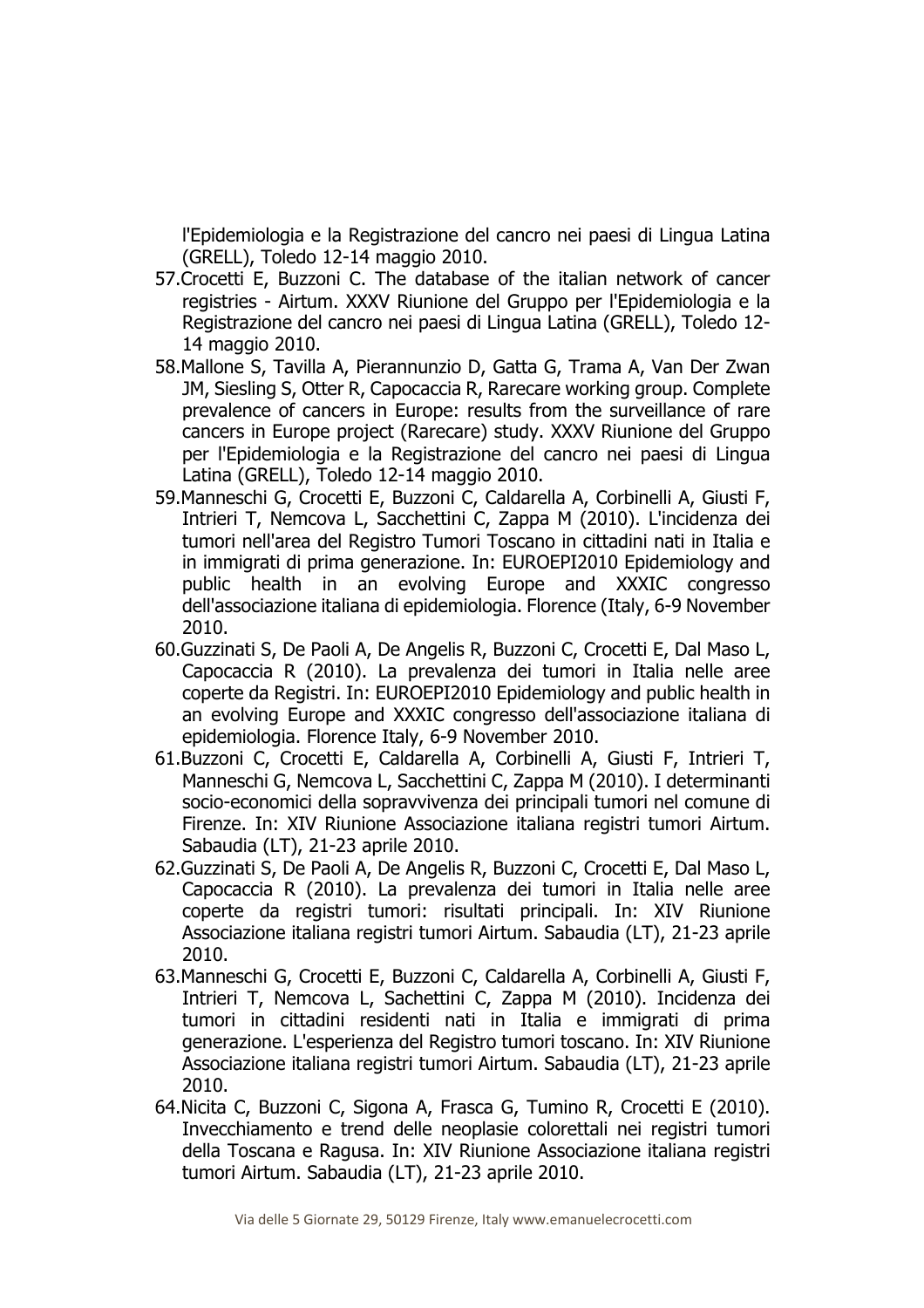- 65.Caldarella A, Crocetti e, Buzzoni C, Corbinelli A, Giusti F, Intrieri T, Manneschi g, Nemcova L, Sacchettini C, Zappa M (2010). Espressione immunoistochimica di ER, PR e HER-2 nei carcinomi invasivi della mammella: analisi di una casistica di popolazione del registro tumori della region toscana. In: XIV Riunione Associazione italiana registri tumori Airtum. Sabaudia (LT), 21-23 aprile 2010.
- 66.Sacchettini C, Buzzoni C, Caldarella A, Corbinelli A, Crocetti E, Giusti F, Intrieri T, Manneschi G, Nemcova L, Zappa M (2010). Il sito internet del Resitro tumori della regione toscana. In: XIV Riunione Associazione italiana registri tumori Airtum. Sabaudia (LT), 21-23 aprile 2010.
- 67.Guzzinati S, De Paoli A, De Angelis R, Buzzoni C, Crocetti E, Dal Maso L, Capocaccia R (2010). Prevalenza dei tumori in Italia nelle aree coperte da registri tumori: metodologia statistica. In: XIV Riunione Associazione italiana registri tumori Airtum. Sabaudia (LT), 21-23 aprile 2010.
- 68.Buzzoni C, Crocetti E, Puliti D, Caldarella A, Corbinelli A, Giusti F, Intrieri T, Manneschi G, Nemcova L, Sacchettini C, Romeo G, Zappa M (2010). Uno studio ecologico sulla relazione fra incidenza, mortalità e sopravvivenza del melanoma cutaneo e latitudine in Italia. In: XIV Riunione Associazione italiana registri tumori Airtum. Sabaudia (LT), 21- 23 aprile 2010.
- 69.Crocetti E, Buzzoni C e Airtum working group. Le differenze di incidenza, mortalità e sopravvivenza fra Nord-Centro vs Sud: analisi dei dati e lettura critica delle differenze. Prevenzione e Controllo dei tumori in Italia meridionale "Screening di popolazione e registrazione oncologica": lo stato dell'arte, le criticità, le prospettive di sviluppo, Cosenza 25-26 febbraio 2010
- 70.Crocetti E. Indicatori diagnostico-terapeutici per il melanoma. L'esperienza dell'Istituto Tumori Toscano. Melanoma 'Hot Topics' Firenze 16-17 aprile 2010-04-24
- 71.Crocetti E, Airtum working group (2009). Population-based incidence and mortality cancer trends from the Italian network of cancer registries (AIRTUM). In: GRELL 2009. XXXIV Group for cancer epidemiology and registration in Latin language countries. Lugano, Switzerland, 20-22 May 2009.
- 72.Manneschi G, Crocetti E, Zappa M, Visioli C, Buzzoni C, Corbinelli A, Giusti F, Intrieri T, Nemcova L, Sacchettini C, Paci E (2009). Tumore della cervice uterina: stima dll'incidenza in popolazioni migranti. In: Associazione Italiana di Epidemiologia XXXIII congresso annuale. Fare epidemiologia nella clinica nella prevenzione e nell'organizzazione sanitaria. Modena 22-24 ottobre 2009.
- 73.Puliti D, Zappa M, Miccinesi G, Falini P, Crocetti E, Paci E (2009). Stima della sovradiagnosi dello screening del tumore mammario. In: Associazione Italiana di Epidemiologia XXXIII congresso annuale. Fare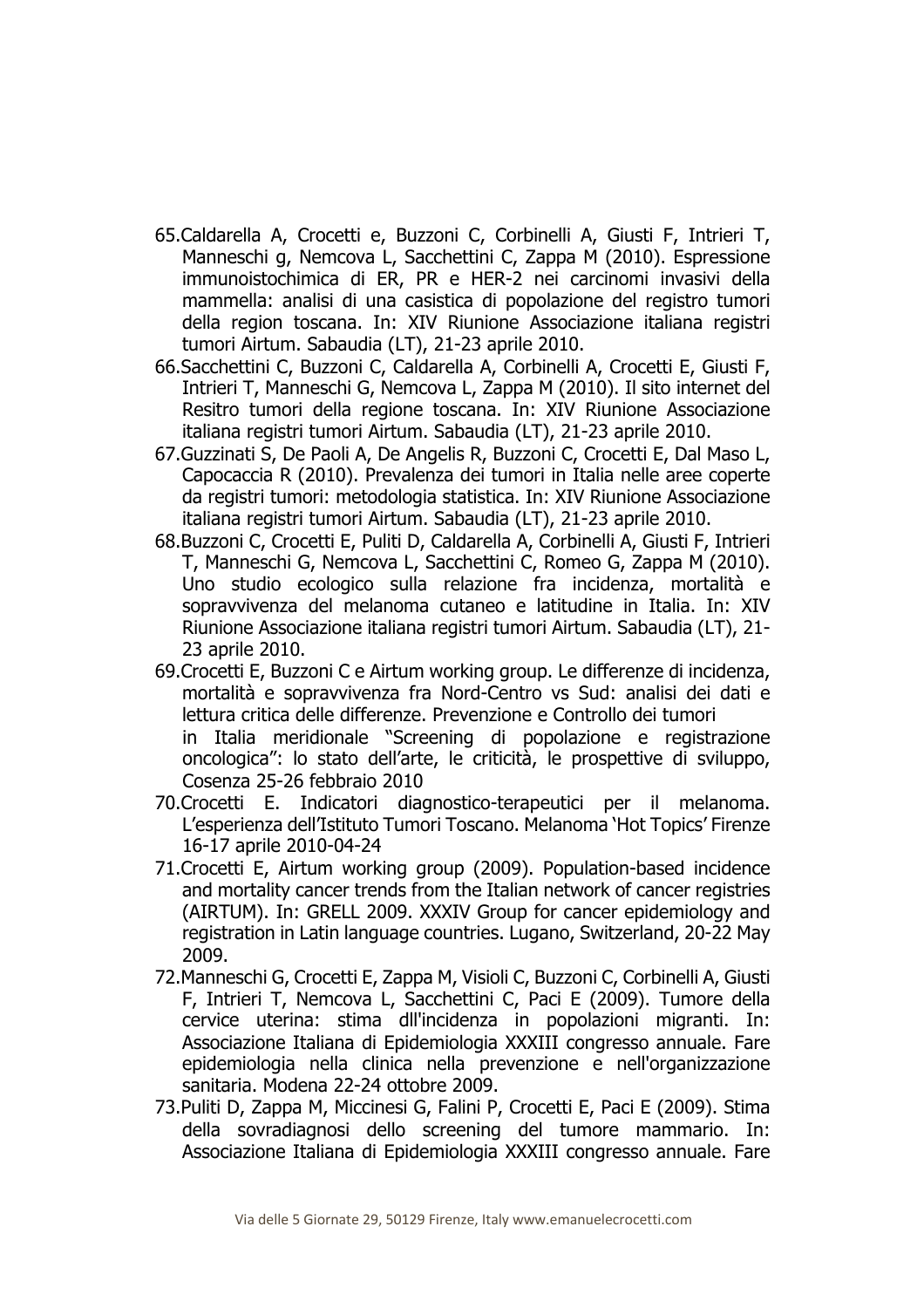epidemiologia nella clinica, nella prevenzione e nell'organizzazione sanitaria. Modena 22-24 ottobre 2009. p. 147

- 74.Crocetti E. La registrazione dei tumori in Italia. XXXIII Congresso annuale Associazione Italiana di Epidemiologia Modena 22-24 ottobre 2009.
- 75.Sant M, Eurocare working group. Il progetto Eurocare: un esempio di rete epidemiologica internazionale. XXXIII Congresso annuale Associazione Italiana di Epidemiologia Modena 22-24 ottobre 2009.
- 76.Buzzoni C, Airtum Working group. Gli effetti dell'invecchiamento della popolazione sul numero di diagnosi e decessi tumorali. XXXIII Congresso annuale Associazione Italiana di Epidemiologia Modena 22-24 ottobre 2009.
- 77.Crocetti E, Airtum working group (2009). Population-based incidence and mortality cancer trends from the Italian network of cancer registries (AIRTUM). In: GRELL 2009. XXXIV Riunione annuale del gruppo per l'epidemiologia e la registrazione del cancro nei paesi di lingua latina. Lugano, Svizzera, 20-22 maggio 2009.
- 78.Paci E, Crocetti E (2009). Registro Tumori della Regione Toscana. In: Quarta Conferenza di Organizzazione Istituto Toscano Tumori L'ONCOLOGIA TOSCANA OGGI: IDEE, AZIONI E PROGETTI, maggio 2009. p. 23-24, ISBN: 978-88-09-74311-3
- 79.Miligi L, Buonamici C, Bucci C, Cassinelli C, Crocetti E, Legittimo P, Lippi A, Marchese G, Querci A, Poggi A, Sacchettini C, Paci E, Petrioli G, Seniori Costantini A (2008). Esempio di gestione del rischio a seguito di casi di leucemia infantili in un asilo nido. In: XII Riunione scientifica annuale Associazione Italiana Registri Tumori. Mantova, 9-11 aprile 2008.
- 80.Caldarella A, Crocetti E, Giusti F, Amunni G, Paci E (2008). Indicatori per il governo clinico della rete oncologica regionale. L'esperienza dell'Istituto Tumori Toscano: Utilizzo dei flussi informativi correnti. In: XII Riunione scientifica annuale Associazione Italiana Registri Tumori. Mantova, 9-11 aprile 2008.
- 81.De Angelis R, Martina L, Crocetti E, De Lisi V, Falcini F, Guzzinati S, Rosso S, Tagliabue G, Tumino R, Vercelli MZanetti R, Capocaccia R (2008). Stima della mortalità per cervico-carcinoma in aree coperte da registrazione in Italia. In: XII Riunione scientifica annuale Associazione Italiana Registri Tumori. Mantova, 9-11 aprile 2008.
- 82.Tognazzo S, Crocetti E, Sacchettini C, Paci E, Zambon P (2008). Applicazione della procedura di definizione automatica dell'incidenza del Registro tumori del Veneto ai dati del Registro tumori Toscano: confronto con la definizione manuale. In: XII Riunione scientifica annuale Associazione Italiana Registri Tumori. Mantova, 9-11 aprile 2008.
- 83.Caldarella A, Crocetti E, Giusti F, Amunni G, Paci E (2008). Indicatori per il governo clinico della rete oncologica regionale. L'esperienza dell?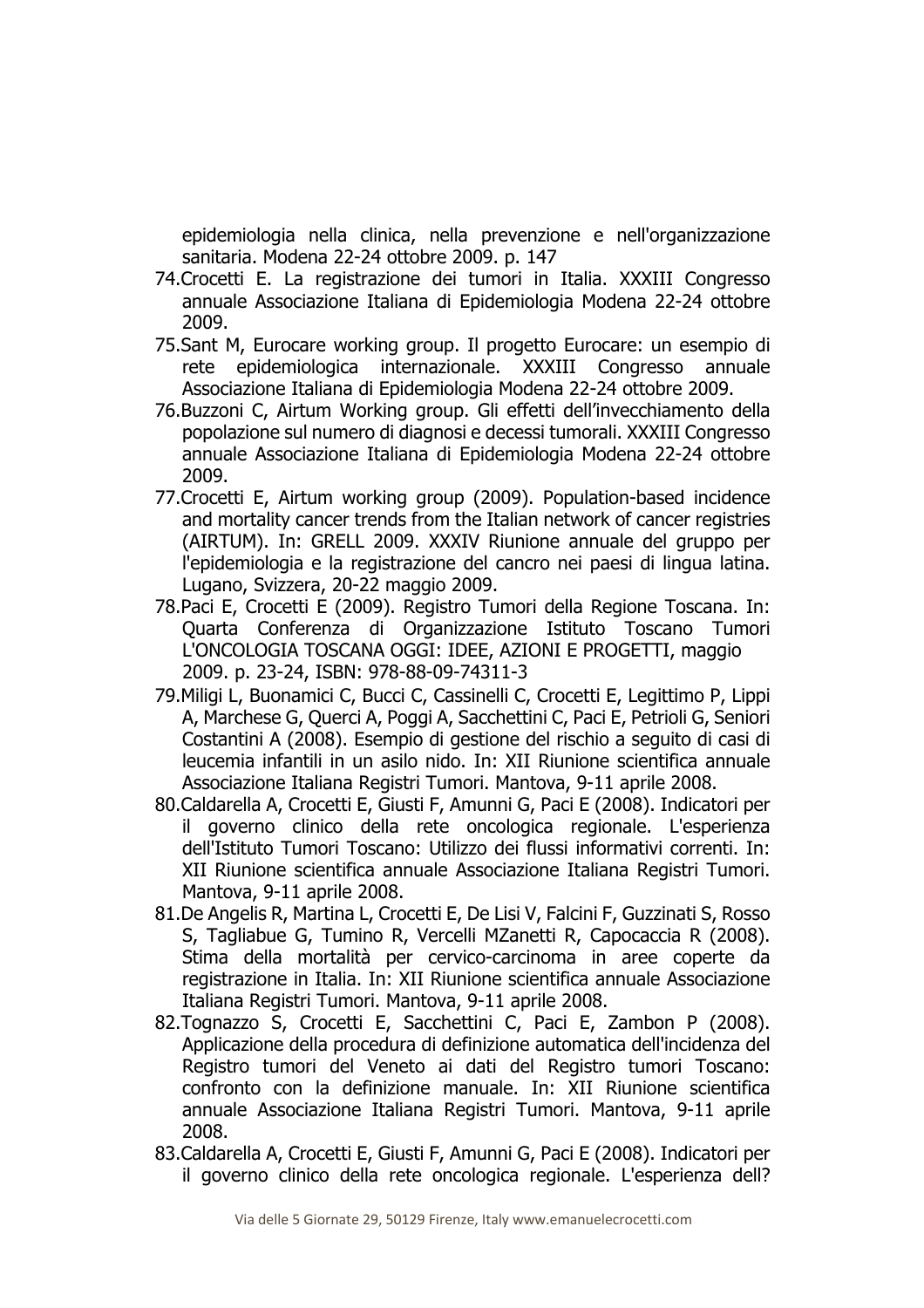Istituto Tumori Toscano: utilizzo dei flussi informativi correnti. In: GRELL 2008. Riunione dell'Ascensione. Gruppo dei Registri di Lingua Latina. Parma, 30 aprile-2 maggio 2008. p. 45

- 84.Caldarella A, Crocetti E, Amunni G, Lopes Pegna A, Giusti F, Paci E (2006). Utilizzo degli indicatori nella valutazione dell'applicazione delle raccomandazioni cliniche dell'Istituto Tumori Toscano: i risultati del Registro Tumori Toscano in ambito oncologico polmonare. In: XXX congresso italiano di epidemiologia. Associazione italiana di epidemiologia. Palermo, 4-6 ottobre 2006.
- 85.Buzzoni C, Caldarella A, Crocetti E, Intrieri T, Manneschi G, Miccinesi G, Sacchettini C, Paci E (2006). Adeguamento delle popolazioni alle stime censuarie 2001: problemi nella determinazione dei denominatori dei tassi di incidenza. In: X Riunione scientifica annuale dell'Associazione italiana registri tumori. 5-7 aprile 2006 Reggio Emilia.
- 86.Caldarella A, Crocetti E, Miccinesi G, Intrieri T, Sacchettini C, Manneschi G, Buzzoni C, Giusti F, Paci E (2006). L'esame citologico nelle attività del Registro Tumori Toscano (RTT): analisi e comparazione con i registri tumori italiani (AIRT). In: X Riunione scientifica annuale dell'Associazione italiana registri tumori. 5-7 aprile 2006 Reggio Emilia.
- 87.Crocetti E (2006). L'incidenza dei tumori in Italia: stato dell'arte. In: X Riunione scientifica annuale dell'Associazione italiana registri tumori. 5- 7 aprile 2006 Reggio Emilia.
- 88.Miccinesi G, Coviello E, Crocetti E, Paci E (2005). L'approccio di periodo all'analisi di sopravvivenza dei casi incidenti di tumore: la sopravvivenza del tumore della mammella nei periodi 1991-94 e 1997-2000 nell'area del Regsitro Tumori Toscano. In: IX Riunione nazionale Associazione italiana registri tumori. Marsala 22-24 marzo 2005.
- 89.Gatta G, Ciccolallo L, Tagliabue G, Crocetti E, Ponz de Leon M (2005). Lungosopravvivenza dei pazienticon tumore colorettale metastatico alla diagnosi. Proposta di uno studio collaborativo ai registri di popolazione italiani. . In: IX Riunione nazionale Associazione italiana registri tumori. Marsala 22-24 marzo 2005.
- 90.Ciccolallo L, Virgili G, Gatta G, Crocetti E, Paci E, Capocaccia R e il gruppo di lavoro Eurocare (2005). Sopravvivenza dei pazienti con melanoma uveale in Europa nel periodo 1983-94. In: IX Riunione nazionale Associazione italiana registri tumori. Marsala 22-24 marzo 2005.
- 91.Caldarella A, Benvenuti A, Crocetti E, Intrieri T, Manneschi G, Miccinesi G, Sacchettini C, Paci E (2005). Codifica automatica di variabili patologiche tumorali tramite ricerca di stringhe di testo nei referti anatomopatologici: l'esperienza del Registro Tumori Toscano. In: IX Riunione nazionale Associazione italiana registri tumori. Marsala 22-24 marzo 2005.
- 92.Guzzinati S, Zambon P, Stocco CF, Fiore AR, Tognazzo S, Zorzi M, Miccinesi G, Giusti F, Crocetti E, Paci E (2005). Valutazione dei percorsi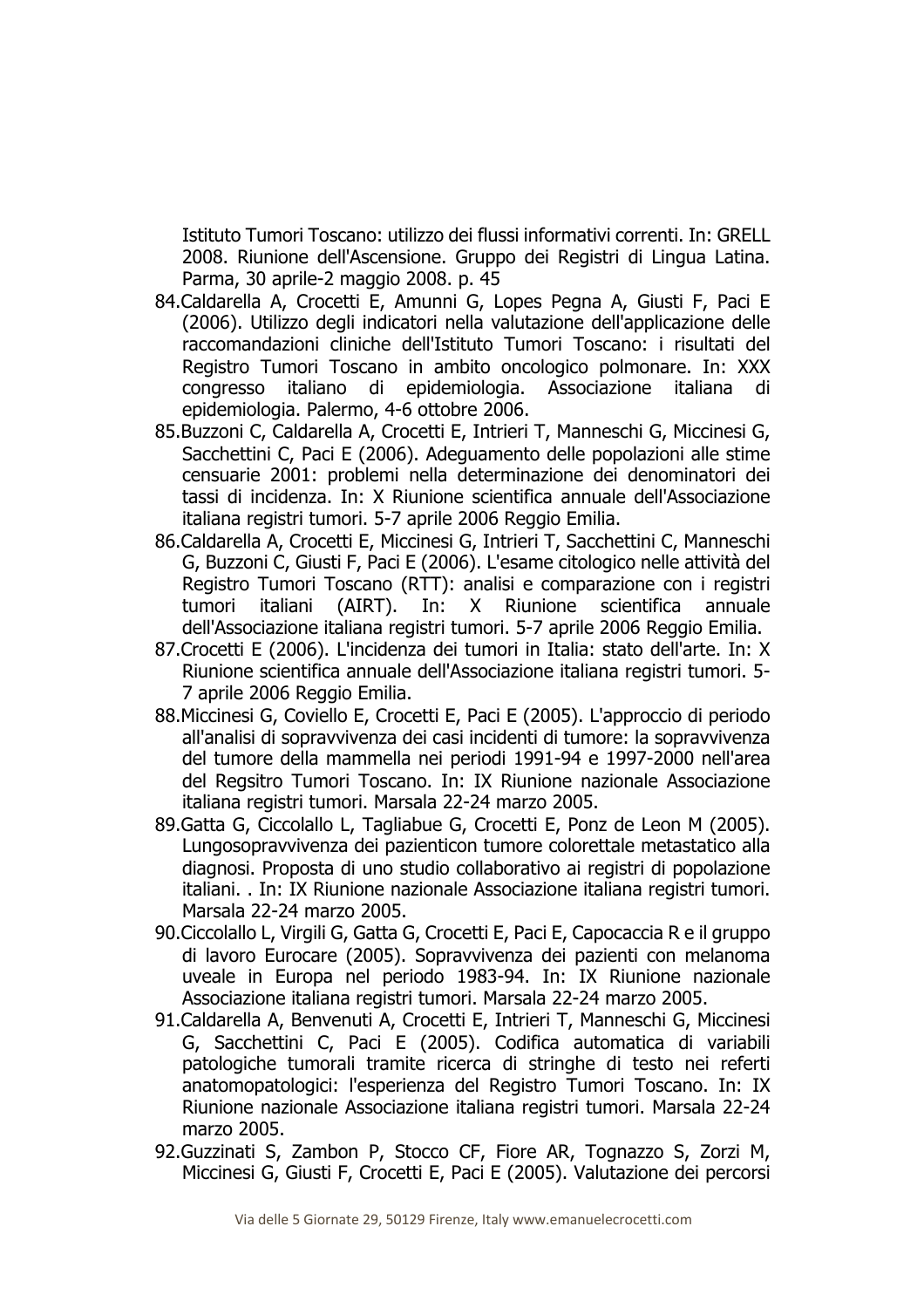diagnostico-terapeutici relativi ai casi incidenti 2000-2001 di colonretto: confronto tra la Regione Veneto e la Regione Toscana. In: IX Riunione nazionale Associazione italiana registri tumori. Marsala 22-24 marzo 2005.

- 93.Paci E, Miccinesi G, Giusti F, Crocetti E (2004). The link of cancer registry and hospital discharge data to identify the chemotherapy use. An evaluation in the Tuscany cancer Registry. In: European Network of cancer Registries. General meeting and workshops. Luxemburg 26-27 October 2004. p. 7
- 94.Paci E, Crocetti E, Miccinesi G, Benvenuti A (2003). Il registro tumori e le banche dati amministrative(le schede di dimissione ospedaliera): possibilità e limiti per lo studio dei pattern di cura e trattamento . In: VII Riunione scientifica annuale Associazione italiana registri tumori. Biella 3-4 aprile 2003.
- 95.Tumino R, Capocaccia R, Casella C, Crocetti E, Ferretti S, Guzzinati S, Rosso S, Sacchettini C, Spitale A, Stracci F (2003). Andamento temporale degli indicatori di qualità. In: VII Riunione scientifica annuale Associazione italiana registri tumori. Biella 3-4 aprile 2003.
- 96.Capocaccia R, Crocetti E, Casella C, Ferretti S, Guzzinati S, Rosso S, Sacchettini C, Spitale A, Stracci F, Tumino R (2003). La stima del trend complessivo di incidenza: come integrare le diverse serie temporali dei registri tumori italiani?. In: VII Riunione scientifica annuale Associazione italiana registri tumori. Biella 3-4 aprile 2003.
- 97.Allemani C, Berrino F, Cirilli C, Crocetti E, Spata E, Tagliabue G, Sant M (2003). Variazioni nel trattamento del tumore maligno della mammella in quattro registri di popolazione italiani. In: VII Riunione scientifica annuale Associazione italiana registri tumori. Biella 3-4 aprile 2003.
- 98.Benvenuti A, Crocetti E, Miccinesi G, Intrieri T (2003). Automazione del Registro tumori toscano- Inserimento delle informazioni anagrafiche, casistica 2000. In: VII Riunione scientifica annuale Associazione italiana registri tumori. Biella 3-4 aprile 2003.
- 99.Paci E, Crocetti E (2004). Cancer trends and the impact of medical interventions: data from the Italian network of cancer registries (AIRT). In: UKACR United Kingdom Association of Cancer Registries. 13th Annual conference 2004. London (UK) 29-30 September 2004.
- 100.Visioli CB, Zappa M, Crocetti E, Paci E (2002). Trend di incidenza dei tumori invasivi della cervice uterina nelle province di Firenze e Prato, 1985-1997. In: XXVI Riunione annuale dell'Associazione Italiana di Epidemiologia. Stile di vita e frequenza delle malattie in Italia. Napoli 24- 26 settembre 2002. p. 53
- 101.Giovannetti L, Crocetti E, Martini A, Balocchini A, Cravedi B, Seniori Costantini A (2002). Trend di mortalità per Aids in Toscana (1987-2000). In: XXVI Riunione annuale dell'Associazione Italiana di Epidemiologia.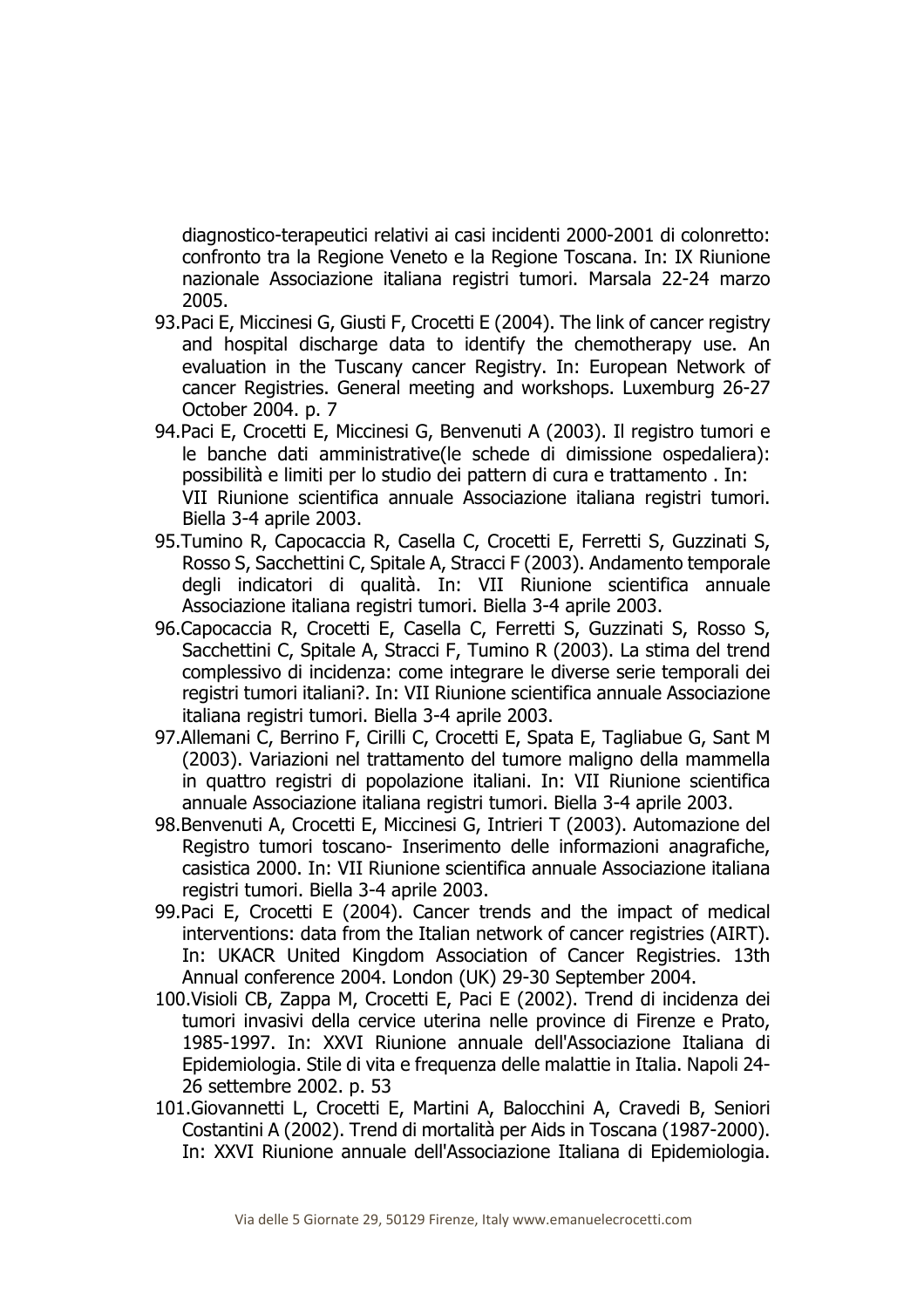Stile di vita e frequenza delle malattie in Italia. Napoli 24-26 settembre 2002. p. 248

- 102.Zappa M, Crocetti E, Visioli CB, Ciatto S (2002). Stima dell'uso dello screening opportunistico mediante Psa per il cancro della prostata nella popolazione fiorentina nell'anno 2000 e suo impatto sull'incidenza della patologia. In: XXVI Riunione annuale dell'Associazione Italiana di Epidemiologia. Stile di vita e frequenza delle malattie in Italia. Napoli 24- 26 settembre 2002. p. 291
- 103.Miccinesi G, Crocetti E, Paci E (2002). L'effetto delle cure palliative domicilairi sull'esperienza di ricovero ospedaliero di malati in fase terminale. In: 6° Riunione annuale scientifica dell'Associazione italiana registri tumori. Trento 21-22 marzo 2002.
- 104.Visioli C, Zappa M, Crocetti E, Paci E (2002). Trend di incidenza dei tumori invasivi della cervice uterina nelle province di Firenze e Prato, 1985-1997. In: XXVII REUNION DU GROUPE POUR L'EPIDEMIOLOGIE ET L'ENREGITREMENT DU CANCER DANS LES PAYS DE LANGUE LATINE. Napoli 8-10 maggio 2002.
- 105.Crocetti E, Visioli C, Ciatto S, Zappa M. Diffusione dello screening opportunistico per il cancro della prostata nella popolazione fiorentina. 6° Riunione Scientifica annuale dell'Associazione Italiana dei Registri Tumori, Trento 21-22 marzo 2002
- 106.Visioli CB, Zappa M, Iossa A, Crocetti E, Paci E. "Valutazione della storia di screening dei tumori della cervice uterina incidenti nelle province di Firenze e Prato 1994-1997". XXVI Réunion de l'Ascension, Neuchatel, 24-25 Mai 2001
- 107.Zappa M, Crocetti E (2001). Epidemiologia del tumore del polmone. In: Società italiana di citologia. 5° congresso nazionale. Nuove prospettive nello screening e nella diagnosi precoce dei tumori. Roma 25-27 ottobre 2001. p. 3-5
- 108.Miccinesi G, Paci E, Crocetti E. The effect of palliative home care on hospital admissions. Workshop for cancer registries on evaluation of clinical care. 14-15 dicembre 2001 Veldhoven, the Nederlands.
- 109.Salomoni A, Miccinesi G, Crocetti E, Paci E (2001). Riattribuzione e validazione automatizzata del dato anagrafico nell'archivio regionale SDO. L'esperienza del Registro tumori toscano. In: V Riunione scientifica annuale dell'Associazione italiana registri Tumori. Alghero, 29-20 marzo 2001.
- 110.Sacchettini C, Miccinesi G, Crocetti E, Paci E (2001). Il sito web del registro tumori toscano. In: V Riunione scientifica annuale dell'Associazione italiana registri tumori. Alghero, 29-20 marzo 2001.
- 111.Visioli CB, Zappa M, Crocetti E, Giovannetti L, Seniori Costantini A, Paci E (2001). Trend di mortalità per i carcinomi uterini. Revisione dei certificati di morte province di Firenze e Prato 1985-1999. In: V Riunione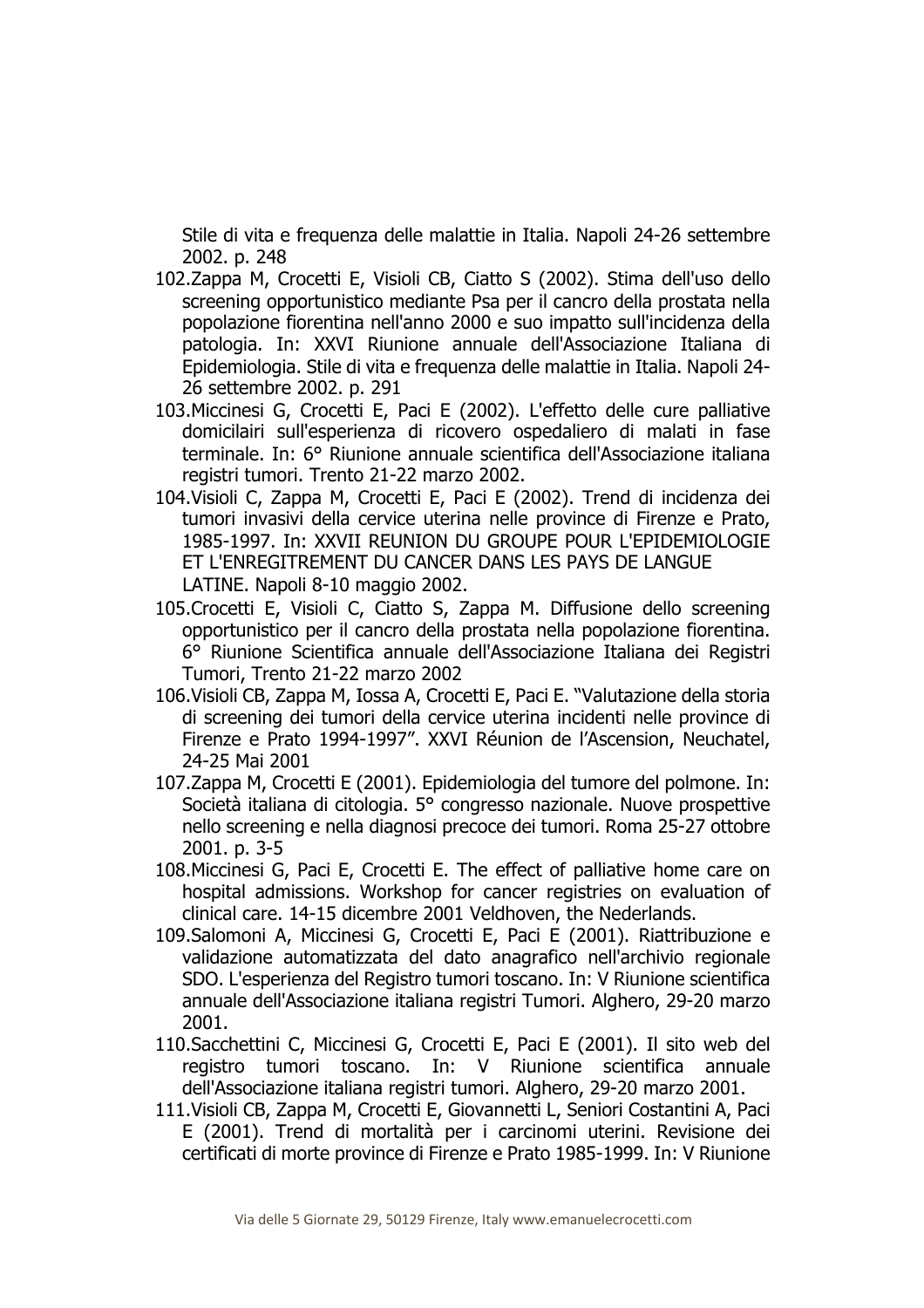scientifica annuale dell'Associazione italiana registri tumori. Alghero, 29- 20 marzo 2001.

- 112.Patriarca S, Cesaraccio R, Crocetti E, Ferrante MC, Ferretti S, Rollo P, Tagliabue G, Vitarelli S, Gafà L. (2001). La classificazione dei tumori della vesciva urinaria. Confronto tra i diversi registri tumori italiani. In: V Riunione scientifica annuale dell'Associazione italiana registri tumori. Alghero, 29-20 marzo 2001.
- 113.Crocetti E, Miccinesi G, Paci E (2000). Differenze urbano-rurali nell'incidenza dei tumori nelle province di Firenze e Prato. In: Associazione italiana di epidemiologia. XXIV Riunione annuale. Roma 18- 21 ottobre 2000.
- 114.Paci E, Crocetti E, Miccinesi G, Zappa M, Barchielli A (2000). Andamento temporale dell'incidenza e della mortalità per le principali neoplasie suscettibili di interventi di prevenzione nell'area del Registro Tumori Toscano, 1985-1996. In: AIRT Associazione italiana registri tumori. IV Riunione scientifica nazionale. Perugia, 10-11 febbraio 2000.
- 115.Buiatti E, Barchielli A, Bartolacci S, Bucchi L, Crocetti E, Delisi V, Falcini F, Federico M, Ferretti S, Finarelli AC, Giorgi D, Krogh V, Mangone L, Monari F, Paci E, Ponti A, Ronco G, Simonato L, Vettorazzi M, Zanetti R (2000). Utilizzo dei registri tumori per il controllo di qualità a breve termine dei programmi di screening per tumore della mammella: presentazione dello studio ed alcuni risultati preliminari. In: AIRT Associazione italiana registri tumori. IV Riunione scientifica nazionale. Perugia, 10-11 febbraio 2000.
- 116.Crocetti E, Miccinesi G, Paci E (2000). Un'applicazione del metodo cattura-ricattura basato su due fonti d'informazione per la valutazione della completezza del registro Tumori Toscano. In: AIRT Associazione italiana registri tumori. IV Riunione scientifica nazionale. Perugia, 10-11 febbraio 2000.
- 117.Crocetti E., Buiatti E., Falini P. e the Italian Multiple Primary Cancer Working Group "Incidenza dei tumori multipli in Italia" IV Riunione dell'Associazione Italiana Registri Tumori, Perugia 10-11/2/2000
- 118.Vercelli M, Quaglia A, Parodi S, Crosignani P and ITAPREVAL Working Group (Crocetti E). Cancer prevalence in the Italian elderly: the Itapreval Study results. XXVII Simposio della Società Italiana di Cancerologia. Milano 22-24 novembre 1999.
- 119.Vercelli M, Quaglia A, Casella A, Parodi S, Berrino F, Micheli A, Capocaccia R, Gruppi di lavoro EUROCARE2 e ITAPREVAL (Crocetti E). "Principali neoplasie in età geriatrica: incidi di incidenza, sopravvivenza e prevalenza in Europa e in Italia" atti del 1° convegno nazionale GIOer/GROG, Alba, 4-5 novembre 1999
- 120.Barchielli A, Balzi D, Crocetti E (1999). Distribuzione per stadio e sopravvivenza a lungo termine dei tumori gastrici diagnosticati nell'area di Firenze negli anni 1985-87. In: XXIV Réunion du groupe pour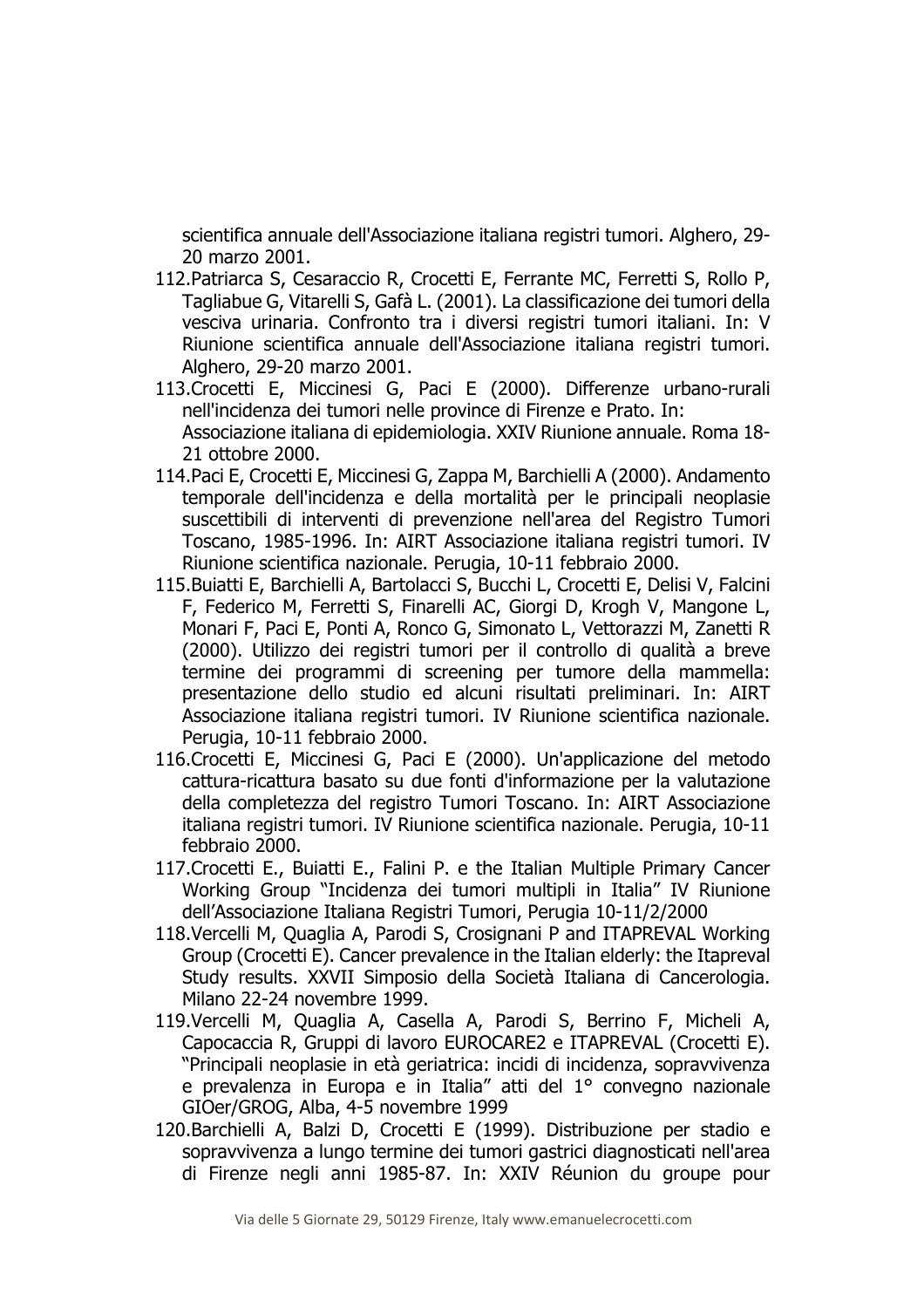l'épidémiologie et l'enregistrement du cancer dans les pays de langue latine. Grenoble (France), 13-14 mai 1999.

- 121.Zappa M, Ciatto S, Falini P, Bonardi R, Crocetti E (1999). Valutazione dei cancri d'intervallo del programma di screening mammografico della provincia di Firenze (Italia): 1985-1993. In: XXIV Réunion du groupe pour l'épidémiologie et l'enregistrement du cancer dans les pays de langue latine. Grenoble (France), 13-14 mai 1999.
- 122.Micheli A, Francisci S, Gatta G, Crosignani P and the ITAPREVAL working group (Crocetti E). La prevalenza dei tumori in Italia: lo studio ITAPREVAL. XXXIVeme Reunion du groupe pour l'epidemiologie et l'enregistrement du cancer dans le pays de langue latine. Grenoble 13- 14 mai 1999.
- 123.Crocetti E, Barchielli A, Zappa M (1999). Effetto dell'introduzione del PSA sull'epidemiologia del tumore della prostata nell'area del Registro tumori toscano(RTT) dal 1985 al 1994. In: XXIV Réunion du groupe pour l'épidémiologie et l'enregistrement du cancer dans les pays de langue latine. Grenoble (France), 13-14 mai 1999.
- 124.Cipriani F, Crocetti E, Bardazzi G, Allamanni A, Landucci S, Romualdi U, Buiatti E "Mortalità generale e per causa e incidenza di tumori in una coorte di alcoliste toscane" Congresso nazionale della Società italiana di Alcologia 'L'alcol nell'universo femminile' Napoli 24-25 settembre 1998
- 125.Crocetti E." Epidemiologia del tumore della prostata" relazione al convegno Diagnosi precoce e terapia del carcinoma prostatico, Firenze 27 ottobre 1998.
- 126.Buiatti E, Seniori R, Crocetti E. Lo studio sulla efficacia della vaccinazione antinfluenzale negli anziani. Convegno Vaccinazione antinfluenzale strategie d'intervento. Dipartimento di Sanità Pubblica, Epidemiologia e Chimica Ambientale, Università degli Studi di Firenze, Firenze, 14 Maggio 1998.
- 127.Barchielli A, Balzi D, Crocetti E, Giorgi D. "Trend di incidenza dei tumori in situ della mammella e attività di screening nelle province di Firenze e Prato, 1985-95." 2ø convegno annuale della Associazione Italiana Registri Tumori, Venezia 5-6 marzo 1998.
- 128.Crocetti E "Incidenza dei tumori multipli nei registri tumori italiani dati preliminari" 2ø convegno annuale della Associazione Italiana Registri Tumori, Venezia 5-6 marzo 1998.
- 129.Crotti N, Crocetti E (1998). Alternative therapies and cancer. In: Unconventional medicine at the beginning of the third millennium. Time for integration. Pavia, 4-6 June 1998.
- 130.Crocetti E, Cipriani F, Buiatti E, Bardazzi G, Romualdi U e gruppo di studio Micotx (1998). Incidenza di tumori in due coorti di alcolisti e tossicodipendentiresidenti nelle province di firenze e Prato. In: XXIII Réunion du Groupe pour l'Epidemiologie et l'Enregistrement du Cancer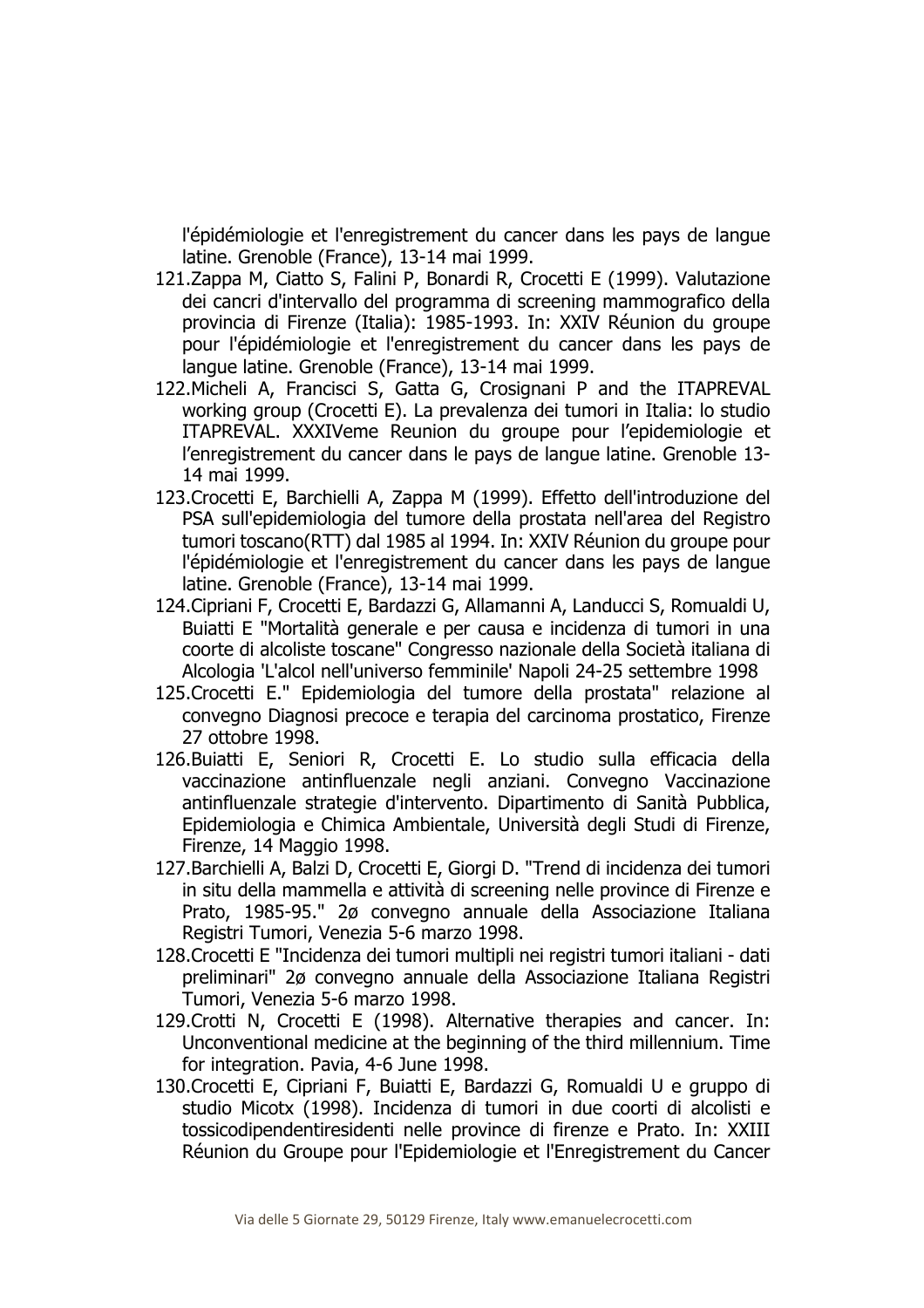dans les pays de langue Latini. Fuchal (Madera, Portogallo) 21-22 Maio 1998.

- 131.Barchielli A, Balzi D, Crocetti E, Giorgi D (1998). Trend di incidenza dei tumori in situ della mammella ed attività di screening nelle province di Firenze e Prato, 1985-95. In: XXIII Réunion du Groupe pour l'Epidemiologie et l'Enregistrement du Cancer dans les pays de langue Latini. Fuchal (Madera, Portogallo)21-22 Maio 1998.
- 132.Cipriani F, Crocetti E, Bardazzi G, Allamanni A, Landucci S, Romualdi U, Buiatti E "Mortalità ed incidenza di tumori in una coorte di alcolisti toscani" Convegno nazionale Associazione Italiana di Epidemiologia Genova 27-29 maggio 1998.
- 133.Crotti N, Crocetti E "Alcune riflessioni sugli aspetti quantitativi ed economici della migrazione sanitaria dei pazienti italiani all'estero" in atti del III Incontro G.S.Bio.-Ca.M. "Il carcinoma mammario: qualità della diagnosi e cura in Regione Puglia", Lecce 8.3.97, pgg. 22-25.
- 134.Barchielli A, Balzi D, Crocetti E, Costa G, Buiatti E (1997). Sopravvivenza dei pazienti affetti da tumore e fattori socio-demografici, Firenze 1986-89. In: XXIIème REUNION DU GROUPE POUR L'EPIDEMIOLOGIE ET L'ENRIGISTREMENT DU CANCER DANS LES PAYS DE LANGUE LATINE. Firenze, 8-9 maggio 1997. p. 20
- 135.Crocetti E, Crotti N, Feltrin A, Ponton P, Geddes M, Buiatti E (1997). Utilizzo di terapie complementari da parte di pazienti affette da tumore della mammella residenti nella Provincia di Firenze. In: XXIIème REUNION DU GROUPE POUR L'EPIDEMIOLOGIE ET

L'ENRIGISTREMENT DU CANCER DANS LES PAYS DE LANGUE LATINE. Firenze, 8-9 maggio 1997. p. 27

- 136.Crocetti E, Arniani S, Buiatti E (1997). Alcune riflessioni su tumori sincroni e multipli. In: XXIIème REUNION DU GROUPE POUR L'EPIDEMIOLOGIE ET L'ENRIGISTREMENT DU CANCER DANS LES PAYS DE LANGUE LATINE. Firenze, 8-9 maggio 1997. p. 77
- 137.Crocetti E, Barchielli A (1997). Incidenza di second tumori in pazienti affette da neoplasia della cervice uterina. In: XXIIème REUNION DU GROUPE POUR L'EPIDEMIOLOGIE ET L'ENRIGISTREMENT DU CANCER DANS LES PAYS DE LANGUE LATINE. Firenze, 8-9 maggio 1997. p. 79
- 138.Crotti N, Crocetti E (1997). Alcune riflessione sull'entità ed il costo della migrazione sanitaria dei pazienti italiani all'estero. In: Il carcinoma mammario: qualità della diagnosi e cura in regione Puglia. Atti III Incontro G.S.Bio.Ca. M, Legge 1997. p. 17-24
- 139.Vercelli M, Quaglia A, Casella C, Parodi S, Mangone L. and the ITACARE Working group (Crocetti E) . "La sopravvivenza dei pazienti oncologici anziani in Italia. in atti del Convegno annuale dell'Associazione Italiana di Epidemiologia. Etica, efficacia e uso delle risorse nel sistema sanitario. Trieste, 9-11 Aprile 1997, pg.117.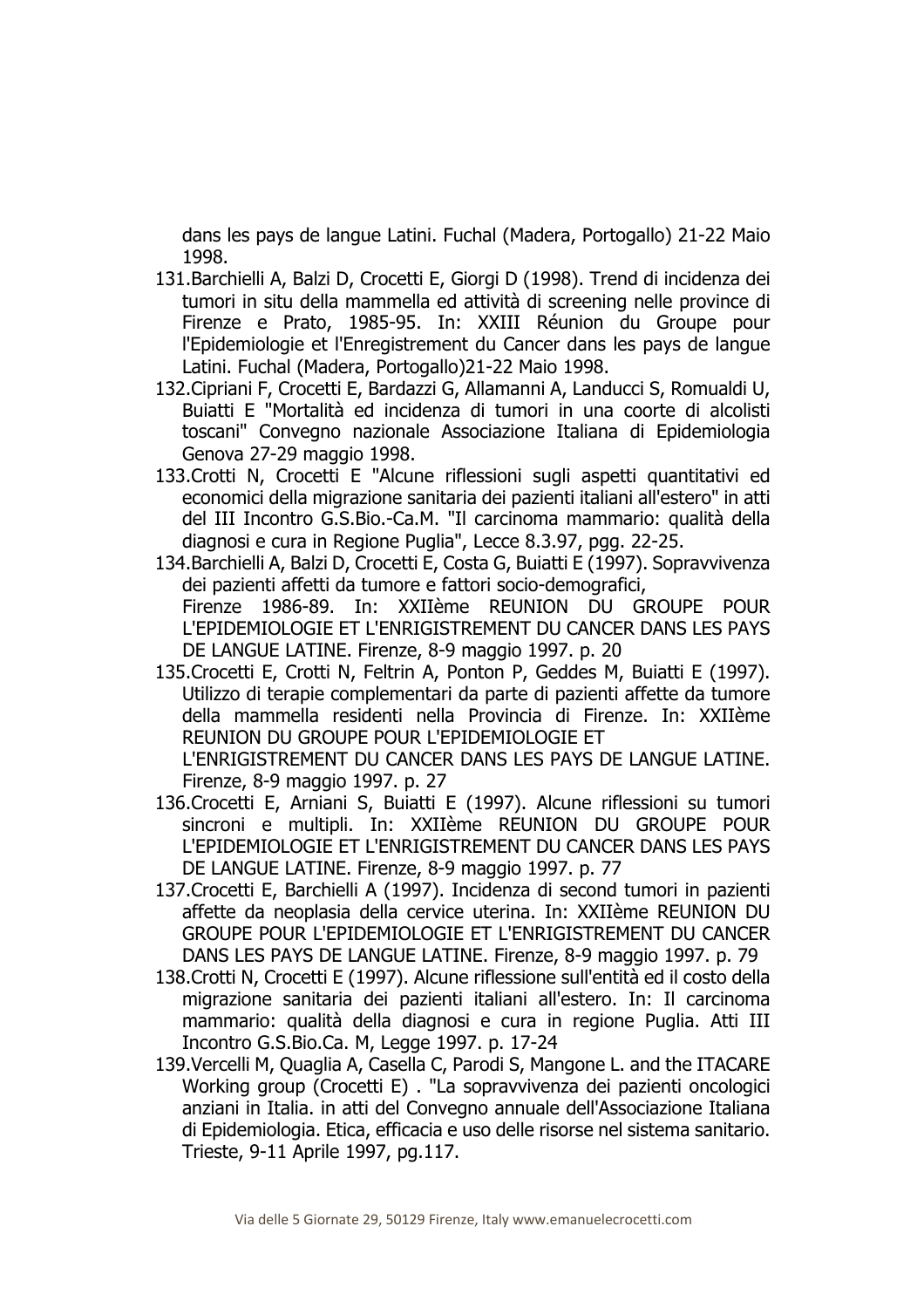- 140.Magnani C, Pastore G, Terracini B and the ITACARE Working group (Crocetti E). "Childhood cancer survival 1978-89. Population based data from the Italian cancer registries in atti del Convegno annuale dell'Associazione Italiana di Epidemiologia. Etica, efficacia e uso delle risorse nel sistema sanitario. Trieste, 9-11 Aprile 1997, pg.119
- 141.Crocetti E, Gafà L, Buiatti E, Conti E, De Lisi V, Falcini F, Federico M, Gatta G, Magnani C, Ponz de Leon M, Vercelli M, Verdecchia A, Zanetti R (1996). Confronto delle metodiche di raccolta e definizione dei dati di incidenza e delle procedure di followup fra Registri Tumori Italiani partecipanti allo studio ITACARE. In: XXIeme REUNION DU GROUPE POUR L'EPIDEMIOLOGIE ED L'ENREGISTREMENT DES CANCERS DANS LES PAYS DE LANGUE LATINE. p. 42
- 142.Buiatti E, Crocetti E, Gafà L, Falcini F, Milandri C, La Rosa M (1996). Incidence of second primary cancers in three Italian population-based cancer regsitries. In: International association of cancer registries (IACR) 30th annual meeeting. 3-5 September Edimburgh, Scotland.
- 143.Crocetti E, Buiatti E, Barchielli A (1995). Incidenza di secondi tumori primitivi in pazienti affette da carcinoma della mammella femminile. In: Réunion du Groupe pour l'Epidemiologie ed l'Enregistrement du cancer dans les pays de Langue Latine Lyon 25-26 mai 1995.
- 144.Crocetti E, Buiatti E, Barchielli A (1995). Incidenza di secondi tumori primitivi in pazienti affette da carcinoma della mammella femminile. In: XX Réunion du Groupe pour l'epidemiologie et l'Enregistrement du cancer dans les pays de Langue Latine. Lyon (France) 25-26 mai 1995. p. 58
- 145.Crocetti E, Gafà L, Tumino R, Buiatti E (1994). Valutazione della concordanza fra due registri tumori italiani nella classificazione di 200 'probabili' tumori multipli. In: XIX Réuniondu Groupe pou l'Epidemiologie et l'Enregistrement du Cancer dans les pays de Langue Latine. 13-14 Mayo 1994 Granada - Spagna.
- 146.Crocetti E, Barchielli A, Scardigli E, Buiatti E (1994). Sopravvivenza a 5 anni dei casi di tumore invasivo del colon e del retto incidenti nel 1985- 87 nella provincia di Firenze. In: XIX Réuniondu Groupe pou l'Epidemiologie et l'Enregistrement du Cancer dans les pays de Langue Latine. 13-14 Mayo 1994 Granada - Spagna.
- 147.Giorgi D, Zappa M, Crocetti E, Paci E, Cariddi A, Mugnaini P, Rosselli del Turco M (1991). Valutazione epidemiologica della qualità dell'assistenza per tumore della mammella. In: IV Congresso Nazionale della Società Italiana di V.R.Q. Pavia 22-25 settembre 1991.
- 148.Zappa M, Bianchi S, Cariddi A, Crocetti E, Giorgi D, Paci E, Palli D, Rosselli del Turco M (1991). Staging, 5-year survival and surgical treatment of breast cancer cases incident in 1985 in Florence (Italy). In: ECCO-6 The sixth European conference on clinical oncology and cancer nursing. Pergamon press